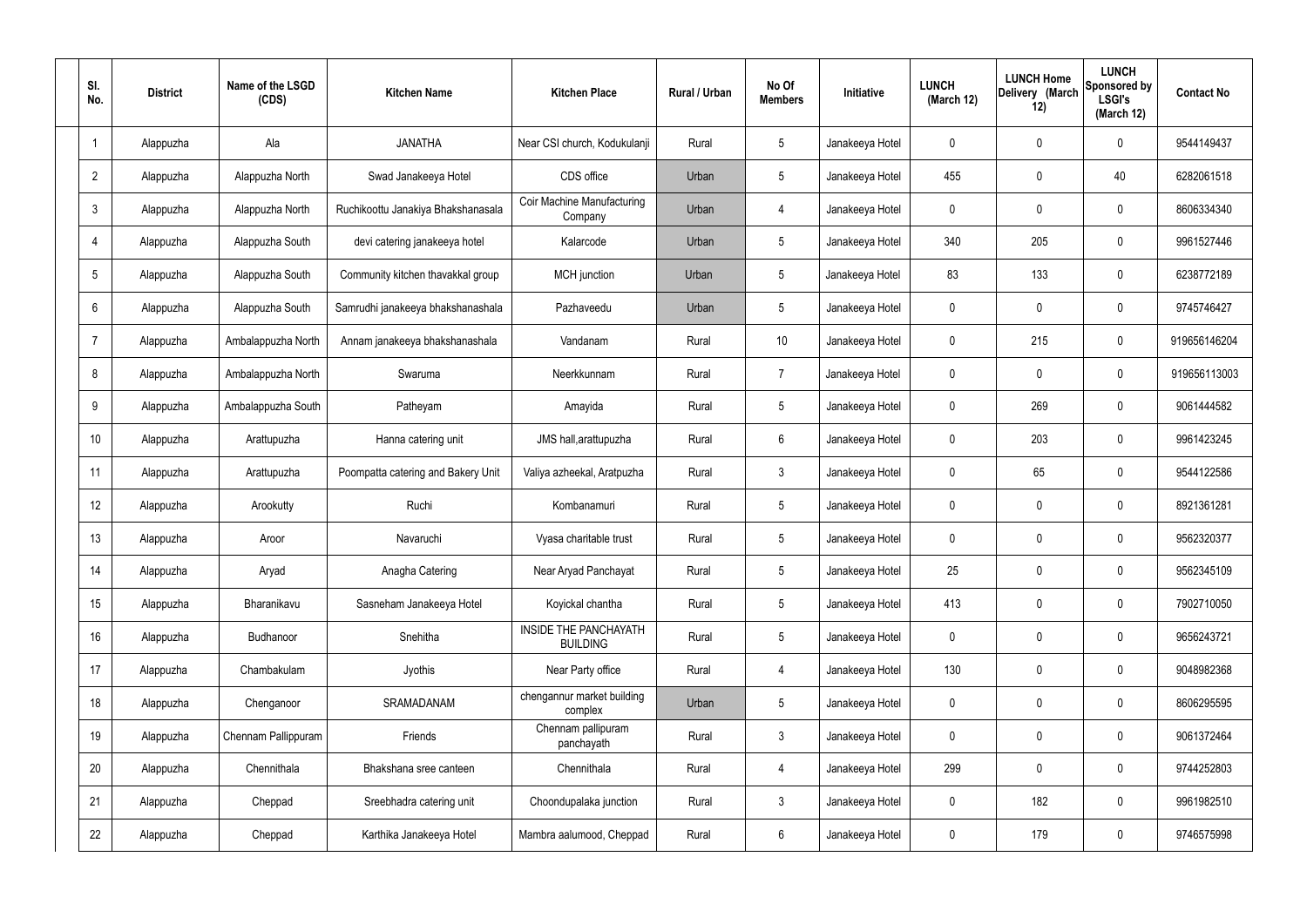|    | SI.<br>No. | <b>District</b> | Name of the LSGD<br>(CDS) | <b>Kitchen Name</b>           | <b>Kitchen Place</b>                    | <b>Rural / Urban</b> | No Of<br><b>Members</b> | Initiative      | <b>LUNCH</b><br>(March 12) | <b>LUNCH Home</b><br>Delivery (March<br>12) | <b>LUNCH</b><br>Sponsored by<br><b>LSGI's</b><br>(March 12) | <b>Contact No</b> |
|----|------------|-----------------|---------------------------|-------------------------------|-----------------------------------------|----------------------|-------------------------|-----------------|----------------------------|---------------------------------------------|-------------------------------------------------------------|-------------------|
|    | 23         | Alappuzha       | Cheriyanad                | <b>DARSANA</b>                | Near GOLDEN PALACE<br><b>AUDITORIUM</b> | Rural                | 5                       | Janakeeya Hotel | 0                          | 90                                          | $\mathbf 0$                                                 | 9747958424        |
|    | 24         | Alappuzha       | Cherthala Municipality    | Santwanam                     | Ward 10                                 | Urban                | 5                       | Janakeeya Hotel | $\mathbf 0$                | $\mathbf 0$                                 | $\mathbf 0$                                                 | 8848178001        |
|    | 25         | Alappuzha       | Cherthala Municipality    | NULM canteen                  | Cherthala Municipality                  | Urban                | 5                       | Janakeeya Hotel | 0                          | $\mathbf 0$                                 | $\mathbf 0$                                                 | 6282870356        |
|    | 26         | Alappuzha       | Cherthala South           | Kashinandana                  | Cherthala S                             | Rural                | 10                      | Janakeeya Hotel | 0                          | $\mathbf 0$                                 | $\pmb{0}$                                                   | 9745940057        |
|    | 27         | Alappuzha       | Cheruthana                | Sreedurga janakeeya hotel     | Near govt HSS aayaparambu               | Rural                | $\overline{4}$          | Janakeeya Hotel | 193                        | $\boldsymbol{0}$                            | $\mathbf 0$                                                 | 9961178936        |
|    | 28         | Alappuzha       | Chettikulangara           | SREE VINAYAKA JANAKEEYA HOTEL | <b>KARIPUZHA</b>                        | Rural                | $\mathfrak{Z}$          | Janakeeya Hotel | 160                        | $\mathbf 0$                                 | $\pmb{0}$                                                   | 9656810109        |
|    | 29         | Alappuzha       | Chingoli                  | souhridam unit                | karthikappally I p school               | Rural                | $\mathbf{3}$            | Janakeeya Hotel | 0                          | 184                                         | $\mathbf 0$                                                 | 7559808470        |
|    | 30         | Alappuzha       | Chunakkara                | Vanitha Canteen               | Chunakkara                              | Rural                | $\mathfrak{Z}$          | Janakeeya Hotel | 185                        | $\mathbf 0$                                 | $\mathbf 0$                                                 | 9400509985        |
|    | 31         | Alappuzha       | Devikulangara             | Thripthi                      | Buds school, devikulangara              | Rural                | $\overline{4}$          | Janakeeya Hotel | 0                          | 126                                         | $\mathbf 0$                                                 | 9746712528        |
|    | 32         | Alappuzha       | Edathua                   | Theertham                     | Edathua market                          | Rural                | 3                       | Janakeeya Hotel | 112                        | 0                                           | $\mathbf 0$                                                 | 9544351169        |
|    | 33         | Alappuzha       | Ezhupunna                 | Neethipeedam                  | Eramalloor                              | Rural                | 8                       | Janakeeya Hotel | 0                          | $\mathbf 0$                                 | $\mathbf 0$                                                 | 9946790986        |
|    | 34         | Alappuzha       | Harippad                  | Swad                          | A private Hotel's Kitchen               | Urban                | $\overline{4}$          | Janakeeya Hotel | 0                          | 0                                           | $\mathbf 0$                                                 | 9562373933        |
|    | 35         | Alappuzha       | Kadakkarappally           | Soorya                        | Kandamangalam temple<br>auditorium      | Rural                | 5                       | Janakeeya Hotel | 0                          | $\mathbf 0$                                 | $\mathbf 0$                                                 | 9895266763        |
|    | 36         | Alappuzha       | Kainakary                 | Sivakashi                     | Near Panchayath                         | Rural                | 5                       | Janakeeya Hotel | 99                         | $\mathbf 0$                                 | $\mathbf 0$                                                 | 8111821552        |
|    | 37         | Alappuzha       | Kandalloor                | Annapoorna Hotel              | Near Velanchira junction                | Rural                | $\overline{4}$          | Janakeeya Hotel | 0                          | $\mathbf 0$                                 | $\pmb{0}$                                                   | -9747600181       |
|    | 38         | Alappuzha       | Kanjikuzhy                | Santhwanam                    | Opposite NSS college                    | Rural                | 5                       | Janakeeya Hotel | 0                          | $\mathbf 0$                                 | $\pmb{0}$                                                   | 9605307328        |
|    | 39         | Alappuzha       | Karthikappally            | Ruchi                         | Community hall                          | Rural                | $6\phantom{.}6$         | Janakeeya Hotel | 211                        | $\mathbf 0$                                 | $\pmb{0}$                                                   | 9747607478        |
|    | 40         | Alappuzha       | Karuvatta                 | Karunya janakeeya hotel       | Near Aashramam junction                 | Rural                | 6                       | Janakeeya Hotel | 290                        | $\pmb{0}$                                   | $\pmb{0}$                                                   | 916282508791      |
|    | 41         | Alappuzha       | Kavalam                   | Koottukari Janakeeya Hotel    | <b>Near Permanent Outlet</b>            | Rural                | 5                       | Janakeeya Hotel | 0                          | $\mathbf 0$                                 | $\pmb{0}$                                                   | 9744173219        |
|    | 42         | Alappuzha       | Kayamkulam West           | palazhy catering unit         | Kallummood junction                     | Urban                | 5                       | Janakeeya Hotel | $\mathbf 0$                | $\mathbf 0$                                 | $\boldsymbol{0}$                                            | 9388819110        |
| 89 | 43         | Alappuzha       | Kodamthurath              | <b>MATRUSAKTHI</b>            | <b>KUTHIYATHODE</b>                     | Rural                | 5                       | Janakeeya Hotel | $\mathbf 0$                | $\mathbf 0$                                 | $\pmb{0}$                                                   | 8281687439        |
|    | 44         | Alappuzha       | Krishnapuram              | Kanivu catering unit          | Near SCB, kappil                        | Rural                | $\overline{4}$          | Janakeeya Hotel | 0                          | $\boldsymbol{0}$                            | $\pmb{0}$                                                   | 9544047480        |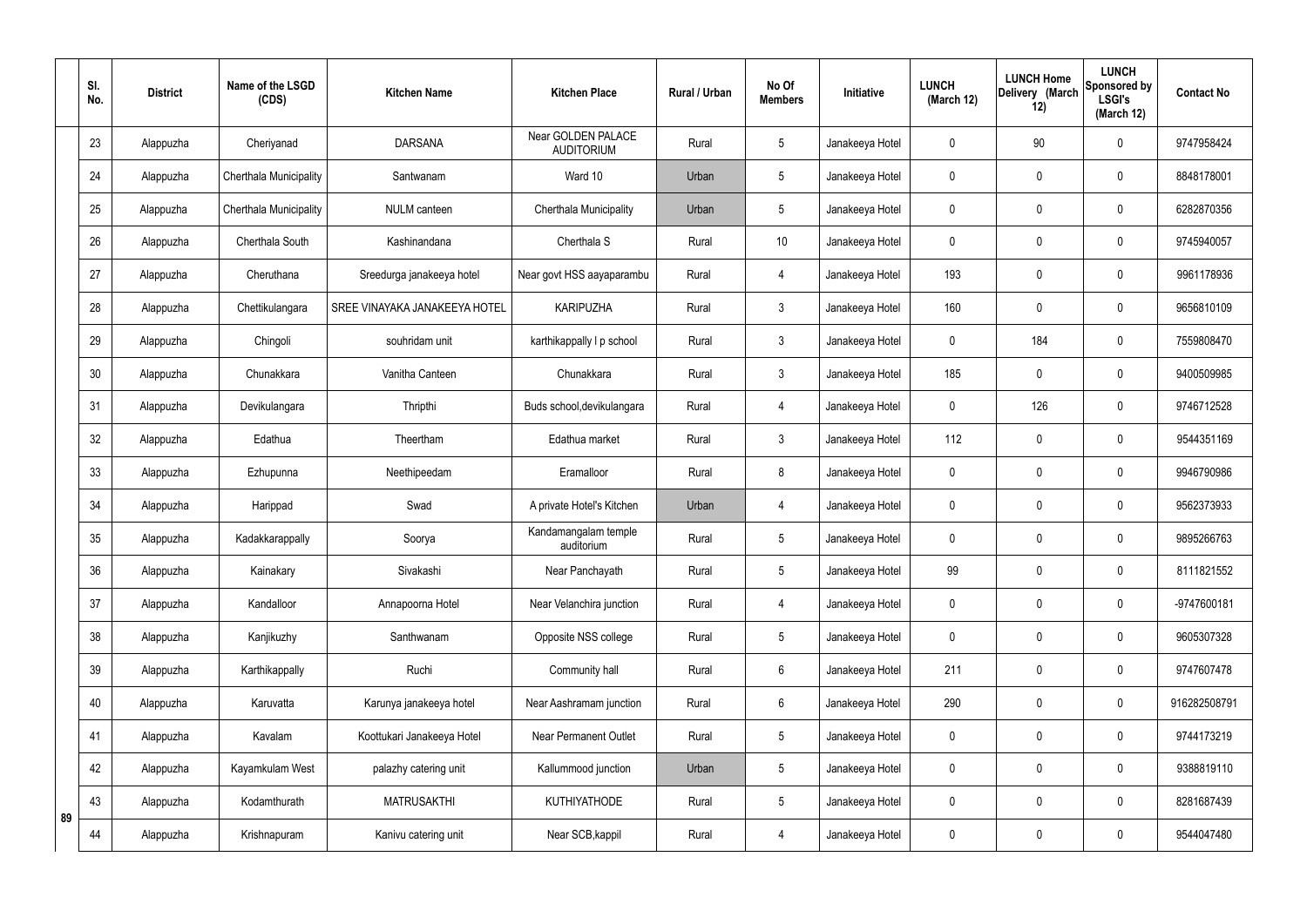| SI.<br>No. | <b>District</b> | Name of the LSGD<br>(CDS)   | <b>Kitchen Name</b>             | <b>Kitchen Place</b>                        | Rural / Urban | No Of<br><b>Members</b> | Initiative      | <b>LUNCH</b><br>(March 12) | <b>LUNCH Home</b><br>Delivery (March<br>12) | <b>LUNCH</b><br>Sponsored by<br><b>LSGI's</b><br>(March 12) | <b>Contact No</b> |
|------------|-----------------|-----------------------------|---------------------------------|---------------------------------------------|---------------|-------------------------|-----------------|----------------------------|---------------------------------------------|-------------------------------------------------------------|-------------------|
| 45         | Alappuzha       | Kumarapuram                 | Mahadeva jankeeya hotel         | Near kavarattu temple                       | Rural         | $\mathfrak{Z}$          | Janakeeya Hotel | 334                        | 0                                           | $\mathbf 0$                                                 | 918606736168      |
| 46         | Alappuzha       | Kumarapuram                 | Navodhaya janakeeya hotel       | Kumarapuram                                 | Rural         | $\mathbf{3}$            | Janakeeya Hotel | $\mathbf 0$                | 0                                           | $\boldsymbol{0}$                                            | 9037499871        |
| 47         | Alappuzha       | Kuthiyathode                | Ruchi Janakeeya Hotel           | Near kuthiyathode panchayath<br>office      | Rural         | $5\phantom{.0}$         | Janakeeya Hotel | 0                          | 0                                           | $\boldsymbol{0}$                                            | 9249269374        |
| 48         | Alappuzha       | Mannanchery                 | Snehitha                        | Panchayat building                          | Rural         | 4                       | Janakeeya Hotel | 63                         | 39                                          | $\boldsymbol{0}$                                            | 9544461740        |
| 49         | Alappuzha       | Mannar                      | Snehadhara                      | Kunnathur devasom                           | Rural         | $5\phantom{.0}$         | Janakeeya Hotel | 332                        | 0                                           | $\boldsymbol{0}$                                            | 9567853570        |
| 50         | Alappuzha       | Mararikulam South           | Snehasparsham                   | Kattoor                                     | Rural         | 4                       | Janakeeya Hotel | $\mathbf 0$                | 150                                         | $\boldsymbol{0}$                                            | 9747881642        |
| 51         | Alappuzha       | Mavelikkara<br>Thamarakulam | <b>Thripthi Catering</b>        | Thamarakulam                                | Rural         | $5\phantom{.0}$         | Janakeeya Hotel | 153                        | 0                                           | $\boldsymbol{0}$                                            | 8281558036        |
| 52         | Alappuzha       | Mavelikkara<br>Thekkekara   | Bhai catering                   | Pallarimangalam                             | Rural         | $5\phantom{.0}$         | Janakeeya Hotel | 291                        | 0                                           | $\boldsymbol{0}$                                            | 9539851155        |
| 53         | Alappuzha       | Mavelikkara<br>Thekkekara   | Snehatheeram                    | Kurathikkadu                                | Rural         | $5\phantom{.0}$         | Janakeeya Hotel | 136                        | 0                                           | $\boldsymbol{0}$                                            | 9656960190        |
| 54         | Alappuzha       | Muhamma                     | <b>SNV Catering</b>             | <b>Near Community Health</b><br>Centre      | Rural         | $5\phantom{.0}$         | Janakeeya Hotel | 180                        | 0                                           | $\boldsymbol{0}$                                            | 9605388763        |
| 55         | Alappuzha       | Mulakkuzha                  | Snehathanal                     | Mulakkuzha                                  | Rural         | $5\phantom{.0}$         | Janakeeya Hotel | 0                          | 55                                          | $\boldsymbol{0}$                                            | 9037085079        |
| 56         | Alappuzha       | Muttar                      | Ruchi Catering Unit             | Panchayat Building                          | Rural         |                         | Janakeeya Hotel | 0                          | 0                                           | $\boldsymbol{0}$                                            | 9072276826        |
| 57         | Alappuzha       | Nedumudy                    | Oruma                           | Champakulam                                 | Rural         | $5\phantom{.0}$         | Janakeeya Hotel | 150                        | 0                                           | 0                                                           | 9188536147        |
| 58         | Alappuzha       | Neelamperoor                | Amrutha Janakeeya Bhakshanasala | Panchayat Building                          | Rural         | $\mathbf{3}$            | Janakeeya Hotel | $\mathbf 0$                | $\mathbf 0$                                 | $\mathbf 0$                                                 | 9656167060        |
| 59         | Alappuzha       | Nooranad                    | Amma Canteen                    | Inside market place, Noornad                | Rural         | $5\phantom{.0}$         | Janakeeya Hotel | 218                        | 0                                           | $\mathbf 0$                                                 | 7034377340        |
| 60         | Alappuzha       | Palamel                     | Arogya Canteen                  | Panchayat office compound                   | Rural         | 4                       | Janakeeya Hotel | 510                        | 0                                           | $\mathbf 0$                                                 | 9497107651        |
| 61         | Alappuzha       | Pallippad                   | Annapoorneswari catering unit   | Irattakulangara junction                    | Rural         | $5\,$                   | Janakeeya Hotel | 263                        | 0                                           | $\mathbf 0$                                                 | 9562318624        |
| 62         | Alappuzha       | Panavally                   | Harikrishnan                    | near nalpatheneswaram<br>temple             | Rural         | $\overline{1}$          | Janakeeya Hotel | 0                          | 0                                           | $\mathbf 0$                                                 | 9961774363        |
| 63         | Alappuzha       | Pandanad                    | Sreebhadra                      | Muthavazhi                                  | Rural         | $5\,$                   | Janakeeya Hotel | $\pmb{0}$                  | 52                                          | $\mathbf 0$                                                 | 9947120239        |
| 64         | Alappuzha       | Pathiyoor                   | Dakshina catering unit          | Mahalekshmi auditorium,<br>kareelakulangara | Rural         | $5\,$                   | Janakeeya Hotel | 0                          | 164                                         | $\mathbf 0$                                                 | 9048200655        |
| 65         | Alappuzha       | Pattanakkad                 | Aparna                          | Opposite of pattanakkad<br>gramapanchayath  | Rural         | $5\phantom{.0}$         | Janakeeya Hotel | 0                          | 0                                           | $\mathbf 0$                                                 | 9037450634        |
| 66         | Alappuzha       | Perumbalam                  | Amritham                        | Near by govt hospital                       | Rural         | 4                       | Janakeeya Hotel | 0                          | 0                                           | $\pmb{0}$                                                   | 8592809257        |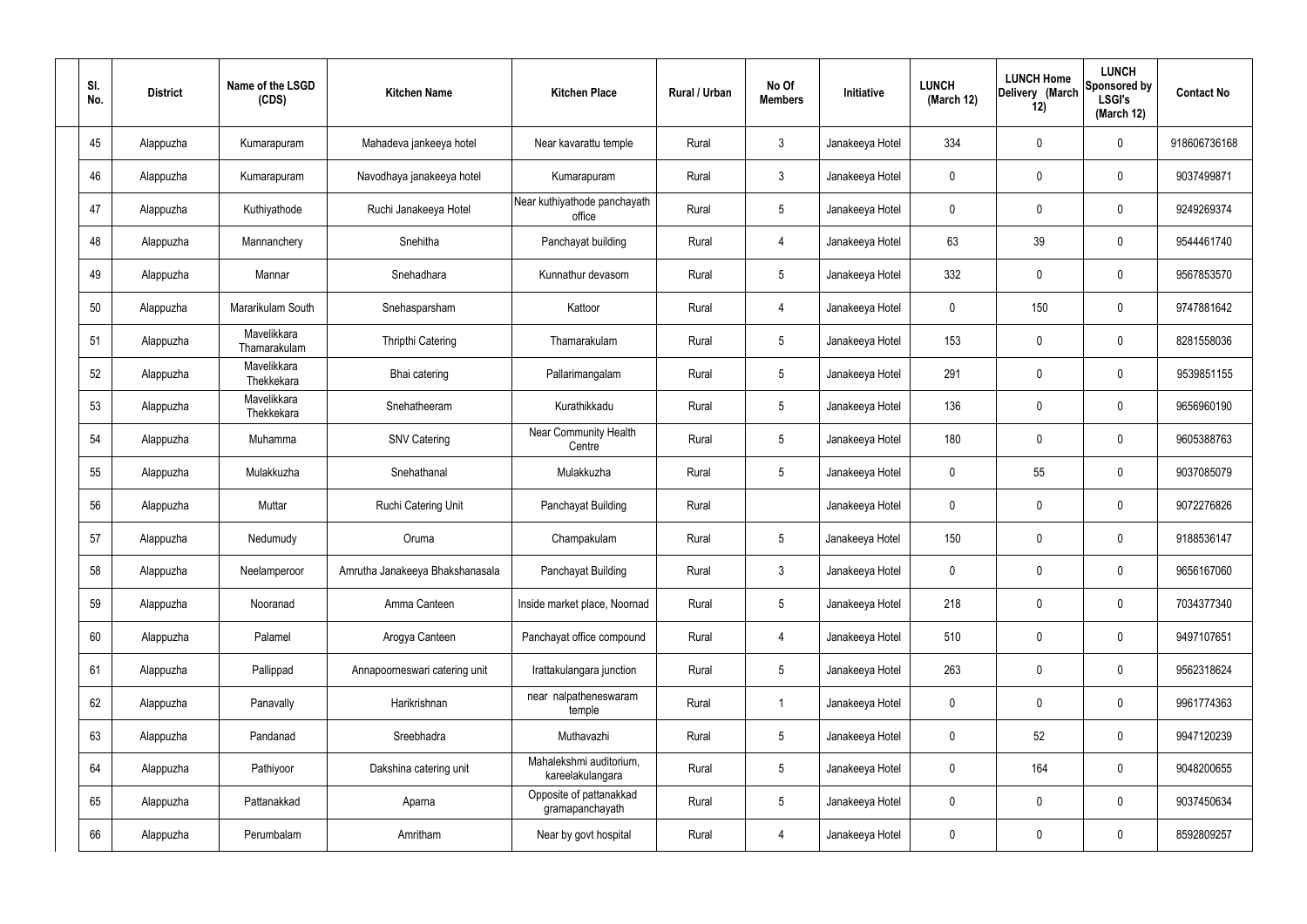|    | SI.<br>No. | <b>District</b> | Name of the LSGD<br>(CDS) | <b>Kitchen Name</b>         | <b>Kitchen Place</b>                                        | Rural / Urban | No Of<br><b>Members</b> | Initiative      | <b>LUNCH</b><br>(March 12) | <b>LUNCH Home</b><br>Delivery (March<br>12) | <b>LUNCH</b><br>Sponsored by<br><b>LSGI's</b><br>(March 12) | <b>Contact No</b> |
|----|------------|-----------------|---------------------------|-----------------------------|-------------------------------------------------------------|---------------|-------------------------|-----------------|----------------------------|---------------------------------------------|-------------------------------------------------------------|-------------------|
|    | 67         | Alappuzha       | Pulincunnu                | Nanma Janakeeya Hotel       | Near Krishi Bhavan                                          | Rural         | 5                       | Janakeeya Hotel | $\mathbf 0$                | $\mathbf 0$                                 | $\mathbf 0$                                                 | 9544752465        |
|    | 68         | Alappuzha       | Puliyoor                  | <b>UPPUM MULAKUM</b>        | <b>INSIDE PANCHAYATH</b><br><b>COMPOUND</b>                 | Rural         | $5\overline{)}$         | Janakeeya Hotel | $\mathbf 0$                | 119                                         | $\mathbf 0$                                                 | 6238836314        |
|    | 69         | Alappuzha       | Punnapra North            | Annapoorneshwary            | Janajagrithi                                                | Rural         | $\overline{4}$          | Janakeeya Hotel | 51                         | 69                                          | $\mathbf 0$                                                 | 8129450136        |
|    | 70         | Alappuzha       | Punnapra South            | Thripthy janakeeya hotel    | Punnapra south                                              | Rural         | 9                       | Janakeeya Hotel | $\mathbf 0$                | 130                                         | $\mathbf 0$                                                 | 9846179646        |
|    | 71         | Alappuzha       | Purakad                   | Pulari                      | Purakkad gp                                                 | Rural         | $5\phantom{.0}$         | Janakeeya Hotel | 60                         | 118                                         | $\mathbf 0$                                                 | 7034494313        |
|    | 72         | Alappuzha       | Purakad                   | Thiruvonam catering service | Thottappally                                                | Rural         | $\overline{4}$          | Janakeeya Hotel | $\mathbf 0$                | $\mathbf 0$                                 | $\mathbf 0$                                                 |                   |
|    | 73         | Alappuzha       | Ramankary                 | Kudumbashree Vanitha Hotel  | Ramankary Town, Opposite<br>Judicial First Class Magistrate | Rural         | $\overline{4}$          | Janakeeya Hotel | $\mathbf 0$                | $\mathbf 0$                                 | $\mathbf 0$                                                 | 8281314746        |
|    | 74         | Alappuzha       | Thaicattussery            | Unarv                       | Thyakattusheri junction                                     | Rural         | 4                       | Janakeeya Hotel | $\mathbf 0$                | $\mathbf 0$                                 | $\mathbf 0$                                                 | 9605897567        |
|    | 75         | Alappuzha       | Thakazhy                  | Thripthi Thakazhy           | <b>GBHSS Thakazhy</b>                                       | Rural         | $6\overline{6}$         | Janakeeya Hotel | 116                        | $\mathbf 0$                                 | $\mathbf 0$                                                 | 9747405368        |
|    | 76         | Alappuzha       | Thannermukkom             | Patheyam                    | Panchayath office                                           | Rural         | $\overline{4}$          | Janakeeya Hotel | $\mathbf 0$                | $\mathbf 0$                                 | $\mathbf 0$                                                 | 9633933288        |
|    | 77         | Alappuzha       | Thazhakkara               | Akshaya catering            | Building at glassfactory<br>junction                        | Rural         | $5\phantom{.0}$         | Janakeeya Hotel | 243                        | $\mathbf 0$                                 | $\mathbf 0$                                                 | 9847177930        |
|    | 78         | Alappuzha       | Thiruvanvandoor           | <b>SREE KRISHNA</b>         | Near pravinkoodu junction,                                  | Rural         | $5\overline{)}$         | Janakeeya Hotel | $\mathbf 0$                | 121                                         | $\mathbf 0$                                                 | 9446627175        |
|    | 79         | Alappuzha       | Thrikkunnappuzha          | Akshara janakeeya hotel     | KV jetty road                                               | Rural         | $5\overline{)}$         | Janakeeya Hotel | 148                        | $\mathbf 0$                                 | $\mathbf 0$                                                 | 918891921223      |
|    | 80         | Alappuzha       | Thuravoor                 | RUCHI JANAKEEYA HOTEL       | Near alakkaparambu                                          | Rural         | $5\phantom{.0}$         | Janakeeya Hotel | $\mathbf 0$                | $\mathbf 0$                                 | $\mathbf 0$                                                 | 8157934346        |
|    | 81         | Alappuzha       | Vallikunnam               | Samthripthi                 | Padayanivattom temple<br>Auditorium                         | Rural         | $\overline{4}$          | Janakeeya Hotel | 88                         | $\mathbf 0$                                 | $\mathbf 0$                                                 | 8078962129        |
|    | 82         | Alappuzha       | Vayalar                   | Five star                   | Near Nagamkulangara Market                                  | Rural         | $5\overline{)}$         | Janakeeya Hotel | $\pmb{0}$                  | $\mathbf 0$                                 | $\mathbf 0$                                                 | 8606081847        |
|    | 83         | Alappuzha       | Veeyapuram                | Swad 2                      | Veeyapuram jn                                               | Rural         | $5\phantom{.0}$         | Janakeeya Hotel | 308                        | $\pmb{0}$                                   | $\mathbf 0$                                                 |                   |
|    | 84         | Alappuzha       | Veeyapuram                | Karuthal                    | Payippad LPS                                                | Rural         | $5\phantom{.0}$         | Janakeeya Hotel | 190                        | $\pmb{0}$                                   | $\mathbf 0$                                                 | 8606846513        |
|    | 85         | Alappuzha       | Veliyanad                 | Manus Janakeeya Hotel       | Kurishmoodu, Near Veliyanadu<br>Grama Panchayat             | Rural         | $\mathbf{3}$            | Janakeeya Hotel | $\pmb{0}$                  | $\mathbf 0$                                 | $\mathbf 0$                                                 | 8086782924        |
|    | 86         | Alappuzha       | Venmoney                  | Annapoorna                  | Poyka                                                       | Rural         | $5\overline{)}$         | Janakeeya Hotel | $\pmb{0}$                  | 165                                         | $\mathbf 0$                                                 |                   |
| 89 |            |                 |                           |                             |                                                             |               | 405                     |                 | 6829                       | 3033                                        | 40                                                          |                   |
|    |            | Ernakulam       | Aikkaranad                | Subiksha Janakeeya Hotel    | Kolancherry                                                 | Rural         | 4                       | Janakeeya Hotel | 511                        | $\pmb{0}$                                   | $\mathbf 0$                                                 | 9074033529        |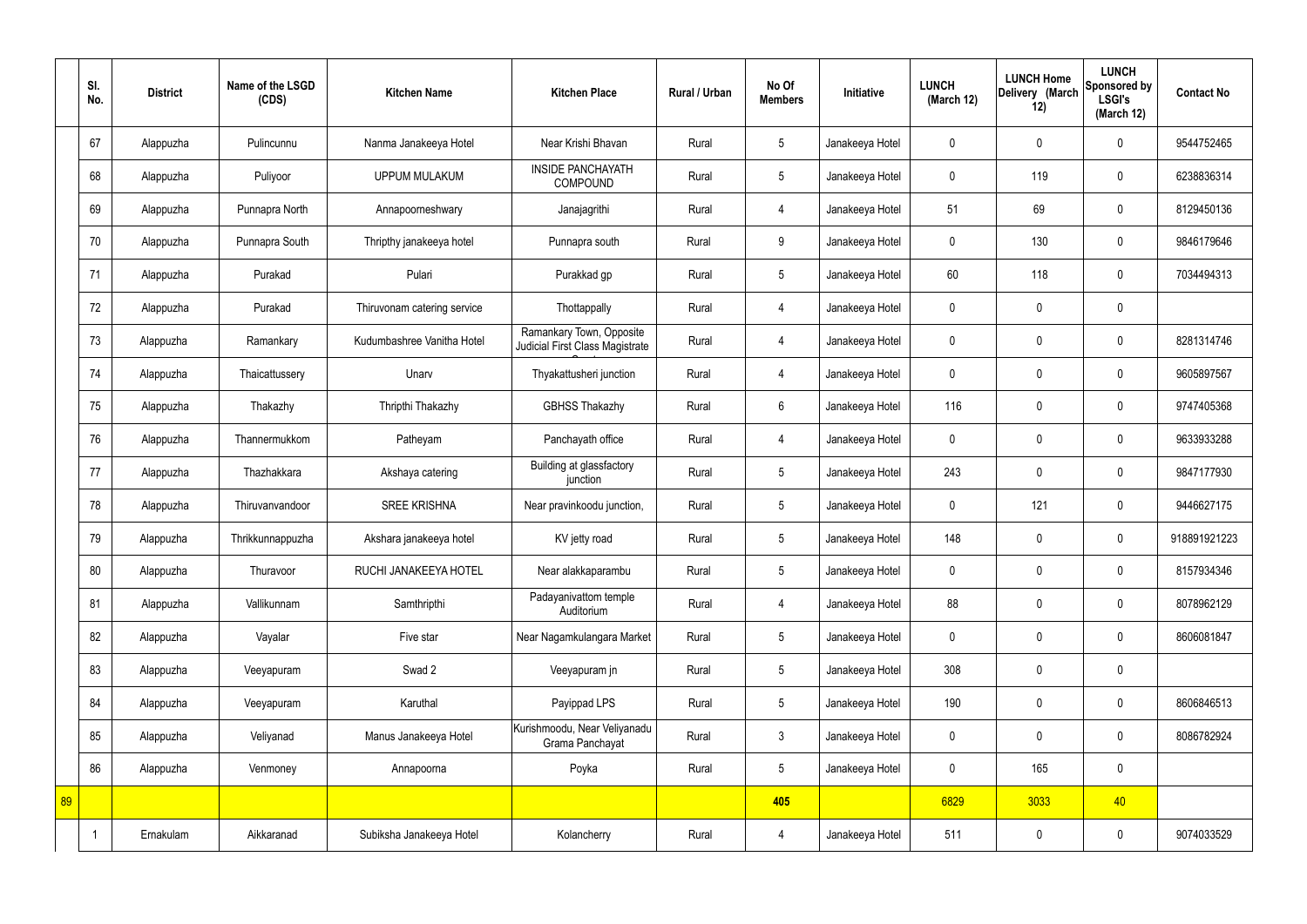| SI.<br>No.      | <b>District</b> | Name of the LSGD<br>(CDS) | <b>Kitchen Name</b>              | <b>Kitchen Place</b>         | Rural / Urban | No Of<br><b>Members</b> | Initiative      | <b>LUNCH</b><br>(March 12) | <b>LUNCH Home</b><br>Delivery (March<br>12) | <b>LUNCH</b><br><b>Sponsored by</b><br><b>LSGI's</b><br>(March 12) | <b>Contact No</b> |
|-----------------|-----------------|---------------------------|----------------------------------|------------------------------|---------------|-------------------------|-----------------|----------------------------|---------------------------------------------|--------------------------------------------------------------------|-------------------|
| $\overline{2}$  | Ernakulam       | Alengade                  | Kasthurba kitchen                | Neerikkode                   | Rural         | $\mathbf{3}$            | Janakeeya Hotel | 114                        | $\mathbf 0$                                 | 0                                                                  | 9388462558        |
| $\mathbf{3}$    | Ernakulam       | Alengade                  | Thanima foods                    | Koduvazhanga                 | Rural         | $\mathbf{3}$            | Janakeeya Hotel | 59                         | 5                                           | 0                                                                  | 9349013322        |
| $\overline{4}$  | Ernakulam       | Alengade                  | Mr.Bakers                        | Malikam peedika              | Rural         | $\mathbf{3}$            | Janakeeya Hotel | 20                         | $\mathbf 0$                                 | 0                                                                  | 9633887779        |
| $5\overline{)}$ | Ernakulam       | Aluva                     | Ruchi janakeeya hotel            | Aluva                        | Urban         | $\overline{4}$          | Janakeeya Hotel | $\mathbf 0$                | $\mathbf 0$                                 | 0                                                                  | 9947236080        |
| 6               | Ernakulam       | Amballoor                 | Dhanshree catering               | St.ignatius schools Amballur | Rural         | $5\phantom{.0}$         | Janakeeya Hotel | 128                        | $\mathbf 0$                                 | 0                                                                  | 8330081552        |
| $\overline{7}$  | Ernakulam       | Angamaly                  | Cafe Shree Canteen               | <b>Municipality Canteen</b>  | Urban         | $5\phantom{.0}$         | Janakeeya Hotel | 328                        | $\mathbf 0$                                 | 0                                                                  | 9656619614        |
| 8               | Ernakulam       | Angamaly                  | Cafe Kudumbashree                | T B Junction                 | Urban         | $\mathbf{3}$            | Janakeeya Hotel | 187                        | $\mathbf 0$                                 | 0                                                                  | 9447924974        |
| 9               | Ernakulam       | Arakuzha                  | Ruchi Janakeeya hotel, Arakkuzha | Pandappilly                  | Rural         | $5\phantom{.0}$         | Janakeeya Hotel | 171                        | $\mathbf 0$                                 | 0                                                                  | 9744864225        |
| 10              | Ernakulam       | Assamannoor               | New Life kudumbasree Hotel       | Cherukunnam                  | Rural         | $\mathbf{3}$            | Janakeeya Hotel | $\mathbf 0$                | $\mathbf 0$                                 | 0                                                                  | 9656729450        |
| 11              | Ernakulam       | Avoly                     | Janakeeya Hotel, Avoli           | Hostel Junction, Avoli       | Rural         | $\mathbf{3}$            | Janakeeya Hotel | $\mathbf 0$                | $\mathbf 0$                                 | 0                                                                  | 9847983621        |
| 12              | Ernakulam       | Ayavana                   | Keralashree Janakeeya hotel      | Ayavana                      | Rural         | $5\phantom{.0}$         | Janakeeya Hotel | 0                          | 0                                           | 0                                                                  | 9744864210        |
| 13              | Ernakulam       | Ayyampuzha                | Sneha Janakeeya Hotel            | Ayyamppuzha                  | Rural         | $\overline{4}$          | Janakeeya Hotel | 199                        | 0                                           | 0                                                                  | 8590753551        |
| 14              | Ernakulam       | Ayyampuzha                | Five Star Hotel and Catering     | Panchayat Junction           | Rural         | $\overline{4}$          | Janakeeya Hotel | 98                         | $\mathbf 0$                                 | 0                                                                  | 9744836324        |
| 15              | Ernakulam       | Chendamangalam            | Anugraha Kudumbashree hotel      | Vadakkumpuram                | Rural         | $5\phantom{.0}$         | Janakeeya Hotel | $\mathbf 0$                | $\mathbf 0$                                 | 0                                                                  | 9061419729        |
| 16              | Ernakulam       | Chengamanade              | Mythri janakeeya hotel           | Purayar                      | Rural         | $5\phantom{.0}$         | Janakeeya Hotel | 110                        | $\mathbf 0$                                 | 0                                                                  | 9496818865        |
| 17              | Ernakulam       | Cheranalloor              | Chaithanya Janakeeya hotel       | Vishnupuram                  | Rural         | $5\phantom{.0}$         | Janakeeya Hotel | $\mathbf 0$                | $\mathbf 0$                                 | 0                                                                  | 9747411465        |
| 18              | Ernakulam       | Cheranalloor              | Adukkala                         | Chittoor                     | Rural         | $5\phantom{.0}$         | Janakeeya Hotel | $\mathbf 0$                | $\mathbf 0$                                 | 0                                                                  | 9846423001        |
| 19              | Ernakulam       | Chittattukara             | Swadh Janakeeya Hotel            | Neendoor                     | Rural         | $5\phantom{.0}$         | Janakeeya Hotel | 175                        | $\mathbf 0$                                 | 0                                                                  | 9447812788        |
| 20              | Ernakulam       | Choornikkara              | Metro hotel                      | Ambattukavu                  | Rural         | $\mathbf{3}$            | Janakeeya Hotel | 309                        | $\mathbf 0$                                 | 0                                                                  | 9605319455        |
| 21              | Ernakulam       | Chottanikkara             | Ahalya Cafe                      | Kottayatthupara              | Rural         | $6\overline{6}$         | Janakeeya Hotel | 210                        | $\mathbf 0$                                 | 0                                                                  | 9567512337        |
| 22              | Ernakulam       | Edakkattuvayal            | SANDHVANAM JANAKEEYA HOTEL       | <b>PEPPATHI</b>              | Rural         | $\mathbf{3}$            | Janakeeya Hotel | $\mathbf 0$                | $\mathbf 0$                                 | $\mathbf 0$                                                        | 9447047980        |
| 23              | Ernakulam       | Edathala                  | Veetiloru oonne                  | Manalimukke                  | Rural         | $\mathbf{3}$            | Janakeeya Hotel | 237                        | $\pmb{0}$                                   | 0                                                                  |                   |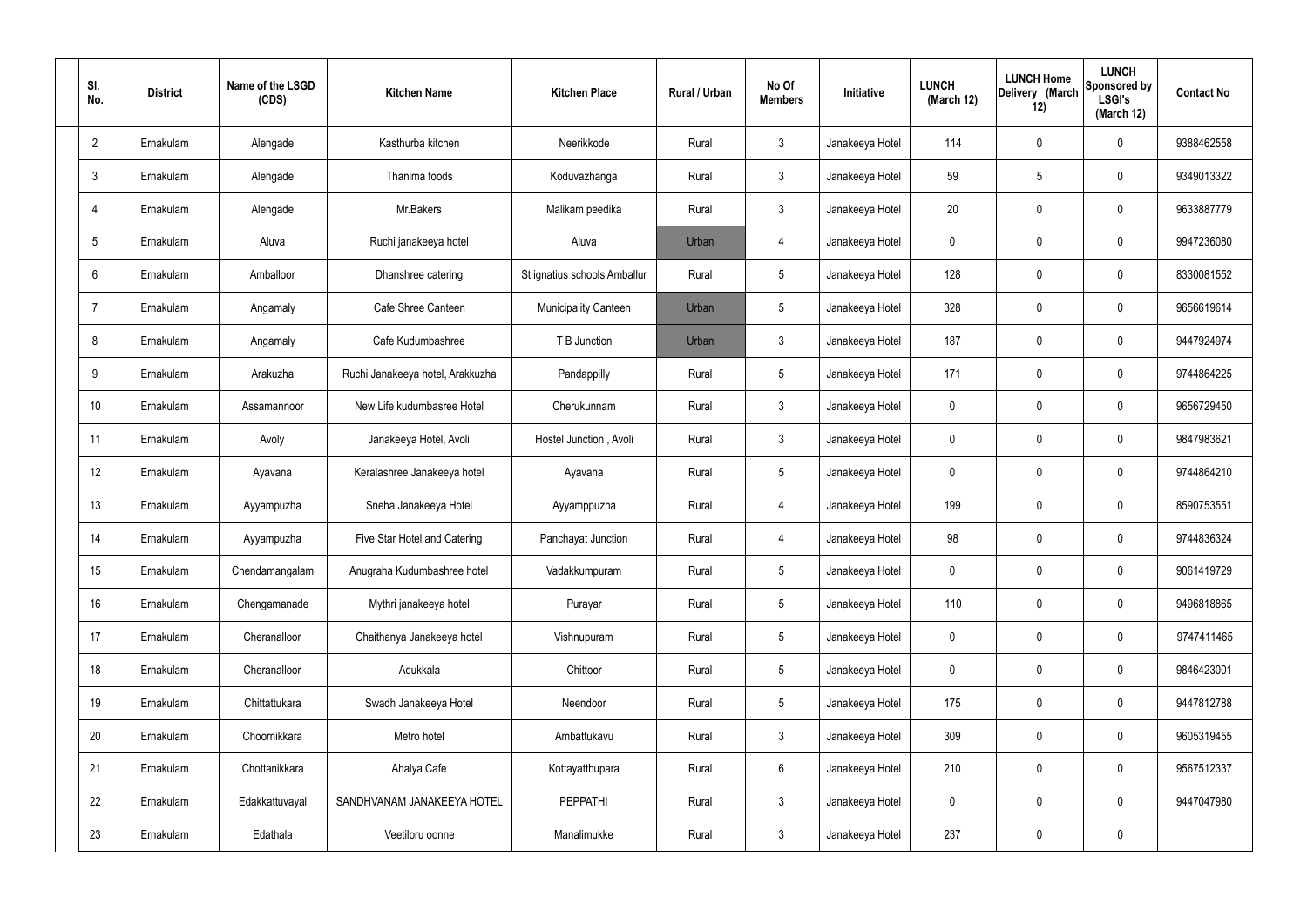| SI.<br>No. | <b>District</b> | Name of the LSGD<br>(CDS) | <b>Kitchen Name</b>                | <b>Kitchen Place</b>                      | Rural / Urban | No Of<br><b>Members</b> | Initiative      | <b>LUNCH</b><br>(March 12) | <b>LUNCH Home</b><br>Delivery (March<br>12) | <b>LUNCH</b><br>Sponsored by<br><b>LSGI's</b><br>(March 12) | <b>Contact No</b> |
|------------|-----------------|---------------------------|------------------------------------|-------------------------------------------|---------------|-------------------------|-----------------|----------------------------|---------------------------------------------|-------------------------------------------------------------|-------------------|
| 24         | Ernakulam       | Edathala                  | Souhridam Kudumbashree canteen     | Edathala                                  | Rural         | $\mathbf{3}$            | Janakeeya Hotel | 255                        | 0                                           | $\mathbf 0$                                                 | 7593057378        |
| 25         | Ernakulam       | Edavanakkad               | Royal Hotel                        | Edavanakad                                | Rural         | $\mathbf{3}$            | Janakeeya Hotel | $\mathbf 0$                | 0                                           | $\mathbf 0$                                                 | 9446742863        |
| 26         | Ernakulam       | Elanji                    | janakiya hotel elanji              | elanji punjayathu junction                | Rural         | $5\phantom{.0}$         | Janakeeya Hotel | 22                         | 0                                           | $\mathbf 0$                                                 | 8921266850        |
| 27         | Ernakulam       | Eloor                     | Nalanandhana janakeeya hotel       | Eloor                                     | Urban         | $\mathbf{3}$            | Janakeeya Hotel | 143                        | 0                                           | $\mathbf 0$                                                 | 8848524108        |
| 28         | Ernakulam       | Ezhikkara                 | Sree Rajarajeswari Janakeeya Hotel | Ezhikkara                                 | Rural         | $5\phantom{.0}$         | Janakeeya Hotel | 118                        | 0                                           | $\mathbf 0$                                                 | 7558020438        |
| 29         | Ernakulam       | Kadungalloor              | Snehitha janakeeya hotel           | Kadungalloor                              | Rural         | $\mathbf{3}$            | Janakeeya Hotel | 200                        | 0                                           | $\mathbf 0$                                                 | $9.20E + 11$      |
| 30         | Ernakulam       | Kalady                    | Jyothi Vanitha Canteen             | Kalady                                    | Rural         | $5\phantom{.0}$         | Janakeeya Hotel | $\mathbf 0$                | 0                                           | $\mathbf 0$                                                 | 9544624439        |
| 31         | Ernakulam       | <b>Kalamassery East</b>   | Thanima Janakeeya Hotel            | Kangarappady Medical college<br>Road      | Urban         | $\mathbf{3}$            | Janakeeya Hotel | 289                        | 0                                           | $\mathbf 0$                                                 | 9745481742        |
| 32         | Ernakulam       | <b>Kalamassery East</b>   | Nanma janakeeya hotel              | HMT, kalammassery                         | Urban         | $\mathbf{3}$            | Janakeeya Hotel | 296                        | $\boldsymbol{0}$                            | $\mathbf 0$                                                 | 9061986861        |
| 33         | Ernakulam       | Kalamassery West          | Pulari janakeeya hotel             | Kunamthai                                 | Urban         | $\mathbf{3}$            | Janakeeya Hotel | 438                        | 0                                           | $\boldsymbol{0}$                                            | 7736594305        |
| 34         | Ernakulam       | Kalamassery West          | Kismath janakeeya hotel            | Vattekkunnam                              | Urban         | $\mathbf{3}$            | Janakeeya Hotel | 130                        | 0                                           | $\boldsymbol{0}$                                            | 9895049873        |
| 35         | Ernakulam       | Kalloorkkad               | Puthuma Janakeeya Hotel            | Kallorkkad                                | Rural         | $\mathfrak{Z}$          | Janakeeya Hotel | 278                        | 0                                           | $\boldsymbol{0}$                                            | 7558091353        |
| 36         | Ernakulam       | Kanjoor                   | Ammachiyude Adukkala               | Parappuram                                | Rural         | $\mathbf{3}$            | Janakeeya Hotel | 193                        | 0                                           | 0                                                           | 8547064578        |
| 37         | Ernakulam       | Karukutty                 | Anugraha Janakeeya Hotel           | Pallissery                                | Rural         | $5\phantom{.0}$         | Janakeeya Hotel | 70                         | 0                                           | $\mathbf 0$                                                 | 8943838295        |
| 38         | Ernakulam       | Karumalloor               | Koottayma janakeeya hotel          | Kariyachira                               | Rural         | $\overline{4}$          | Janakeeya Hotel | 100                        | $\mathbf 0$                                 | $\mathbf 0$                                                 | 8281548828        |
| 39         | Ernakulam       | Kavalangad                | Five star Janakeeya Hotel          | Nellimattom                               | Rural         | $5\phantom{.0}$         | Janakeeya Hotel | 330                        | $\mathbf 0$                                 | $\mathbf 0$                                                 | 9744705648        |
| 40         | Ernakulam       | Keerampara                | Abhaya Janakeeya Hotel             | Punnekkad                                 | Rural         | $\overline{4}$          | Janakeeya Hotel | 80                         | $\mathbf 0$                                 | $\mathbf 0$                                                 | 9074528135        |
| 41         | Ernakulam       | Keezhmad                  | Sadyalayam janakeeya hotel         | Keezhmad                                  | Rural         | $5\phantom{.0}$         | Janakeeya Hotel | $\mathbf 0$                | $\mathbf 0$                                 | $\mathbf 0$                                                 | 7012778281        |
| 42         | Ernakulam       | Kochi East                | ANNAPOORNA JANAKEEYA HOTEL         | ALINCHUVADU                               | Urban         | $5\phantom{.0}$         | Janakeeya Hotel | $\mathbf 0$                | $\mathbf 0$                                 | $\mathbf 0$                                                 | 9567529849        |
| 43         | Ernakulam       | Kochi East                | YUMMEES KITCHEN                    | VADUTHALA                                 | Urban         | $5\phantom{.0}$         | Janakeeya Hotel | 124                        | $\mathbf 0$                                 | $\mathbf 0$                                                 | 9497680558        |
| 44         | Ernakulam       | Kochi East                | ORUMA KITCHEN                      | <b>PACHALAM</b>                           | Urban         | $\mathfrak{Z}$          | Janakeeya Hotel | 198                        | 0                                           | $\mathbf 0$                                                 | 9497680558        |
| 45         | Ernakulam       | Kochi East                | <b>PONPULARI</b>                   | <b>KEERHI NAGAR,</b><br><b>ELAMAKKARA</b> | Urban         | $\mathbf{3}$            | Janakeeya Hotel | 311                        | $\pmb{0}$                                   | $\mathfrak{Z}$                                              | 9446607548        |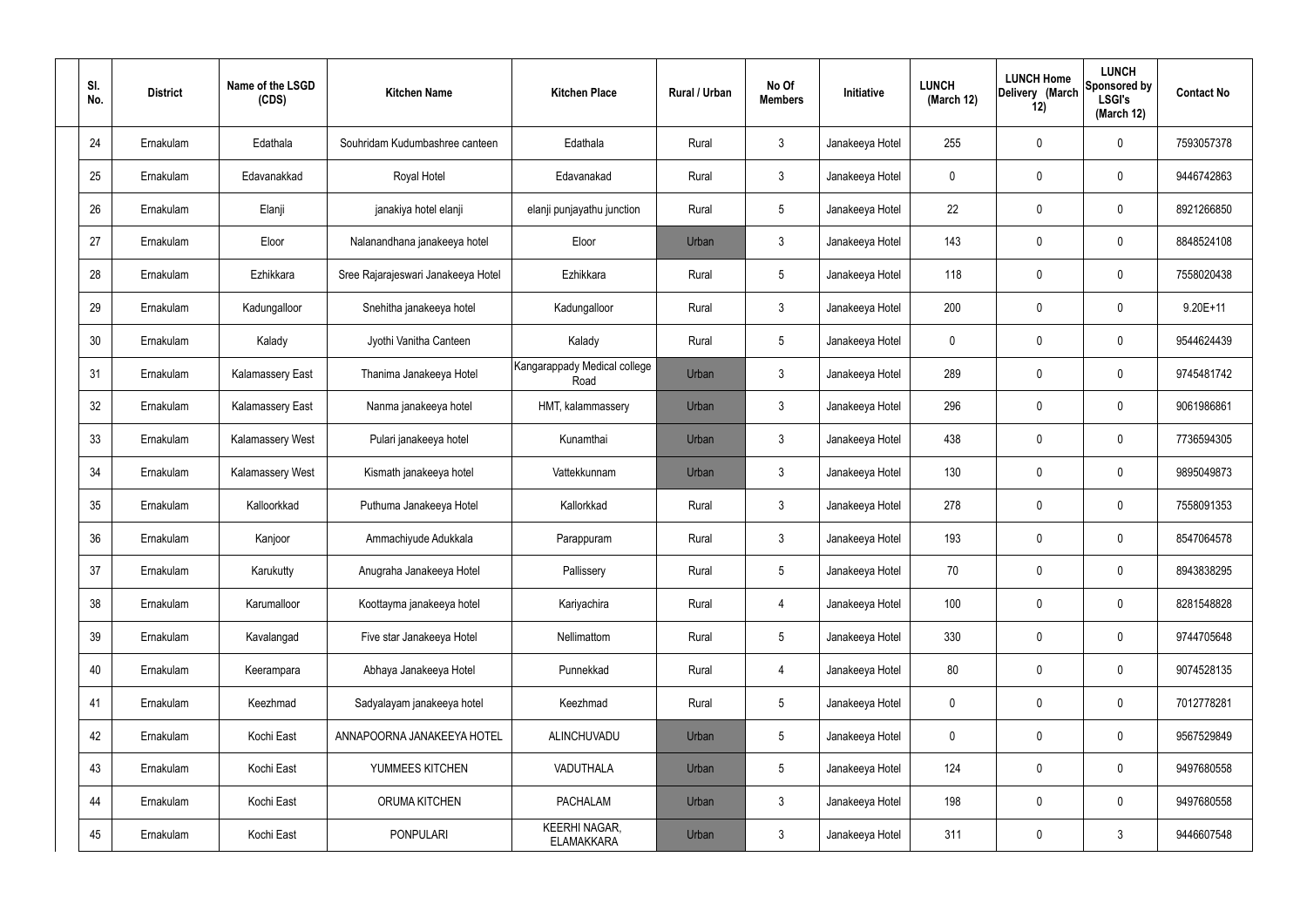|     | SI.<br>No. | <b>District</b> | Name of the LSGD<br>(CDS) | <b>Kitchen Name</b>              | <b>Kitchen Place</b>                   | <b>Rural / Urban</b> | No Of<br><b>Members</b> | Initiative      | <b>LUNCH</b><br>(March 12) | <b>LUNCH Home</b><br>Delivery (March<br>12) | <b>LUNCH</b><br>Sponsored by<br><b>LSGI's</b><br>(March 12) | <b>Contact No</b> |
|-----|------------|-----------------|---------------------------|----------------------------------|----------------------------------------|----------------------|-------------------------|-----------------|----------------------------|---------------------------------------------|-------------------------------------------------------------|-------------------|
|     | 46         | Ernakulam       | Kochi East                | <b>RUCHI CATERING</b>            | PUNNACKAL                              | Urban                | 5                       | Janakeeya Hotel | 309                        | 0                                           | $\mathbf 0$                                                 | 9947080022        |
|     | 47         | Ernakulam       | Kochi East                | Samrudhi @ Kochi                 | Ernakulam North                        | Urban                | 14                      | Janakeeya Hotel | 1459                       | 996                                         | $\boldsymbol{0}$                                            | 9048609615        |
|     | 48         | Ernakulam       | Kochi South               | NEW AKSHAYA HOTEL                | <b>PONNURUNNI</b>                      | Urban                | 5                       | Janakeeya Hotel | 387                        | 0                                           | $\boldsymbol{0}$                                            | 8547855284        |
|     | 49         | Ernakulam       | Kochi South               | <b>AMMAS KITCHEN</b>             | <b>THEVARA</b>                         | Urban                | $\overline{4}$          | Janakeeya Hotel | 0                          | 0                                           | $\boldsymbol{0}$                                            | 8547855284        |
|     | 50         | Ernakulam       | Kochi South               | <b>FRIENDS</b>                   | <b>MINI PARK</b>                       | Urban                | 5                       | Janakeeya Hotel | 223                        | 0                                           | $\mathbf 0$                                                 | 9567127064        |
|     | 51         | Ernakulam       | Kochi West                | NAMMUDE ADUKKALA                 | <b>ERAVELI COLONY</b>                  | Urban                | 5                       | Janakeeya Hotel | 1061                       | 0                                           | $\mathbf 0$                                                 | 9496025576        |
|     | 52         | Ernakulam       | Kochi West                | PUTHUMA KUDUMBASHREE HOTEL       | PALLURUTHY NADA                        | Urban                | 5                       | Janakeeya Hotel | 168                        | 0                                           | $\mathbf 0$                                                 | 9496025576        |
|     | 53         | Ernakulam       | Kochi West                | USHUS KUDUMBASHREE HOTEL         | <b>FORT KOCHI</b>                      | Urban                | $\overline{4}$          | Janakeeya Hotel | 318                        | 0                                           | $\mathbf 0$                                                 | 9847866090        |
|     | 54         | Ernakulam       | Koothattukulam            | Niravu janakeeya hotel           | Near ksrtc bus stand<br>koothattukulam | Urban                | $\mathfrak{Z}$          | Janakeeya Hotel | 176                        | 0                                           | $\mathbf 0$                                                 | 9656619614        |
|     | 55         | Ernakulam       | Koovappady                | Kaipunyam Janakeeya hotel        | Koovappady                             | Rural                | 5                       | Janakeeya Hotel | 68                         | 0                                           | $\pmb{0}$                                                   | 9526628158        |
|     | 56         | Ernakulam       | Kothamangalam             | P.K Janakeeya hotel              | Kothamangalam                          | Urban                | $\mathbf{3}$            | Janakeeya Hotel | 305                        | 0                                           | $\pmb{0}$                                                   | 8156869114        |
|     | 57         | Ernakulam       | Kothamangalam             | Thanima catering unit            | Kothamangalam                          | Urban                | $\mathbf{3}$            | Janakeeya Hotel | 0                          | 0                                           | $\boldsymbol{0}$                                            | 9846664377        |
| 114 | 58         | Ernakulam       | Kottapady                 | Janakeeya Hotel                  | Kottappady junction                    | Rural                | $\mathbf{3}$            | Janakeeya Hotel | 0                          | 0                                           | $\mathbf 0$                                                 | 9497406993        |
|     | 59         | Ernakulam       | Kottuvally                | Amritha Janakeeya Hotel          | kottuvally                             | Rural                | 5                       | Janakeeya Hotel | 55                         | 0                                           | $\mathbf 0$                                                 | 8590034196        |
|     | 60         | Ernakulam       | Kumbalam                  | JANAKEEYA HOTEL KUMBALAM         | <b>MADAVANA</b>                        | Rural                | 5                       | Janakeeya Hotel | 0                          | 0                                           | $\mathbf 0$                                                 | 9746652717        |
|     | 61         | Ernakulam       | Kumbalangy                | St Antoneys kudumbashree         | OLD POST OFFICE                        | Rural                | $\mathbf{3}$            | Janakeeya Hotel | 423                        | 0                                           | $\mathbf 0$                                                 | 8138860764        |
|     | 62         | Ernakulam       | Kunnathunad               | Thripthi Janakeeya Hotel         | Pallikkara                             | Rural                | 6                       | Janakeeya Hotel | 86                         | 0                                           | $\pmb{0}$                                                   | 9744561425        |
|     | 63         | Ernakulam       | Kunnukara                 | Greenchilly cafe                 | Kunnukara                              | Rural                | $\mathbf{3}$            | Janakeeya Hotel | 31                         | 0                                           | $\mathbf 0$                                                 | 9496852989        |
|     | 64         | Ernakulam       | Kunnukara                 | Thanima canteen                  | North aduvassery                       | Rural                | 5                       | Janakeeya Hotel | 130                        | 0                                           | $\pmb{0}$                                                   | 9744200583        |
|     | 65         | Ernakulam       | Kuttampuzha               | Nila kudumbashree janakiya hotel | Mini stadium, vadattupara              | Rural                | $6\phantom{.}6$         | Janakeeya Hotel | 62                         | 0                                           | $\pmb{0}$                                                   | 9496754018        |
|     | 66         | Ernakulam       | Kuzhippilly               | Janakeeya hotel                  | Kuzhupilli                             | Rural                | $\mathbf 0$             | Janakeeya Hotel | 0                          | 0                                           | $\pmb{0}$                                                   | 9744631998        |
|     | 67         | Ernakulam       | Malayattoor               | Whats app Janakeeya Hotel        | Thottuva                               | Rural                | $\mathfrak{Z}$          | Janakeeya Hotel | 345                        | 0                                           | $\pmb{0}$                                                   | $9.19E + 11$      |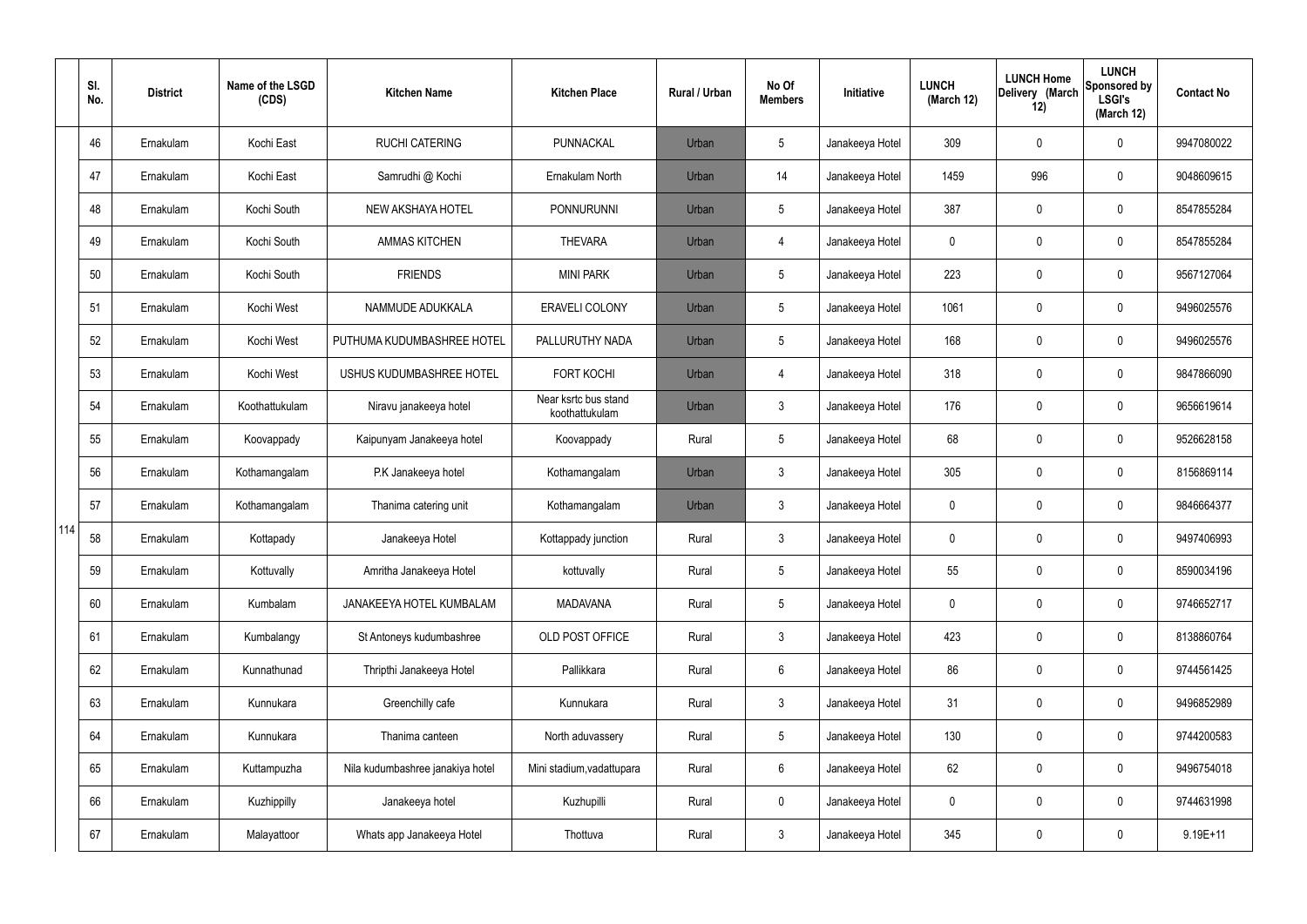| SI.<br>No. | <b>District</b> | Name of the LSGD<br>(CDS) | <b>Kitchen Name</b>            | <b>Kitchen Place</b>                    | Rural / Urban | No Of<br><b>Members</b> | Initiative      | <b>LUNCH</b><br>(March 12) | <b>LUNCH Home</b><br>Delivery (March<br>12) | <b>LUNCH</b><br>Sponsored by<br><b>LSGI's</b><br>(March 12) | <b>Contact No</b> |
|------------|-----------------|---------------------------|--------------------------------|-----------------------------------------|---------------|-------------------------|-----------------|----------------------------|---------------------------------------------|-------------------------------------------------------------|-------------------|
| 68         | Ernakulam       | Malayattoor               | Natturuchi Janakeeya Hotel     | Ettakkadavu                             | Rural         | $\mathbf{3}$            | Janakeeya Hotel | 302                        | $\mathbf 0$                                 | $\mathbf 0$                                                 | 9745470234        |
| 69         | Ernakulam       | Maneed                    | Coral Island                   | Maneed                                  | Rural         | $\overline{4}$          | Janakeeya Hotel | 125                        | 0                                           | $\pmb{0}$                                                   | 7012652495        |
| 70         | Ernakulam       | Manjalloor                | Thanima Kudumbashree hotel     | Vazhakkulam                             | Rural         | $5\phantom{.0}$         | Janakeeya Hotel | 299                        | 0                                           | $\mathbf 0$                                                 | 7306907918        |
| 71         | Ernakulam       | Manjapra                  | Sara's Kitchen                 | Puthenpalli                             | Rural         | $\mathbf{3}$            | Janakeeya Hotel | 207                        | 0                                           | $\mathbf 0$                                                 | 8547392730        |
| 72         | Ernakulam       | Maradu                    | <b>VANITHA HOTEL</b>           | <b>KUNDANNOR JN</b>                     | Urban         | $\overline{4}$          | Janakeeya Hotel | $\mathbf 0$                | 0                                           | $\mathbf 0$                                                 | 9349505008        |
| 73         | Ernakulam       | Marady                    | Janakeeya hotel, Marady        | Unnakkuppa                              | Rural         | $\overline{4}$          | Janakeeya Hotel | 31                         | 0                                           | $\mathbf 0$                                                 | 9947943177        |
| 74         | Ernakulam       | Mazhuvannoor              | Sruthi Janakeeya Hotel         | Valayanchirangara                       | Rural         | $\mathbf{3}$            | Janakeeya Hotel | 198                        | $\boldsymbol{0}$                            | $\mathbf 0$                                                 | 9747924485        |
| 75         | Ernakulam       | Mookkannoor               | Mammaks Kitchen                | Mookkannoor                             | Rural         | $\mathbf{3}$            | Janakeeya Hotel | 235                        | 0                                           | $\mathbf 0$                                                 | $9.19E + 11$      |
| 76         | Ernakulam       | Mudakkuzha                | Janakeeya Hotel                | Mudakkuzha                              | Rural         | $\mathbf{3}$            | Janakeeya Hotel | 52                         | $\boldsymbol{0}$                            | $\mathbf 0$                                                 | 9.19E+11          |
| 77         | Ernakulam       | Mulanthuruthy             | Sulabha                        | karikode, mulanthuruthy                 | Rural         | $\mathbf 0$             | Janakeeya Hotel | 170                        | 0                                           | $\boldsymbol{0}$                                            | 9633427553        |
| 78         | Ernakulam       | Mulavukad                 | Kudumbashree Veetile bakshanam | Mulavukad                               | Rural         | $5\phantom{.0}$         | Janakeeya Hotel | 98                         | 54                                          | $\mathbf 0$                                                 | 9061339557        |
| 79         | Ernakulam       | Muvattupuzha              | Oottupura                      | Muvattupuzha                            | Urban         | $\mathbf{3}$            | Janakeeya Hotel | 319                        | 0                                           | $\mathbf 0$                                                 |                   |
| 80         | Ernakulam       | Nayarambalam              | Four star cafe                 | Nayarambalam                            | Rural         | $\mathbf{3}$            | Janakeeya Hotel | 60                         | 0                                           | $\boldsymbol{0}$                                            | 8891755948        |
| 81         | Ernakulam       | Nedumbassery              | Thani Nadan                    | Athani                                  | Rural         | $5\phantom{.0}$         | Janakeeya Hotel | 210                        | $\mathbf 0$                                 | $\mathbf 0$                                                 | 8138917514        |
| 82         | Ernakulam       | Nellikuzhy                | Janakeeya Hotel                | Nellikkuzhi                             | Rural         | $\mathbf{3}$            | Janakeeya Hotel | 286                        | $\mathsf{0}$                                | $\mathbf 0$                                                 | 9562713076        |
| 83         | Ernakulam       | Njarakkal                 | Kripa Catering Unit            | Njarakkal                               | Rural         | $\mathbf{3}$            | Janakeeya Hotel | 49                         | $\mathbf 0$                                 | $\mathbf 0$                                                 | 9567534006        |
| 84         | Ernakulam       | Okkal                     | Manna Janakeeya Hotel          | Edavoor                                 | Rural         | $\overline{4}$          | Janakeeya Hotel | 90                         | $\mathsf{0}$                                | $\mathbf 0$                                                 | 9539507674        |
| 85         | Ernakulam       | Paingottoor               | Janakeeya hotel                | Paingottoor                             | Rural         | $\overline{7}$          | Janakeeya Hotel | $\mathbf 0$                | $\mathbf 0$                                 | $\mathbf 0$                                                 | 9656855730        |
| 86         | Ernakulam       | Paipra                    | Nanma Janakeeya Hotel          | Pezhakkappilly                          | Rural         | $\mathbf{3}$            | Janakeeya Hotel | 168                        | $\mathbf 0$                                 | $\mathbf 0$                                                 | 9567747725        |
| 87         | Ernakulam       | Pallarimangalam           | Janakeeya Hotel                | Janakeeya Hotel, Koovalloor             | Rural         | $\overline{4}$          | Janakeeya Hotel | 110                        | $\mathbf 0$                                 | $\mathbf 0$                                                 | 7025992310        |
| 88         | Ernakulam       | Pallipuram                | SANTHWANAM Janakeeyahotel      | Pothen valav                            | Rural         | $5\,$                   | Janakeeya Hotel | 230                        | 0                                           | $\mathbf 0$                                                 | 9747525176        |
| 89         | Ernakulam       | Pambakkuda                | viswastha catering unit        | pambakkuda block punjayathu<br>building | Rural         | 4                       | Janakeeya Hotel | 0                          | $\pmb{0}$                                   | $\boldsymbol{0}$                                            | 9946404045        |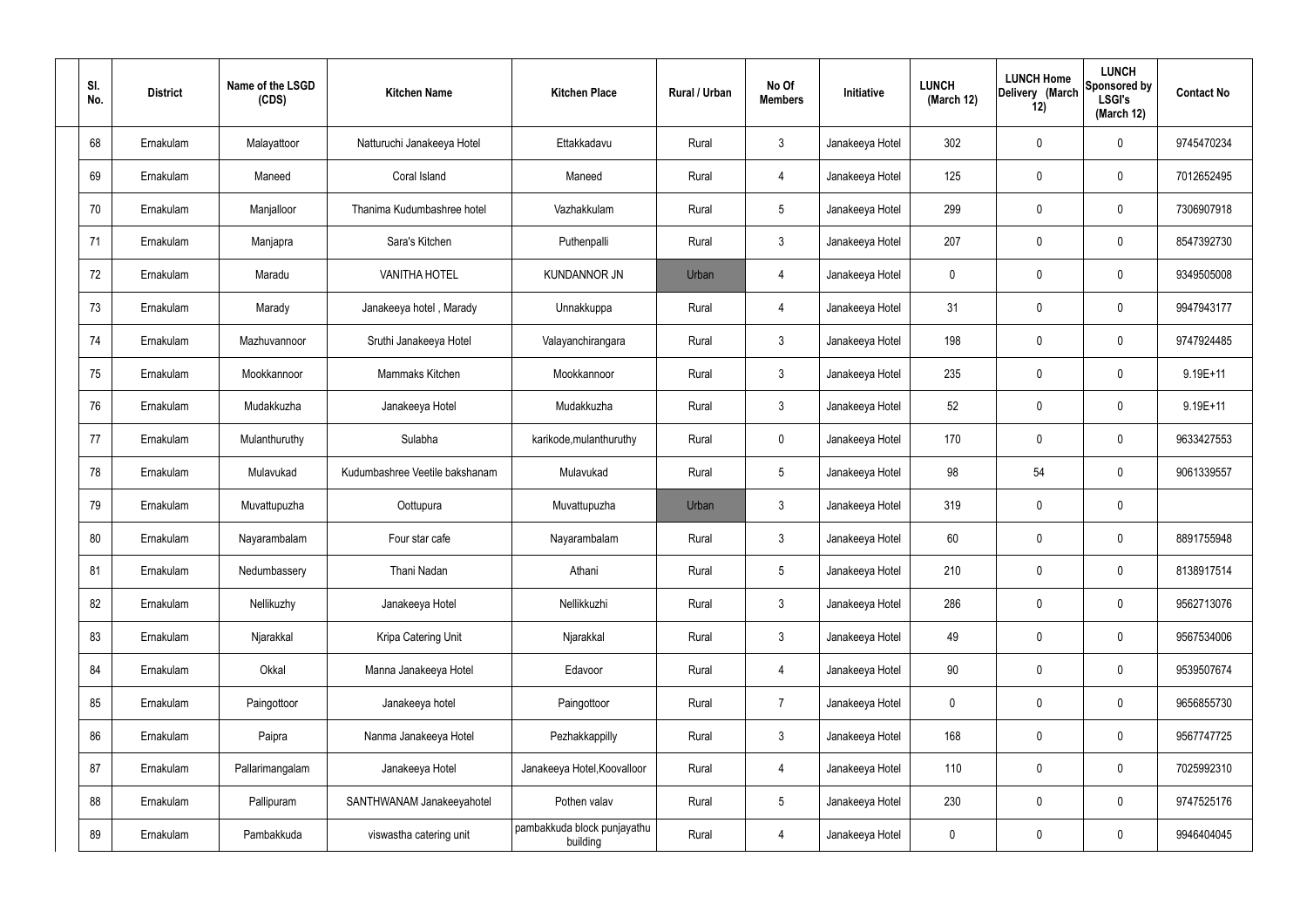| SI.<br>No. | <b>District</b> | Name of the LSGD<br>(CDS) | <b>Kitchen Name</b>                                      | <b>Kitchen Place</b>                        | Rural / Urban | No Of<br><b>Members</b> | Initiative      | <b>LUNCH</b><br>(March 12) | <b>LUNCH Home</b><br>Delivery (March<br>12) | <b>LUNCH</b><br>Sponsored by<br><b>LSGI's</b><br>(March 12) | <b>Contact No</b> |
|------------|-----------------|---------------------------|----------------------------------------------------------|---------------------------------------------|---------------|-------------------------|-----------------|----------------------------|---------------------------------------------|-------------------------------------------------------------|-------------------|
| 90         | Ernakulam       | Parakkadave               | Thejus catering unit                                     | Moozhikkulam                                | Rural         | 10                      | Janakeeya Hotel | 98                         | $\mathbf 0$                                 | 0                                                           | 9847936303        |
| 91         | Ernakulam       | Paravoor                  | sree vigneswara sc cafe                                  | Govt.boys' HSS, N.Paravur                   | Urban         | 4                       | Janakeeya Hotel | 78                         | $\mathbf 0$                                 | 0                                                           |                   |
| 92         | Ernakulam       | Perumbavoor               | <b>JANAKEEYA HOTEL MINI CIVIL</b><br>STATION PERUMBAVOOR | <b>CIVIL STATION</b>                        | Urban         | $\mathbf{3}$            | Janakeeya Hotel | 246                        | $\mathbf 0$                                 | 0                                                           | 9847008734        |
| 93         | Ernakulam       | Perumbavoor               | Swath kudumbashree canteen                               | Perumbavoor                                 | Urban         | $\mathbf{3}$            | Janakeeya Hotel | $\mathbf 0$                | $\mathbf 0$                                 | 0                                                           | 9847015470        |
| 94         | Ernakulam       | Perumbavoor               | Janakeeya Hotel                                          | Kanjirakkad pallippady                      | Urban         | $\mathbf{3}$            | Janakeeya Hotel | 285                        | 0                                           | 0                                                           | 9847015470        |
| 95         | Ernakulam       | Pindimana                 | Janakeeya hotel                                          | Muthamkuzhi                                 | Rural         | $\overline{4}$          | Janakeeya Hotel | $\mathbf 0$                | $\mathbf 0$                                 | 0                                                           | 9656297799        |
| 96         | Ernakulam       | Piravam                   | sneha canteen                                            | municipality building base floor<br>piravom | Urban         | $\overline{4}$          | Janakeeya Hotel | 200                        | 0                                           | 0                                                           | 8075376906        |
| 97         | Ernakulam       | Pootrikka                 | <b>GRANDMA JANAKEEYA HOTEL</b>                           | <b>CHOONDI</b>                              | Rural         | $\mathbf{3}$            | Janakeeya Hotel | $\mathbf 0$                | $\mathbf 0$                                 | 0                                                           | 9400550287        |
| 98         | Ernakulam       | Pothanikkad               | Taj hotel                                                | Pothanikkad                                 | Rural         | $\mathbf{3}$            | Janakeeya Hotel | $\mathbf 0$                | 0                                           | 0                                                           | 9645079573        |
| 99         | Ernakulam       | Puthanvelikkara           | Panjami cafe kudumbashree                                | Near panjayath office                       | Rural         | $5\phantom{.0}$         | Janakeeya Hotel | 120                        | $\mathbf 0$                                 | 0                                                           | 9645530669        |
| 100        | Ernakulam       | Ramamangalam              | Kalavara janakeeya hotel                                 | ramamngalam                                 | Rural         | $\overline{4}$          | Janakeeya Hotel | 189                        | $\boldsymbol{0}$                            | 0                                                           | 9961344346        |
| 101        | Ernakulam       | Rayamangalam              | Arya canteen                                             | Kuruppampady                                | Rural         | $\mathbf{3}$            | Janakeeya Hotel | $\mathbf 0$                | 0                                           | 0                                                           | 8281825730        |
| 102        | Ernakulam       | Thirumarady               | janakiya hotel thirumarady                               | edappara jn.                                | Rural         | $\mathbf{3}$            | Janakeeya Hotel | 37                         | $\mathbf 0$                                 | 0                                                           | 7594811868        |
| 103        | Ernakulam       | Thiruvaniyoor             | Thanima                                                  | Thiruvaniyoor                               | Rural         | $\pmb{0}$               | Janakeeya Hotel | 119                        | $\pmb{0}$                                   | 0                                                           | 9061239698        |
| 104        | Ernakulam       | Thrikkakkara East         | Thanima Janakeeya Hotel                                  | Kakkanad                                    | Urban         | 8                       | Janakeeya Hotel | $\mathbf 0$                | $\boldsymbol{0}$                            | 0                                                           | 9207134763        |
| 105        | Ernakulam       | Thrikkakkara west         | Janakeeya hotel                                          | Chembumukku                                 | Urban         | $5\phantom{.0}$         | Janakeeya Hotel | 126                        | $\pmb{0}$                                   | 0                                                           | 9496530576        |
| 106        | Ernakulam       | Thuravoor                 | e-grill Janakeeya Hotel                                  | Yudapuram                                   | Rural         | $\overline{4}$          | Janakeeya Hotel | 510                        | $\pmb{0}$                                   | 0                                                           | 9526845935        |
| 107        | Ernakulam       | Tripunithura              | Janakeeya Hotel Tripunithura                             | Eroor                                       | Urban         | $\mathbf{3}$            | Janakeeya Hotel | 111                        | $\pmb{0}$                                   | 0                                                           | 8137977644        |
| 108        | Ernakulam       | Vadakkekkara              | vadakkekkara kudumbasree janakeeya<br>hotel              | Madaplathuruth                              | Rural         | $\overline{4}$          | Janakeeya Hotel | 172                        | $\mathbf 0$                                 | $\mathbf 0$                                                 | 8301806778        |
| 109        | Ernakulam       | Vadavukode<br>Puthancruz  | JANAKEEYA HOTEL                                          | Puthencruz                                  | Rural         | $\mathbf{3}$            | Janakeeya Hotel | 75                         | $\boldsymbol{0}$                            | 0                                                           | $9.19E + 11$      |
| 110        | Ernakulam       | Valakom                   | Ruchi                                                    | Valakom                                     | Rural         | $\overline{5}$          | Janakeeya Hotel | 75                         | $\boldsymbol{0}$                            | 0                                                           | 9074232700        |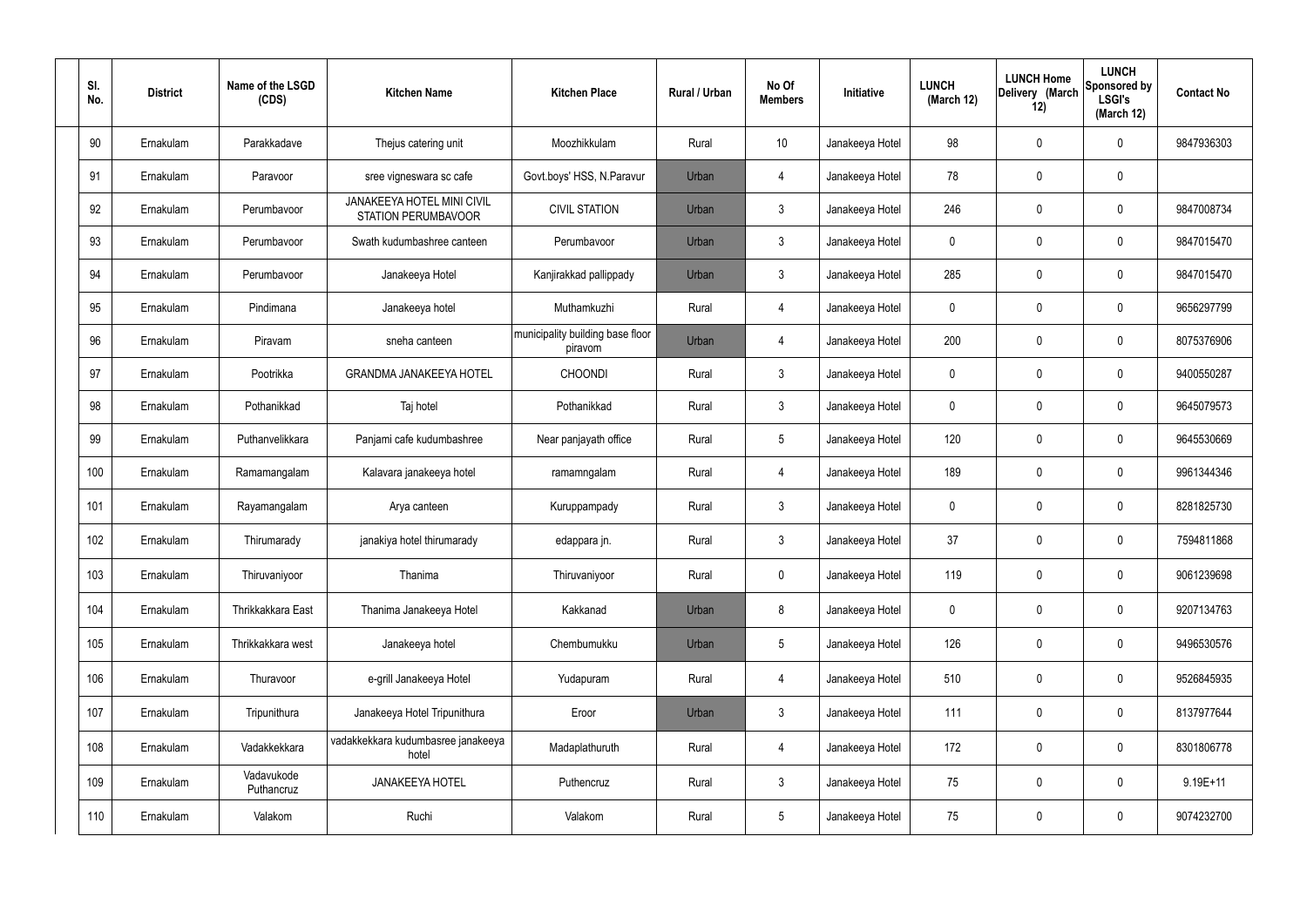|     | SI.<br>No.     | <b>District</b> | Name of the LSGD<br>(CDS) | <b>Kitchen Name</b>          | <b>Kitchen Place</b>                              | Rural / Urban | No Of<br><b>Members</b> | Initiative      | <b>LUNCH</b><br>(March 12) | <b>LUNCH Home</b><br>Delivery (March<br>12) | <b>LUNCH</b><br>Sponsored by<br><b>LSGI's</b><br>(March 12) | <b>Contact No</b> |
|-----|----------------|-----------------|---------------------------|------------------------------|---------------------------------------------------|---------------|-------------------------|-----------------|----------------------------|---------------------------------------------|-------------------------------------------------------------|-------------------|
|     | 111            | Ernakulam       | Varapuzha                 | DURGA ACTIVITY               | CHETTIBHAGAM                                      | Rural         | 8                       | Janakeeya Hotel | 123                        | $\mathbf 0$                                 | 4                                                           | 9496160074        |
|     | 112            | Ernakulam       | Vazhakulam                | Three Star Hotel             | Marampally                                        | Rural         | $\mathbf{3}$            | Janakeeya Hotel | 296                        | $\mathbf 0$                                 | $\mathbf 0$                                                 | 6282644893        |
|     | 113            | Ernakulam       | Vengola                   | Janakeeya Hotel              | Pathipalam                                        | Rural         | $5\phantom{.0}$         | Janakeeya Hotel | 96                         | $\mathbf 0$                                 | $\mathbf 0$                                                 | 8137887455        |
|     | 114            | Ernakulam       | Vengoor                   | <b>JANAKEEYA HOTEL</b>       | Choorathod                                        | Rural         | $\overline{4}$          | Janakeeya Hotel | 115                        | $\mathbf 0$                                 | $\mathbf 0$                                                 | 9656904682        |
| 114 |                |                 |                           |                              |                                                   |               | 449                     |                 | 18347                      | 1055                                        | $\overline{7}$                                              |                   |
|     | -1             | Idukki          | Adimaly                   | Friends Janakeeya Hotel      | Adimaly                                           | Rural         | 4                       | Janakeeya Hotel | $\mathbf 0$                | $\mathbf 0$                                 | $\mathbf 0$                                                 | 9961635779        |
|     | $\overline{2}$ | Idukki          | Alackode                  | Five Star Canteen            | Elamdesham Block<br>Panchayath Building, Alakode  | Rural         | $5\overline{)}$         | Janakeeya Hotel | 23                         | $\mathbf 0$                                 | $\mathbf 0$                                                 | 9961482164        |
|     | 3              | Idukki          | Arakkulam                 | Sabhalyam                    | Moolamattom                                       | Rural         | $\overline{4}$          | Janakeeya Hotel | 260                        | $\mathbf 0$                                 | $\mathbf 0$                                                 | 8848124921        |
|     | $\overline{4}$ | Idukki          | Ayyappancovil             | Maria Janakeeya Hotel        | Parappu                                           | Rural         | $\mathbf{3}$            | Janakeeya Hotel | 73                         | $\pmb{0}$                                   |                                                             | 9544622096        |
|     | 5              | Idukki          | Bysonvalley               | Famous Janakiya Hotel        | Pottankad                                         | Rural         | 4                       | Janakeeya Hotel | 76                         | $\mathbf 0$                                 | $\mathbf 0$                                                 | 9744566398        |
|     | 6              | Idukki          | Chakkupallam              | Vanithasree Janakeeya Hotel  | Anakkara                                          | Rural         | $\mathbf{3}$            | Janakeeya Hotel | 243                        | 0                                           |                                                             | 8075143547        |
|     |                | Idukki          | Devikulam                 | Kudumbashree Janakeeya Hotel | Echo point                                        | Rural         | $\mathbf{3}$            | Janakeeya Hotel | 169                        | $\mathbf 0$                                 | $\mathbf 0$                                                 | 8281640208        |
|     | 8              | Idukki          | Edavetty                  | Kudumbashree Janakeeya Hotel | Edavetty                                          | Rural         | $\mathbf{3}$            | Janakeeya Hotel | $\mathbf 0$                | $\mathbf 0$                                 |                                                             | 6238694173        |
|     | 9              | Idukki          | Erattayar                 | Vanitha Janakeeya Hotel      | Erattayar                                         | Rural         | $\overline{4}$          | Janakeeya Hotel | 118                        | $\pmb{0}$                                   |                                                             | 9188166929        |
|     | 10             | Idukki          | Kamakshi                  | Kripa Catering               | Thankamani                                        | Rural         | $5\overline{)}$         | Janakeeya Hotel | $\mathbf 0$                | $\pmb{0}$                                   | $\mathbf 0$                                                 | 9544021398        |
|     | 11             | Idukki          | Kanchiyar                 | Swadh Janakeeya Hotel        | Kanchiyar                                         | Rural         | $5\overline{)}$         | Janakeeya Hotel | 96                         | 0                                           |                                                             | 8606856496        |
|     | 12             | Idukki          | Kanjikkuzhi               | Samarppanam                  | Kanjikkuzhi                                       | Rural         | $\overline{4}$          | Janakeeya Hotel | $\mathbf 0$                | $\pmb{0}$                                   | $\mathbf 0$                                                 | 9447169262        |
|     | 13             | Idukki          | Kanthaloor                | Morningstar Janakeeya Hotel  | Sahayagiri complex, near<br>Kanthalloor Bus stand | Rural         | $\overline{4}$          | Janakeeya Hotel | $\mathbf 0$                | 0                                           | $\mathbf 0$                                                 | 9447941632        |
|     | 14             | Idukki          | Karimannoor               | Rujiya Catering Unit         | Karimannoor                                       | Rural         | $5\phantom{.0}$         | Janakeeya Hotel | $\mathbf 0$                | 0                                           | $\mathbf 0$                                                 | 9497454952        |
|     | 15             | Idukki          | Karunapuram               | Karuna Hotel                 | Panchayathu complex                               | Rural         | $\overline{4}$          | Janakeeya Hotel | 218                        | 0                                           |                                                             | 9961152820        |
|     | 16             | Idukki          | Kattappana                | Karunya Janakeeya Hotel      | Kattappana                                        | Urban         | $5\phantom{.0}$         | Janakeeya Hotel | 253                        | 0                                           |                                                             | 9497684477        |
|     | 17             | Idukki          | Kodikkulam                | Kulirma Janakiya Hotel       | Kodikkulam                                        | Rural         | $6\overline{6}$         | Janakeeya Hotel | 41                         | 0                                           | $\overline{0}$                                              | 9605111852        |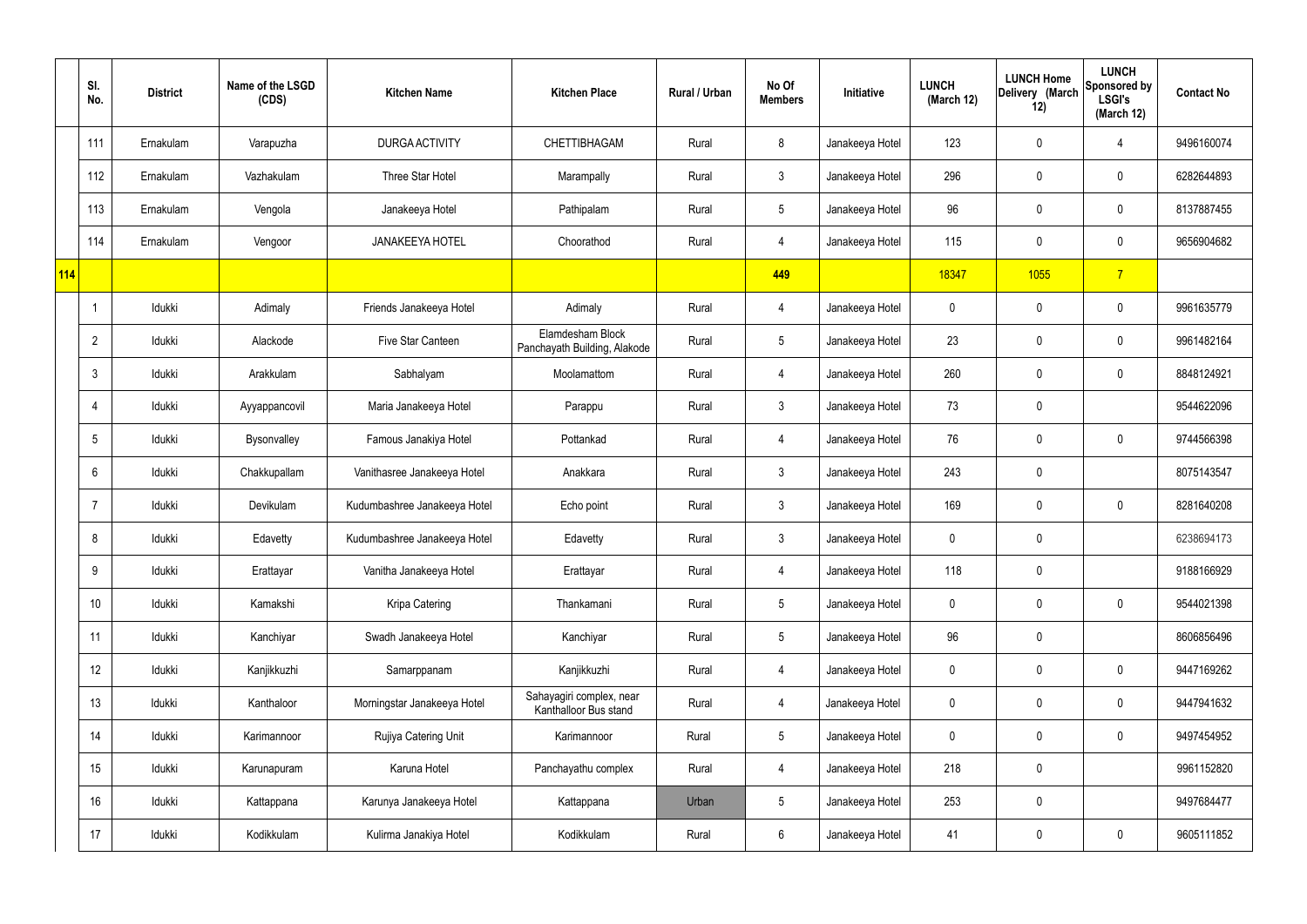|    | SI.<br>No. | <b>District</b> | Name of the LSGD<br>(CDS) | <b>Kitchen Name</b>                | <b>Kitchen Place</b>          | Rural / Urban | No Of<br><b>Members</b> | Initiative      | <b>LUNCH</b><br>(March 12) | <b>LUNCH Home</b><br>Delivery (March<br>12) | <b>LUNCH</b><br>Sponsored by<br><b>LSGI's</b><br>(March 12) | <b>Contact No</b> |
|----|------------|-----------------|---------------------------|------------------------------------|-------------------------------|---------------|-------------------------|-----------------|----------------------------|---------------------------------------------|-------------------------------------------------------------|-------------------|
|    | 18         | Idukki          | Kokkayar                  | Sevana Janakeeya hotel             | 35th Mile                     | Rural         | $\mathbf{3}$            | Janakeeya Hotel | 22                         | $\mathbf 0$                                 | $\mathbf 0$                                                 | 9562067674        |
|    | 19         | Idukki          | Konnathadi                | Friends Janakeeya Hotel            | Panickankudi                  | Rural         | $6\overline{6}$         | Janakeeya Hotel | 107                        | $\mathbf 0$                                 | $\mathbf 0$                                                 | 9544048878        |
|    | 20         | Idukki          | Konnathadi                | Janapriya Janakeeya Hotel          | Konnathadi                    | Rural         | 3                       | Janakeeya Hotel | 210                        | $\mathbf 0$                                 | $\mathbf 0$                                                 | 9895147074        |
|    | 21         | Idukki          | Kudayathoor               | Kudumbashree Janakeeya Hotel       | Kanjar                        | Rural         | $\mathbf{3}$            | Janakeeya Hotel | 91                         | $\mathbf 0$                                 | $\mathbf 0$                                                 | 9526762560        |
|    | 22         | Idukki          | Kumaramangalam            | Kumaramangalam Janakeeya Hotel     | Kumaramangalam                | Rural         | $\overline{4}$          | Janakeeya Hotel | 120                        | $\mathbf 0$                                 | $\mathbf 0$                                                 | 9745633509        |
|    | 23         | Idukki          | Kumili                    | Ruchi Hotel                        | Kumili                        | Rural         | 4                       | Janakeeya Hotel | 128                        | $\mathbf 0$                                 | $\mathbf 0$                                                 | 9447980637        |
|    | 24         | Idukki          | Manakkadu                 | Vanitha Hotel                      | Chittoor                      | Rural         | $\mathbf{3}$            | Janakeeya Hotel | $\mathbf 0$                | $\mathbf 0$                                 | $\mathbf 0$                                                 | 8330097933        |
| 50 | 25         | Idukki          | Mankulam                  | Jeevanam Catering Janakeeya Hotel  | Panchayathu Building          | Rural         | 4                       | Janakeeya Hotel | $\mathbf 0$                | $\mathbf 0$                                 | $\mathbf 0$                                                 | 9495060505        |
|    | 26         | Idukki          | Mankulam                  | Happy Janakéeya Hotel              | Aanakkulam                    | Rural         | $\mathbf{3}$            | Janakeeya Hotel | 50                         | 0                                           | $\mathbf 0$                                                 | 9496251027        |
|    | 27         | Idukki          | Marayoor                  | Malabar food court Janakeeya Hotel | Marayoor Near IDCB bank       | Rural         | 4                       | Janakeeya Hotel | 176                        | $\pmb{0}$                                   |                                                             | 9446925610        |
|    | 28         | Idukki          | Mariyapuram               | Anaswara Hotel & Catering          | Idukki                        | Rural         | $\overline{4}$          | Janakeeya Hotel | 180                        | 0                                           | $\overline{\mathbf{1}}$                                     | 9526329438        |
|    | 29         | Idukki          | Munnar                    | Annapoorna catering                | Lorry stand, old munnar       | Rural         | $5\phantom{.0}$         | Janakeeya Hotel | 275                        | $\mathbf 0$                                 | $\mathbf 0$                                                 | 8281009478        |
|    | 30         | Idukki          | Muttom                    | Nila Janakeeya Hotel               | Muttom                        | Rural         | $\mathbf{3}$            | Janakeeya hotel | 255                        | $\mathbf 0$                                 | $\mathbf 0$                                                 | 9961104818        |
|    | 31         | Idukki          | Nedumkandam               | Annus catering                     | Nedumkandam<br>Kizhakkekavala | Rural         | $\overline{4}$          | Janakeeya Hotel | 160                        | $\pmb{0}$                                   | $\mathbf 0$                                                 | 9747458576        |
|    | 32         | Idukki          | Pallivasal                | <b>Blessing Janakeeya Hotel</b>    | Pallivasal                    | Rural         | $\overline{4}$          | Janakeeya Hotel | 30 <sup>°</sup>            | $\pmb{0}$                                   | $\mathbf 0$                                                 | 9947981574        |
|    | 33         | Idukki          | Pampadumpara              | Thripthy Janakeeya Hotel           | Pampadumpara                  | Rural         | $3\phantom{a}$          | Janakeeya Hotel | 198                        | $\pmb{0}$                                   | $\mathbf 0$                                                 | 9207150558        |
|    | 34         | Idukki          | Peermedu                  | Thripthy Janakeeya Hotel           | Peermedu                      | Rural         | $3\phantom{a}$          | Janakeeya Hotel | $\mathbf 0$                | $\pmb{0}$                                   | $\mathbf 0$                                                 | 9633311267        |
|    | 35         | Idukki          | Peruvanthanam             | Janakeeya Hotel                    | Peruvanthanam                 | Rural         | $5\phantom{.0}$         | Janakeeya Hotel | 50                         | $\pmb{0}$                                   | $\mathbf 0$                                                 | 9562274720        |
|    | 36         | Idukki          | Purappuzha                | Ammas Janakeeya Hotel              | Purappuzha                    | Rural         | 3                       | Janakeeya Hotel | 45                         | $\pmb{0}$                                   | $\mathbf 0$                                                 | 9744954032        |
|    | 37         | Idukki          | Rajakkadu                 | Janakeeya Hotel                    | Rajakkadu Town                | Rural         | 3                       | Janakeeya Hotel | 447                        | 0                                           | $\mathbf 0$                                                 | 9446766999        |
|    | 38         | Idukki          | Rajakumari                | Aiswarya Vanitha Restaurent        | Rajakumari South              | Rural         | $\overline{4}$          | Janakeeya Hotel | 385                        | 0                                           | $\mathbf 0$                                                 | 9526570410        |
|    | 39         | Idukki          | Santhanpara               | Janakeeya Hotel                    | Santhanpara                   | Rural         | $\overline{4}$          | Janakeeya Hotel | 195                        | $\pmb{0}$                                   | $\boldsymbol{0}$                                            | 9526174553        |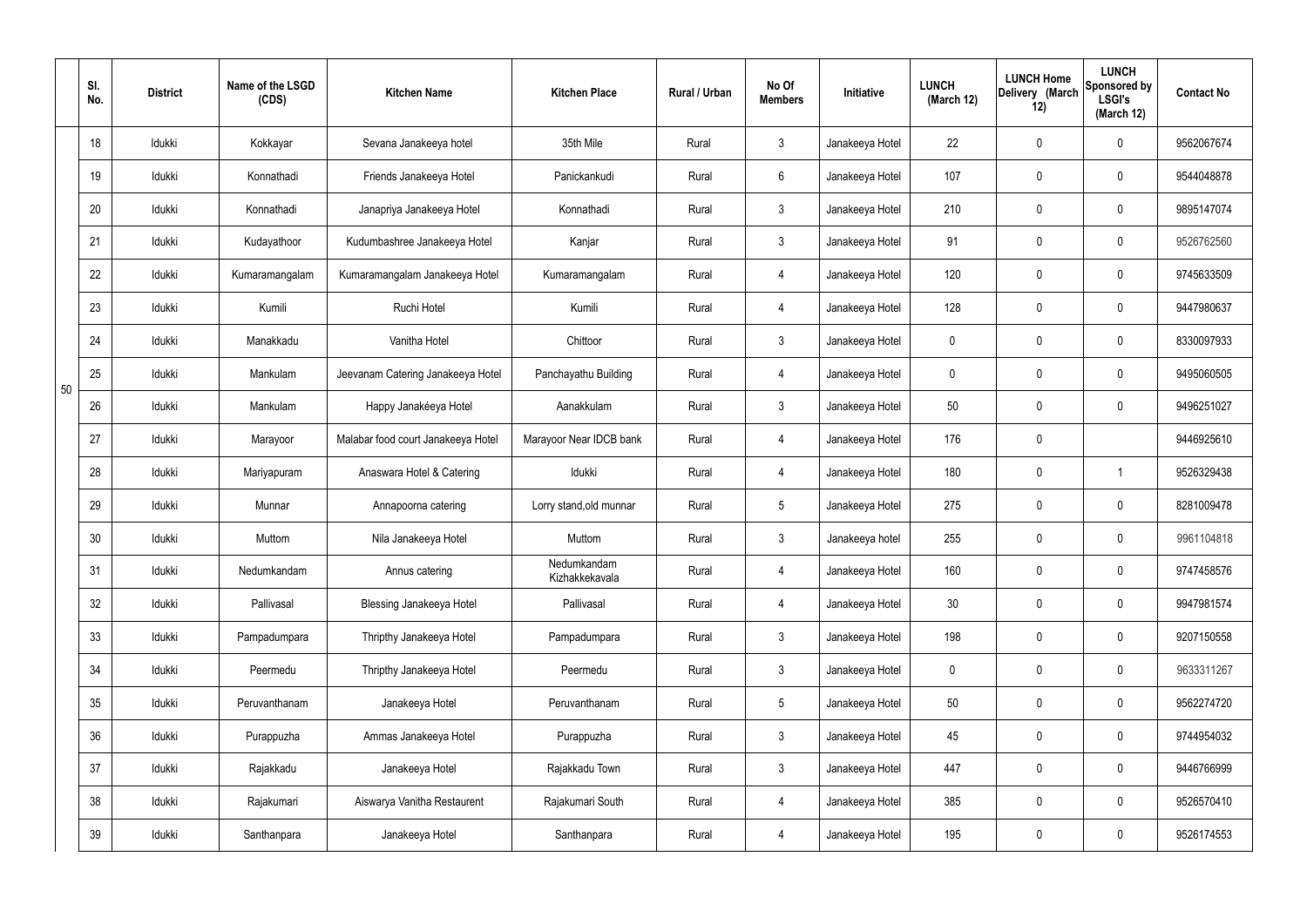|    | SI.<br>No.      | <b>District</b> | Name of the LSGD<br>(CDS)   | <b>Kitchen Name</b>                       | <b>Kitchen Place</b>                      | Rural / Urban | No Of<br><b>Members</b> | Initiative      | <b>LUNCH</b><br>(March 12) | <b>LUNCH Home</b><br>Delivery (March<br>12) | <b>LUNCH</b><br>Sponsored by<br><b>LSGI's</b><br>(March 12) | <b>Contact No</b> |
|----|-----------------|-----------------|-----------------------------|-------------------------------------------|-------------------------------------------|---------------|-------------------------|-----------------|----------------------------|---------------------------------------------|-------------------------------------------------------------|-------------------|
|    | 40              | Idukki          | Senapathy                   | Ammoose Hotel                             | Mangathotty                               | Rural         | $\mathbf{3}$            | Janakeeya Hotel | $\mathbf 0$                | $\mathbf 0$                                 | $\mathbf 0$                                                 | 9539396626        |
|    | 41              | Idukki          | Udumbannoor                 | Kudumbashree Janakeeya Hotel              | Udumbannor                                | Rural         | $\mathbf{3}$            | Janakeeya Hotel | 230                        | $\mathbf 0$                                 | $\mathbf 0$                                                 | 9633678438        |
|    | 42              | Idukki          | Upputhara                   | Samarppitha Janakeeya hotel               | Upputhara                                 | Rural         | 5 <sup>5</sup>          | Janakeeya Hotel | 94                         | $\mathbf 0$                                 |                                                             | 9526590710        |
|    | 43              | Idukki          | Vandanmedu                  | Dharshana Janakeeya Hotel                 | Vandanmedu                                | Rural         | 4                       | Janakeeya Hotel | $\mathbf 0$                | $\mathbf 0$                                 |                                                             | 9744038737        |
|    | 44              | Idukki          | Vandiperiyar                | Vandiperiyar Janakeeya Hotel              | Vandiperiyar                              | Rural         | $5\phantom{.0}$         | Janakeeya Hotel | 157                        | $\mathbf 0$                                 | $\mathbf 0$                                                 | 8086863254        |
|    | 45              | Idukki          | Vannappuram                 | Souhrudham Janakeeya Hotel                | Vannappuram                               | Rural         | $5\overline{)}$         | Janakeeya Hotel | 34                         | $\mathbf 0$                                 | $\mathbf 0$                                                 | 8113054492        |
|    | 46              | Idukki          | Vathikudy                   | Mahima                                    | Murickassery                              | Rural         | 3                       | Janakeeya Hotel | 200                        | $\mathbf 0$                                 | $\mathbf 0$                                                 | 8289945652        |
|    | 47              | Idukki          | Vattavada                   | Vattavada Kudumbashree Janakeeya<br>Hotel | Keekkara, Kovilur                         | Rural         | $\overline{4}$          | Janakeeya Hotel | 170                        | $\mathbf 0$                                 | $\mathbf 0$                                                 | 9497790469        |
|    | 48              | Idukki          | Vazhathoppu                 | Grahalakshmi Hotel & Catering             | Cheruthoni                                | Rural         | 4                       | Janakeeya Hotel | 161                        | $\mathbf 0$                                 | $\overline{2}$                                              | 9496178884        |
|    | 49              | Idukki          | Vellathooval                | Flowers Janakeeya Hotel                   | Vellathooval                              | Rural         | $\overline{4}$          | Janakeeya Hotel | 57                         | $\mathbf 0$                                 | $\mathbf 0$                                                 | 9961419892        |
|    | 50              | Idukki          | Velliyamattam               | Padhayam Kudumbashree Janakeeya<br>Hotel  | Velliyamattam                             | Rural         | 4                       | Janakeeya Hotel | 175                        | $\mathbf 0$                                 | $\mathbf 0$                                                 | 7902854627        |
| 50 |                 |                 |                             |                                           |                                           |               | 197                     |                 | 5972                       | $\bullet$                                   | 3                                                           |                   |
|    |                 | Kannur          | Maloor                      | Maloor Janakeeya Hotel                    | Thrikandaripoyil, PO-<br>Thrikandaripoyil | Rural         | $\mathbf{3}$            | Janakeeya Hotel | 130                        | $\mathbf 0$                                 | $\mathbf 0$                                                 | 9656132294        |
|    | $\overline{2}$  | Kannur          | Kolachery                   | Janakeeya Hotel                           | Kolachery Paramba, PO-<br>Kolacheri       | Rural         | $5\overline{)}$         | Janakeeya Hotel | $\mathbf 0$                | $\mathbf 0$                                 | $\mathbf 0$                                                 | 9895324699        |
|    | 3               | Kannur          | Pinarayi                    | Janakeeya hotel, Pinarayi                 | Pinarayi                                  | Rural         | $6\overline{6}$         | Janakeeya Hotel | 200                        | $\pmb{0}$                                   | $\mathbf 0$                                                 | 9447215211        |
|    | 4               | Kannur          | Muzhakunnu                  | Thripthy Janakeeya Hotel                  | Kakkayangad, Muzhakkunnu                  | Rural         | 5 <sub>5</sub>          | Janakeeya Hotel | 282                        | $\mathbf 0$                                 | $\overline{2}$                                              | 9526047538        |
|    | $5\overline{)}$ | Kannur          | Chapparappadavu             | Kudumbasree janakeeya hotel               | Near village office,<br>Chapparappadav    | Rural         | $3\phantom{a}$          | Janakeeya Hotel | 196                        | $\pmb{0}$                                   | $\mathbf 0$                                                 | 9605413324        |
|    | 6               | Kannur          | Iritty                      | Roopasree Kudumbashree hotel              | Koolichembra                              | Urban         | 8                       | Janakeeya Hotel | 389                        | $\mathbf 0$                                 | $\mathbf 0$                                                 | 8589921533        |
|    | 7               | Kannur          | Dharmadam                   | Dharmadam Janakeeya hotel                 | Near Andalloor kav,<br>Dharmadam          | Rural         | $3\phantom{a}$          | Janakeeya Hotel | 87                         | $\mathbf 0$                                 | $\mathbf 0$                                                 | 9526975778        |
|    | 8               | Kannur          | Peralassery                 | Janakeeya Hotel                           | Peralassery Town, PO -<br>Mundallur       | Rural         | $9\phantom{.0}$         | Janakeeya Hotel | 392                        | $\pmb{0}$                                   | $\mathbf 0$                                                 | 70256213909       |
|    | 9               | Kannur          | Kadannappalli<br>Panappuzha | Kudumbasree janakeeya hotel               | Chanthappura                              | Rural         | $\overline{4}$          | Janakeeya Hotel | 120                        | $\pmb{0}$                                   | $\mathbf 0$                                                 | 9961089935        |
|    | 10              | Kannur          | Anthur                      | Janakeeya hotel                           | Dharmasala                                | Urban         | $5\overline{)}$         | Janakeeya Hotel | 216                        | $\pmb{0}$                                   | $\boldsymbol{0}$                                            | 9544138650        |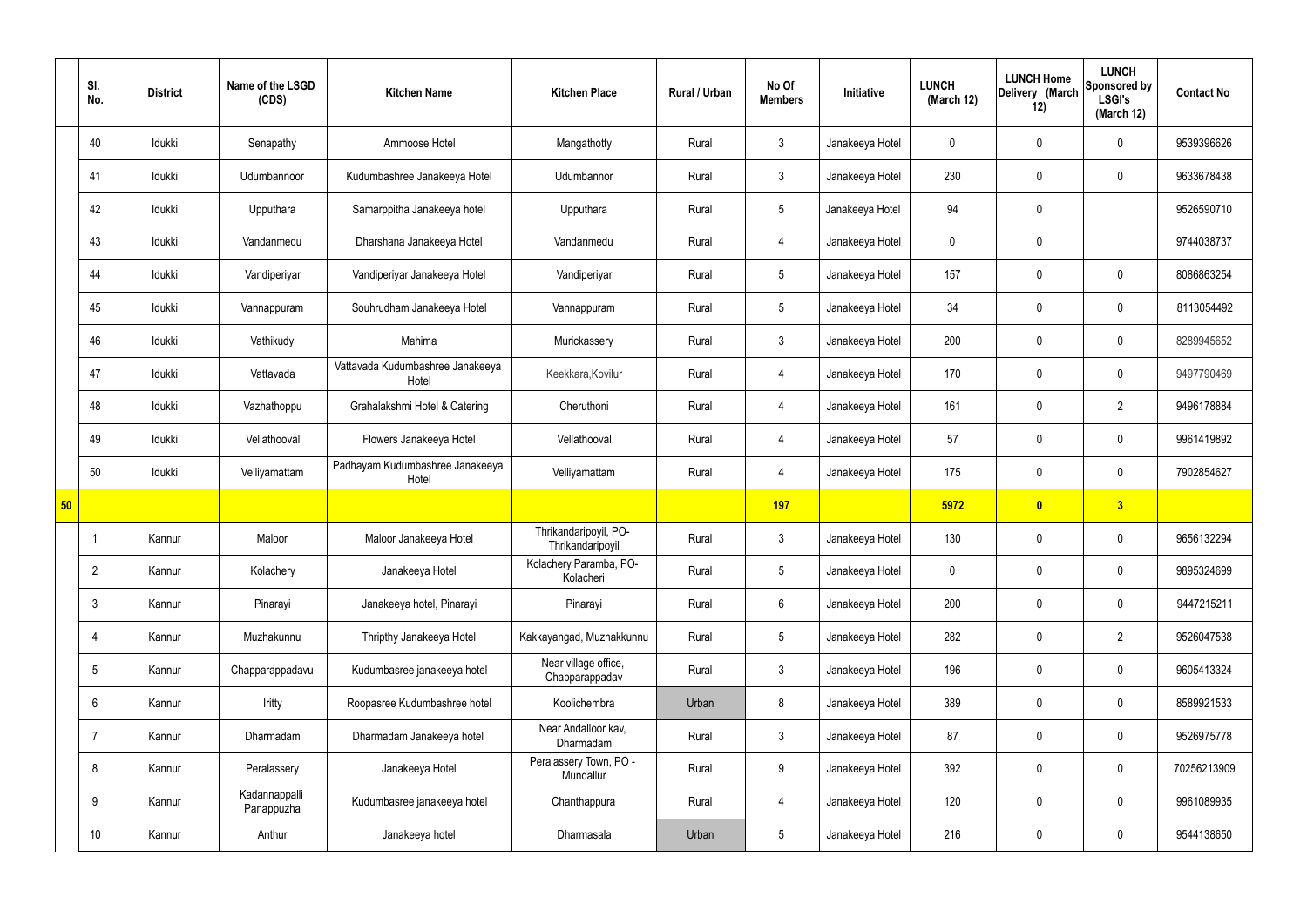| SI.<br>No. | <b>District</b> | Name of the LSGD<br>(CDS) | <b>Kitchen Name</b>                                | <b>Kitchen Place</b>                           | Rural / Urban | No Of<br><b>Members</b> | Initiative      | <b>LUNCH</b><br>(March 12) | <b>LUNCH Home</b><br>Delivery (March<br>12) | <b>LUNCH</b><br>Sponsored by<br><b>LSGI's</b><br>(March 12) | <b>Contact No</b> |
|------------|-----------------|---------------------------|----------------------------------------------------|------------------------------------------------|---------------|-------------------------|-----------------|----------------------------|---------------------------------------------|-------------------------------------------------------------|-------------------|
| 11         | Kannur          | Cheruthazham              | Janakeeya Hotel (Thripthi<br>Kudumbashree Canteen) | Pilathara                                      | Rural         | $\mathbf{3}$            | Janakeeya Hotel | 216                        | $\mathbf 0$                                 | $\mathbf 0$                                                 | 9947540361        |
| 12         | Kannur          | Peravoor                  | Kudumbashree Janakeeya Hotel                       | Peravoor Bus stand, Peravoor<br>P <sub>O</sub> | Rural         | $\mathbf{3}$            | Janakeeya Hotel | 194                        | $\mathbf 0$                                 | $\mathbf 0$                                                 | 9947567857        |
| 13         | Kannur          | Kalliassery               | Janakeeya Hotel                                    | Irinav Road, Payyattam, PO-<br>Irinav          | Rural         | $\overline{4}$          | Janakeeya Hotel | 256                        | $\mathbf 0$                                 | $\mathbf 0$                                                 | 8848330570        |
| 14         | Kannur          | Panniyannur               | Janakeeya Hotel                                    | Panoor Block office compound                   | Rural         | $6\phantom{.}6$         | Janakeeya Hotel | 281                        | $\mathbf 0$                                 | $\mathbf 0$                                                 | 9447449875        |
| 15         | Kannur          | Kannapuram                | Janakeeya Hotel                                    | Chynaclay road, Kannapuram                     | Rural         | $5\overline{)}$         | Janakeeya Hotel | 176                        | $\mathbf 0$                                 | 4                                                           | 8089127045        |
| 16         | Kannur          | Sreekandapuram            | Janakeeya Hotel                                    | Sreekandapuram, near bus<br>stand              | Urban         | $5\phantom{.0}$         | Janakeeya Hotel | 311                        | $\mathbf 0$                                 | $\mathbf 0$                                                 | 7591948757        |
| 17         | Kannur          | Thalasseri                | Janakeeya Hotel                                    | New bus stand, Thalasseri                      | Urban         | $6\phantom{.}6$         | Janakeeya Hotel | 812                        | $\mathbf 0$                                 | $\mathbf 0$                                                 | 9446263864        |
| 18         | Kannur          | Chokli                    | Janakeeya Hotel                                    | Olavilam, Chokli                               | Rural         | $5\phantom{.0}$         | Janakeeya Hotel | 113                        | $\mathbf 0$                                 | $\mathbf 0$                                                 | 9846892821        |
| 19         | Kannur          | Udayagiri                 | Janakeeya Hotel                                    | Karthikapuram                                  | Rural         | $\overline{4}$          | Janakeeya Hotel | 265                        | $\mathbf 0$                                 | $\mathbf 0$                                                 | 9562375342        |
| 20         | Kannur          | Karivellur Peralam        | Janakeeya Hotel                                    | Panchayah building,<br>Onakkunnu               | Rural         | $\overline{4}$          | Janakeeya Hotel | 0                          | 0                                           | $\mathbf 0$                                                 | 7025519714        |
| 21         | Kannur          | Muzhappilangad            | Janakeeya Hotel                                    | Near FCI godown,<br>Muzhappilangad             | Rural         | $5\phantom{.0}$         | Janakeeya Hotel | 133                        | $\mathbf 0$                                 | $\mathbf 0$                                                 | 7306005267        |
| 22         | Kannur          | Narath                    | Janakeeya Hotel                                    | Janakeeya Hotel, Kambil,<br>Narath             | Rural         | $\overline{7}$          | Janakeeya Hotel | 182                        | $\mathbf 0$                                 | -1                                                          | 9747441162        |
| 23         | Kannur          | Payyannur                 | Janakeeya Hotel                                    | Municipality compoud,<br>Payyannur             | Urban         | $\mathbf{3}$            | Janakeeya Hotel | 332                        | $\mathbf 0$                                 | $\mathbf 0$                                                 | 9526620805        |
| 24         | Kannur          | Kangol Alappadamba        | Janakeeya Hotel                                    | Mathil, Near Kangol<br>Alappadamba Panchayath  | Rural         | $\overline{4}$          | Janakeeya Hotel | 77                         | $\mathsf{0}$                                | $\mathbf 0$                                                 | 9495296142        |
| 25         | Kannur          | Naduvil                   | Janakeeya Hotel                                    | Panchayath compound,<br>Naduvil town           | Rural         | $\overline{4}$          | Janakeeya Hotel | 120                        | $\mathsf{0}$                                | $\mathbf 0$                                                 | 7902902490        |
| 26         | Kannur          | Koothuparamba             | Janakeeya Hotel                                    | Manghad Vayal, Near HSS<br>Koothuparamba, PO-  | Urban         | 8                       | Janakeeya Hotel | 362                        | $\mathbf 0$                                 | $\mathbf 0$                                                 | 9645608253        |
| 27         | Kannur          | Kuttiatoor                | Janakeeya Hotel                                    | Near Panchayath office,<br>Chattukappara       | Rural         | $5\phantom{.0}$         | Janakeeya Hotel | 0                          | $\mathsf{0}$                                | $\mathbf 0$                                                 | 9544644195        |
| 28         | Kannur          | Kathirur                  | Janakeeya Hotel                                    | Panchayath office building,<br>Kathirur        | Rural         | $5\phantom{.0}$         | Janakeeya Hotel | 179                        | $\mathsf{0}$                                | $\mathbf 1$                                                 | 8129404833        |
| 29         | Kannur          | Panoor                    | Janakeeya Hotel                                    | Elangode, Panoor                               | Urban         | $5\phantom{.0}$         | Janakeeya Hotel | 208                        | 0                                           | $\mathbf 0$                                                 | 9605852157        |
| 30         | Kannur          | Chirakkal                 | Janakeeya Hotel                                    | Chirakkal weavers,<br>Puthiyatheru             | Rural         | $5\phantom{.0}$         | Janakeeya Hotel | 263                        | 0                                           | $\mathbf 0$                                                 | 9895854873        |
| 31         | Kannur          | Eranjoli                  | Janakeeya Hotel                                    | Near Thalassery RTO office,<br>Chungam         | Rural         | $5\phantom{.0}$         | Janakeeya Hotel | 192                        | 0                                           | $\mathbf 0$                                                 | 9656368808        |
| 32         | Kannur          | Payam                     | Janakeeya Hotel                                    | Near Panchayath office,<br>Madathil            | Rural         | $\overline{4}$          | Janakeeya Hotel | 142                        | 0                                           | $\mathbf 0$                                                 | 9496554678        |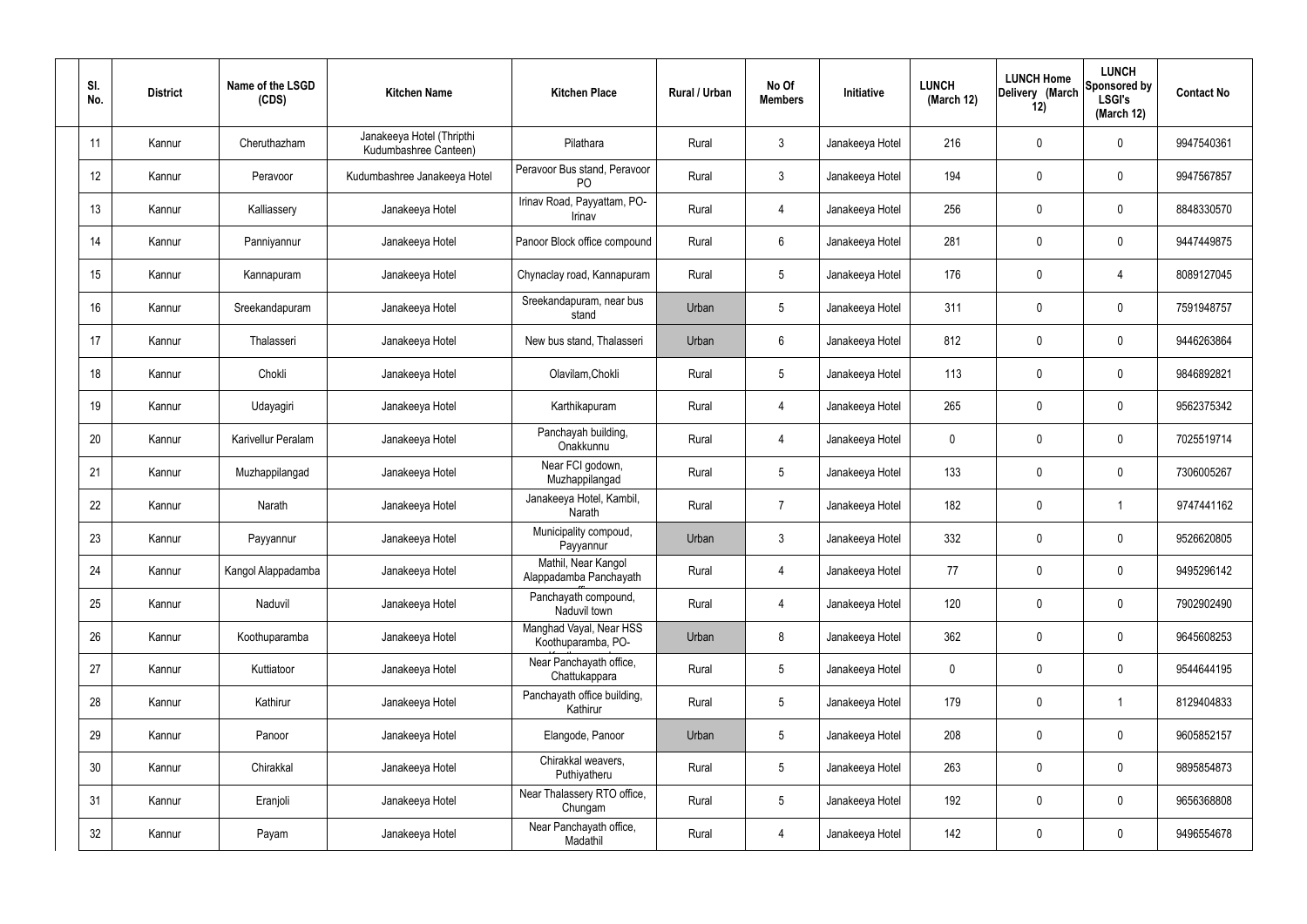|    | SI.<br>No. | <b>District</b> | Name of the LSGD<br>(CDS) | <b>Kitchen Name</b> | <b>Kitchen Place</b>                                           | Rural / Urban | No Of<br><b>Members</b> | Initiative      | <b>LUNCH</b><br>(March 12) | <b>LUNCH Home</b><br>Delivery (March<br>12) | <b>LUNCH</b><br>Sponsored by<br><b>LSGI's</b><br>(March 12) | <b>Contact No</b> |
|----|------------|-----------------|---------------------------|---------------------|----------------------------------------------------------------|---------------|-------------------------|-----------------|----------------------------|---------------------------------------------|-------------------------------------------------------------|-------------------|
|    | 33         | Kannur          | Eramam Kuttoor            | Janakeeya Hotel     | Mathamangalam, Near CDS<br>office                              | Rural         | 4                       | Janakeeya Hotel | 179                        | 0                                           | $\mathbf 0$                                                 | 9562473576        |
|    | 34         | Kannur          | Ramanthally               | Janakeeya hotel     | Ramanthally                                                    | Rural         | 4                       | Janakeeya Hotel | 199                        | $\mathbf 0$                                 | $\mathbf 0$                                                 | 9496705429        |
|    | 35         | Kannur          | Thripangottur             | Janakeeya Hotel     | Kallikkandy, Thripangottur                                     | Rural         | $\mathbf{3}$            | Janakeeya Hotel | $\mathbf 0$                | $\mathbf 0$                                 | $\mathbf 0$                                                 | 9495191659        |
|    | 36         | Kannur          | Madayi                    | Janakeeya Hotel     | Eripuram, Near Vrindhavan<br>Residency, PO Pazhayangadi        | Rural         | $\mathbf{3}$            | Janakeeya Hotel | 86                         | 0                                           |                                                             | 7561006271        |
|    | 37         | Kannur          | Kelakam                   | Janakeeya Hotel     | Kelakam PO                                                     | Rural         | $\mathbf{3}$            | Janakeeya Hotel | 370                        | $\mathbf 0$                                 | $\mathbf 0$                                                 | 8113866296        |
|    | 38         | Kannur          | Kurumathoor               | Janakeeya Hotel     | Near GVHSS, Kurumathoor                                        | Rural         | $\mathbf{3}$            | Janakeeya Hotel | 112                        | 0                                           | $\mathbf 0$                                                 | 9633816470        |
|    | 39         | Kannur          | Peringome Vayakkara       | Janakeeya Hotel     | Peringome, Near Police station                                 | Rural         | $5\overline{)}$         | Janakeeya Hotel | 109                        | $\mathbf 0$                                 | $\overline{0}$                                              | 9961413726        |
|    | 40         | Kannur          | Munderi                   | Janakeeya Hotel     | Kanjirode Karakkadu, Munderi                                   | Rural         | 4                       | Janakeeya Hotel | 454                        | 0                                           | $\mathbf 0$                                                 | 8547609196        |
|    | 41         | Kannur          | Anjarakandy               | Janakeeya Hotel     | Panayatham Paramba,<br>Anjarankandy                            | Rural         | 4                       | Janakeeya Hotel | 179                        | 0                                           | $\mathbf 0$                                                 | 9496900755        |
| 90 | 42         | Kannur          | Ayyankkunnu               | Janakeeya Hotel     | Ayyankunnu Panchayth<br>Anghadikkadavu                         | Rural         | $\overline{4}$          | Janakeeya Hotel | 154                        | 0                                           | $\mathbf 0$                                                 | 9946734976        |
|    | 43         | Kannur          | Padiyoor                  | Janakeeya Hotel     | Padiyoor PO                                                    | Rural         | 4                       | Janakeeya Hotel | 51                         | 0                                           | $\mathbf 0$                                                 | 9539028498        |
|    | 44         | Kannur          | Ezhome                    | Janakeeya Hotel     | Pazhayangadi bus stand,<br>Ezhom                               | Rural         | $5\phantom{.0}$         | Janakeeya Hotel | 262                        | 0                                           | $\mathbf 0$                                                 | 8086910862        |
|    | 45         | Kannur          | Koodali                   | Janakeeya Hotel     | Near Koodali Panchayath<br>Office, Kololam, PO -<br>Edavannoor | Rural         | 4                       | Janakeeya Hotel | $\mathbf 0$                | $\mathbf 0$                                 | 0                                                           | 9526524230        |
|    | 46         | Kannur          | Pappinisseri              | Janakeeya Hotel     | Near EMS Smaraka Govt.<br>Higher secondary school,             | Rural         | 4                       | Janakeeya Hotel | 252                        | $\pmb{0}$                                   | $\mathbf 0$                                                 | 9605727307        |
|    | 47         | Kannur          | Mattannur                 | Janakeeya Hotel     | Near Municipality office,<br>Mattannur                         | Urban         | $5\phantom{.0}$         | Janakeeya Hotel | 400                        | $\pmb{0}$                                   | $\mathbf 0$                                                 | 7510706897        |
|    | 48         | Kannur          | Chenghalayi               | Janakeeya Hotel     | Valakai, Chenghalayi                                           | Rural         | $\mathbf{3}$            | Janakeeya Hotel | 150                        | $\pmb{0}$                                   | $\mathbf 0$                                                 | 8547696233        |
|    | 49         | Kannur          | Pattiam                   | Janakeeya Hotel     | Cheruvancheri PO,<br>Cheruvancheri                             | Rural         | 4                       | Janakeeya Hotel | 272                        | $\pmb{0}$                                   | $\mathbf 0$                                                 | 7025025275        |
|    | 50         | Kannur          | Thaliparamba              | Janakeeya Hotel     | Municipality compoud,<br>Thaliparamba                          | Urban         | 4                       | Janakeeya Hotel | 118                        | $\pmb{0}$                                   | $\mathbf 0$                                                 | 8547849019        |
|    | 51         | Kannur          | Payyavoor                 | Janakeeya Hotel     | Payyavoor - PO, Payyavoor                                      | Rural         | $5\phantom{.0}$         | Janakeeya Hotel | 295                        | $\pmb{0}$                                   | $\mathbf 0$                                                 | 9495311608        |
|    | 52         | Kannur          | Kottiyoor                 | Janakeeya Hotel     | Neendunokki, Kottiyoor - PO                                    | Rural         | $5\phantom{.0}$         | Janakeeya Hotel | 127                        | 0                                           | $\mathbf 0$                                                 | 6282565854        |
|    | 53         | Kannur          | Kunnothparamba            | Janakeeya Hotel     | Kunnothparamba PO,<br>Kunnothparamba                           | Rural         | $3\phantom{.0}$         | Janakeeya Hotel | $\pmb{0}$                  | 0                                           | $\pmb{0}$                                                   | 8156840487        |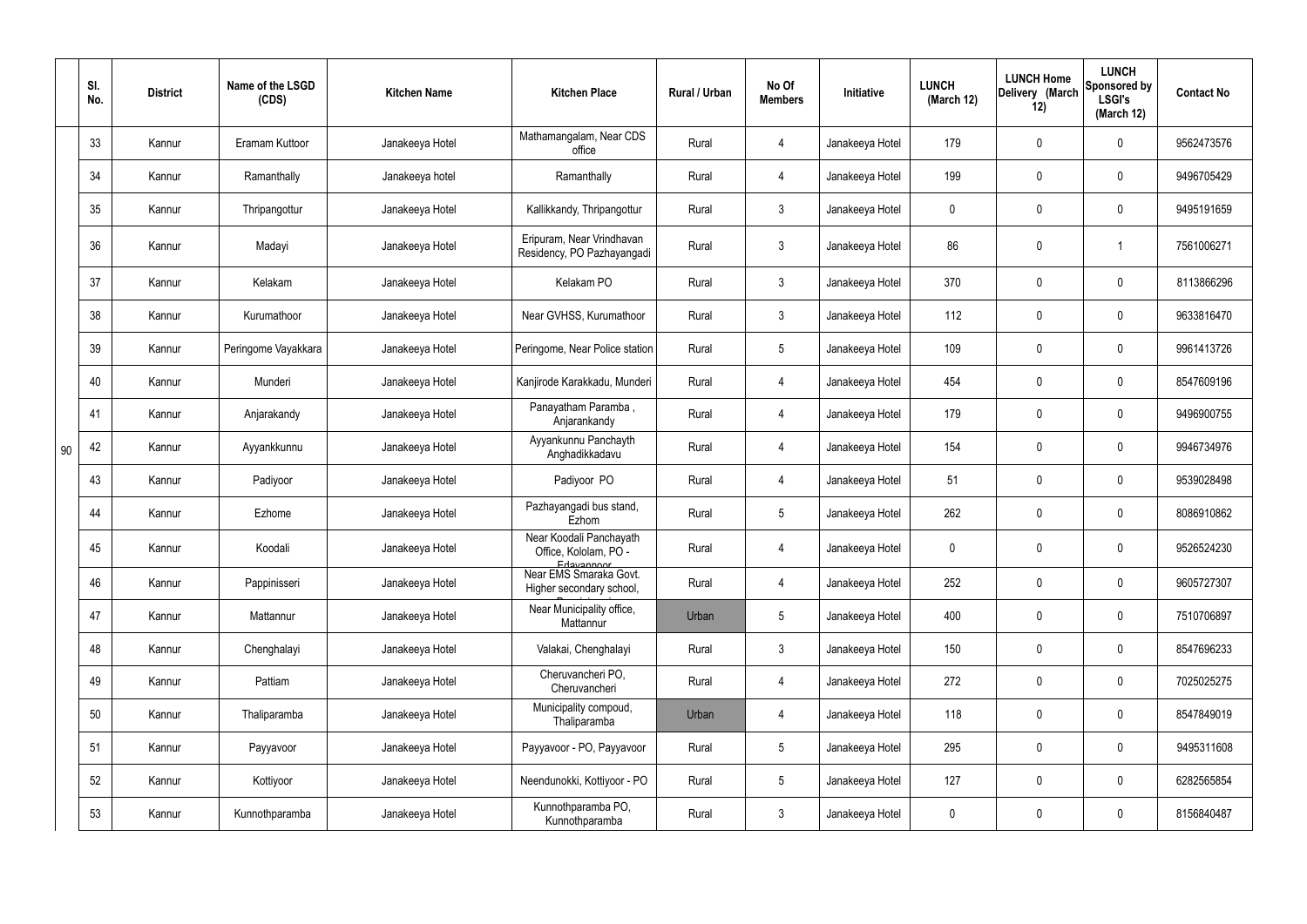| SI.<br>No. | <b>District</b> | Name of the LSGD<br>(CDS) | <b>Kitchen Name</b>                          | <b>Kitchen Place</b>                                    | Rural / Urban | No Of<br><b>Members</b> | Initiative      | <b>LUNCH</b><br>(March 12) | <b>LUNCH Home</b><br>Delivery (March<br>12) | <b>LUNCH</b><br>Sponsored by<br><b>LSGI's</b><br>(March 12) | <b>Contact No</b> |
|------------|-----------------|---------------------------|----------------------------------------------|---------------------------------------------------------|---------------|-------------------------|-----------------|----------------------------|---------------------------------------------|-------------------------------------------------------------|-------------------|
| 54         | Kannur          | Pariyaram                 | Janakeeya Hotel                              | Near Panchayath Office,<br>Chithappile poyil, Pariyaram | Rural         | 4                       | Janakeeya Hotel | 139                        | 0                                           | $\pmb{0}$                                                   | 9744385083        |
| 55         | Kannur          | Kunjimangalam             | Janakeeya Hotel                              | Old Post office building,<br>Andamkovil, Kunjimangalam  | Rural         | 4                       | Janakeeya Hotel | 127                        | 0                                           | $\mathbf 0$                                                 | 9526981326        |
| 56         | Kannur          | Thillenkeri               | Janakeeya Hotel                              | Thekkam poyil, Near Uliyil<br>Town                      | Rural         | $\mathbf{3}$            | Janakeeya Hotel | 206                        | $\boldsymbol{0}$                            | $\overline{0}$                                              | 9745059451        |
| 57         | Kannur          | Chittariparamba           | Janakeeya Hotel                              | Poovathinkeezhil, PO-<br>Chittariparamba                | Rural         | $6\,$                   | Janakeeya Hotel | 0                          | 0                                           | $\overline{0}$                                              | 8943506825        |
| 58         | Kannur          | Mayyil                    | Janakeeya Hotel                              | Near Mayyil Panchayath office,<br>Mayyil                | Rural         | 4                       | Janakeeya Hotel | 0                          | $\boldsymbol{0}$                            | $\mathbf 0$                                                 | 9526072638        |
| 59         | Kannur          | Cherukunnu                | Janakeeya Hotel                              | Pallichal, PO - Cherukunnu,<br>Pin -670301              | Rural         | 4                       | Janakeeya Hotel | 196                        | 0                                           | $\mathbf 0$                                                 | 8547361298        |
| 60         | Kannur          | Aaralam                   | Janakeeya Hotel                              | Athikkal, PO - Keezhpally                               | Rural         | $5\phantom{.0}$         | Janakeeya Hotel | 228                        | 0                                           | $\mathbf 0$                                                 | 9961285762        |
| 61         | Kannur          | Alakkode                  | Janakeeya Hotel                              | Therthally, Therthally PO,<br>Alakkode                  | Rural         | $5\phantom{.0}$         | Janakeeya Hotel | 201                        | $\mathbf 0$                                 | $\mathbf 0$                                                 | 8547045070        |
| 62         | Kannur          | Malappattam               | Janakeeya Hotel                              | Near Malappattam<br>panchayath, Malappattam             | Rural         | $\mathbf{3}$            | Janakeeya Hotel | 98                         | 0                                           | $\mathbf 0$                                                 | 9400571842        |
| 63         | Kannur          | Kanichar                  | Janakeeya Hotel                              | Kanichar PO, Kanichar                                   | Rural         | $\mathbf{3}$            | Janakeeya Hotel | 190                        | 0                                           | $\pmb{0}$                                                   | 9526167667        |
| 64         | Kannur          | Mokeri                    | Kudumbashree Janakeeya Hotel,<br>Mokeri      | Vallangad, Mokeri                                       | Rural         | $5\phantom{.0}$         | Janakeeya Hotel | 239                        | 0                                           | $\mathbf 0$                                                 | 9947037223        |
| 65         | Kannur          | Anjarakandy 2             | Kudumbashree Janakeeya Hotel,<br>Anjarakandy | Kavinmoola, Anjarakandy                                 | Rural         | $5\phantom{.0}$         | Janakeeya Hotel | 188                        | 0                                           | $\boldsymbol{0}$                                            | 9446657510        |
| 66         | Kannur          | Newmahi                   | Kudumbashree Janakeeya Hotel                 | Newmahi bridge, Newmahi                                 | Rural         | 3                       | Janakeeya Hotel | 0\$                        | 0\$                                         | 0\$                                                         | 9946056862        |
| 67         | Kannur          | Keezhallur                | Janakeeya Hotel                              | Kummanam, Elambara                                      | Rural         | $\mathbf{3}$            | Janakeeya Hotel | 221                        | 0                                           | $\mathbf 0$                                                 | 9947648580        |
| 68         | Kannur          | Chembilode                | Janakeeya hotel                              | Chakkarakal bus stand,<br>mowanchery                    | Rural         | $5\overline{)}$         | Janakeeya Hotel | 654                        | 0                                           | $\overline{0}$                                              | 9847951631        |
| 69         | Kannur          | vengad                    | Janakeeya hotel                              | mambaram                                                | Rural         | 6                       | Janakeeya Hotel | 187                        | 0                                           | $\overline{0}$                                              | 7902970902        |
| 70         | Kannur          | Azhikode                  | Janakeeya hotel                              | vankulathvayayal                                        | Rural         | 4                       | Janakeeya Hotel | 150                        | 0                                           | $\overline{0}$                                              | 9895910633        |
| 71         | Kannur          | Kolayad                   | Janakeeya hotel                              | kolayad                                                 | rural         | $\mathbf{3}$            | janakeeya hotel | 155                        | 0                                           | $\overline{0}$                                              | 8592065431        |
| 72         | Kannur          | valapattanam              | janakeeya hotel                              | mill road, valapattanam                                 | rural         | $\mathbf{3}$            | janakeeya hotel | 0                          | 0                                           | $\mathbf 0$                                                 | 9061345312        |
| 73         | Kannur          | Anthur 2                  | annapoorna janakeeya hotel                   | paliyath valapp, po morazha                             | urban         | $\mathbf{3}$            | janakeeya hotel | 166                        | 0                                           | $\mathbf 0$                                                 | 9526183004        |
| 74         | Kannur          | payyannur 2               | janakeeya hotel                              | kaniyeri, po vellur                                     | urban         | $\mathbf{3}$            | janakeeya hotel | 32                         | 0                                           | $\overline{0}$                                              | 8301817232        |
| 75         | Kannur          | cherupuzha                | janakeeya hotel                              | near panjayath office,<br>cherupuzha, 670511            | rural         | $\overline{4}$          | janakeeya hotel | 240                        | 0                                           | $\overline{0}$                                              | 8547114024        |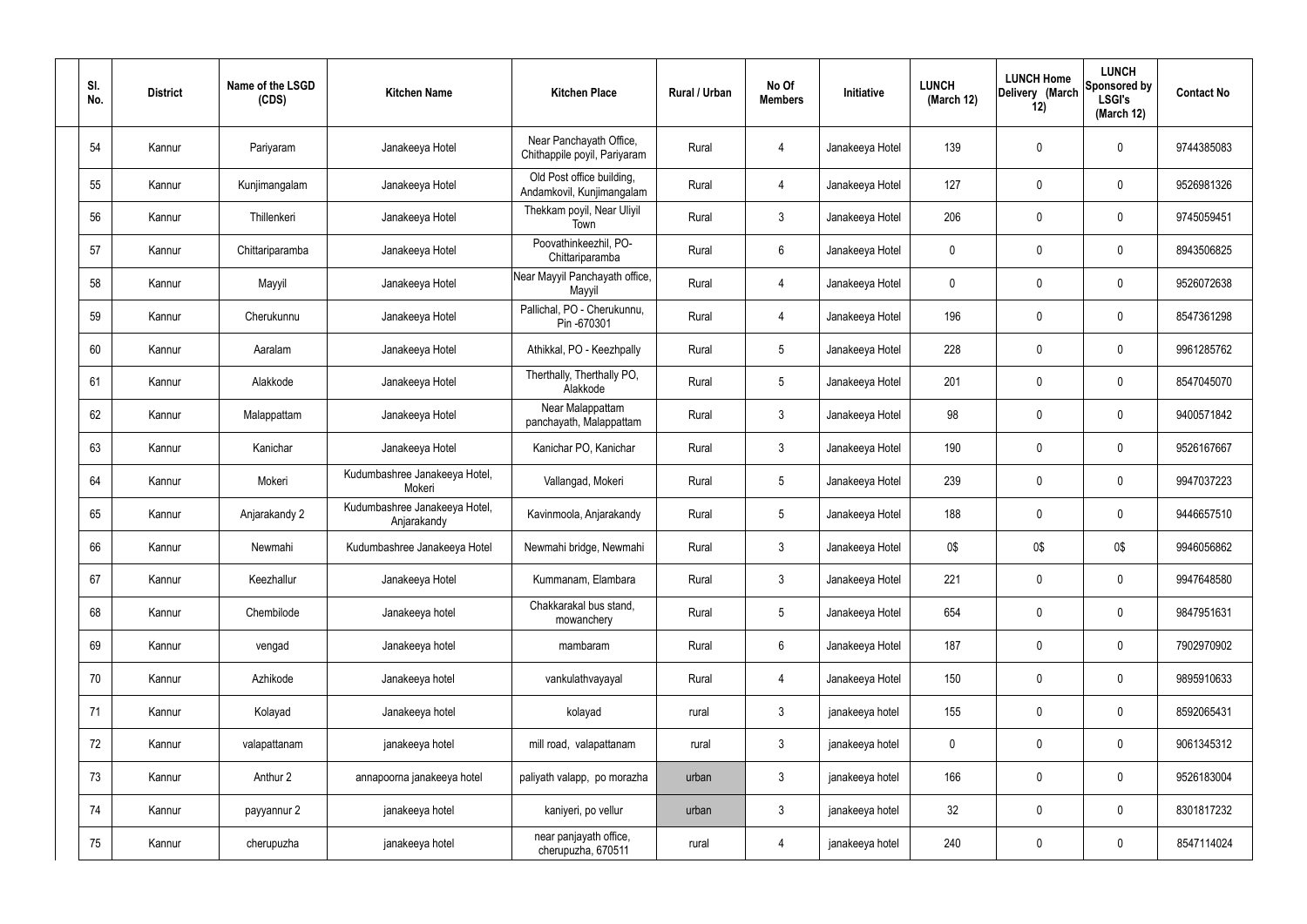|    | SI.<br>No.      | <b>District</b> | Name of the LSGD<br>(CDS) | <b>Kitchen Name</b>             | <b>Kitchen Place</b>                                        | <b>Rural / Urban</b> | No Of<br><b>Members</b> | Initiative      | <b>LUNCH</b><br>(March 12) | <b>LUNCH Home</b><br>Delivery (March<br>12) | <b>LUNCH</b><br>Sponsored by<br><b>LSGI's</b><br>(March 12) | <b>Contact No</b> |
|----|-----------------|-----------------|---------------------------|---------------------------------|-------------------------------------------------------------|----------------------|-------------------------|-----------------|----------------------------|---------------------------------------------|-------------------------------------------------------------|-------------------|
|    | 76              | Kannur          | Eruvessy                  | Janakeeya hotel                 | Panchayath office road,<br>Chemberi                         | Rural                | 4                       | Janakeeya hotel | 224                        | $\boldsymbol{0}$                            | $\mathbf 0$                                                 | 9544893463        |
|    | 77              | Kannur          | Pattuvam                  | Janakeeya Hotel                 | Near Pattuvam panchayath<br>office, Pattuvam                | Rural                | 5                       | Janakeeya hotel | 200                        | $\mathbf 0$                                 | $\mathbf 0$                                                 | 9539731430        |
|    | 78              | Kannur          | Mangattidom               | Janakeeya Hotel                 | Kaitheri idam, Nirmalagiri PO,<br>Mangattidom               | Rural                | $\overline{7}$          | Janakeeya hotel | 132                        | $\mathbf 0$                                 | $\mathbf 0$                                                 | 9207253934        |
|    | 79              | Kannur          | Panoor                    | Janakeeya Hotel                 | Thundayi peedika, Pukkom,<br>Panoor PO                      | Urban                | 5                       | Janakeeya hotel | 223                        | $\mathbf 0$                                 | $\mathbf 0$                                                 | 9605852157        |
|    | 80              | Kannur          | Kottayam                  | Janakeeya hotel                 | Kottayam malabar, Kottayam<br>panchayath building, Kottayam | Rural                | 5                       | Janakeeya hotel | 124                        | $\mathbf 0$                                 | $\mathbf 0$                                                 | 9656672187        |
|    | 81              | Kannur          | Ulikkal                   | Janakeeya hotel                 | Vattiyam thodu (po) Mattara,<br><b>Ulikkal, 670705</b>      | Rural                | 5                       | Janakeeya hotel | 142                        | $\mathbf 0$                                 | $\mathbf 0$                                                 | 8086777517        |
|    | 82              | Kannur          | Kadambur                  | Janakeeya hotel                 | Kadachira, Kadambur                                         | Rural                | 5                       | Janakeeya hotel | 169                        | $\mathbf 0$                                 | $\mathbf 0$                                                 | 9847178332        |
|    | 83              | Kannur          | Irikkoor                  | Janakeeya hotel                 | Peruvalathuparambu, PO -<br>Irikkoor                        | Rural                | 4                       | Janakeeya hotel | 172                        | $\mathbf 0$                                 | $\mathbf 0$                                                 | 9746864255        |
|    | 84              | Kannur          | Mattool                   | Janakeeya hotel                 | Mattool central, Mattool                                    | Rural                | 5                       | Janakeeya hotel | $\mathbf 0$                | $\mathbf 0$                                 | $\mathbf 0$                                                 | 9895321842        |
|    | 85              | Kannur          | Thalasseri -2             | Janakeeya hotel                 | Thalayi harbour, Thalasseri                                 | Urban                | 5                       | Janakeeya hotel | 125                        | $\mathbf 0$                                 | $\mathbf 0$                                                 | 9605745402        |
|    | 86              | Kannur          | Kannur                    | Janakeeya hotel                 | Pallipoyil division, Kannur<br>corporation                  | Urban                | $\mathbf{3}$            | Janakeeya hotel | 181                        | $\pmb{0}$                                   | $\mathbf 0$                                                 | 9745243643        |
|    | 87              | Kannur          | Ulikkal                   | Janakeeya hotel                 | Manikkadavu PO,<br>Manikkadadavu - 670705                   | Rural                | 5                       | Janakeeya hotel | 181                        | $\boldsymbol{0}$                            | $\mathbf 0$                                                 | 8547972988        |
|    | 88              | Kannur          | payam                     | Janakeeya hotel                 | vallithod, Kiliyanthara po<br>670706                        | Rural                | 5                       | Janakeeya Hotel | 260                        | $\mathbf 0$                                 | $\mathbf 0$                                                 | 8848760234        |
|    | 89              | Kannur          | Naduvil                   | Janakeeya Hotel                 | karuvanchal                                                 | Rural                | $6\overline{6}$         | janakeeya hotel | 213                        | $\pmb{0}$                                   | $\mathbf 0$                                                 | 9495191934        |
|    | 90              | Kannur          | Mattanur-2                | Janakeeya Hotel                 | Uruvachal                                                   | Urban                |                         | Janakeeya Hotel | 213                        | $\pmb{0}$                                   | $\mathbf 0$                                                 | 9400477400        |
| 90 |                 |                 |                           |                                 |                                                             |                      | 396                     |                 | 16558                      | $\pmb{0}$                                   | 9                                                           |                   |
|    |                 | kasaragod       | kayyur cheemeni           | janakeeya hotel cheemeni        | cheemeni                                                    | Rural                | $\overline{4}$          | janakeeya hotel | 170                        |                                             |                                                             |                   |
|    | $\overline{2}$  | Kasaragod       | Pilicode                  | Janakeeya Hotel, Pilicode       | Kalikkadavu                                                 | Rural                | $\overline{4}$          | Janakeeya Hotel | 177                        | $\pmb{0}$                                   | $\mathbf 0$                                                 | 9944087661        |
|    | $\mathbf{3}$    | Kasaragod       | Kodom belur               | janakeeya hotel kalichanadukkam | Kalichanadukkam                                             | Rural                | $\overline{4}$          | Janakeeya Hotel | 114                        | $\pmb{0}$                                   | $\mathbf 0$                                                 | 9562820280        |
|    | 4               | Kasaragod       | Chemnad                   | Oruma janakeeya hotel           | Koliyadkam                                                  | Rural                | $5\phantom{.0}$         | Janakeeya Hotel | 285                        | $\pmb{0}$                                   | $\mathbf 0$                                                 | 9567660603        |
|    | $5\phantom{.0}$ | Kasaragod       | Trikarpur                 | Janakeeya Hotel                 | Trikaripur                                                  | Rural                | $5\phantom{.0}$         | Janakeeya Hotel | 240                        | $\mathbf 0$                                 | $\mathbf 0$                                                 | 8086392698        |
|    | $6\phantom{.}6$ | Kasaragod       | Panathady                 | janakeeya hotel panthoor        | Panathoor                                                   | Rural                | 4                       | Janakeeya Hotel | 106                        | $\pmb{0}$                                   | $\mathbf 0$                                                 | 8943109804        |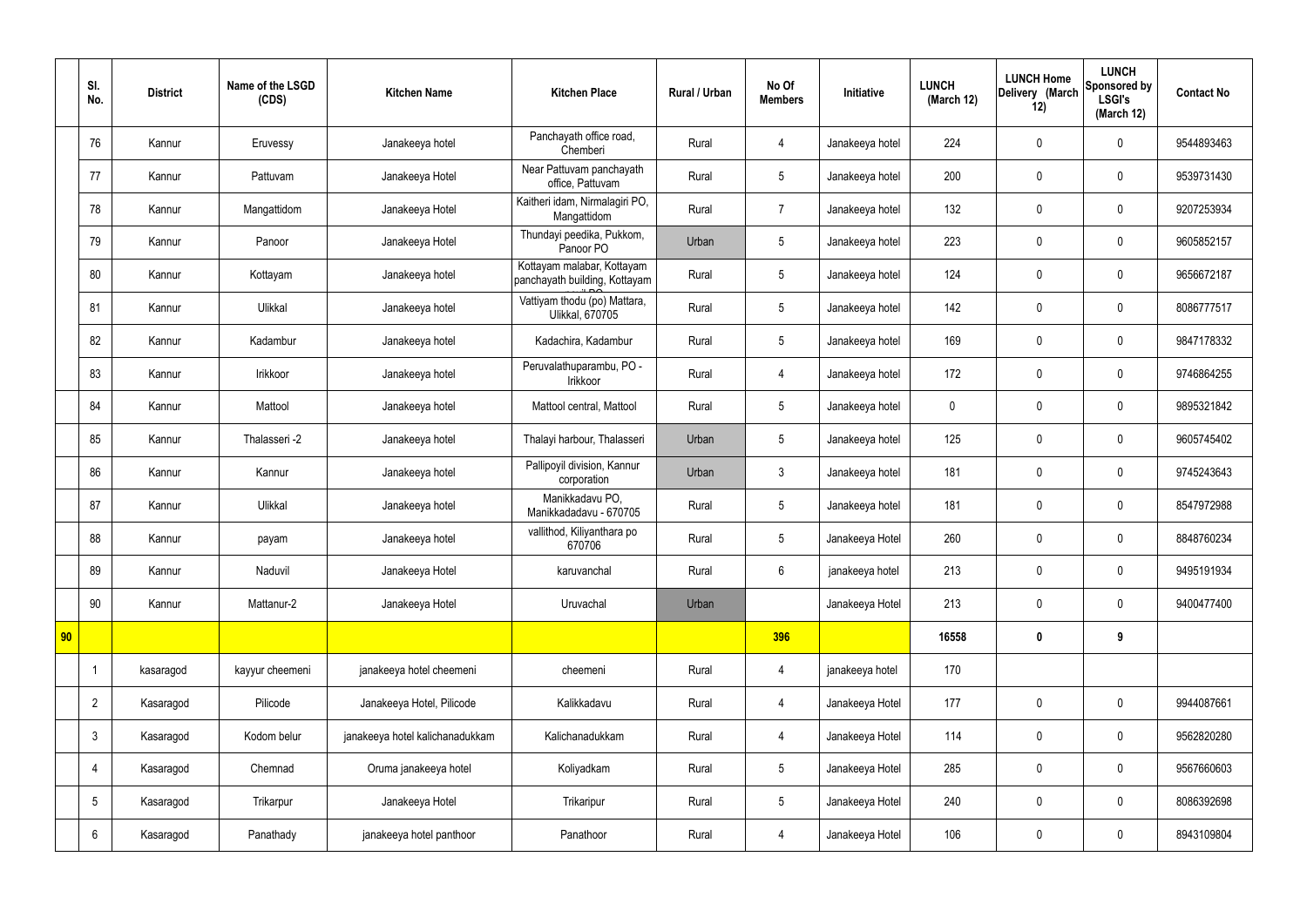| SI.<br>No.      | <b>District</b> | Name of the LSGD<br>(CDS) | <b>Kitchen Name</b>      | <b>Kitchen Place</b>  | <b>Rural / Urban</b> | No Of<br><b>Members</b> | Initiative      | <b>LUNCH</b><br>(March 12) | <b>LUNCH Home</b><br>Delivery (March<br>12) | <b>LUNCH</b><br>Sponsored by<br><b>LSGI's</b><br>(March 12) | <b>Contact No</b> |
|-----------------|-----------------|---------------------------|--------------------------|-----------------------|----------------------|-------------------------|-----------------|----------------------------|---------------------------------------------|-------------------------------------------------------------|-------------------|
| $\overline{7}$  | Kasaragod       | West eleri                | Thripthi Janakeeya hotel | Bheemanadi            | Rural                | 4                       | Janakeeya Hotel | 267                        | $\mathbf 0$                                 | $\mathbf 0$                                                 | 9497847040        |
| 8               | Kasaragod       | Madikai                   | Salkara Janakeeya hotel  | Madikai               | Rural                | $\mathbf{3}$            | Janakeeya Hotel | 102                        | $\mathbf 0$                                 | $\mathbf 0$                                                 | 8281850733        |
| 9               | Kasaragod       | Valiyaparamba             | Janakeeya hotel          | Valiyaparamba         | Rural                | $\mathbf{3}$            | Janakeeya Hotel | 55                         | $\mathbf 0$                                 | $\mathbf 0$                                                 | 9745962447        |
| 10 <sup>°</sup> | Kasaragod       | Ajanur                    | Janakeeya hotel          | Vellikkoth            | Rural                | $\mathbf{3}$            | Janakeeya Hotel | $\mathbf 0$                | $\mathbf 0$                                 | $\mathbf 0$                                                 | 7558068272        |
| 11              | Kasaragod       | Badiadka                  | Janakeeya hotel          | Badiadka              | Rural                | $\overline{4}$          | Janakeeya Hotel | 50                         | $\mathbf 0$                                 | $\mathbf 0$                                                 | 9539359291        |
| 12              | Kasaragod       | Kuttikkol                 | Janakeeya hotel          | Kuttikkol             | Rural                | $\overline{4}$          | Janakeeya Hotel | 120                        | $\pmb{0}$                                   | $\mathbf 0$                                                 | 8547062480        |
| 13              | Kasaragod       | Delampadi                 | Janakeeya hotel          | Delampadi             | Rural                | $\overline{4}$          | Janakeeya hotel | 40                         | $\mathbf 0$                                 | $\mathbf 0$                                                 | 9496702505        |
| 14              | Kasaragod       | Meenja                    | Janakeeya hotel          | Miyapadav             | Rural                | $\overline{4}$          | Janakeeya Hotel | $\mathbf 0$                | $\mathbf 0$                                 | $\mathbf 0$                                                 | 9497161960        |
| 15              | Kasaragod       | Puthige                   | Janakeeya hotel          | Puthige               | Rural                | $\mathbf{3}$            | Janakeeya hotel | 63                         | $\mathbf 0$                                 | $\mathbf 0$                                                 | 8592071686        |
| 16              | Kasaragod       | Bedaduka                  | Janakeeya hotel          | Kundamkuzhi           | Rural                | $\mathbf{3}$            | Janakeeya hotel | 220                        | $\mathbf 0$                                 | $\mathbf 0$                                                 | 8281092860        |
| 17              | Kasaragod       | muliyar                   | Janakeeya Hotel          | Bovikanam             | Rural                | 9                       | Janakeeya Hotel | 318                        | $\pmb{0}$                                   | $\mathbf 0$                                                 | 7034632654        |
| 18              | Kasaragod       | Pallikara                 | Janakeeya Hotel          | Pallikara             | Rural                | 4                       | Janakeeya Hotel | 240                        | $\pmb{0}$                                   | $\mathbf 0$                                                 | 7034016505        |
| 19              | Kasaragod       | Kinanoor karinthalam      | Janakeeya Hotel          | Parappa               | Rural                | 5                       | Janakeeya hotel | 222                        | $\mathbf 0$                                 | $\mathbf 0$                                                 | 9526063885        |
| 20              | Kasaragod       | Nileswaram                | Janakeeya Hotel          | Nileswaram market     | Urban                | 5                       | Janakeeya hotel | 327                        | $\pmb{0}$                                   | $\mathbf 0$                                                 | 6235177323        |
| 21              | Kasaragod       | Kanhangad 1               | Janakeeya hotel          | Kanhangad town        | Urban                | 5                       | Janakeeya hotel | \$449                      | $\pmb{0}$                                   | $\mathbf 0$                                                 | 8111858204        |
| 22              | Kasaragod       | Kanhangad 1               | Janakeeya hotel          | Nr.Mini civil station | Urban                | $\mathfrak{Z}$          | Janakeeya hotel | $\mathbf 0$                | 125                                         | $\mathbf 0$                                                 | 9495561250        |
| 23              | Kasaragod       | Paivalige                 | Janakeeya hotel          | Paivalige             | Rural                | $\overline{4}$          | Janakeeya hotel | 250                        | $\pmb{0}$                                   | $\mathbf 0$                                                 | 7356491447        |
| 24              | Kasaragod       | Manjeswaram               | Janakeeya Hotel          | Manjeswaram           | Rural                | $\overline{4}$          | Janakeeya Hotel | 65                         | $\pmb{0}$                                   | $\mathbf 0$                                                 | 9562867549        |
| 25              | Kasaragod       | Kanhangad 2               | Janakeeya Hotel          | Kottrachal            | Urban                | $\mathbf{3}$            | Janakeeya Hotel | 162                        | $\pmb{0}$                                   | $\mathbf 0$                                                 | 7025961094        |
| 26              | Kasaragod       | Cheruvathur               | Janakeeya hotel          | Kavumchira            | Rural                | $5\phantom{.0}$         | Janakeeya Hotel | 185                        | $\pmb{0}$                                   | $\mathbf 0$                                                 | 9562358039        |
| 27              | Kasaragod       | Padne                     | Janakeeya Hotel          | Nadakkavu             | Rural                | $\mathfrak{Z}$          | Janakeeya Hotel | 203                        | $\pmb{0}$                                   | $\mathbf 0$                                                 | 9744087661        |
| 28              | Kasaragod       | Kasaragod                 | Janakeeya Hotel          | Kasaragod             | Urban                | 4                       | Janakeeya Hotel | 250                        | $\pmb{0}$                                   | $\mathbf 0$                                                 | 9633400269        |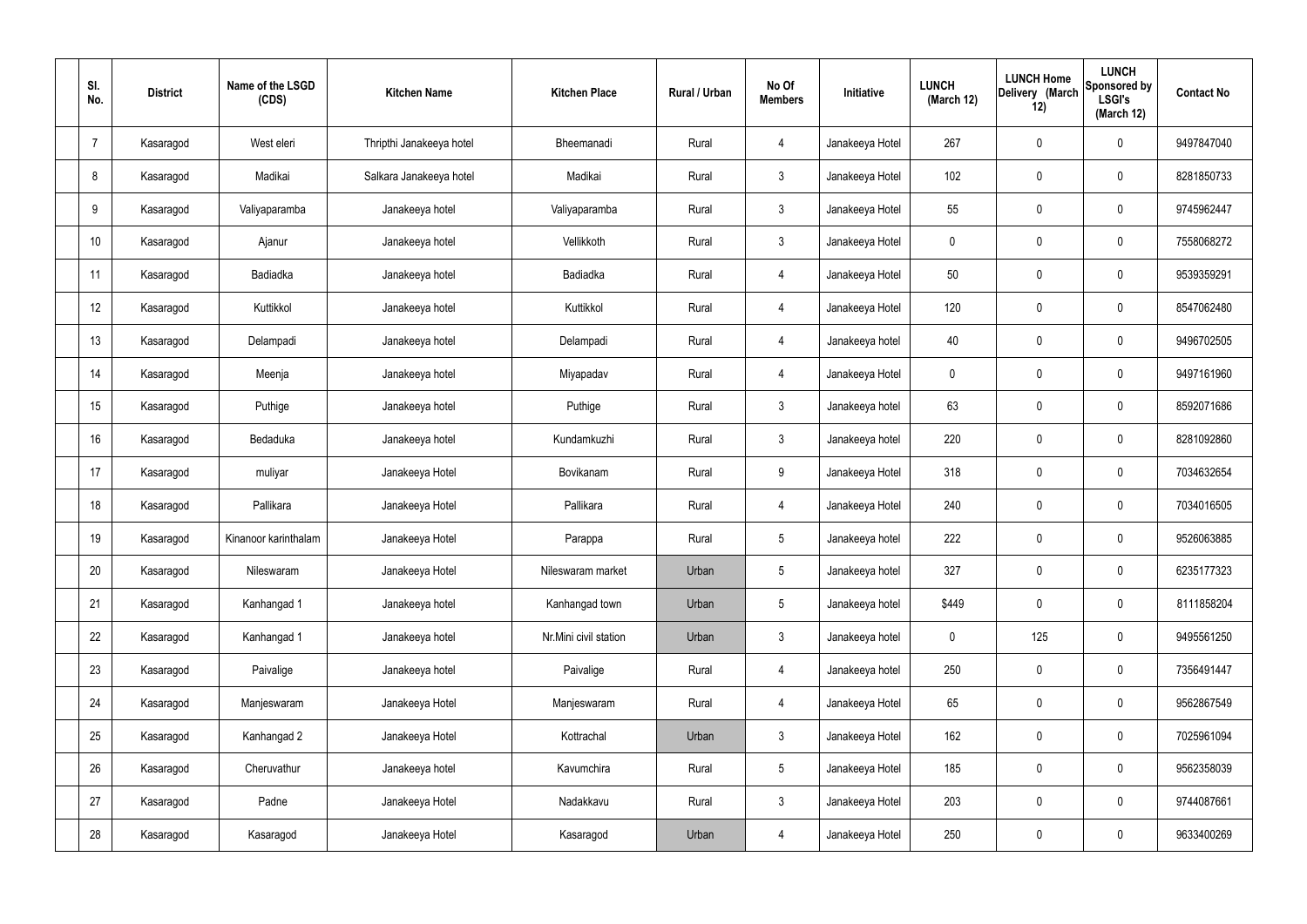|    | SI.<br>No.      | <b>District</b> | Name of the LSGD<br>(CDS) | <b>Kitchen Name</b>          | <b>Kitchen Place</b>                 | Rural / Urban | No Of<br><b>Members</b> | Initiative      | <b>LUNCH</b><br>(March 12) | <b>LUNCH Home</b><br>Delivery (March<br>12) | <b>LUNCH</b><br>Sponsored by<br><b>LSGI's</b><br>(March 12) | <b>Contact No</b> |
|----|-----------------|-----------------|---------------------------|------------------------------|--------------------------------------|---------------|-------------------------|-----------------|----------------------------|---------------------------------------------|-------------------------------------------------------------|-------------------|
|    | 29              | Kasarkode       | Pallikkara                | Janakeeya Hotel              | Perladukkam                          | Rural         | $\overline{4}$          | Janakeeya Hotel | 314                        | $\mathbf 0$                                 | $\mathbf 0$                                                 | 9544582935        |
|    | 30              | Kasargode       | Kumbala                   | Janakeeya Hotel              | Kumbala                              | Rural         | $\mathbf{3}$            | Janakeeya Hotel | $\mathbf 0$                | $\mathbf 0$                                 | $\mathbf 0$                                                 | 7012142329        |
|    | 31              | Kasargode       | Karadka                   | Janakeeya Hotel              | Mulleria                             | Rural         | $\overline{7}$          | Janakeeya Hotel | 90                         | $\mathbf 0$                                 | $\mathbf 0$                                                 | 8281395910        |
|    | 32              | Kasaragode      | Vorkady                   | Janakeeya Hotel              | Vorkady                              | Rural         | $\mathbf{3}$            | Janakeeya Hotel | $\mathbf 0$                | $\pmb{0}$                                   | $\mathbf 0$                                                 | 8547223339        |
|    | 33              | Kasaragode      | Balal                     | Janakeeya hotel              | Balal                                | Rural         | $\mathbf{3}$            | Janakeeya hotel | 84                         | $\mathbf 0$                                 | $\mathbf 0$                                                 | 7510839676        |
|    | 34              | Kasaragod       | Nileswaram                | mahima janakeeya hotel       | kanichira                            | urban         | $\overline{4}$          | janakeeya hotel | 155                        | $\pmb{0}$                                   | $\mathbf 0$                                                 | 8590121681        |
|    | 35              | Kasaragode      | Kallar                    | janakeeya hotel              | kallar                               | rural         | $\overline{4}$          | janakeeya hotel | 156                        | $\mathbf 0$                                 | $\mathbf 0$                                                 | 9562820280        |
|    | 36              | Kasaragode      | Mangalpady                | janakeeya hotel              | mangalpady                           | rural         | $\overline{4}$          | janakeeya hotel | $\mathbf 0$                | $\mathbf 0$                                 | $\mathbf 0$                                                 | 9633488309        |
|    | 37              | kasaragod       | Uduma                     | granma janakeeya hotel       | palakkunnu                           | Rural         | $\overline{4}$          | janakeeya hotel | 378                        | $\mathbf 0$                                 | $\mathbf 0$                                                 | 8129957159        |
|    | 38              | Kasaragod       | pullur periya             | Salkara Janakeeya hotel      | periya                               | Rural         | $5\,$                   | janakeeya hotel | 216                        | $\pmb{0}$                                   | $\mathbf 0$                                                 | 8547309266        |
|    | 39              | kasaragod       | kumbadaje                 | janakeeya hotel              | kumbadaje                            | Rural         | $\mathbf{3}$            | janakeeya hotel | $\boldsymbol{0}$           | $\pmb{0}$                                   | $\mathbf 0$                                                 | 8593848698        |
|    | 40              | Kasaragod       | Chengala                  | Janakeeya Hotel              | Cherkkala                            | Rural         | $\mathbf{3}$            | Janakeeya Hotel | $\mathbf 0$                | $\pmb{0}$                                   | $\mathbf 0$                                                 |                   |
|    | 41              | kasaragod       | East eleri                | janakeeya hotel              | east eleri                           | Rural         | $\mathbf{3}$            | janakeeya hotel | 138                        | $\pmb{0}$                                   | $\mathbf 0$                                                 |                   |
|    | 42              | kasaragod       | karadka                   | janakeeya hotel              | karmam thody                         | Rural         | $10$                    | janakeeya hotel | 60                         | $\pmb{0}$                                   | $\mathbf 0$                                                 |                   |
|    | 43              | kasargod        | madhur                    | janakeeya hotel              | madhur                               | Rural         |                         | janakeeya hotel | 215                        |                                             |                                                             |                   |
| 43 |                 |                 |                           |                              |                                      |               | 175                     |                 | 6486                       | $\pmb{0}$                                   | $\mathbf 0$                                                 |                   |
|    |                 | Kollam          | Chathannur                | Memsahib                     | Sheemaaty junction                   | Rural         | $5\phantom{.0}$         | Janakeeya Hotel | 320                        | $\pmb{0}$                                   | $\mathbf 0$                                                 | 9446246685        |
|    | $\overline{2}$  | Kollam          | Melila                    | Atham Unit                   | Melila                               | Rural         | $\overline{7}$          | Janakeeya Hotel | $\pmb{0}$                  | $\pmb{0}$                                   | $\mathbf 0$                                                 | 9961178040        |
|    | $\mathfrak{Z}$  | Kollam          | Kulakkada                 | Ruchi Snacks & Catering Unit | Poovattoor                           | Rural         | $\overline{4}$          | Janakeeya Hotel | $\mathbf 0$                | $\pmb{0}$                                   | $\mathbf 0$                                                 | 7907941183        |
|    | 4               | Kollam          | Ittiva                    | Nanma Janakeeya hotel        | Kattampally                          | Rural         | $5\overline{)}$         | Janakeeya Hotel | $\boldsymbol{0}$           | $\pmb{0}$                                   | $\mathbf 0$                                                 | 9809171887        |
|    | $5\phantom{.0}$ | Kollam          | Sooranad North            | Nanma catering unit          | Sooranadu higher secondary<br>school | Rural         | $5\phantom{.0}$         | Janakeeya Hotel | 187                        | $\pmb{0}$                                   | $\mathbf 0$                                                 | 9846082469        |
|    | 6               | Kollam          | Clappana                  | Bismi catering               | Palakulangara                        | Rural         | $5\overline{)}$         | Janakeeya Hotel | 102                        | $\pmb{0}$                                   | $\boldsymbol{0}$                                            | 9847901413        |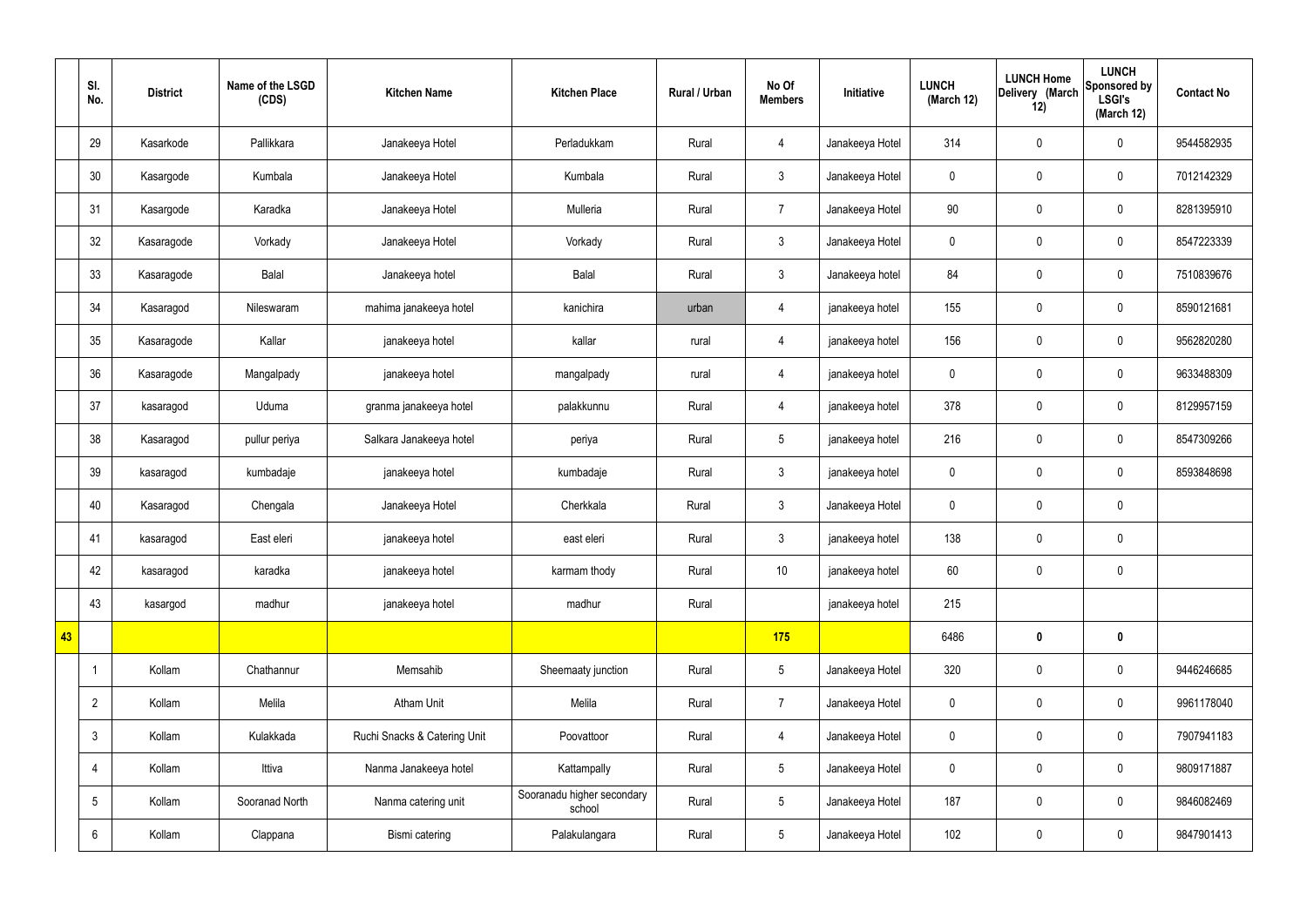| SI.<br>No.     | <b>District</b> | Name of the LSGD<br>(CDS) | <b>Kitchen Name</b>              | <b>Kitchen Place</b>         | Rural / Urban | No Of<br><b>Members</b> | Initiative      | <b>LUNCH</b><br>(March 12) | <b>LUNCH Home</b><br>Delivery (March<br>12) | <b>LUNCH</b><br>Sponsored by<br><b>LSGI's</b><br>(March 12) | <b>Contact No</b> |
|----------------|-----------------|---------------------------|----------------------------------|------------------------------|---------------|-------------------------|-----------------|----------------------------|---------------------------------------------|-------------------------------------------------------------|-------------------|
| $\overline{7}$ | Kollam          | Mayyanad                  | Krishnas Janakeeya hotel         | Eravipuram                   | Rural         | $\mathbf{3}$            | Janakeeya Hotel | 85                         | 0                                           | $\mathbf 0$                                                 | 9656477455        |
| 8              | Kollam          | Mayyanad                  | Souhridha Janakeeya hotel        | Pattarumukku,                | Rural         | 9                       | Janakeeya Hotel | 110                        | $\mathbf 0$                                 | $\mathbf 0$                                                 | 7902645448        |
| 9              | Kollam          | Kulasekharapuram          | adi sakthi                       | Puthentheruvu.               | Rural         | $5\phantom{.0}$         | Janakeeya Hotel | 198                        | 0                                           | $\mathbf 0$                                                 | 9656890790        |
| 10             | Kollam          | Thekkumbhagam             | Krishna hotel                    | Nadakavu junction            | Rural         | $\overline{4}$          | Janakeeya Hotel | 49                         | $\mathbf 0$                                 | $\mathbf 0$                                                 | 9961070031        |
| 11             | Kollam          | Oachira                   | Parabhramam catering             | near oachira , ITI canteen,  | Rural         | $\overline{4}$          | Janakeeya Hotel | $\mathbf 0$                | 0                                           | $\mathbf 0$                                                 | 9562283927        |
| 12             | Kollam          | Thodiyoor                 | Samridhi activity group          | Lpschool thodiyoor           | Rural         | $5\phantom{.0}$         | Janakeeya Hotel | 213                        | $\mathbf 0$                                 | $\mathbf 0$                                                 | 9895703572        |
| 13             | Kollam          | Thrikkovilvattom          | Murari catering, janakeeya hotel | Mukhathala                   | Rural         | $\overline{4}$          | Janakeeya Hotel | $\mathbf 0$                | $\mathbf 0$                                 | $\mathbf 0$                                                 | 9847072544        |
| 14             | Kollam          | Sasthamcotta              | Sreedurgha catering              | Jemini hotel sasthamcotta    | Rural         | $\overline{7}$          | Janakeeya Hotel | 143                        | 0                                           | $\mathbf 0$                                                 | 9744368496        |
| 15             | Kollam          | Kollam                    | Athulya catering                 | Thirumullavaram              | Urban         | 4                       | Janakeeya Hotel | 215                        | $\mathbf 0$                                 | $\mathbf 0$                                                 | 9048646080        |
| 16             | Kollam          | West Kallada              | Keerthi catering                 | Karalimukku                  | Rural         | $5\phantom{.0}$         | Janakeeya Hotel | $\mathbf 0$                | 0                                           | $\mathbf 0$                                                 | 9605206907        |
| 17             | Kollam          | Thazhava                  | Pavizham                         | Karutheri junction           | Rural         | $5\phantom{.0}$         | Janakeeya Hotel | 220                        | 0                                           | $\mathbf 0$                                                 | 8086704216        |
| 18             | Kollam          | Kollam                    | Niravu catering                  | Chinnakkada                  | Urban         | $5\phantom{.0}$         | Janakeeya Hotel | 242                        | 0                                           | $\mathbf 0$                                                 | 9633073613        |
| 19             | Kollam          | Kundara                   | Ammu Catering unit               | Mulavana LP school           | Rural         | 4                       | Janakeeya Hotel | 153                        | 0                                           | $\mathbf 0$                                                 | 9633518572        |
| 20             | Kollam          | Neduvathur                | Pooja hotel                      | Thevalappuram                | Rural         | $\mathbf{3}$            | Janakeeya Hotel | 42                         | $\mathbf 0$                                 | $\mathbf 0$                                                 | 9745376675        |
| 21             | Kollam          | Punalur                   | Jyothi Catering                  | Punalur                      | Urban         | $\overline{4}$          | Janakeeya Hotel | 250                        | $\mathbf 0$                                 | $\mathbf 0$                                                 | 9961249345        |
| 22             | Kollam          | Punalur                   | Mahima Catering                  | Punalur                      | Urban         | $5\phantom{.0}$         | Janakeeya Hotel | 286                        | 0                                           | $\mathbf 0$                                                 | 9496112957        |
| 23             | Kollam          | Punalur                   | Safalyam Catering                | Punalur                      | Urban         | $5\phantom{.0}$         | Janakeeya Hotel | 296                        | 0                                           | $\mathbf 0$                                                 | 9495476197        |
| 24             | Kollam          | Thrikkaruva               | Janakeeya Bhakshanashala         | Thinavila Junction Kanjaveli | Rural         | $\overline{4}$          | Janakeeya Hotel | 83                         | 0                                           | $\mathbf 0$                                                 | 9645069880        |
| 25             | Kollam          | Chithara                  | AKG Janakeeya Hotel              | Kizhakkumbagom               | Rural         | $5\phantom{.0}$         | Janakeeya Hotel | 76                         | 0                                           | $\mathbf 0$                                                 | 9495701987        |
| 26             | Kollam          | South Paravur             | Kshree janakeeya hotel           | Busstand , paravur           | Urban         | $5\phantom{.0}$         | Janakeeya Hotel | 167                        | 0                                           | $5\phantom{.0}$                                             | 8606179380        |
| 27             | Kollam          | Mynagappally              | Anugraha hotel                   | Kadappa                      | Rural         | $5\phantom{.0}$         | Janakeeya Hotel | 203                        | 0                                           | $\mathbf 0$                                                 | 9995085705        |
| 28             | Kollam          | Mandrothuruthu            | Janakeeya Bhakshanashala         | Thoombummukham               | 121           | 4                       | Janakeeya Hotel | 61                         | 0                                           | $\mathbf 0$                                                 | 9526648057        |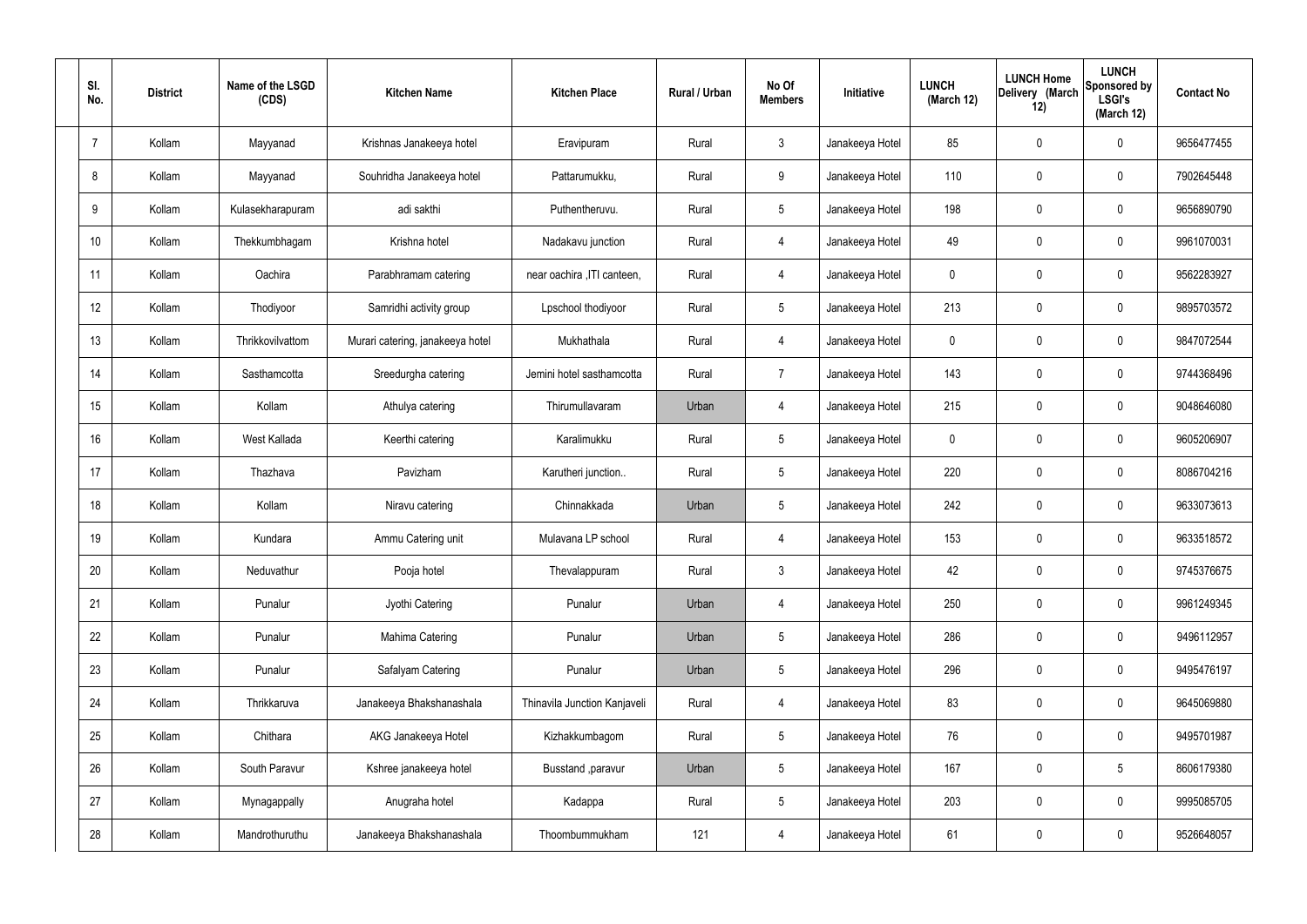|    | SI.<br>No. | <b>District</b> | Name of the LSGD<br>(CDS) | <b>Kitchen Name</b>         | <b>Kitchen Place</b>                                 | Rural / Urban | No Of<br><b>Members</b> | Initiative      | <b>LUNCH</b><br>(March 12) | <b>LUNCH Home</b><br>Delivery (March<br>12) | <b>LUNCH</b><br>Sponsored by<br><b>LSGI's</b><br>(March 12) | <b>Contact No</b> |
|----|------------|-----------------|---------------------------|-----------------------------|------------------------------------------------------|---------------|-------------------------|-----------------|----------------------------|---------------------------------------------|-------------------------------------------------------------|-------------------|
|    | 29         | Kollam          | Karungappally             | Bagya catering              | Muncipality                                          | Urban         | $\overline{4}$          | Janakeeya Hotel | $\mathbf 0$                | 0                                           | $\mathbf 0$                                                 | 9947702130        |
|    | 30         | Kollam          | Kollam East               | Bharathlekshmi              | Vadakkevila                                          | Urban         | $\mathbf{3}$            | Janakeeya Hotel | 318                        | 0                                           | $\mathbf 0$                                                 | 9744300901        |
|    | 31         | Kollam          | Chavara                   | Harisree janakeya hotel     | Panchayath                                           | Rural         | $\mathbf{3}$            | Janakeeya Hotel | $\mathbf 0$                | 0                                           | $\mathbf 0$                                                 | 9995166343        |
|    | 32         | Kollam          | Pavithreswaram            | Kairali                     | Pavithreswaram                                       | Rural         | $\overline{4}$          | Janakeeya Hotel | 198                        | 0                                           | $\mathbf 0$                                                 | 9605836414        |
|    | 33         | Kollam          | Veliyam                   | Kantharees                  | Panchayathu building                                 | Rural         | $5\phantom{.0}$         | Janakeeya Hotel | 119                        | $\mathbf 0$                                 | $\mathbf 0$                                                 | 9562111715        |
|    | 34         | Kollam          | Velinalloor               | Quality Janakeeya hotel     | Alummod, Velinalloor                                 | Rural         | $\overline{4}$          | Janakeeya Hotel | 118                        | 0                                           | $\mathbf 0$                                                 | 9605896303        |
|    | 35         | Kollam          | Elamadu                   | Swaruma janakeeya hotel     | Near cooperative bank,<br>Elamadu                    | Rural         | $\mathbf{3}$            | Janakeeya Hotel | 147                        | $\mathbf 0$                                 | -1                                                          | 8129611321        |
|    | 36         | Kollam          | Kadakkal                  | Nanma janakeeya hotel       | Kadakkal                                             | Rural         | $\overline{4}$          | Janakeeya Hotel | $\mathbf 0$                | 0                                           | $\mathbf 0$                                                 | 9847936390        |
|    | 37         | Kollam          | Perayam                   | Janakeeya hotel             | Onambalam                                            | Rural         | $\overline{4}$          | Janakeeya Hotel | $\mathbf 0$                | 0                                           | $\mathbf 0$                                                 | 9446855866        |
|    | 38         | Kollam          | Ezhukone                  | Ezhukone janakeeya hotel    | Near panchayathu office                              | Rural         | $5\phantom{.0}$         | Janakeeya Hotel | 174                        | 0                                           | $\mathbf 0$                                                 | 8086757275        |
| 80 | 39         | Kollam          | Adichanalloor             | Ruchikkoottu                | Mylakkaadu                                           | Rural         | 4                       | Janakeeya Hotel | 72                         | 0                                           | $\mathbf 0$                                                 | 8136954461        |
|    | 40         | Kollam          | Poruvazhi                 | Amma janakeeya hotel        | Poruvaxhy                                            | Rural         | $5\phantom{.0}$         | Janakeeya Hotel | 195                        | 0                                           | $\mathbf 0$                                                 | 9656421272        |
|    | 41         | Kollam          | Nilamel                   | Vanitha Janakeeya Hotel     | Nilamel                                              | Rural         | 4                       | Janakeeya Hotel | $\mathbf 0$                | 0                                           | $\mathbf 0$                                                 | 9447407264        |
|    | 42         | Kollam          | Panmana                   | SV janakeeya hotel          | Kollaka CN junction                                  | Rural         | $\mathbf{3}$            | Janakeeya Hotel | 250                        | $\mathbf 0$                                 | $\mathbf 0$                                                 | 8113020216        |
|    | 43         | Kollam          | Ummannoor                 | Thanal                      | Nellikunnam                                          | Rural         | $\overline{4}$          | Janakeeya Hotel | 256                        | 0                                           | $\mathbf 0$                                                 | 9656194614        |
|    | 44         | Kollam          | Kulathupuzha              | Karunya Janakeeya Hotel     | Thinkal karikkam                                     | Rural         | $\overline{4}$          | Janakeeya Hotel | 175                        | 0                                           | $\mathbf 0$                                                 | 9048034267        |
|    | 45         | Kollam          | Kareepra                  | Kareepra janakeeya hotel    | Panchayathu office junction                          | Rural         | $5\phantom{.0}$         | Janakeeya Hotel | $\mathbf 0$                | 0                                           | $\mathbf 0$                                                 | 9656783244        |
|    | 46         | Kollam          | Piravanthur               | Thanima catering unit       | Piravanthoor                                         | Rural         | $5\phantom{.0}$         | Janakeeya Hotel | 153                        | 0                                           | $\mathbf 0$                                                 | 9207907284        |
|    | 47         | Kollam          | Karavaloor                | Sreelekshmi Janakeeya Hotel | Karavalur                                            | Rural         | $5\phantom{.0}$         | Janakeeya Hotel | 179                        | 0                                           | $\mathbf 0$                                                 | 9745719860        |
|    | 48         | Kollam          | Kunnathur                 | Sneha janakeeya hotel       | Bhoothakuzhi                                         | Rural         | $\mathfrak{Z}$          | Janakeeya Hotel | 200                        | 0                                           | $\mathbf 0$                                                 | 9061504141        |
|    | 49         | Kollam          | Alayaman                  | Sreelakam Janakeeya Hotel   | Karukone                                             | Rural         | $\overline{4}$          | Janakeeya Hotel | 217                        | 0                                           | $\mathbf 0$                                                 | 8592858448        |
|    | 50         | Kollam          | Kottarakkara              | Ruchi                       | Kottarakkara christuraj hospital<br>hospital canteen | Urban         | $5\phantom{.0}$         | Janakeeya Hotel | 182                        | 0                                           | $\mathbf 0$                                                 | 9447997809        |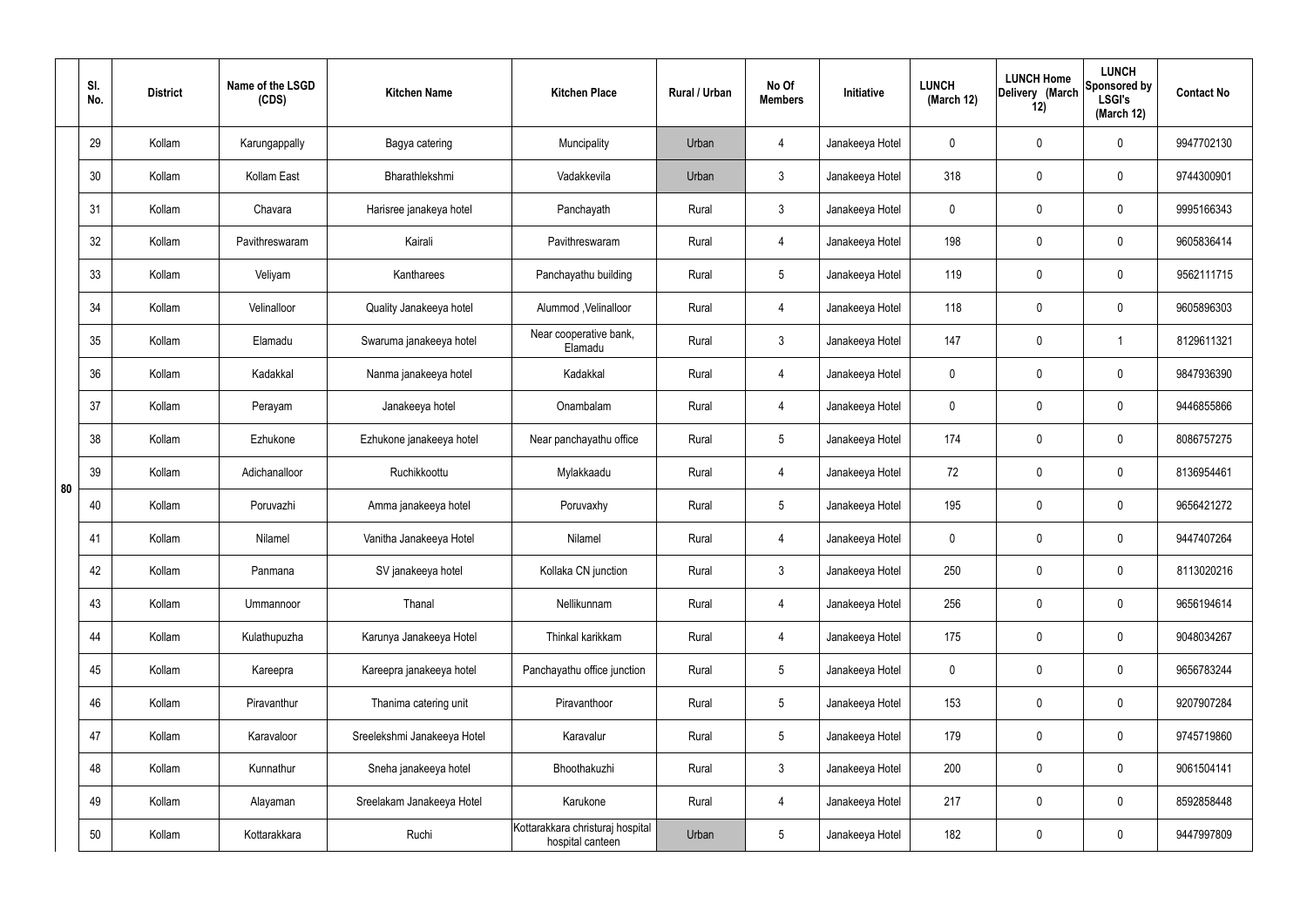| SI.<br>No. | <b>District</b> | Name of the LSGD<br>(CDS) | <b>Kitchen Name</b>                              | <b>Kitchen Place</b>                    | Rural / Urban | No Of<br><b>Members</b> | Initiative      | <b>LUNCH</b><br>(March 12) | <b>LUNCH Home</b><br>Delivery (March<br>12) | <b>LUNCH</b><br>Sponsored by<br><b>LSGI's</b><br>(March 12) | <b>Contact No</b> |
|------------|-----------------|---------------------------|--------------------------------------------------|-----------------------------------------|---------------|-------------------------|-----------------|----------------------------|---------------------------------------------|-------------------------------------------------------------|-------------------|
| 51         | Kollam          | Chirakkara                | Bhoomika Jh                                      | Bhajanamadam mukku                      | Rural         | $5\phantom{.0}$         | Janakeeya Hotel | 130                        | 0                                           | $\mathbf 0$                                                 | 9567024263        |
| 52         | Kollam          | Kalluvathukkal            | Deepam Jh                                        | Parippally                              | Rural         | 4                       | Janakeeya Hotel | $\mathbf 0$                | 0                                           | $\mathbf 0$                                                 | 8593984144        |
| 53         | Kollam          | Chirakkara                | Niram Jh                                         | Vadakkemukku ,chirakkara                | Rural         | 4                       | Janakeeya Hotel | 181                        | 0                                           | $\mathbf 0$                                                 | 9847286593        |
| 54         | Kollam          | Velinalloor               | Mathrika janakeeya hotel                         | Govt PHC canteen                        | Rural         | 4                       | Janakeeya Hotel | 147                        | 0                                           | $\mathbf 0$                                                 | 7592859804        |
| 55         | Kollam          | East Kallada              | kudumbashree janakeeya hotel                     | marthandapuram                          | Rural         | $5\phantom{.0}$         | Janakeeya Hotel | 237                        | 0                                           | $\mathbf 0$                                                 | 9746964557        |
| 56         | Kollam          | Anchal                    | Malu janakeeya hotel                             | Anchal, Town ward                       | Rural         | $\mathbf{3}$            | Janakeeya Hotel | $\mathbf 0$                | 0                                           | $\mathbf 0$                                                 | 9656920091        |
| 57         | Kollam          | Kummil                    | Sreebhadra janakeeya hotel                       | Thachonam                               | Rural         | $\mathfrak{Z}$          | Janakeeya Hotel | 48                         | 0                                           | $\mathbf 0$                                                 | 9846327312        |
| 58         | Kollam          | Yeroor                    | Oottupura janakeeya hotel                        | yeroor                                  | Rural         | $6\phantom{.}6$         | Janakeeya Hotel | 198                        | 0                                           | $\mathbf 0$                                                 | 9526031467        |
| 59         | Kollam          | Nedumpana                 | Samthripthy janakeeya hotel                      | Pallimon                                | Rural         | $\overline{4}$          | Janakeeya Hotel | 38                         | 0                                           | $\mathbf 0$                                                 | 9539780119        |
| 60         | Kollam          | Kollam                    | Ishwarya janakeeya hotel                         | Near collectorate, Thevally<br>division | Urban         | $\mathbf{3}$            | Janakeeya Hotel | $\mathbf 0$                | 0                                           | $\mathbf 0$                                                 | 8848893882        |
| 61         | Kollam          | Edamulakkal               | Sahya janakeeya hotel                            | Edamulackal                             | Rural         | 4                       | Janakeeya Hotel | 147                        | 0                                           | $\mathbf 0$                                                 | 7025532998        |
| 62         | Kollam          | Mylom                     | Amrutha                                          | Inchakkadu                              | Rural         | $5\,$                   | Janakeeya Hotel | 145                        | $\boldsymbol{0}$                            | $\mathbf 0$                                                 | 9539780965        |
| 63         | Kollam          | Thevalakkara              | Kerala Janakeeya Hotel                           | Thevalakkara                            | Rural         | $\mathbf{3}$            | Janakeeya Hotel | 78                         | $\mathbf 0$                                 | 0                                                           | 9847291089        |
| 64         | Kollam          | Thalavoor                 | Kudumbasheree Nadan<br>Bhakshanashala            | Pidavoor                                | Rural         | $\overline{4}$          | Janakeeya Hotel | 105                        | $\mathbf 0$                                 | $\mathbf 0$                                                 | 9747324839        |
| 65         | Kollam          | Vilakkudy                 | vadhanam                                         | <b>KUNNICODU</b>                        | Rural         | $5\phantom{.0}$         | Janakeeya Hotel | 165                        | 0                                           | $\mathbf 0$                                                 | 9526354689        |
| 66         | Kollam          | Poothakkulam              | Avani catering                                   | Poothakkulam gp                         | Rural         | $\overline{4}$          | Janakeeya Hotel | $\mathbf 0$                | 0                                           | $\mathbf 0$                                                 | 9562782082        |
| 67         | Kollam          | Pathanapuram              | Pathanapuram Grama Panchayath<br>Janakeeya Hotel | Pathanapuram                            | Rural         | $\overline{4}$          | Janakeeya Hotel | $\mathbf 0$                | 0                                           | $\mathbf 0$                                                 | 9061291033        |
| 68         | Kollam          | Chadayamangalam           | Real janakeeya hotel                             | Chadayamangalam                         | Rural         | $\mathbf{3}$            | Janakeeya Hotel | 60                         | $\mathbf 0$                                 | $\mathbf 0$                                                 | 9562123039        |
| 69         | Kollam          | Elampalloor               | Kalavara janakeeya hotel                         | Ashupathri mukku, Kundara               | Rural         | $5\phantom{.0}$         | Janakeeya Hotel | 275                        | $\mathbf 0$                                 | $\mathbf 0$                                                 | 8943182967        |
| 70         | Kollam          | Kottamkara                | Ishwarya janakeeya hotel                         | Keralapuram                             | Rural         | $5\phantom{.0}$         | Janakeeya Hotel | $\mathbf 0$                | $\mathbf 0$                                 | $\mathbf 0$                                                 | 9747765979        |
| 71         | Kollam          | Vettikavala               | Nanma                                            | Vettikkavala                            | Rural         | $\mathbf{3}$            | Janakeeya Hotel | $\mathbf 0$                | 0                                           | $\mathbf 0$                                                 | 9645070430        |
| 72         | Kollam          | Pooyappally               | Anaswara janakeeya hotel                         | Maruthamanpally                         | Rural         | $5\,$                   | Janakeeya Hotel | 198                        | $\pmb{0}$                                   | $\boldsymbol{0}$                                            | 9947289476        |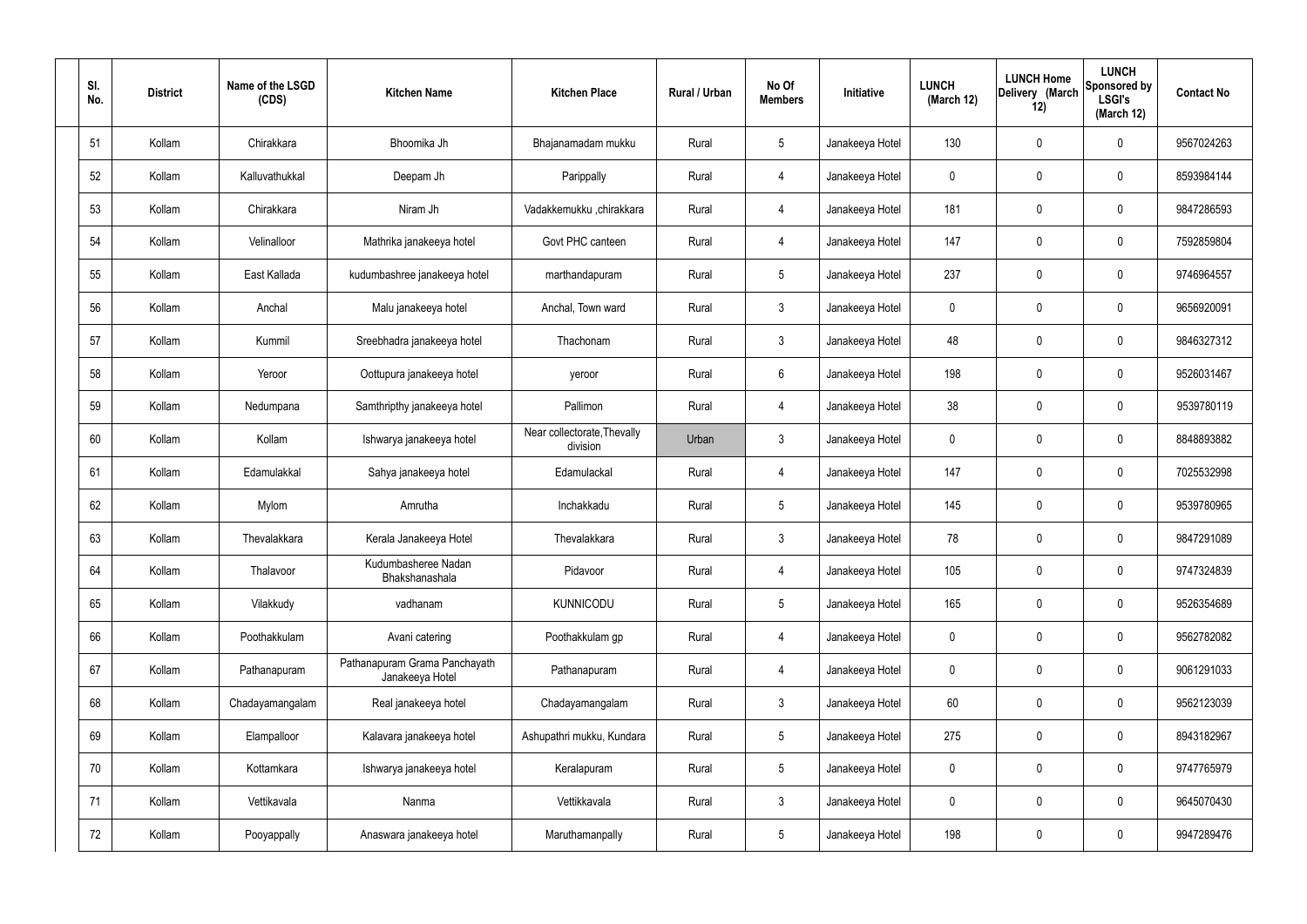|    | SI.<br>No.      | <b>District</b> | Name of the LSGD<br>(CDS) | <b>Kitchen Name</b>             | <b>Kitchen Place</b>                   | Rural / Urban | No Of<br><b>Members</b> | Initiative      | <b>LUNCH</b><br>(March 12) | <b>LUNCH Home</b><br>Delivery (March<br>12) | <b>LUNCH</b><br>Sponsored by<br><b>LSGI's</b><br>(March 12) | <b>Contact No</b> |
|----|-----------------|-----------------|---------------------------|---------------------------------|----------------------------------------|---------------|-------------------------|-----------------|----------------------------|---------------------------------------------|-------------------------------------------------------------|-------------------|
|    | 73              | Kollam          | Thenmala                  | Nanma janakeeya hotel           | Thennala                               | Rural         | 4                       | Janakeeya Hotel | 157                        | $\mathbf 0$                                 | $\mathbf 0$                                                 | 9446274943        |
|    | 74              | Kollam          | Pattazhi                  | Suprabhatham Catering Unit      | pattazhy                               | Rural         | $\overline{4}$          | Janakeeya Hotel | 41                         | $\mathbf 0$                                 | $\mathbf 0$                                                 | 9495195796        |
|    | 75              | Kollam          | Neendakara                | Darshana Janakeeya Hotel        | Puthenthura Junction                   | Rural         | $\mathbf{3}$            | Janakeeya Hotel | 212                        | $\mathbf 0$                                 | $\mathbf 0$                                                 | 9633106463        |
|    | 76              | Kollam          | Panayam                   | snehadeepam activity group      | Thanikkamukku                          | Rural         | $\overline{4}$          | Janakeeya Hotel | $\mathbf 0$                | $\mathbf 0$                                 | $\mathbf 0$                                                 | 8606117577        |
|    | 77              | Kollam          | Clappana                  | Vijayasree                      | Near alumpeedika junction              | Rural         | $5\phantom{.0}$         | Janakeeya Hotel | 182                        | $\mathbf 0$                                 | $\mathbf 0$                                                 | 9567797660        |
|    | 78              | Kollam          | Sooranad South            | Akshaya janakeeya hotel         | Patharam                               | Rural         | $\overline{4}$          | Janakeeya Hotel | 290                        | $\mathbf 0$                                 | $\mathbf 0$                                                 | 9746919825        |
|    | 79              | Kollam          | Edamulakkal               | Deepam janakeeya hotel          | Edamulackal                            | Rural         | 3                       | Janakeeya Hotel | 264                        | $\mathbf 0$                                 | $\mathbf 0$                                                 | 9400684494        |
|    | 80              | Kollam          | Aryankavu                 | Sevana janakeeya hotel          | Kazhuthurutty                          | Rural         | $\mathbf{3}$            | Janakeeya Hotel | 176                        | $\mathbf 0$                                 | $\mathbf 0$                                                 | 8921381398        |
|    | 81              | Kollam          | Pattazhi Vadakkekara      | Annapoorna                      | Kaduvathode                            | Rural         | 4                       | Janakeeya Hotel | $\mathbf 0$                | $\mathbf 0$                                 | $\mathbf 0$                                                 | 7561013776        |
|    | 82              | Kollam          | Kulasekharapuram          | Vinayaka                        | Puthiykavu                             | Rural         | $\overline{4}$          | Janakeeya Hotel | $\mathbf 0$                | $\mathbf 0$                                 | $\mathbf 0$                                                 | 9947499053        |
| 82 |                 |                 |                           |                                 |                                        |               | 354                     |                 | 10128                      | $\boldsymbol{0}$                            | 6                                                           |                   |
|    | -1              | Kottayam        | Akalakkunnam              | Navaruchi                       | Chengalam                              | Rural         | $5\phantom{.0}$         | Janakeeya Hotel | 283                        | $\mathbf 0$                                 | $\mathbf 0$                                                 | 9188362235        |
|    | $\overline{2}$  | Kottayam        | Arpookkara                | Niravu                          | <b>Medical College</b>                 | Rural         | 8                       | Janakeeya Hotel | 140                        | $\mathbf 0$                                 | $\mathbf 0$                                                 | 9744719092        |
|    | $\mathbf{3}$    | Kottayam        | Arpookkara                | Ruchi Janakeeya Hotel           | Kaippuzha mutt                         | Rural         | $\overline{4}$          | Janakeeya Hotel | 125                        | $\pmb{0}$                                   | $\mathbf 0$                                                 | 9847147156        |
|    | $\overline{4}$  | Kottayam        | Athirampuzha              | Hannas                          | Mannanam                               | Rural         | $\overline{4}$          | Janakeeya Hotel | 68                         | $\pmb{0}$                                   | $\mathbf 0$                                                 | 9496136682        |
|    | $5\phantom{.0}$ | Kottayam        | Ayarkunnam                | Panchami Unit                   | Near PHC Ayarkunnam                    | Rural         | $5\phantom{.0}$         | Janakeeya Hotel | 136                        | 0                                           | $\mathbf 0$                                                 | 9744560994        |
|    | 6               | Kottayam        | Aymanam                   | Bisiya                          | Aymanam panchayath hall                | Rural         | $\mathbf{3}$            | Janakeeya Hotel | $\mathbf 0$                | 0                                           | $\mathbf 0$                                                 | 9544560606        |
|    | $\overline{7}$  | Kottayam        | Bharananganam             | Kudumbshree nadan bhakshanasala | Bharananganam                          | Rural         | $3\phantom{a}$          | Janakeeya Hotel | $\mathbf 0$                | 0                                           | $\mathbf 0$                                                 | 8113827680        |
|    | 8               | Kottayam        | Changanassery             | Janakeeya Hotel                 | Near Railway station                   | Urban         | $\mathbf{3}$            | Janakeeya Hotel | 225                        | 0                                           | $\mathbf 0$                                                 | 7560866821        |
|    | 9               | Kottayam        | Chemp                     | Thanima                         | Chemp                                  | Rural         | $\overline{4}$          | Janakeeya Hotel | $\mathbf 0$                | 0                                           | $\mathbf 0$                                                 | 9809940907        |
|    | 10              | Kottayam        | Chirakkadav               | <b>Udaya Catering Unit</b>      | Mahatma Gandhi Town Hall,<br>Ponkunnam | Rural         | $5\phantom{.0}$         | Janakeeya Hotel | 128                        | 0                                           | $\mathbf 0$                                                 | 6282479410        |
|    | 11              | Kottayam        | Chirakkadav               | Sargam                          | Thekkethu Kavala                       | Rural         | $\mathbf{3}$            | Janakeeya Hotel | 62                         | 0                                           | $\boldsymbol{0}$                                            | 9656087110        |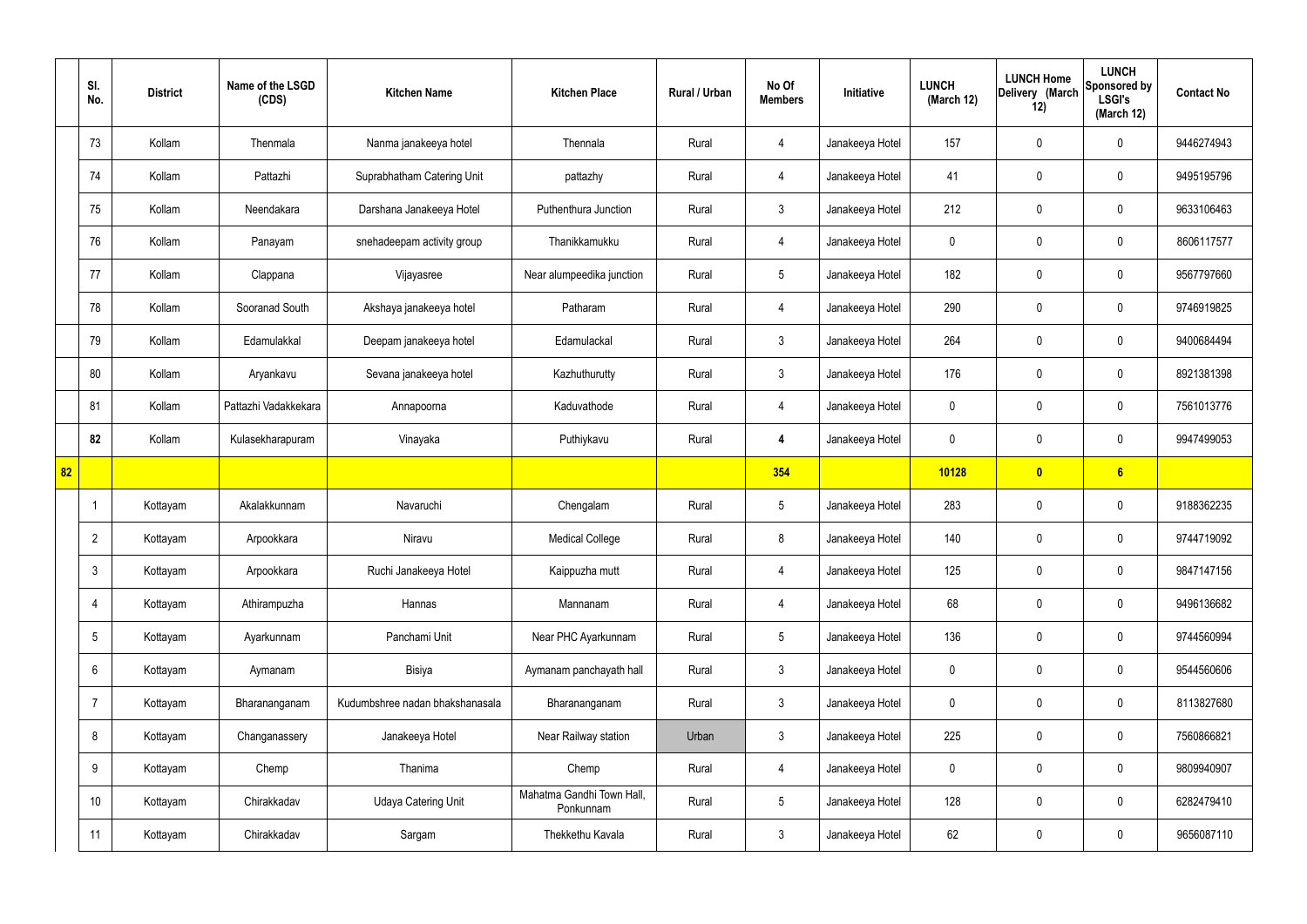| SI.<br>No. | <b>District</b> | Name of the LSGD<br>(CDS) | <b>Kitchen Name</b>            | <b>Kitchen Place</b>               | Rural / Urban | No Of<br><b>Members</b> | Initiative      | <b>LUNCH</b><br>(March 12) | <b>LUNCH Home</b><br>Delivery (March<br>12) | <b>LUNCH</b><br><b>Sponsored by</b><br><b>LSGI's</b><br>(March 12) | <b>Contact No</b> |
|------------|-----------------|---------------------------|--------------------------------|------------------------------------|---------------|-------------------------|-----------------|----------------------------|---------------------------------------------|--------------------------------------------------------------------|-------------------|
| 12         | Kottayam        | Elikulam                  | Janakeeya Hotel Elikkulam      | Manchakuzhy                        | Rural         | $\mathbf{3}$            | Janakeeya Hotel | 96                         | $\mathbf 0$                                 | 0                                                                  | 9074768314        |
| 13         | Kottayam        | Erumeli                   | Janakeeya Hotel Erumeli        | Erumeli                            | Rural         | $\overline{4}$          | Janakeeya Hotel | 146                        | $\mathbf 0$                                 | 0                                                                  | 8078201554        |
| 14         | Kottayam        | Ettumanoor                | Gramashree cafe kudumbasree    | Nandanam auditorium,<br>Ettumanoor | Urban         | $5\phantom{.0}$         | Janakeeya Hotel | 123                        | $\mathbf 0$                                 | 0                                                                  | 9847334071        |
| 15         | Kottayam        | Kadanad                   | Thanal catering                | Kadanad                            | Rural         | $5\phantom{.0}$         | Janakeeya Hotel | $\mathbf 0$                | $\mathbf 0$                                 | 0                                                                  | 9048099040        |
| 16         | Kottayam        | Kadaplamattam             | Salt &pepper                   | Near Kadaplamattom CDS             | Rural         | $\overline{4}$          | Janakeeya Hotel | 0                          | $\mathbf 0$                                 | 0                                                                  | 9645400860        |
| 17         | Kottayam        | Kadaplamattam             | Kadaplamattam Janakeeya Hotel  | Vayala                             | Rural         | $\overline{4}$          | Janakeeya Hotel | 74                         | $\mathbf 0$                                 | 0                                                                  | 9446804954        |
| 18         | Kottayam        | Kaduthuruthy              | Janakeeya Hotel                | Panchayath premise                 | Rural         | 6                       | Janakeeya Hotel | 0                          | $\mathbf 0$                                 | 0                                                                  | 9847166464        |
| 19         | Kottayam        | Kallara                   | Vasuki Janakeeya hotel         | Kallara                            | Rural         | $\mathbf{3}$            | Janakeeya Hotel | 100                        | $\mathbf 0$                                 | 0                                                                  | 9846103478        |
| 20         | Kottayam        | Kanakkari                 | Jesus                          | Pattithanam                        | Rural         | $5\phantom{.0}$         | Janakeeya Hotel | 167                        | $\mathbf 0$                                 | 0                                                                  | 9447192439        |
| 21         | Kottayam        | Kangazha                  | Sulabha                        | Pathanadu                          | Rural         | $5\phantom{.0}$         | Janakeeya Hotel | 53                         | $\mathbf 0$                                 | 0                                                                  | 9847438293        |
| 22         | Kottayam        | Kanjirapally              | Vanitha canteen                | Panchayath premise                 | Rural         | $\mathbf{3}$            | Janakeeya Hotel | 154                        | $\mathbf 0$                                 | 0                                                                  | 9605391868        |
| 23         | Kottayam        | Karoor                    | Unarvu janakeeya hotel         | Valavoor                           | Rural         | $5\phantom{.0}$         | Janakeeya Hotel | 82                         | $\mathbf 0$                                 | 0                                                                  | 8304903250        |
| 24         | Kottayam        | Karukachal                | <b>Sukrutham Catering Unit</b> | Karukachal                         | Rural         | $5\phantom{.0}$         | Janakeeya Hotel | 35                         | $\mathbf 0$                                 | 0                                                                  | 9847766843        |
| 25         | Kottayam        | Kidangoor                 | Janakeeya hotel                | Kidangoor Panchayath               | Rural         | $\mathbf{3}$            | Janakeeya Hotel | $\mathbf 0$                | $\mathbf 0$                                 | 0                                                                  | 9048080292        |
| 26         | Kottayam        | Kooroppada                | Achus Janakeeya Hotel          | Panchayath                         | Rural         | $\mathbf{3}$            | Janakeeya Hotel | $\mathbf 0$                | $\pmb{0}$                                   | 0                                                                  | 9778121989        |
| 27         | Kottayam        | Koottickal                | Janakeeya hotel                | Koottickal                         | Rural         | $5\phantom{.0}$         | Janakeeya Hotel | 113                        | $\mathbf 0$                                 | 0                                                                  | 9645219929        |
| 28         | Kottayam        | Koruthodu                 | Koruthodu Janakeeya Hotel      | Koruthodu                          | Rural         | $6\overline{6}$         | Janakeeya Hotel | 124                        | $\mathbf 0$                                 | 0                                                                  | 7510770418        |
| 29         | Kottayam        | KottayamNorth             | Alfa Canteen                   | Municipality Kottayam              | Urban         | $5\phantom{.0}$         | Janakeeya Hotel | 143                        | $\pmb{0}$                                   | 0                                                                  | 9846571923        |
| 30         | Kottayam        | KottayamNorth             | Kerala cafe janakeeya hotel    | Choottuveli                        | Urban         | $\mathbf{3}$            | Janakeeya Hotel | 119                        | $\mathbf 0$                                 | 0                                                                  | 8129337294        |
| 31         | Kottayam        | KottayamNorth             | Maria Janakeeya Hotel          | Chungam                            | Urban         | $5\phantom{.0}$         | Janakeeya Hotel | 93                         | $\mathbf 0$                                 | 0                                                                  | 9744843928        |
| 32         | Kottayam        | Kuravilangadu             | kudumbashree janakeeya hotel   | kuravilangady by pass junction     | Rural         | $5\phantom{.0}$         | Janakeeya Hotel | 215                        | $\mathbf 0$                                 | 0                                                                  | 7559022364        |
| 33         | Kottayam        | Kurichi                   | Swad Catering                  | Cheruvelippadi                     | Rural         | $\overline{4}$          | Janakeeya Hotel | 111                        | $\pmb{0}$                                   | 0                                                                  | 9847891917        |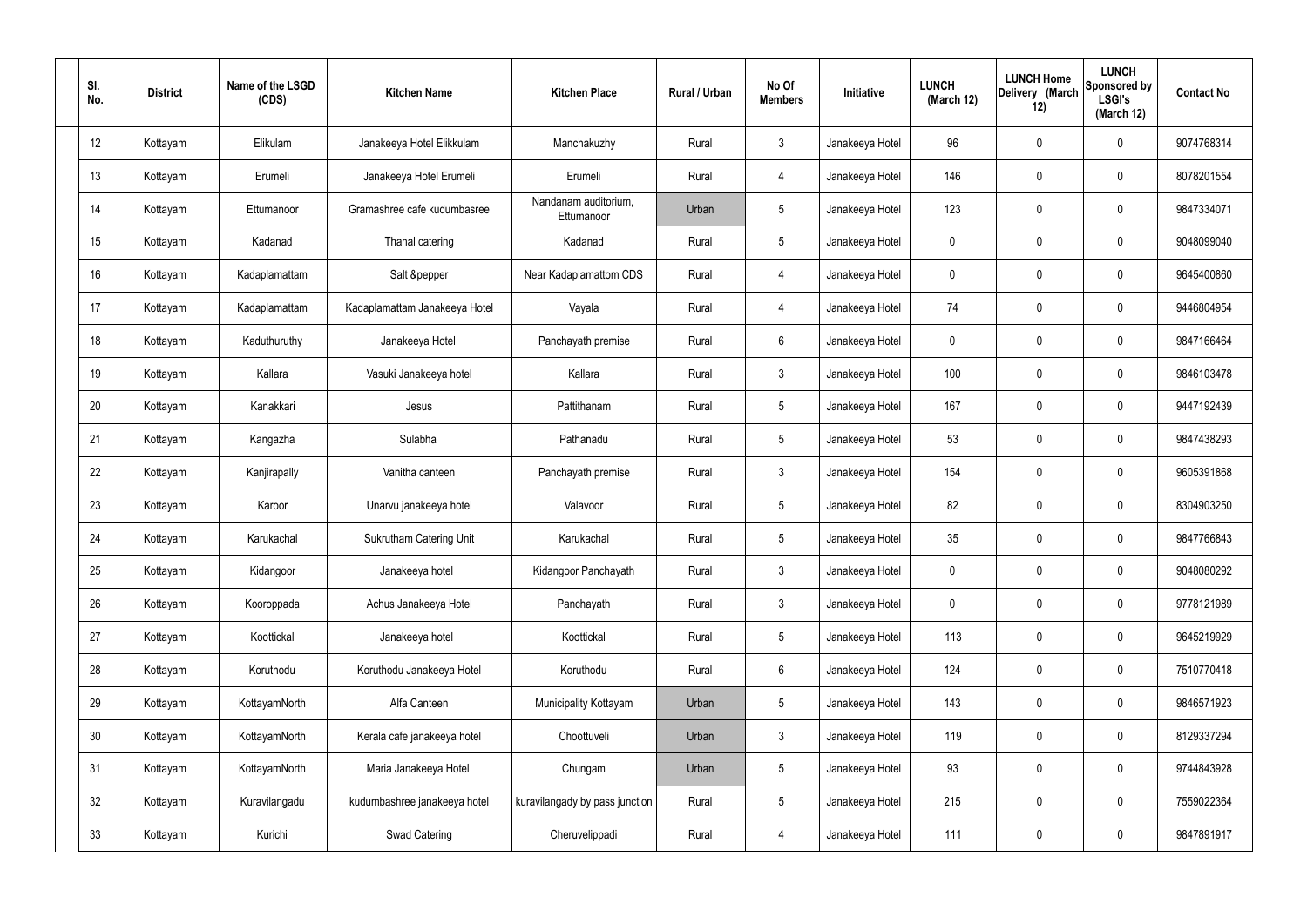|    | SI.<br>No. | <b>District</b> | Name of the LSGD<br>(CDS) | <b>Kitchen Name</b>             | <b>Kitchen Place</b>    | Rural / Urban | No Of<br><b>Members</b> | Initiative      | <b>LUNCH</b><br>(March 12) | <b>LUNCH Home</b><br>Delivery (March<br>12) | <b>LUNCH</b><br>Sponsored by<br><b>LSGI's</b><br>(March 12) | <b>Contact No</b> |
|----|------------|-----------------|---------------------------|---------------------------------|-------------------------|---------------|-------------------------|-----------------|----------------------------|---------------------------------------------|-------------------------------------------------------------|-------------------|
|    | 34         | Kottayam        | Madappally                | SR catering                     | Mammoodu                | Rural         | $\mathbf{3}$            | Janakeeya Hotel | 0                          | 0                                           | $\mathbf 0$                                                 | 9747702203        |
|    | 35         | Kottayam        | Manimala                  | Vanitha canteen                 | Manimala                | Rural         | $\mathbf{3}$            | Janakeeya Hotel | 142                        | $\mathbf 0$                                 | $\mathbf 0$                                                 | 9946318069        |
|    | 36         | Kottayam        | Manjoor                   | Oruma catering unit             | Kuruppanthara           | Rural         | $5\phantom{.0}$         | Janakeeya Hotel | 72                         | 0                                           | $\mathbf 0$                                                 | 9349189590        |
|    | 37         | Kottayam        | Marangattupilly           | Marangattupilly Janakeeya Hotel | Marangattupilly         | Rural         | $\overline{4}$          | Janakeeya Hotel | 109                        | 0                                           | $\mathbf 0$                                                 | 9544416772        |
|    | 38         | Kottayam        | Maravanthuruth            | Changathi                       | Maravanthuruth          | Rural         | $\overline{4}$          | Janakeeya Hotel | 65                         | $\mathbf 0$                                 | $\mathbf 0$                                                 | 9744598169        |
|    | 39         | Kottayam        | Meenachil                 | Akshaya Janakeeya hotel         | Idamattam               | Rural         | $\overline{4}$          | Janakeeya Hotel | 175                        | 0                                           | $\overline{2}$                                              | 9747190979        |
|    | 40         | Kottayam        | Meenachil                 | Archana janakeeya Hotel         | Paika                   | Rural         | $5\phantom{.0}$         | Janakeeya Hotel | 177                        | $\mathbf 0$                                 | $\mathbf 0$                                                 | 9048759539        |
| 82 | 41         | Kottayam        | Meenadom                  | <b>Nainus</b>                   | Meenadom                | Rural         | $\mathbf{3}$            | Janakeeya Hotel | 95                         | 0                                           | $\mathbf 0$                                                 | 9539752801        |
|    | 42         | Kottayam        | Melukavu                  | Seenayi Cafe centre             | Melukavumattam          | Rural         | $5\phantom{.0}$         | Janakeeya Hotel | $\mathbf 0$                | 0                                           | $\mathbf 0$                                                 | 9744546703        |
|    | 43         | Kottayam        | Moonnilav                 | Aiswarya                        | Moonnilav               | Rural         | $\mathbf{3}$            | Janakeeya Hotel | 116                        | 0                                           | $\mathbf 0$                                                 | 8281227689        |
|    | 44         | Kottayam        | Mulakkulam                | Janakeeya Hotel                 | Moorkkattilpadi         | Rural         | 4                       | Janakeeya Hotel | 78                         | 0                                           | $\mathbf 0$                                                 | 9747856382        |
|    | 45         | Kottayam        | Mundakkayam               | Janakeeya Hotel Mundakkayam     | Mundakkayam             | Rural         | $6\phantom{.}6$         | Janakeeya Hotel | 126                        | 0                                           | $\mathbf 0$                                                 | 9495314979        |
|    | 46         | Kottayam        | Nedumkunnam               | Nanma Kudumbashree Unit         | Nedumkunnam             | Rural         | $5\phantom{.0}$         | Janakeeya Hotel | 47                         | 0                                           |                                                             | 7306791612        |
|    | 47         | Kottayam        | Neendoor                  | Gruhasree ME Unit               | Panchayath              | Rural         | $\mathbf{3}$            | Janakeeya Hotel | 143                        | $\mathsf{0}$                                | $\mathbf 0$                                                 | 9847756958        |
|    | 48         | Kottayam        | Njeezhoor                 | Annapoorna Janakeeya Hotel      | Panchayath              | Rural         | $\overline{4}$          | Janakeeya Hotel | 92                         | $\mathsf{0}$                                | $\mathbf 0$                                                 | 9745246839        |
|    | 49         | Kottayam        | Pala                      | Angel Janakeeya Hotel           | Pala Municipality       | Urban         | $\overline{4}$          | Janakeeya Hotel | 150                        | 0                                           | $\mathbf 0$                                                 | 9745963125        |
|    | 50         | Kottayam        | Pala                      | Harithasree catering            | Chethimattam            | Urban         | $5\phantom{.0}$         | Janakeeya Hotel | 206                        | 0                                           | $\mathbf 0$                                                 | 9895154240        |
|    | 51         | Kottayam        | Pallickathodu             | Sangeetha                       | Pallickathodu Bus stand | Rural         | $\mathbf{3}$            | Janakeeya Hotel | 30 <sup>°</sup>            | 0                                           | $\mathbf 0$                                                 | 9633814381        |
|    | 52         | Kottayam        | Pampady                   | Thrupthi                        | Pampady Town            | Rural         | $5\overline{)}$         | Janakeeya Hotel | $\pmb{0}$                  | 0                                           | $\mathbf 0$                                                 | 9633013622        |
|    | 53         | Kottayam        | Panachikkadu              | Ruchi Canteen                   | Paruthumpara            | Rural         | $5\phantom{.0}$         | Janakeeya Hotel | 114                        | 0                                           | $\mathbf 0$                                                 | 9656411494        |
|    | 54         | Kottayam        | Parathodu                 | Janakeeya Hotel Parathodu       | Panchayath              | Rural         | $\overline{4}$          | Janakeeya Hotel | 135                        | 0                                           | $\mathbf 0$                                                 | 7907455541        |
|    | 55         | Kottayam        | Paippadu                  | Thejus                          | Paippadu                | Rural         | $5\,$                   | Janakeeya Hotel | 263                        | 0                                           | $\mathbf 0$                                                 | 7034621426        |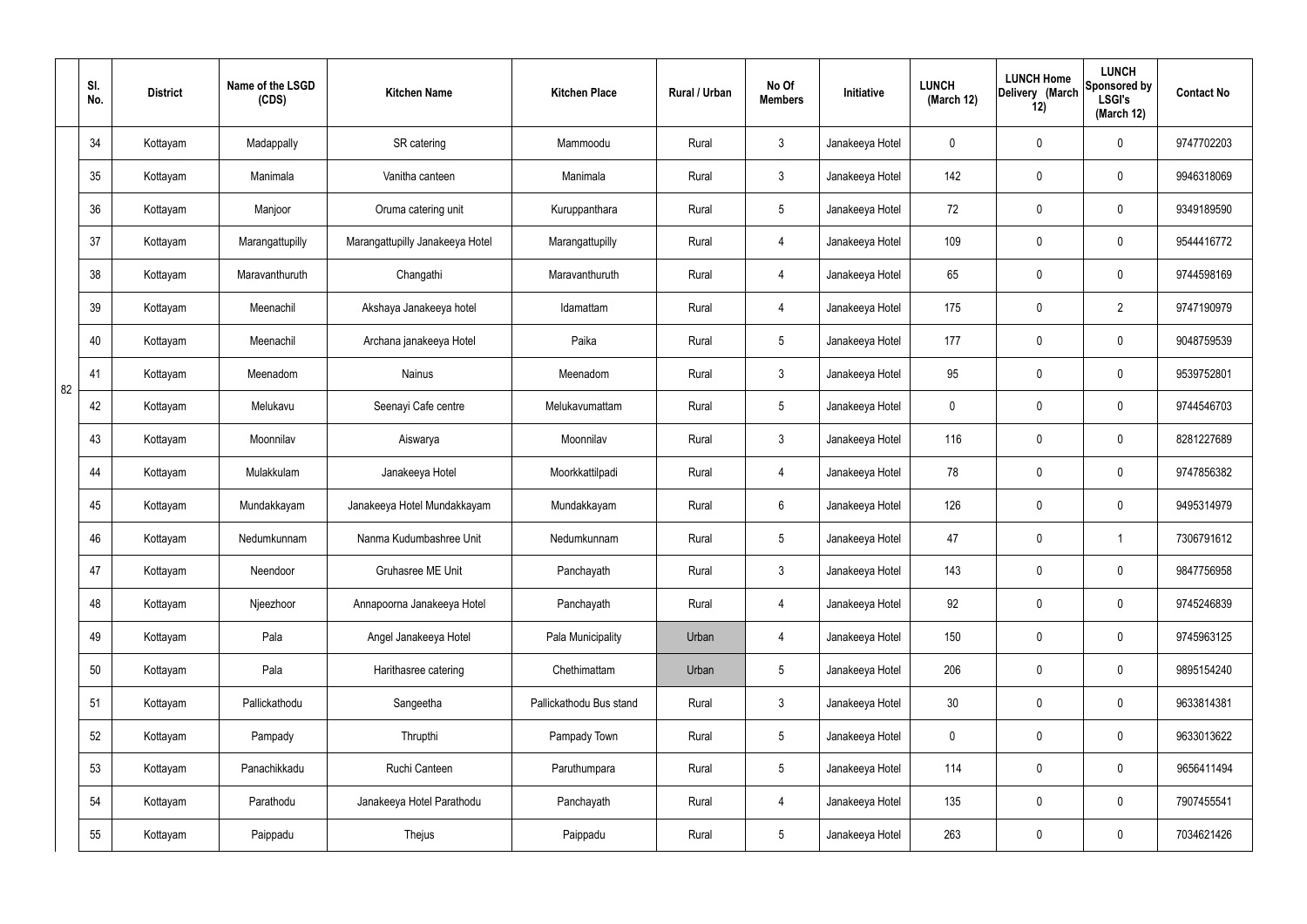| SI. | No. | <b>District</b> | Name of the LSGD<br>(CDS) | <b>Kitchen Name</b>                                      | <b>Kitchen Place</b>                        | Rural / Urban | No Of<br><b>Members</b> | Initiative      | <b>LUNCH</b><br>(March 12) | <b>LUNCH Home</b><br>Delivery (March<br>12) | <b>LUNCH</b><br>Sponsored by<br><b>LSGI's</b><br>(March 12) | <b>Contact No</b> |
|-----|-----|-----------------|---------------------------|----------------------------------------------------------|---------------------------------------------|---------------|-------------------------|-----------------|----------------------------|---------------------------------------------|-------------------------------------------------------------|-------------------|
|     | 56  | Kottayam        | Poonjar                   | Haritham                                                 | Poonjar                                     | Rural         | $5\phantom{.0}$         | Janakeeya Hotel | 100                        | $\mathbf 0$                                 | 0                                                           | 9495235348        |
|     | 57  | Kottayam        | poonjar south             | Sowbhagya Janakeeya Hotel                                | poonjar south                               | Rural         | $\overline{4}$          | Janakeeya Hotel | 184                        | $\mathbf 0$                                 | 0                                                           | 9495151799        |
|     | 58  | Kottayam        | Puthuppalli               | Ammaveedu                                                | Puthuppally bus stand                       | Rural         | $5\overline{)}$         | Janakeeya Hotel | 153                        | $\mathbf 0$                                 | 0                                                           | 9947156548        |
|     | 59  | Kottayam        | Ramapuram                 | Ruchi                                                    | Ramapuram                                   | Rural         | $\overline{4}$          | Janakeeya Hotel | 195                        | $\mathbf 0$                                 | 0                                                           | 9495107277        |
|     | 60  | Kottayam        | T.V.Puram                 | Vijaya Janakeeya Hotel                                   | TV Puram                                    | Rural         | $\mathbf{3}$            | Janakeeya Hotel | 0                          | 0                                           | 0                                                           | 9847614136        |
|     | 61  | Kottayam        | Teekkoy                   | Kairali                                                  | Vagamattom, Kallambhagam                    | Rural         | $\mathbf{3}$            | Janakeeya Hotel | 136                        | $\mathbf 0$                                 | 0                                                           | 7025702768        |
|     | 62  | Kottayam        | Thalanad                  | Nanma                                                    | Muttambhagam Kavala                         | Rural         | $\mathbf{3}$            | Janakeeya Hotel | 0                          | 0                                           | 0                                                           | 9961289547        |
|     | 63  | Kottayam        | Thalappalam               | Ameya                                                    | Thalappalam                                 | Rural         | $\overline{4}$          | Janakeeya Hotel | 173                        | $\mathbf 0$                                 | 4                                                           | 7025932626        |
|     | 64  | Kottayam        | Thalayolaparambu          | kudumbashree janakeeya hotel                             | Thalayolaparambu                            | Rural         | $\mathbf{3}$            | Janakeeya Hotel | 84                         | 0                                           | 0                                                           | 7994830570        |
|     | 65  | Kottayam        | Thidanadu                 | Janani                                                   | Chemmlamattam                               | Rural         | $6\phantom{.}6$         | Janakeeya Hotel | 98                         | 0                                           | 0\$                                                         | 9562695545        |
|     | 66  | Kottayam        | Thidanadu                 | Krishna                                                  | Near Panchayath                             | Rural         | $\overline{4}$          | Janakeeya Hotel | 167                        | 0                                           | 0                                                           | 9605565960        |
|     | 67  | Kottayam        | Thiruvarppu               | Sreeparvathy food products                               | Illickal                                    | Rural         | $\mathbf{3}$            | Janakeeya Hotel | 158                        | 0                                           | 0                                                           | 9747289846        |
|     | 68  | Kottayam        | Thrikkodithanam           | Swanthanam                                               | Thrikkodithanam                             | Rural         | 5                       | Janakeeya Hotel | 65                         | 0                                           | 0                                                           | 7902729237        |
|     | 69  | Kottayam        | Udayanapuram              | Uppum Mulakum                                            | Nerekadavu                                  | Rural         | $\mathbf{3}$            | Janakeeya Hotel | 82                         | $\mathbf 0$                                 | 0                                                           | 8111850728        |
|     | 70  | Kottayam        | Udayanapuram              | Aiswarya Activity Group                                  | Vaikom Block Panchayath                     | Rural         | $5\phantom{.0}$         | Janakeeya Hotel | 96                         | $\pmb{0}$                                   | $\mathbf 0$                                                 | 9847437286        |
|     | 71  | Kottayam        | Uzhavoor                  | Uzhavoor Janakeeya Hotel                                 | Uzhavoor Town                               | Rural         | 8                       | Janakeeya Hotel | 192                        | $\mathbf 0$                                 | 0                                                           | 9746074266        |
|     | 72  | Kottayam        | Vaikom                    | <b>Chanees Eats</b>                                      | Chalapparambu                               | Urban         | $\overline{4}$          | Janakeeya Hotel | 82                         | $\mathbf 0$                                 | 0                                                           | 9446467389        |
|     | 73  | Kottayam        | Vakathanam                | Padheyam                                                 | Njaliakuzhi                                 | Rural         | $6\phantom{.}6$         | Janakeeya Hotel | 179                        | $\mathbf 0$                                 | 0                                                           | 9495010073        |
|     | 74  | Kottayam        | Vazhappally               | Udayam                                                   | Vazhappally                                 | Rural         | $\overline{4}$          | Janakeeya Hotel | 207                        | $\pmb{0}$                                   | $\mathbf 0$                                                 | 9562267564        |
|     | 75  | Kottayam        | Vazhoor                   | Kudumbashree Canteen Unit At<br>Vazhoor Grama Panchayath | Vazhoor Grama Panchayath<br><b>Building</b> | Rural         | $5\phantom{.0}$         | Janakeeya Hotel | $\mathbf 0$                | $\mathbf 0$                                 | 0                                                           | 9544717796        |
|     | 76  | Kottayam        | Vazhoor                   | New India                                                | Nedumavu                                    | Rural         | $\mathbf{3}$            | Janakeeya Hotel | 26                         | $\mathbf 0$                                 | 0                                                           | 9744581242        |
|     | 77  | Kottayam        | Vechoor                   | Treeland Annapoorna                                      | <b>Bund Road</b>                            | Rural         | $\mathbf{3}$            | Janakeeya Hotel | $\pmb{0}$                  | $\boldsymbol{0}$                            | 0                                                           | 8606814487        |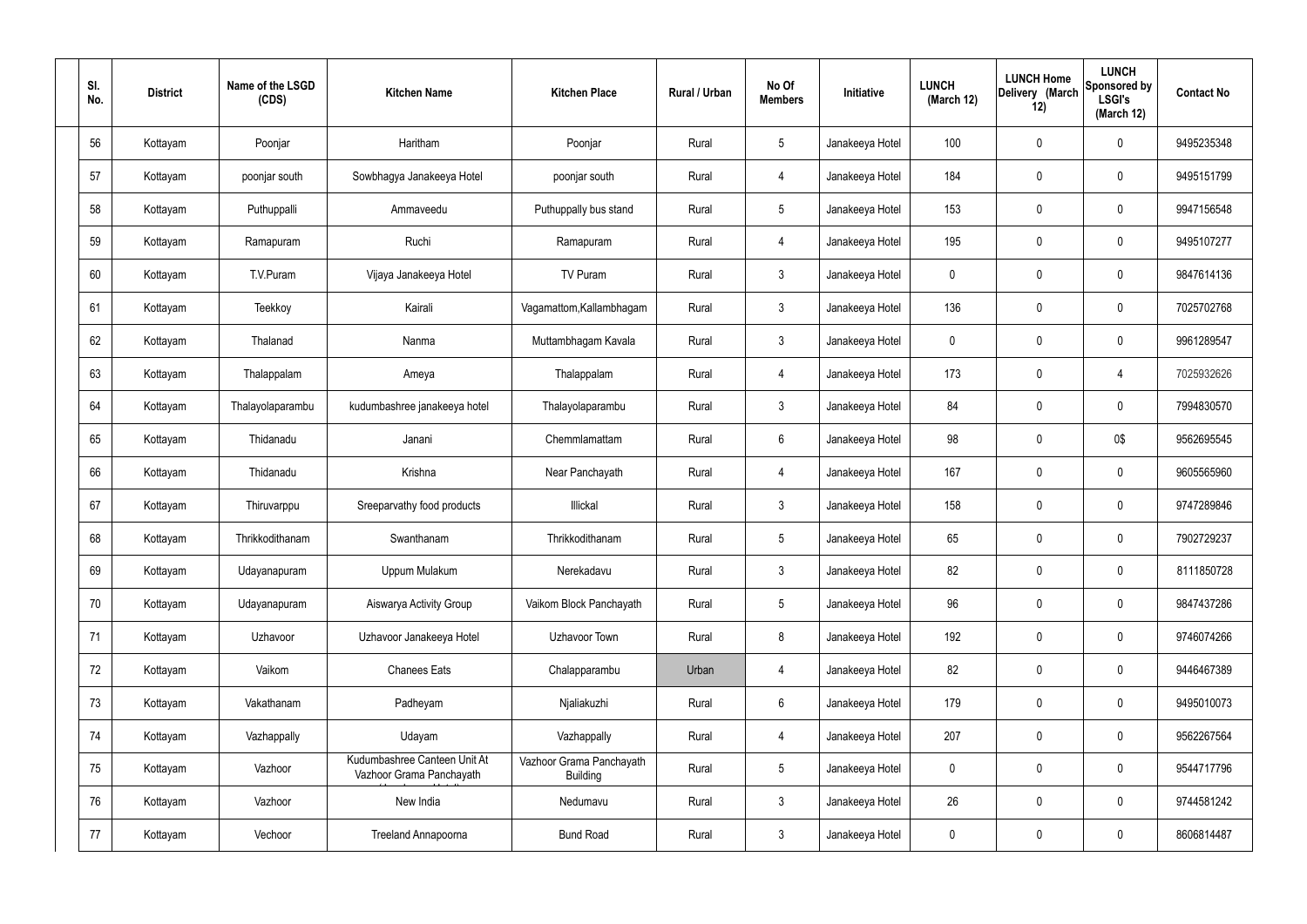|    | SI.<br>No.      | <b>District</b> | Name of the LSGD<br>(CDS) | <b>Kitchen Name</b>            | <b>Kitchen Place</b>                  | Rural / Urban | No Of<br><b>Members</b> | Initiative      | <b>LUNCH</b><br>(March 12) | <b>LUNCH Home</b><br>Delivery (March<br>12) | <b>LUNCH</b><br>Sponsored by<br><b>LSGI's</b><br>(March 12) | <b>Contact No</b> |
|----|-----------------|-----------------|---------------------------|--------------------------------|---------------------------------------|---------------|-------------------------|-----------------|----------------------------|---------------------------------------------|-------------------------------------------------------------|-------------------|
|    | 78              | Kottayam        | Veliyannoor               | Thanima foods                  | Veliyannoor                           | Rural         | $\mathbf{3}$            | Janakeeya Hotel | 97                         | $\mathbf 0$                                 | $\mathbf 0$                                                 | 9744392147        |
|    | 79              | Kottayam        | Vellavoor                 | Uppum Mulakum Janakeeya Hotel  | Panchayath premise                    | Rural         | $5\phantom{.0}$         | Janakeeya Hotel | 162                        | $\mathbf 0$                                 | $\mathbf 0$                                                 | 9188317288        |
|    | 80              | Kottayam        | Velloor                   | Puzhayoram catering            | Near Velloor cds office               | Rural         | $\overline{4}$          | Janakeeya Hotel | 93                         | $\mathbf 0$                                 | $\mathbf 0$                                                 | 9895522286        |
|    | 81              | Kottayam        | Vijayapuram               | Niravu                         | Iranjal                               | Rural         | $\mathbf{3}$            | Janakeeya Hotel | 118                        | $\mathbf 0$                                 | $\mathbf 0$                                                 | 9495245895        |
|    | 82              | Kottayam        | Vijayapuram               | Renown Janakeeya Hotel         | Vadavathoor                           | Rural         | $5\overline{)}$         | Janakeeya Hotel | 109                        | $\mathbf 0$                                 | $\mathbf 0$                                                 | 8606536302        |
| 82 |                 |                 |                           |                                |                                       |               | 336                     |                 | 8406                       | $\mathbf 0$                                 | $\overline{7}$                                              |                   |
|    | -1              | Kozhikode       | Balussery                 | Unarvu Janakeeya Hotel         | Balussery                             | Rural         | $5\phantom{.0}$         | Janakeeya Hotel | 238                        | $\mathbf 0$                                 | $\mathbf 0$                                                 | 95440 03929       |
|    | $\overline{2}$  | Kozhikode       | Panangad                  | Kairali Janakeeya Hotel        | Balussery mukku at KK<br>hospital     | Rural         | $\mathbf{3}$            | Janakeeya Hotel | 648                        | 0                                           | $\mathbf 0$                                                 | 97450 85782       |
|    | $\mathbf{3}$    | Kozhikode       | Koorachundu               | Koorachundu Janakeeya hotel    | Koorachundu                           | Rural         | $\overline{4}$          | Janakeeya Hotel | 265                        | $\mathbf 0$                                 | $\mathbf 0$                                                 | 94967 07886       |
|    | $\overline{4}$  | Kozhikode       | Koorachundu               | Koottayma Janakeeya Hotel      | Kallanode                             | Rural         | $5\phantom{.0}$         | Janakeeya Hotel | 310                        | 0                                           | $\mathbf 0$                                                 | 94967 26850       |
|    | $5\overline{)}$ | Kozhikode       | Kottur                    | Sneha Janakeeya Hotel          | Kottur                                | Rural         | $5\phantom{.0}$         | Janakeeya Hotel | 106                        | 0                                           | $\mathbf 0$                                                 | 97456 72101       |
|    | 6               | Kozhikode       | Naduvannur                | Naduvannur Janakeeya Hotel     | Naduvannur                            | Rural         | $\overline{7}$          | Janakeeya Hotel | 314                        | $\mathbf 0$                                 | $\mathbf 0$                                                 | 8592-031802       |
|    | $\overline{7}$  | Kozhikode       | Naduvannur                | Kudumbashree Janakeeya Hotel   | Anjolimukku                           | Rural         | $\mathbf{3}$            | Janakeeya Hotel | 313                        | 0                                           | $\mathbf 0$                                                 | 9995947043        |
|    | 8               | Kozhikode       | Ulliyeri                  | Ulliyeri Janakeeya Hotel       | Ulliyeri                              | Rural         | $\overline{4}$          | Janakeeya Hotel | 314                        | $\mathbf 0$                                 | $\mathbf 0$                                                 | 89434 06681       |
|    | 9               | Kozhikode       | Unnikulam                 | Swad Janakeeya Hotel           | Ekarool Kaappil Road                  | Rural         | $\mathbf{3}$            | Janakeeya Hotel | 695                        | $\mathbf 0$                                 | $\mathbf 0$                                                 | 85475 75474       |
|    | 10 <sup>°</sup> | Kozhikode       | Unnikulam                 | Chaithanya Janakeeya Hotel     | Opposite unnikulam<br>gramapanchayath | Rural         | $\mathfrak{Z}$          | Janakeeya Hotel | 542                        | 0                                           | $\mathbf 0$                                                 | 87141 31460       |
|    | 11              | Kozhikode       | Nanminda                  | Akshaya vanitha hotel          | Nanminda panchayath building          | Rural         | $\mathfrak{Z}$          | Janakeeya Hotel | 98                         | 0                                           | $\mathbf 0$                                                 | 9961184212        |
|    | 12              | Kozhikode       | Thalakkulathur            | Thalakkulathur Janakeeya Hotel | Parambath                             | Rural         | $\overline{4}$          | Janakeeya Hotel | 236                        | 0                                           | $\mathbf 0$                                                 | 7593067511        |
|    | 13              | Kozhikode       | Kakkodi                   | Kakkodi Janakeeya Hotel        | Kakkodi Bazar                         | Rural         | $\overline{7}$          | Janakeeya Hotel | 315                        | 0                                           | $\mathbf 0$                                                 | 8943123615        |
|    | 14              | Kozhikode       | Chelannur                 | Oottupura Janakeeya Hotel      | Ambalathukulangara                    | Rural         | $\overline{7}$          | Janakeeya Hotel | 165                        | 0                                           | $\mathbf 1$                                                 | 9846010528        |
|    | 15              | Kozhikode       | Narikkuni                 | Amma Janakeeya Hotel           | Narikkuni                             | Rural         | $\mathfrak{Z}$          | Janakeeya Hotel | 108                        | 0                                           | $\mathbf 0$                                                 | 9645606562        |
|    | 16              | Kozhikode       | Kakkoor                   | Janakeeya Hotel Kakkoor        | Kakkoor                               | Rural         | $5\,$                   | Janakeeya Hotel | 93                         | 0                                           | $\mathbf 0$                                                 | 8592050112        |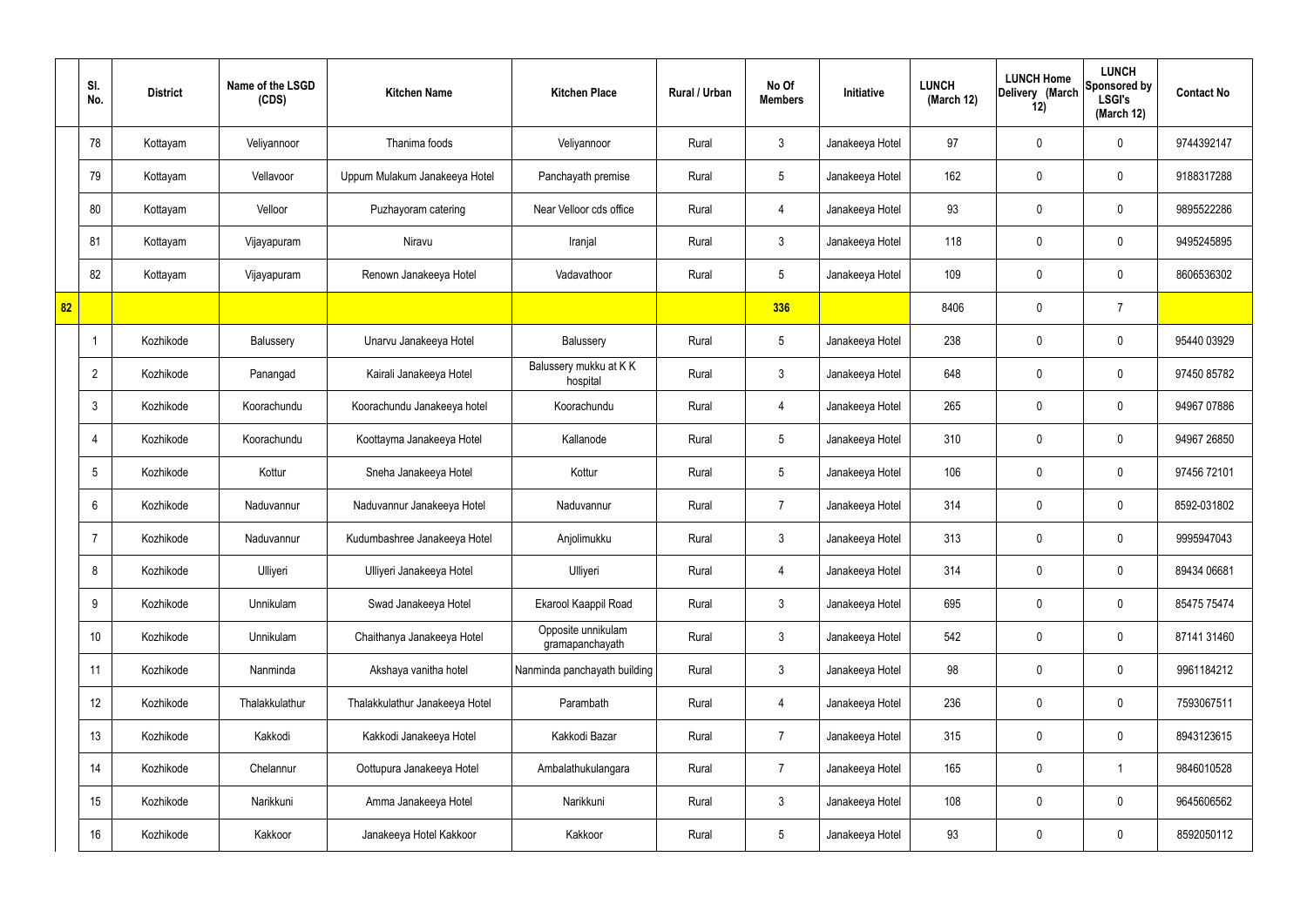| SI.<br>No. | <b>District</b> | Name of the LSGD<br>(CDS) | <b>Kitchen Name</b>                      | <b>Kitchen Place</b>      | Rural / Urban | No Of<br><b>Members</b> | <b>Initiative</b> | <b>LUNCH</b><br>(March 12) | <b>LUNCH Home</b><br>Delivery (March<br>12) | <b>LUNCH</b><br>Sponsored by<br><b>LSGI's</b><br>(March 12) | <b>Contact No</b> |
|------------|-----------------|---------------------------|------------------------------------------|---------------------------|---------------|-------------------------|-------------------|----------------------------|---------------------------------------------|-------------------------------------------------------------|-------------------|
| 17         | Kozhikode       | Koduvally                 | Sadhya Janakeeya Hotel                   | G M L P School, Koduvally | Urban         | $5\phantom{.0}$         | Janakeeya Hotel   | 490                        | 0                                           | $\mathbf 0$                                                 | 8593898831        |
| 18         | Kozhikode       | Koduvally                 | KKN Janakeeya Hotel Koduvally            | Nellamkandi               | Urban         | $\mathbf{3}$            | Janakeeya Hotel   | 161                        | 0                                           | $\mathbf 0$                                                 | 9847650894        |
| 19         | Kozhikode       | Koduvally                 | Swad Janakeeya Hotel                     | Manipuram                 | Urban         | $5\phantom{.0}$         | Janakeeya Hotel   | 230                        | 0                                           | $\mathbf 0$                                                 | 9946991995        |
| 20         | Kozhikode       | Madavoor                  | Madavoor Janakeeya Hotel                 | Near madavoor panchayath  | Rural         | $5\phantom{.0}$         | Janakeeya Hotel   | $\mathbf 0$                | 0                                           | $\mathbf 0$                                                 | 8547590842        |
| 21         | Kozhikode       | Omasseri                  | Annapoornna Janakeeya Hotel              | Omasseri                  | Rural         | $\overline{4}$          | Janakeeya Hotel   | 240                        | 0                                           | $\mathbf 0$                                                 | 9605102599        |
| 22         | Kozhikode       | Puthuppadi                | Ruchi Janakeeya Hotel                    | Puthupadi                 | Rural         | $5\phantom{.0}$         | Janakeeya Hotel   | 360                        | 0                                           | $\mathbf 0$                                                 | 7909113114        |
| 23         | Kozhikode       | Kizhakkoth                | Swad Janakeeya Hotel                     | Mariveettilthazham        | Rural         | $\overline{4}$          | Janakeeya Hotel   | 100                        | 0                                           | $\mathbf 0$                                                 | 9847086665        |
| 24         | Kozhikode       | Thamarassery              | Pavithram Janakeeya hotel                | Thamarassery old stand    | Rural         | $6\phantom{.}6$         | Janakeeya Hotel   | 297                        | 0                                           | $\mathbf 0$                                                 | 9048389661        |
| 25         | Kozhikode       | Kodenchery                | Kairali Janakeeya Hotel                  | Kodenchery                | Rural         | 4                       | Janakeeya Hotel   | 177                        | 0                                           | $\mathbf 0$                                                 | 9446037829        |
| 26         | Kozhikode       | Koodaranji                | Ruchikkoot Janakeeya Hotel               | Koodaranji                | Rural         | $6\phantom{.}6$         | Janakeeya Hotel   | 207                        | 0                                           | $\mathbf 0$                                                 | 9496439278        |
| 27         | Kozhikode       | Thiruvambadi              | Pulari Janakeeya Hotel                   | Thondimmal                | Rural         | $5\phantom{.0}$         | Janakeeya Hotel   | 178                        | 0                                           | $\mathbf 0$                                                 | 7034264232        |
| 28         | Kozhikode       | Kattippara                | Ruchi Janakeeya Hotel                    | Chamal                    | Rural         | $6\phantom{.}6$         | Janakeeya Hotel   | 161                        | 0                                           | $\mathbf 0$                                                 | 7591974045        |
| 29         | Kozhikode       | Koyilandy North           | Naveena canteen                          | Near new bus stand        | Urban         | $\overline{7}$          | Janakeeya Hotel   | 581                        | 0                                           | 4                                                           | 9544185262        |
| 30         | Kozhikode       | Koyilandy North           | Koyilandi Nagarasabha Janakeeya<br>Hotel | Near Kollamchira          | Urban         | 10 <sup>°</sup>         | Janakeeya Hotel   | 435                        | $\mathbf 0$                                 | $\mathbf 1$                                                 | 8943191728        |
| 31         | Kozhikode       | Koyilandi South           | Snehadeepam Janakeeya Hotel              | Muthambi                  | Urban         | $6\overline{6}$         | Janakeeya Hotel   | 118                        | 0                                           | $\mathbf 0$                                                 | 9188198658        |
| 32         | Kozhikode       | Koyilandi South           | Kudumbashree Janakeeya Hotel             | Koyilandi Market          | Urban         | $\mathbf{3}$            | Janakeeya Hotel   | 299                        | 0                                           | $\mathbf 0$                                                 | 9544185262        |
| 33         | Kozhikode       | Chengottukavu             | Amma Janakeeya Hotel                     | Edakkulam                 | Rural         | $5\phantom{.0}$         | Janakeeya Hotel   | 170                        | 0                                           | $\mathbf 0$                                                 | 9048235785        |
| 34         | Kozhikode       | Atholi                    | Atholi Janakeeya Hotel                   | Kodassery                 | Rural         | $\overline{4}$          | Janakeeya Hotel   | $\mathbf 0$                | 0                                           | $\mathbf 0$                                                 | 9072499251        |
| 35         | Kozhikode       | Moodadi                   | Ruchi Janakeeya Hotel                    | Moodadi                   | Rural         | $5\phantom{.0}$         | Janakeeya Hotel   | 300                        | 0                                           | $\mathbf 0$                                                 | 8281226403        |
| 36         | Kozhikode       | Chemancheri               | Annapoornna Janakeeya Hotel              | Pookkad                   | Rural         | $5\phantom{.0}$         | Janakeeya Hotel   | 188                        | 0                                           | $\mathbf 0$                                                 | 9048235785        |
| 37         | Kozhikode       | Arikkulam                 | Thanima Janakeeya Hotel                  | Kurudimukku               | Rural         | $\overline{4}$          | Janakeeya Hotel   | 129                        | 0                                           | $\mathbf 0$                                                 | 9645137125        |
| 38         | Kozhikode       | Arikkulam                 | Ruchiyidam Janakeeya Hotel               | Arikkulam                 | Rural         | 4                       | Janakeeya Hotel   | 62                         | 0                                           | $\mathbf 0$                                                 | 9048410803        |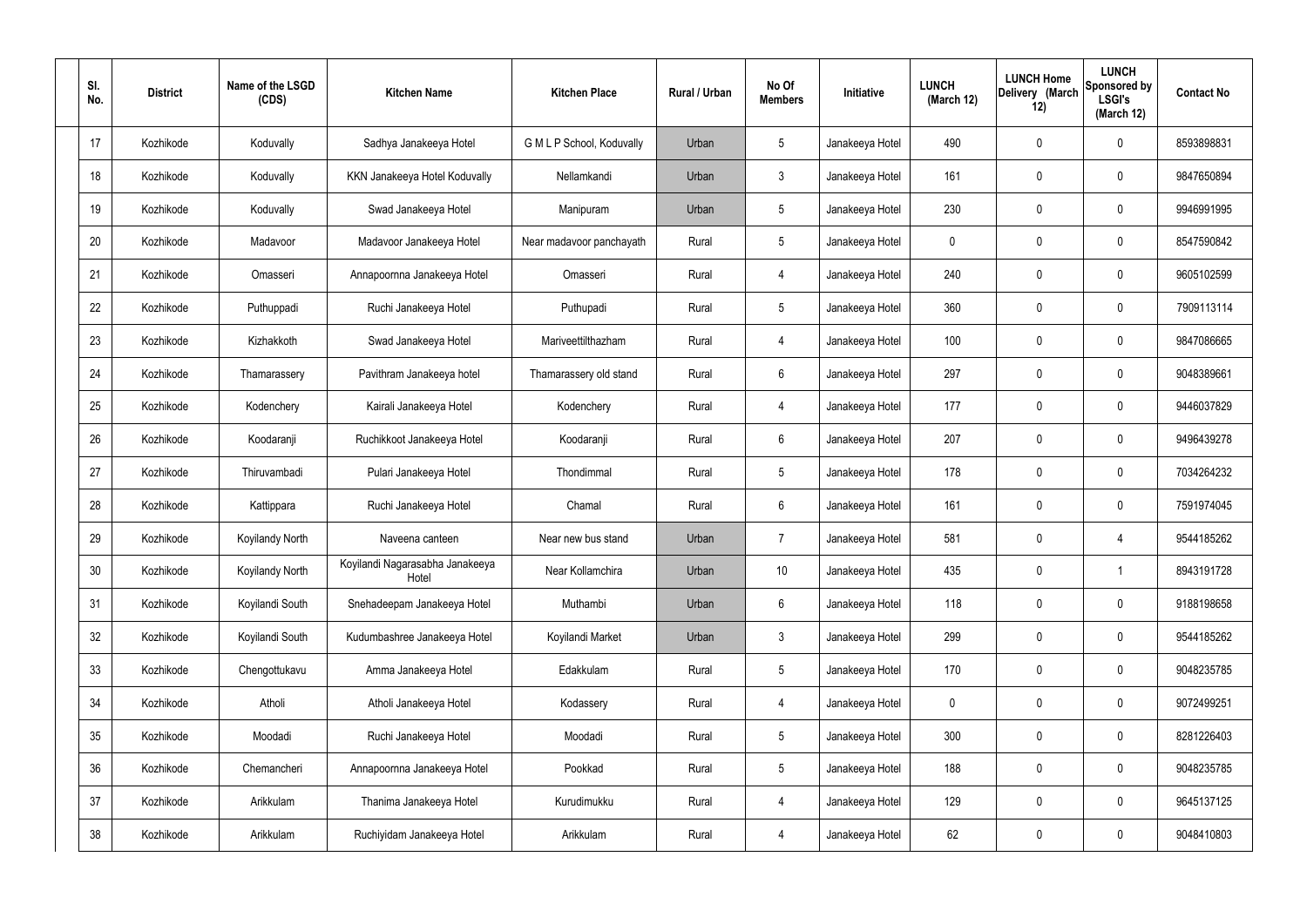|     | SI.<br>No. | <b>District</b> | Name of the LSGD<br>(CDS) | <b>Kitchen Name</b>            | <b>Kitchen Place</b>                        | <b>Rural / Urban</b> | No Of<br><b>Members</b> | Initiative      | <b>LUNCH</b><br>(March 12) | <b>LUNCH Home</b><br>Delivery (March<br>12) | <b>LUNCH</b><br>Sponsored by<br><b>LSGI's</b><br>(March 12) | <b>Contact No</b> |
|-----|------------|-----------------|---------------------------|--------------------------------|---------------------------------------------|----------------------|-------------------------|-----------------|----------------------------|---------------------------------------------|-------------------------------------------------------------|-------------------|
|     | 39         | Kozhikode       | Kozhikode Central.        | Ruchikkoott                    | <b>District Veterinary Hospital</b>         | Urban                | $\mathbf{3}$            | Janakeeya Hotel | 860                        | 150                                         | $\mathbf 0$                                                 | 7025774213        |
|     | 40         | Kozhikode       | Kozhikode Central         | Sneha Ruchikkoott              | Mankavu                                     | Urban                | 4                       | Janakeeya Hotel | 491                        | 55                                          | $\mathbf 0$                                                 | 8921995031        |
|     | 41         | Kozhikode       | Kozhikode Central         | Tripthi Janakeeya Hotel        | Near AMLP School,<br>Moozhikkal             | Urban                | $\mathbf{3}$            | Janakeeya Hotel | $\mathbf 0$                | $\mathbf 0$                                 | $\mathbf 0$                                                 | 8129200288        |
|     | 42         | Kozhikode       | Kozhikode Central         | New Ganesh                     | Kovoor, near library                        | Urban                | $5\phantom{.0}$         | Janakeeya Hotel | 935                        | 40                                          | $\mathbf 0$                                                 | 9349123701        |
|     | 43         | Kozhikode       | Kozhikode Central         | Ruchippura Janakeeya Hotel     | Near Focus mall, New bus<br>stand Kozhikode | Urban                | $\mathbf{3}$            | Janakeeya Hotel | 974                        | $\mathbf 0$                                 | $\mathbf 0$                                                 | 9605602806        |
|     | 44         | Kozhikode       | Kozhikode Central         | Souparnika Janakeeya Hotel     | Medical college near chest<br>hospital      | Urban                | $6\phantom{.}6$         | Janakeeya Hotel | 412                        | $\mathbf 0$                                 | $\mathbf 0$                                                 | 8281709784        |
|     | 45         | Kozhikode       | Kozhikode North           | Udayam kudumbasree canteen     | Thadambattuthazham                          | Urban                | $5\overline{)}$         | Janakeeya Hotel | 500                        | 84                                          | $\mathbf 0$                                                 | 7736850096        |
|     | 46         | Kozhikode       | Kozhikode North           | Ruchi                          | Elathoor, Chettikulam                       | Urban                | 4                       | Janakeeya Hotel | 334                        | $\mathbf 0$                                 | $\mathbf 0$                                                 | 9947743713        |
|     | 47         | Kozhikode       | Kozhikode North           | Tasty Janakeeya Hotel          | <b>Butt</b> road                            | Urban                | $5\overline{)}$         | Janakeeya Hotel | 610                        | 31                                          | $\mathbf 0$                                                 | 9074462795        |
|     | 48         | Kozhikode       | Kozhikode North           | Oruma                          | Eranjikkal                                  | Urban                | 4                       | Janakeeya Hotel | 405                        | 20                                          | $\mathbf 0$                                                 |                   |
|     | 49         | Kozhikode       | Feroke                    | Ruchi vanitha mess             | <b>Feroke Muncipality</b>                   | Urban                | $\overline{7}$          | Janakeeya Hotel | 278                        | $\mathbf 0$                                 | $\mathbf 0$                                                 | 9544468026        |
|     | 50         | Kozhikode       | Feroke                    | Mithra Janakeeya Hotel         | Ambalangadi                                 | Urban                | $5\phantom{.0}$         | Janakeeya Hotel | 335                        | $\mathbf 0$                                 | $\mathbf 0$                                                 | 9847657229        |
|     | 51         | Kozhikode       | Feroke                    | Chemmeen Janakeeya Hotel       | Karuvanthuruthi                             | Urban                | 4                       | Janakeeya Hotel | 302                        | $\mathbf 0$                                 | $\mathbf 0$                                                 | 9747265293        |
|     | 52         | Kozhikode       | Ramanattukara             | Tasty catering unit            | Ramanattukara                               | Urban                | $6\phantom{.}6$         | Janakeeya Hotel | 356                        | $\mathbf 0$                                 | $\mathbf 0$                                                 | 9961004004        |
| 106 | 53         | Kozhikode       | KozhikodeSouth            | Ushass cattering               | Meenchantha school                          | Urban                | $5\phantom{.0}$         | Janakeeya Hotel | 759                        | 0                                           | $\mathbf 0$                                                 | 9645629224        |
|     | 54         | Kozhikode       | Kozhikode South           | Oruma                          | Naduvattam                                  | Urban                | 4                       | Janakeeya Hotel | 316                        | 0                                           | $\mathbf 0$                                                 | 9747405960        |
|     | 55         | Kozhikode       | Kozhikode South           | Ruchi Janakeeya Hotel          | Kundayithode                                | Urban                | $5\phantom{.0}$         | Janakeeya Hotel | 556                        | 0                                           | $\mathbf 0$                                                 | 9526521036        |
|     | 56         | Kozhikode       | Kozhikode South           | Five star                      | Palayam                                     | Urban                | 4                       | Janakeeya Hotel | 384                        | 0                                           | $\mathbf 0$                                                 | 9744307041        |
|     | 57         | Kozhikode       | Olavanna                  | Kailamadam Janakeeya Hotel     | Pantheerankavu bypass                       | Rural                | $6\overline{6}$         | Janakeeya Hotel | 296                        | 114                                         | $\mathbf 0$                                                 | 9526123535        |
|     | 58         | Kozhikode       | Olavanna                  | Snehitha Janakeeya Hotel       | Kunnathupalam                               | Rural                | $6\overline{6}$         | Janakeeya Hotel | 278                        | 158                                         | $\mathbf 0$                                                 | 9072771905        |
|     | 59         | Kozhikode       | Kadalundi                 | Kadambhari Janakeeya Hotel     | Mannoor valavil                             | Rural                | $6\overline{6}$         | Janakeeya Hotel | 140                        | 33                                          | $\mathbf 0$                                                 | 9349923675        |
|     | 60         | Kozhikode       | Mukkam                    | Mukkam Friends Janakeeya hotel | Mukkam                                      | Urban                | 4                       | Janakeeya Hotel | 397                        | 0                                           | $\overline{0}$                                              | 9497215604        |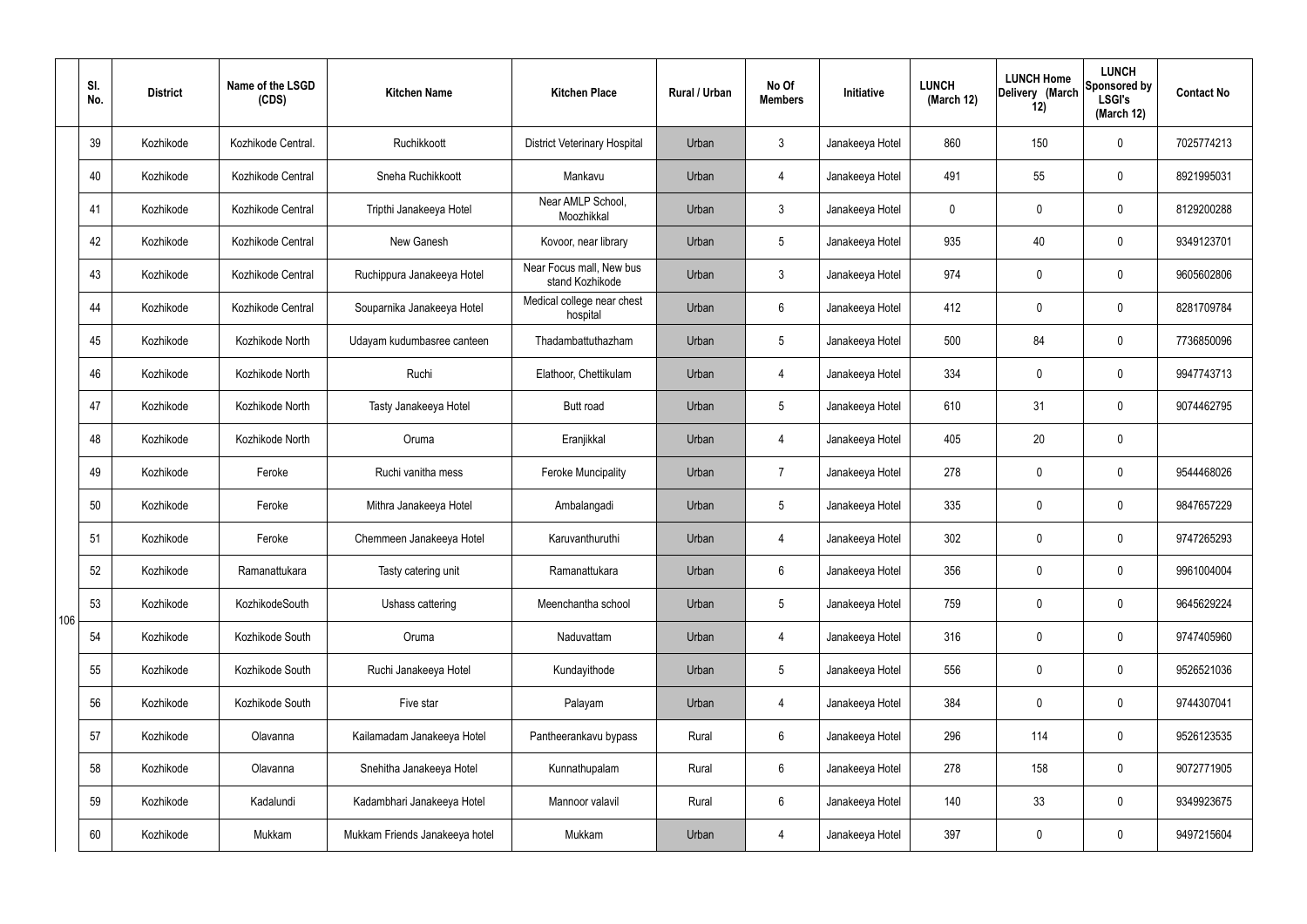| SI.<br>No. | <b>District</b> | Name of the LSGD<br>(CDS) | <b>Kitchen Name</b>                       | <b>Kitchen Place</b>               | Rural / Urban | No Of<br><b>Members</b> | Initiative      | <b>LUNCH</b><br>(March 12) | <b>LUNCH Home</b><br>Delivery (March<br>12) | <b>LUNCH</b><br>Sponsored by<br><b>LSGI's</b><br>(March 12) | <b>Contact No</b> |
|------------|-----------------|---------------------------|-------------------------------------------|------------------------------------|---------------|-------------------------|-----------------|----------------------------|---------------------------------------------|-------------------------------------------------------------|-------------------|
| 61         | Kozhikode       | Mukkam                    | Oottupura Janakeeya Hotel                 | Manassery                          | Urban         | 4                       | Janakeeya Hotel | 270                        | 0                                           | 0                                                           | 9645563417        |
| 62         | Kozhikode       | Chathamangalam            | Prakruthi                                 | Chathamangalam vipanana<br>kendram | Rural         | $5\phantom{.0}$         | Janakeeya Hotel | 40                         | $\mathbf 0$                                 | 0                                                           | 9745828787        |
| 63         | Kozhikode       | Chathamangalam            | Oruma                                     | Milk society                       | Rural         | $5\phantom{.0}$         | Janakeeya Hotel | 90                         | 0                                           | 0                                                           | 9847872378        |
| 64         | Kozhikode       | Perumanna                 | Thushara Janakeeya Hotel                  | Vallikkunnu                        | Rural         | $5\phantom{.0}$         | Janakeeya Hotel | 174                        | 0                                           | 0                                                           | 8113873612        |
| 65         | Kozhikode       | Kodiyathur                | Kanivu                                    | Eranjimavu                         | Rural         | $\overline{4}$          | Janakeeya Hotel | $\mathbf 0$                | 0                                           | 0                                                           | 9048094053        |
| 66         | Kozhikode       | Karassery                 | Karassery CDS Janakeeya Hotel             | Near karassery panchayath          | Rural         | $\overline{4}$          | Janakeeya Hotel | 232                        | 0                                           | 0                                                           | 9645120636        |
| 67         | Kozhikode       | Kuruvattoor               | Nanma Janakeeya Hotel                     | Payambra                           | Rural         | $\overline{4}$          | Janakeeya Hotel | 110                        | 0                                           | 0                                                           | 8547413299        |
| 68         | Kozhikode       | Mavoor                    | Koottayma Janakeeya Hotel                 | Mavoor                             | Rural         | $\overline{4}$          | Janakeeya Hotel | 332                        | 0                                           | 0                                                           | 9961856227        |
| 69         | Kozhikode       | Peruvayal                 | Tripthi Janakeeya Hotel                   | Velliparambu                       | Rural         | $5\phantom{.0}$         | Janakeeya Hotel | 220                        | 0                                           | 0                                                           | 6238723687        |
| 70         | Kozhikode       | Kuttiadi                  | Janakeeya Hotel                           | Kuttiadi Town                      | Rural         | 9                       | Janakeeya Hotel | 196                        | 0                                           | 0                                                           | 8606099575        |
| 71         | Kozhikode       | Kavilumpara               | Kavilumpara panchayath Janakeeya<br>Hotel | Thottilpalam                       | Rural         | 4                       | Janakeeya Hotel | 333                        | 0                                           | 0                                                           | 8157900256        |
| 72         | Kozhikode       | Maruthonkara              | Thanima Janakeeya Hotel                   | Adukkath                           | Rural         | $5\phantom{.0}$         | Janakeeya Hotel | 296                        | 0                                           | 0                                                           | 9846974198        |
| 73         | Kozhikode       | Velom                     | Samridhi                                  | Kallumpuram - Theekkuni            | Rural         | $5\phantom{.0}$         | Janakeeya Hotel | 184                        | $\mathbf 0$                                 | 0                                                           | 9846813401        |
| 74         | Kozhikode       | Kunnummal                 | Ruchi Janakeeya Hotel                     | Kakkattil                          | Rural         | $5\phantom{.0}$         | Janakeeya Hotel | 301                        | $\mathbf 0$                                 | 0                                                           | 9605800608        |
| 75         | Kozhikode       | Naripatta                 | Sthree sakthi Janakeeya Hotel             | Kaiveli                            | Rural         | $5\phantom{.0}$         | Janakeeya Hotel | 129                        | $\mathbf 0$                                 | 0                                                           | 9645339232        |
| 76         | Kozhikode       | Kayakkodi                 | Samridhi Janakeeya Hotel                  | Kayakkodi                          | Rural         | $5\overline{)}$         | Janakeeya Hotel | 196                        | $\pmb{0}$                                   | 0                                                           | 9495587551        |
| 77         | Kozhikode       | Thurayur                  | Cds coffee house                          | Thurayur                           | Rural         | $5\phantom{.0}$         | Janakeeya Hotel | 160                        | $\mathbf 0$                                 | 0                                                           | 9048028293        |
| 78         | Kozhikode       | Payyoli                   | Mithra                                    | Payyoli Municipality               | Urban         | $5\phantom{.0}$         | Janakeeya Hotel | 190                        | $\pmb{0}$                                   | 0                                                           | 8606505900        |
| 79         | Kozhikode       | Meppayur                  | Ruchi canteen                             | Meppayur                           | Rural         | $5\phantom{.0}$         | Janakeeya Hotel | 253                        | $\pmb{0}$                                   | 0                                                           | 9447469729        |
| 80         | Kozhikode       | Thikkodi                  | Kaippunnyam Janakeeya Hotel               | Thikkodi                           | Rural         | $5\phantom{.0}$         | Janakeeya Hotel | 170                        | $\pmb{0}$                                   | 0                                                           | 9526071250        |
| 81         | Kozhikode       | Keezhariyur               | Tripthi Janakeeya Hotel                   | Arayanattu para                    | Rural         | 8                       | Janakeeya Hotel | 356                        | $\boldsymbol{0}$                            | 0                                                           | 8592834034        |
| 82         | Kozhikode       | Chakkittappara            | Chakkittapara cds Hotel                   | Chakkittapara CDS                  | Rural         | $\mathbf{3}$            | Janakeeya Hotel | 210                        | $\pmb{0}$                                   | 0                                                           | 9526881089        |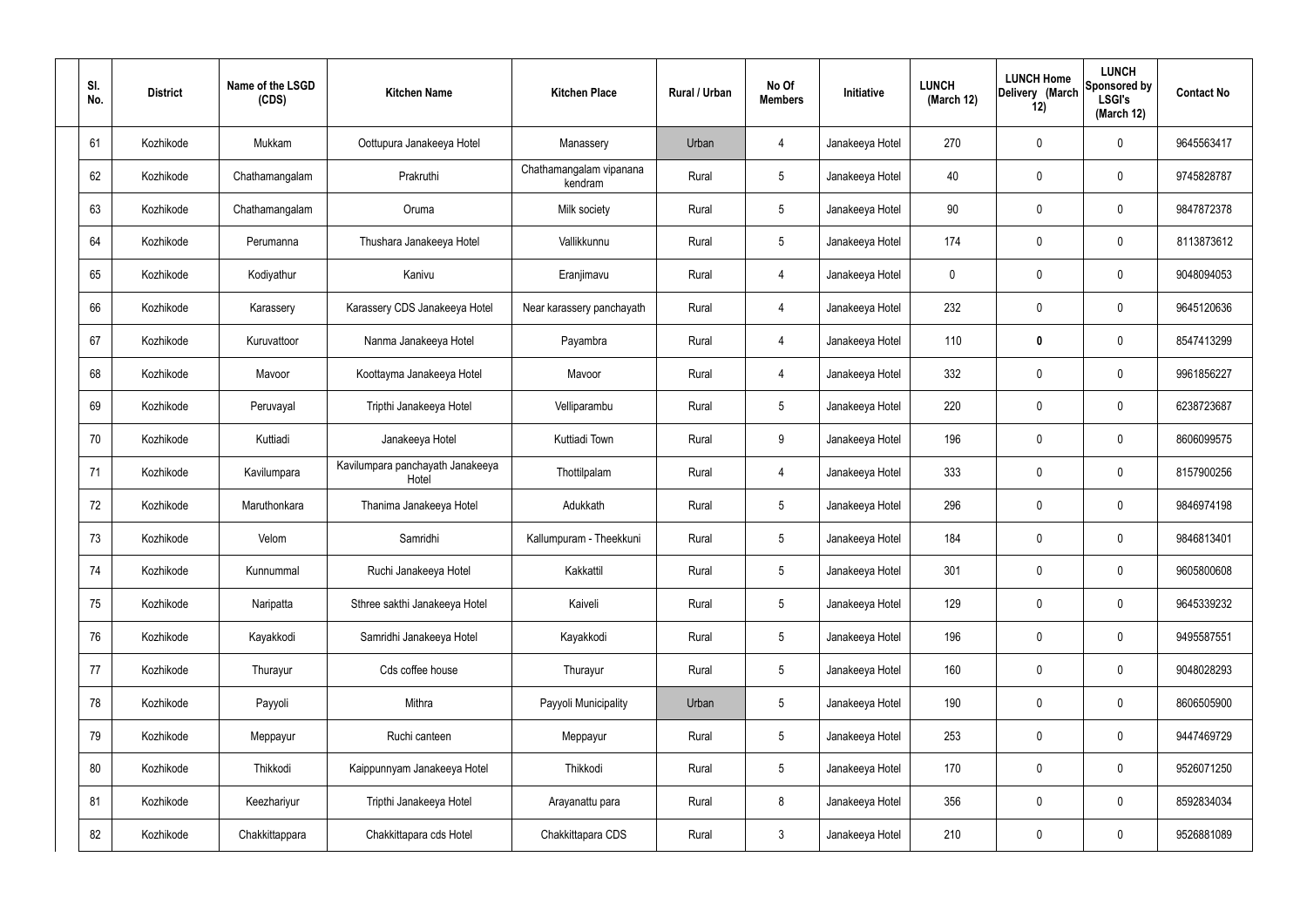| SI.<br>No. | <b>District</b> | Name of the LSGD<br>(CDS) | <b>Kitchen Name</b>                                  | <b>Kitchen Place</b>                               | Rural / Urban | No Of<br><b>Members</b> | Initiative      | <b>LUNCH</b><br>(March 12) | <b>LUNCH Home</b><br>Delivery (March<br>12) | <b>LUNCH</b><br>Sponsored by<br><b>LSGI's</b><br>(March 12) | <b>Contact No</b> |
|------------|-----------------|---------------------------|------------------------------------------------------|----------------------------------------------------|---------------|-------------------------|-----------------|----------------------------|---------------------------------------------|-------------------------------------------------------------|-------------------|
| 83         | Kozhikode       | Cheruvannur               | Vanitha canteen                                      | near cheruvannur panchayath<br>office, Cheruvannur | Rural         | $5\phantom{.0}$         | Janakeeya Hotel | 100                        | 0                                           | 0                                                           | 9400676505        |
| 84         | Kozhikode       | Koothali                  | Salkara stationary cum Coffee house<br>and photostat | Near Koothali panchayath<br>office                 | Rural         | 6                       | Janakeeya Hotel | 140                        | 0                                           | $\mathbf 0$                                                 | 9847642496        |
| 85         | Kozhikode       | Changaroth                | Changorath Janakeeya Hotel                           | Near Vadakkumbad HSS                               | Rural         | $5\phantom{.0}$         | Janakeeya Hotel | 62                         | 0                                           | $\boldsymbol{0}$                                            | 9747353283        |
| 86         | Kozhikode       | Perambra                  | Perambra Janakeeya Hotel                             | Perambra                                           | Rural         | 4                       | Janakeeya Hotel | 285                        | 0                                           | $\mathbf 0$                                                 | 6238677483        |
| 87         | Kozhikode       | Kayanna                   | Kudumbashree Janakeeya Hotel<br>Kayanna              | Kayanna Bazar                                      | Rural         | $\mathbf{3}$            | Janakeeya Hotel | 45                         | 0                                           | $\mathbf 0$                                                 | 9496130121        |
| 88         | Kozhikode       | Nochad                    | Kudumbashree Janakeeya Hotel                         | Muliyangal                                         | Rural         | $5\phantom{.0}$         | Janakeeya Hotel | 192                        | 0                                           | $\mathbf 0$                                                 | 7034944936        |
| 89         | Kozhikode       | Nochad                    | Ruchi Janakeeya Hotel                                | Kalpathur                                          | Rural         | $5\phantom{.0}$         | Janakeeya Hotel | 133                        | 0                                           | $\mathbf 0$                                                 | 9946006742        |
| 90         | Kozhikode       | Ayenchery                 | Janakeeya Hotel Ayanchery                            | Ayanchery                                          | Rural         | 4                       | Janakeeya Hotel | 197                        | 0                                           | $\mathbf 0$                                                 | 8078369520        |
| 91         | Kozhikode       | Maniyur                   | Ruchikoott Vanitha Hotel                             | Near maniyur panchayath<br>office, Navodaya stop   | Rural         | 4                       | Janakeeya Hotel | 95                         | 0                                           | $\mathbf 0$                                                 | 9400097895        |
| 92         | Kozhikode       | Villiappally              | Janakeeya Hotel Villiappally                         | Keezhal Mukku                                      | Rural         | 4                       | Janakeeya Hotel | 230                        | 0                                           | $\mathbf 0$                                                 | 8086472039        |
| 93         | Kozhikode       | Thiruvallur               | Ruchi Janakeeya Hotel                                | Thiruvallur                                        | Rural         | $5\,$                   | Janakeeya Hotel | 223                        | 0                                           | $\boldsymbol{0}$                                            | 9400723619        |
| 94         | Kozhikode       | Edachery                  | Kudumbasree cafe and helpdesk                        | Edachery                                           | Rural         | 4                       | Janakeeya Hotel | 134                        | 0                                           | $\boldsymbol{0}$                                            | 7736287974        |
| 95         | Kozhikode       | Nadapuram                 | Uttupura canteen and catering                        | Kallachi                                           | Rural         | 6                       | Janakeeya Hotel | 321                        | 0                                           | 0                                                           | 9946448011        |
| 96         | Kozhikode       | Chekkyad                  | Ruchi vanitha hotel                                  | Puliyav                                            | Rural         | $\overline{4}$          | Janakeeya Hotel | 243                        | 0                                           | $\mathbf 0$                                                 | 9048541152        |
| 97         | Kozhikode       | Valayam                   | Nanma Janakeeya Hotel                                | Valayam                                            | Rural         | $5\phantom{.0}$         | Janakeeya Hotel | 100                        | 0                                           | $\mathbf 0$                                                 | 9207821783        |
| 98         | Kozhikode       | Purameri                  | Nanma Janakeeya Hotel                                | Purameri                                           | Rural         | $6\overline{6}$         | Janakeeya Hotel | 241                        | 0                                           | $\mathbf 0$                                                 | 9745393164        |
| 99         | Kozhikode       | Vanimel                   | Vanimel Janakeeya Hotel                              | Bhoomivathukkal                                    | Rural         | $5\phantom{.0}$         | Janakeeya Hotel | 152                        | 0                                           | $\mathbf 0$                                                 | 9048163049        |
| 100        | Kozhikode       | Tuneri                    | Menma Oottupura Janakeeya Hotel                      | Tuneri                                             | Rural         | $\mathbf{3}$            | Janakeeya Hotel | 175                        | 0                                           | $\mathbf 0$                                                 | 9745251928        |
| 101        | Kozhikode       | Onchiyam                  | Adukkala                                             | Kannookkara                                        | Rural         | $\mathfrak{Z}$          | Janakeeya Hotel | 198                        | $\mathbf 0$                                 | $\mathbf 0$                                                 | 8606115054        |
| 102        | Kozhikode       | Chorode                   | Janani Hotel and Catering Unit                       | Chorode                                            | Rural         | $\overline{4}$          | Janakeeya Hotel | 263                        | 0                                           | $\mathbf 0$                                                 | 9645426343        |
| 103        | Kozhikode       | Eramala                   | Janakeeya Hotel - Eramala                            | Orkkatteri                                         | Rural         | 8                       | Janakeeya Hotel | 120                        | $\pmb{0}$                                   | $\mathbf 0$                                                 | 9645239675        |
| 104        | Kozhikode       | Vadakara West             | Chithra Janakeeya Hotel                              | Vadakara New bus stand                             | Urban         | $3\phantom{.0}$         | Janakeeya Hotel | 327                        | $\pmb{0}$                                   | $\pmb{0}$                                                   | 9387762939        |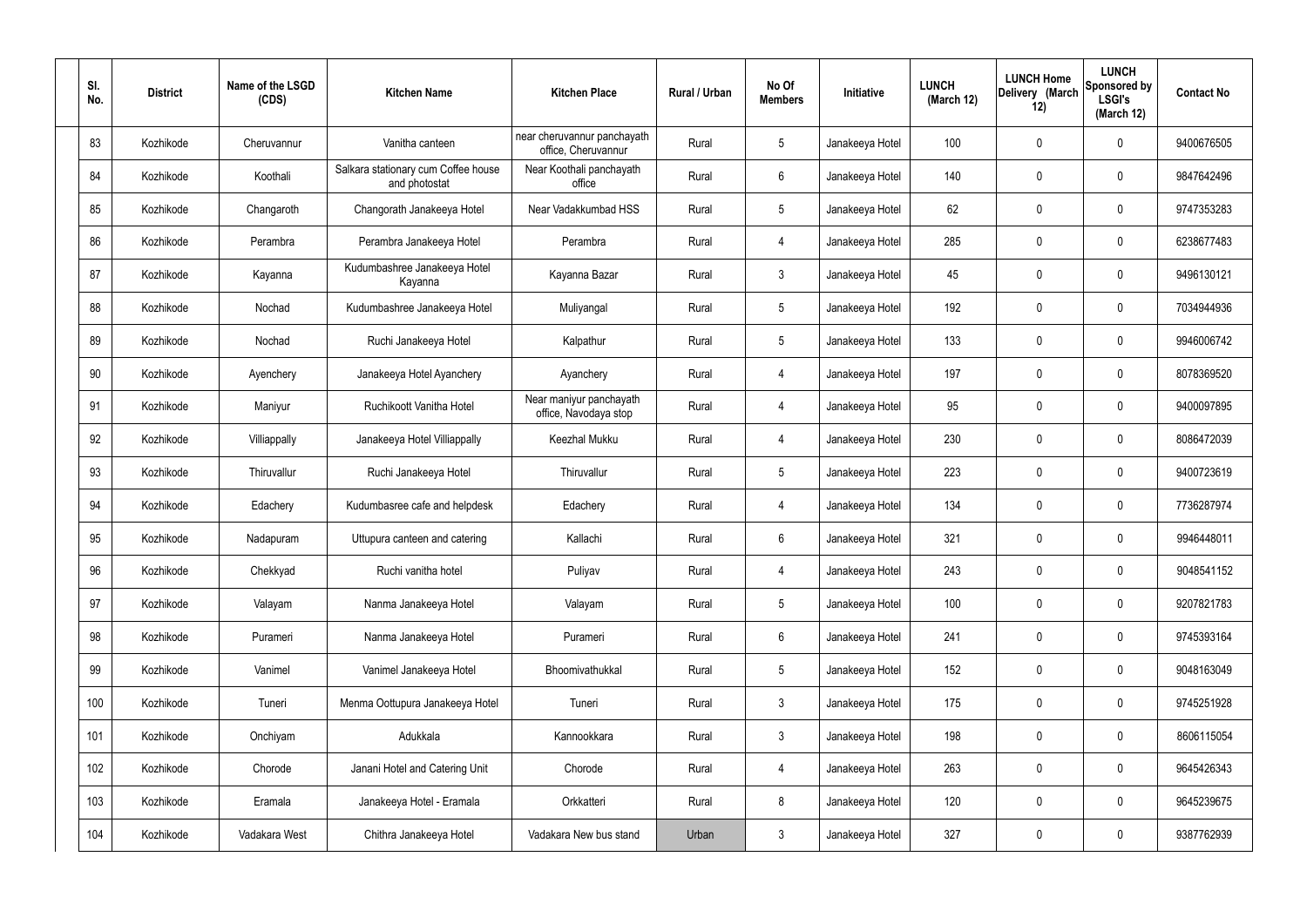|     | SI.<br>No.     | <b>District</b> | Name of the LSGD<br>(CDS) | <b>Kitchen Name</b>                   | <b>Kitchen Place</b>                     | Rural / Urban | No Of<br><b>Members</b> | Initiative      | <b>LUNCH</b><br>(March 12) | <b>LUNCH Home</b><br>Delivery (March<br>12) | <b>LUNCH</b><br>Sponsored by<br><b>LSGI's</b><br>(March 12) | <b>Contact No</b> |
|-----|----------------|-----------------|---------------------------|---------------------------------------|------------------------------------------|---------------|-------------------------|-----------------|----------------------------|---------------------------------------------|-------------------------------------------------------------|-------------------|
|     | 105            | Kozhikode       | Vadakara East             | Janakeeya Hotel Vadakara Municipality | Edodi                                    | Urban         | 6                       | Janakeeya Hotel | 397                        | $\mathbf 0$                                 | $\mathbf 0$                                                 | 9207604876        |
|     | 106            | Kozhikode       | Azhiyoor                  | Janakeeya Hotel Azhiyoor              | Chombala near Block Office               | Rural         | $\mathbf{3}$            | Janakeeya Hotel | 200                        | $\mathbf 0$                                 | $\mathbf 0$                                                 | 8086159250        |
| 106 |                |                 |                           |                                       |                                          |               | 505                     |                 | 28576                      | 685                                         | 6                                                           |                   |
|     | -1             | Malappuram      | Triprangode               | Vishista Vanitha Canteen              | Ottumpuram                               | Rural         | $5\overline{)}$         | Janakeeya Hotel | 250                        | 35                                          | $\mathbf 0$                                                 | 9526951352        |
|     | $\overline{2}$ | Malappuram      | Kondotty-2                | Amrutham Janakeeya Hotel              | Kondotty busstand                        | Urban         | 4                       | Janakeeya Hotel | 597                        | $\mathbf 0$                                 | 4                                                           | 7356582539        |
|     | $\mathbf{3}$   | Malappuram      | Ponmundam                 | Janakeeya hotel                       | Athanikkal                               | Rural         | 4                       | Janakeeya Hotel | 200                        | $\mathbf 0$                                 | $\mathbf 0$                                                 |                   |
|     | 4              | Malappuram      | Ponnani-1                 | Samridhi                              | Ponnani                                  | Urban         | $5\overline{)}$         | Janakeeya Hotel | 68                         | 0                                           | $\mathbf 0$                                                 |                   |
|     | 5              | Malappuram      | Parappanangadi            | Thathoos janakeeya hotel              | Parappanangadi                           | Urban         | $\mathbf{3}$            | Janakeeya Hotel | 138                        | 153                                         | $\mathbf 0$                                                 |                   |
|     | 6              | Malappuram      | Edayur                    | mathuraka vanita hotel                | vattaparamb                              | Rural         | $\mathbf{3}$            | Janakeeya Hotel | 96                         | 0                                           | $\mathbf 0$                                                 |                   |
|     | 7              | Malappuram      | Kaladi                    | Thripthi Janakeeya Hotel              | Naripparamb                              | Rural         | 4                       | Janakeeya Hotel | 134                        | $\mathbf 0$                                 | $\mathbf 0$                                                 |                   |
|     | 8              | Malappuram      | Tavanur                   | Snehitha                              | Ayankalam                                | Rural         | $5\overline{)}$         | Janakeeya Hotel | 90                         | 0                                           | $\mathbf 0$                                                 |                   |
|     | 9              | Malappuram      | Karulai                   | Janakeeya Hotel                       | Karulayi Town                            | Rural         | 4                       | Janakeeya Hotel | 70                         | 33                                          | $\mathbf 0$                                                 | 9388070564        |
|     | 10             | Malappuram      | Melattur                  | Melattur Janakeeya Hotel              | Melattur                                 | Rural         | $5\overline{)}$         | Janakeeya Hotel | 265                        | $\mathbf 0$                                 | $\mathbf 0$                                                 | 9497644650        |
|     | 11             | Malappuram      | Vallikkunnu               | Ruchikootu                            | Anangadi                                 | Rural         | $\overline{4}$          | Janakeeya Hotel | 204                        | 103                                         | $\mathbf 0$                                                 | 9846828029        |
|     | 12             | Malappuram      | Parappanangadi            | Sobhika Janakeeya hotel               | Parappanangadi                           | Urban         | $5\phantom{.0}$         | Janakeeya Hotel | 379                        | 180                                         | $\mathbf 0$                                                 | 9048220552        |
|     | 13             | Malappuram      | Vazhakkad                 | Ruchi hotel vazhakkad                 | Gup school vazhakkad                     | Rural         | $5\overline{)}$         | Janakeeya Hotel | 340                        | 210                                         | $\mathbf 0$                                                 | 9656316072        |
|     | 14             | Malappuram      | Amarambalam               | Janakeeya Hotel                       | Opposite Federal Bank<br>Pookkottumpadam | Rural         | $\overline{4}$          | Janakeeya Hotel | 88                         | 6                                           | $\mathfrak{Z}$                                              | 8157060589        |
|     | 15             | Malappuram      | Marakkara                 | Famous Hotel                          | marakkara                                | Rural         | $\mathbf{3}$            | Janakeeya Hotel | 109                        | 0                                           | $\mathbf 0$                                                 | 6238909658        |
|     | 16             | Malappuram      | Ozhur                     | Archana Vanitha Canteen               | Pulparambu                               | Rural         | $\overline{2}$          | Janakeeya Hotel | 160                        | $\pmb{0}$                                   | $\mathbf 0$                                                 | 9645906084        |
|     | 17             | Malappuram      | Keezhuparambu             | Sisiram hotel keezhuparambu           | New bazar kuniyil                        | Rural         | $5\phantom{.0}$         | Janakeeya Hotel | 124                        | 72                                          | $\mathbf 0$                                                 | 8086830582        |
|     | 18             | Malappuram      | Irimbiliyam               | nandanam vanita hotel                 | kotappuram                               | Rural         | $5\phantom{.0}$         | janakeeya Hotel | 203                        | 0                                           | $\mathbf 0$                                                 | 7306302029        |
|     | 19             | Malappuram      | Porur                     | Kudumbasree vanitha canteen           | Cherukod                                 | Rural         | $\overline{4}$          | Janakeeya Hotel | 128                        | $\pmb{0}$                                   | $\boldsymbol{0}$                                            | 9745425647        |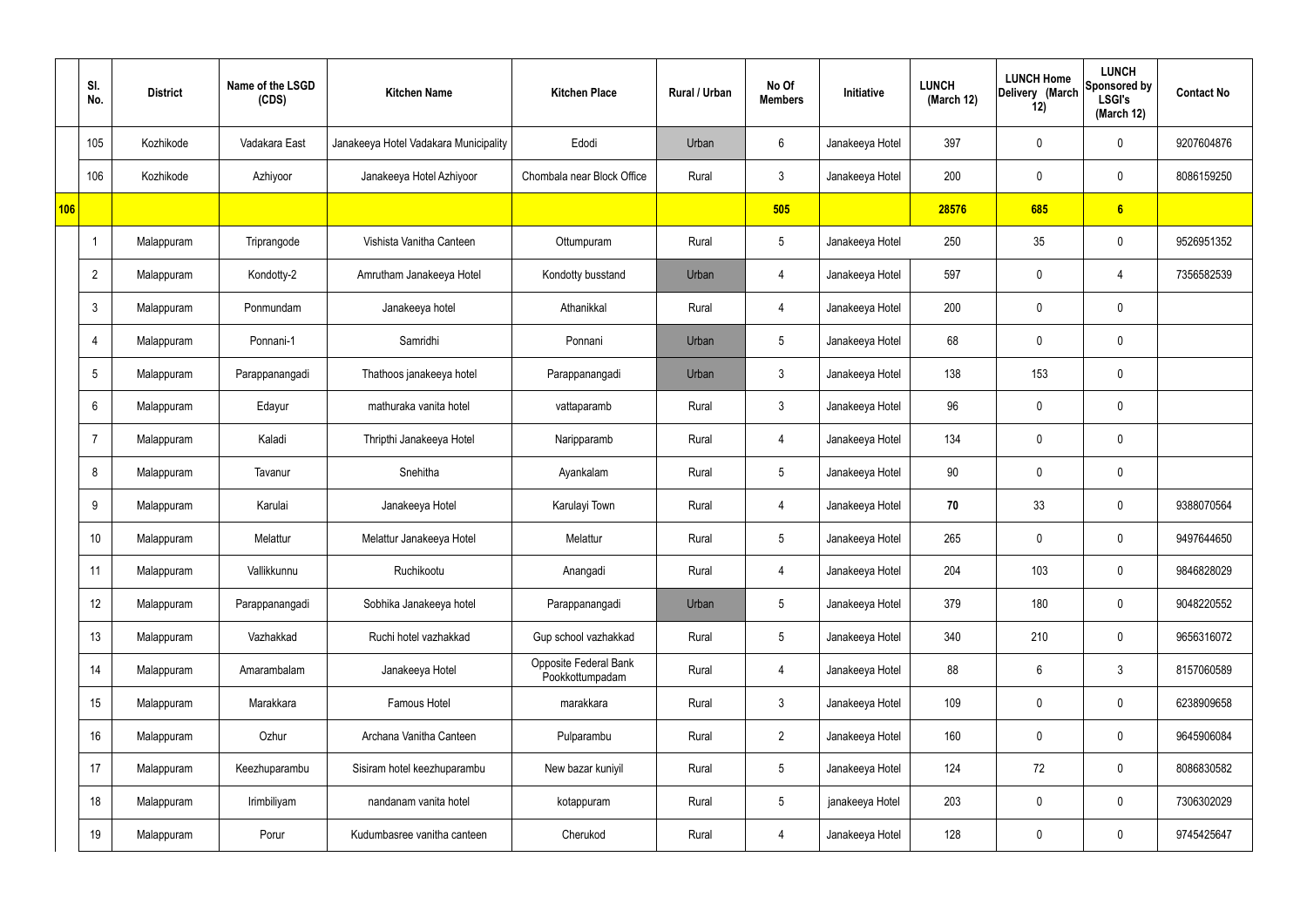| SI.<br>No. | <b>District</b> | Name of the LSGD<br>(CDS) | <b>Kitchen Name</b>        | <b>Kitchen Place</b> | Rural / Urban | No Of<br><b>Members</b> | Initiative      | <b>LUNCH</b><br>(March 12) | <b>LUNCH Home</b><br>Delivery (March<br>12) | <b>LUNCH</b><br>Sponsored by<br><b>LSGI's</b><br>(March 12) | <b>Contact No</b> |
|------------|-----------------|---------------------------|----------------------------|----------------------|---------------|-------------------------|-----------------|----------------------------|---------------------------------------------|-------------------------------------------------------------|-------------------|
| 20         | Malappuram      | Tirunavaya                | Vibhava Cafesree           | Karathoor            | Rural         | $\overline{4}$          | Janakeeya Hotel | 92                         | 22                                          | $\mathbf 0$                                                 | 9645414837        |
| 21         | Malappuram      | Moothedam                 | Moothedam janakeeya hotel  | Karappuram           | Rural         | $\mathbf{3}$            | Janakeeya Hotel | 241                        | $\mathsf{0}$                                | $\mathbf 0$                                                 | 9447630154        |
| 22         | Malappuram      | Vazhayur                  | Three Star Janakeeya Hotel | Karad                | Rural         | 4                       | Janakeeya Hotel | 310                        | 100                                         | $\mathbf 0$                                                 | 9744305921        |
| 23         | Malappuram      | urngattiri                | Oottupura                  | Therattummal         | Rural         | $5\phantom{.0}$         | Janakeeya Hotel | 117                        | 97                                          | $\mathbf 0$                                                 | 9562851125        |
| 24         | Malappuram      | Maranchery                | Janakeeya Hotel maranchey  | Panambad             | Rural         | $5\phantom{.0}$         | Janakeeya Hotel | 82                         | 69                                          | $\mathbf 0$                                                 | 9048081621        |
| 25         | Malappuram      | Athavanad                 | Janakeeya Bhakshanasala    | Vettichira           | Rural         | $5\phantom{.0}$         | Janakeeya Hotel | $\mathbf 0$                | $\mathbf 0$                                 | $\mathbf 0$                                                 | 9495291580        |
| 26         | Malappuram      | Pothukal                  | Vanitha Canteen            | Nettikulam           | Rural         | $6\phantom{.}6$         | Janakeeya Hotel | 60                         | $\boldsymbol{0}$                            | $\mathbf 0$                                                 | 9048501397        |
| 27         | Malappuram      | Mampad                    | <b>Bismi Cafe</b>          | Mampad               | Rural         | $\mathbf{3}$            | Janakeeya Hotel | 122                        | $\mathbf 0$                                 | $\mathbf 0$                                                 | 9961170251        |
| 28         | Malappuram      | Marakkara                 | Ruchikoottu                | <b>AC Nirappu</b>    | Rural         | $5\phantom{.0}$         | Janakeeya Hotel | $\mathbf 0$                | $\boldsymbol{0}$                            | $\mathbf 0$                                                 | 9745625415        |
| 29         | Malappuram      | Alipparambu               | Oottupura                  | Alipparambu          | Rural         | $5\phantom{.0}$         | Janakeeya Hotel | 186                        | 0                                           | $\mathbf 0$                                                 | 9847690941        |
| 30         | Malappuram      | Valanchery                | Janakkeeya Hotel           | Valanchery           | Urban         | $5\phantom{.0}$         | Janakeeya Hotel | 135                        | $\mathbf 0$                                 | $\boldsymbol{0}$                                            | 8593812408        |
| 31         | Malappuram      | Chaliyar                  | Chaliyar Janakeeya Hotel   | Akambaadam           | Rural         | $\mathbf{3}$            | Janakeeya Hotel | 153                        | 38                                          | $\mathbf 0$                                                 | 9605274841        |
| 32         | Malappuram      | Kalikavu                  | Friends Janakeeya Hotel    | Kalikavu             | Rural         | $\overline{4}$          | Janakeeya Hotel | 118                        | 12                                          | $\boldsymbol{0}$                                            | 9745751684        |
| 33         | Malappuram      | Angadipuram               | Janakeeya Hotel            | Angadipuram          | Rural         | 4                       | Janakeeya Hotel | 194                        | $\mathsf{0}$                                | $\mathbf 0$                                                 | 7902314724        |
| 34         | Malappuram      | Puzhakkattri              | Jasmin                     | Puzhakkattiri        | Rural         | $5\phantom{.0}$         | Janakeeya Hotel | 163                        | 113                                         | $\mathbf 0$                                                 | 9495497872        |
| 35         | Malappuram      | Nannamukku                | Tanima                     | Nannamukku           | Rural         | $5\phantom{.0}$         | Janakeeya Hotel | 124                        | 107                                         | $\mathbf 0$                                                 | 8943417885        |
| 36         | Malappuram      | Moorkkanad                | Oruma Janakeeya Hotel      | Moorkkanad           | Rural         | $5\phantom{.0}$         | Janakeeya Hotel | 144                        | 53                                          | $\mathbf 0$                                                 | 9605728248        |
| 37         | Malappuram      | Edavanna                  | Souhrtham Janakeeya Hotel  | Edavanna             | Rural         | $5\phantom{.0}$         | Janakeeya Hotel | 224                        | 76                                          | $\mathbf 0$                                                 | 9746986110        |
| 38         | Malappuram      | Tirur                     | Ruchi Janakeeya Hotel      | Tirur                | Urban         | 4                       | Janakeeya Hotel | 368                        | 79                                          | $\mathbf 0$                                                 | 9895409528        |
| 39         | Malappuram      | Tirur                     | Amrutham Janakeeya Hotel   | Tirur                | Urban         | 4                       | Janakeeya Hotel | 290                        | $\mathbf 0$                                 | $\mathbf 0$                                                 | 9745074259        |
| 40         | Malappuram      | Edappal                   | Daya Cafesree              | Edappal              | Rural         | $5\,$                   | Janakeeya Hotel | 177                        | 0                                           | $\mathbf 0$                                                 | 9895439056        |
| 41         | Malappuram      | Koottilangadi             | Janakeeya Hotel            | Koottilangadi        | Rural         | 4                       | Janakeeya Hotel | 60                         | 25                                          | $\overline{2}$                                              | 9539471939        |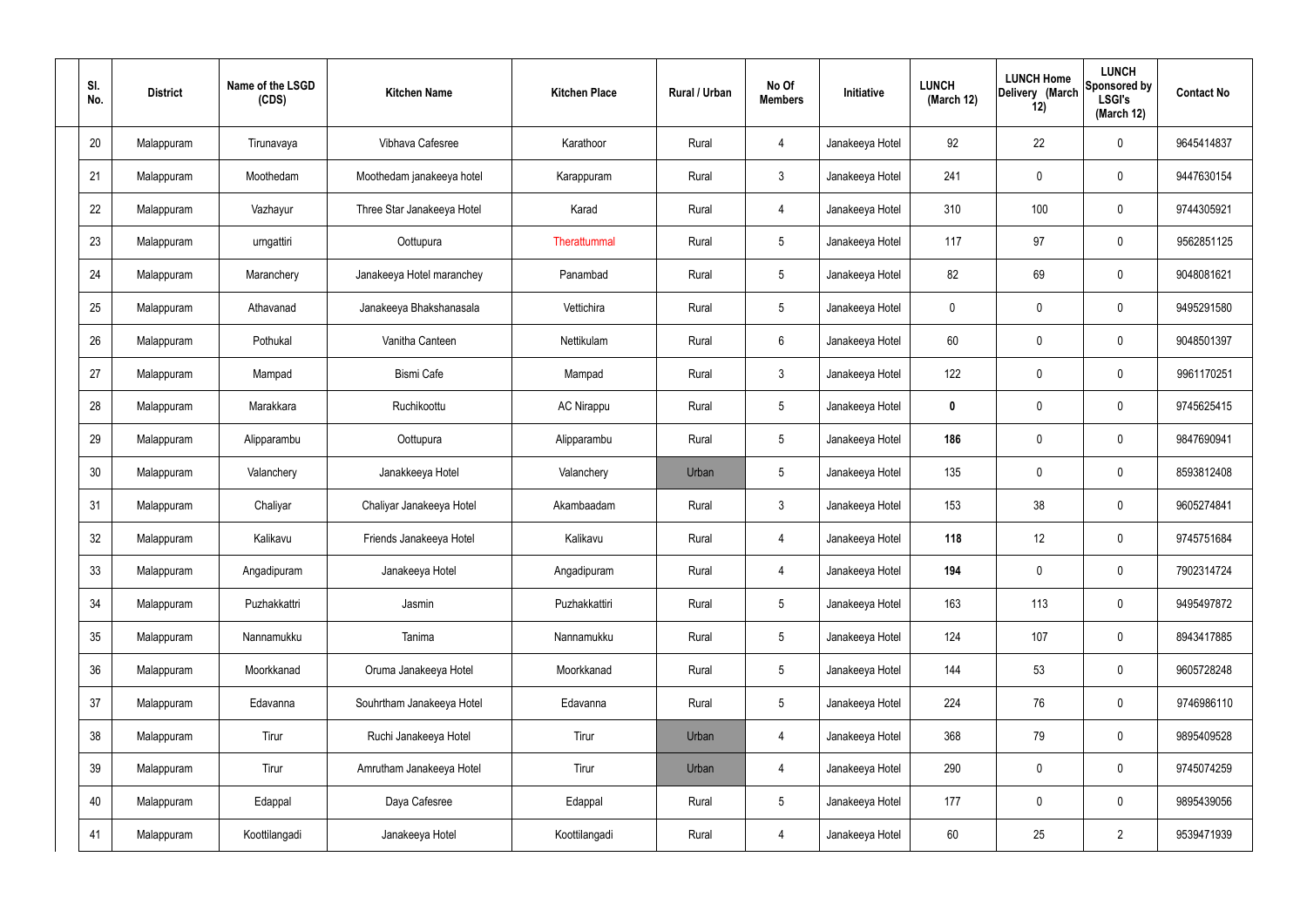| SI.<br>No. | <b>District</b> | Name of the LSGD<br>(CDS) | <b>Kitchen Name</b>                               | <b>Kitchen Place</b>   | Rural / Urban | No Of<br><b>Members</b> | Initiative      | <b>LUNCH</b><br>(March 12) | <b>LUNCH Home</b><br>Delivery (March<br>12) | <b>LUNCH</b><br>Sponsored by<br><b>LSGI's</b><br>(March 12) | <b>Contact No</b> |
|------------|-----------------|---------------------------|---------------------------------------------------|------------------------|---------------|-------------------------|-----------------|----------------------------|---------------------------------------------|-------------------------------------------------------------|-------------------|
| 42         | Malappuram      | Vattamkulam               | Vibhava Janakeeya Hotel                           | Edappal                | Rural         | 4                       | Janakeeya Hotel | 118                        | $\mathbf 0$                                 | 0                                                           | 9744844512        |
| 43         | Malappuram      | Nilambur                  | Annapporna Janakeeya Hotel                        | Nilambur               | Urban         | 8                       | Janakeeya Hotel | 309                        | 112                                         | 0                                                           | 8547795364        |
| 44         | Malappuram      | Puzhakkattri              | PT Group                                          | Ramapuram              | Rural         | $\overline{4}$          | Janakeeya Hotel | 125                        | 70                                          | 0                                                           | 9745108676        |
| 45         | Malappuram      | Vazhikkadavu              | Vanitha Janakeeya Hotel                           | Manimooli              | Rural         | $\overline{4}$          | Janakeeya Hotel | 30                         | $\mathbf 0$                                 | 0                                                           | 8943046755        |
| 46         | Malappuram      | Chungathara               | Chungathara Annapoorna Vanitha<br>Janakeeya Hotel | Chalikkulam            | Rural         | $\mathbf{3}$            | Janakeeya Hotel | 134                        | 32                                          | 0                                                           | 9745674102        |
| 47         | Malappuram      | Vallikunnu                | Punathil Janakeeya Hotel                          | Vallikunnu             | Rural         | $\overline{4}$          | Janakeeya Hotel | 88                         | 255                                         | 0                                                           | 9946051042        |
| 48         | Malappuram      | Tirurangadi               | Nirmalyam Janakeeya Hotel                         | Chanthappadi           | Urban         | $5\phantom{.0}$         | Janakeeya Hotel | 300                        | 197                                         | 0                                                           | 9895168511        |
| 49         | Malappuram      | Purathur                  | Purathur Janakeeya Hotel                          | Kavilakkad             | Rural         | $\mathbf{3}$            | Janakeeya Hotel | 80                         | 58                                          | 0                                                           | 9645170119        |
| 50         | Malappuram      | Kuruva                    | Swad                                              | Ambalaparamb           | Rural         | $\overline{4}$          | Janakeeya Hotel | 49                         | 72                                          | 0                                                           | 9495993543        |
| 51         | Malappuram      | Perumanna Klari           | Perumanna Klari Janakeeya Hotel                   | Near Panjayathu office | Rural         | $\mathbf{3}$            | Janakeeya Hotel | 95                         | $\mathbf 0$                                 | 0                                                           | 7306197556        |
| 52         | Malappuram      | Kuttippuram               | Janakeeya Hotel Kuttippurram                      | Kuttipuram             | Rural         | $5\phantom{.0}$         | Janakeeya Hotel | 243                        | 0                                           | 0                                                           | 8921459017        |
| 53         | Malappuram      | Niramaruthur              | Annapporna Janakeeya Hotel                        | Mangad                 | Rural         | $\mathbf{3}$            | Janakeeya Hotel | 110                        | 0                                           | 0                                                           | 9746334349        |
| 54         | Malappuram      | Veliyancode               | Cafe Kudumbashree                                 | Eramangalam            | Rural         | $\mathbf{3}$            | Janakeeya Hotel | 83                         | 70                                          | 0                                                           | 9567575145        |
| 55         | Malappuram      | Pulilkal                  | Ruchi Koottu Janakeeya Hotel                      | Pulikkal               | Rural         | $\overline{4}$          | Janakeeya Hotel | 216                        | 26                                          | 0                                                           | 9947039208        |
| 56         | Malappuram      | Karuvarakund              | Janakeeya Hotel                                   | Karuvarakund           | Rural         | $\overline{4}$          | Janakeeya Hotel | 215                        | 15                                          | 0                                                           | 9562233316        |
| 57         | Malappuram      | Thuvvur                   | Janakeeya Hotel                                   | Thuvvur                | Rural         | $5\phantom{.0}$         | Janakeeya Hotel | 125                        | 35                                          | 0                                                           | 8075365565        |
| 58         | Malappuram      | Kottakkal                 | Kottakkal Janakeeya Hotel                         | Kottakkal              | Urban         | $\mathbf{3}$            | Janakeeya Hotel | 354                        | $\pmb{0}$                                   | 0                                                           | 9946216609        |
| 59         | Malappuram      | Kuzhimanna                | Mythri Janakkeeya Hotel                           | Cheruparamb            | Rural         | $\overline{4}$          | Janakeeya Hotel | 189                        | 70                                          | 0                                                           | 9961738543        |
| 60         | Malappuram      | Talakkad                  | Talakkad Janakeeya Hotel                          | <b>BP</b> Angadi       | Rural         | $\overline{4}$          | Janakeeya Hotel | 170                        | 35                                          | 0                                                           | 9447824517        |
| 61         | Malappuram      | Areecode                  | Haritha sree Janakeeya Hotel                      | Pookottuchola          | Rural         | 4                       | Janakeeya Hotel | 104                        | 20                                          | 0                                                           | 7025072558        |
| 62         | Malappuram      | Cherukkavu                | Kitchen Hut Janakeeya Hotel                       | Chevayoor              | Rural         | $\overline{4}$          | Janakeeya Hoel  | 158                        | 60                                          | $\overline{2}$                                              | 9895195887        |
| 63         | Malappuram      | Thiruvali                 | Janakeeya hotel                                   | Thiruvali              | Rural         | $5\phantom{.0}$         | Janakeeya Hotel | 127                        | $\pmb{0}$                                   | 0                                                           | 9746385945        |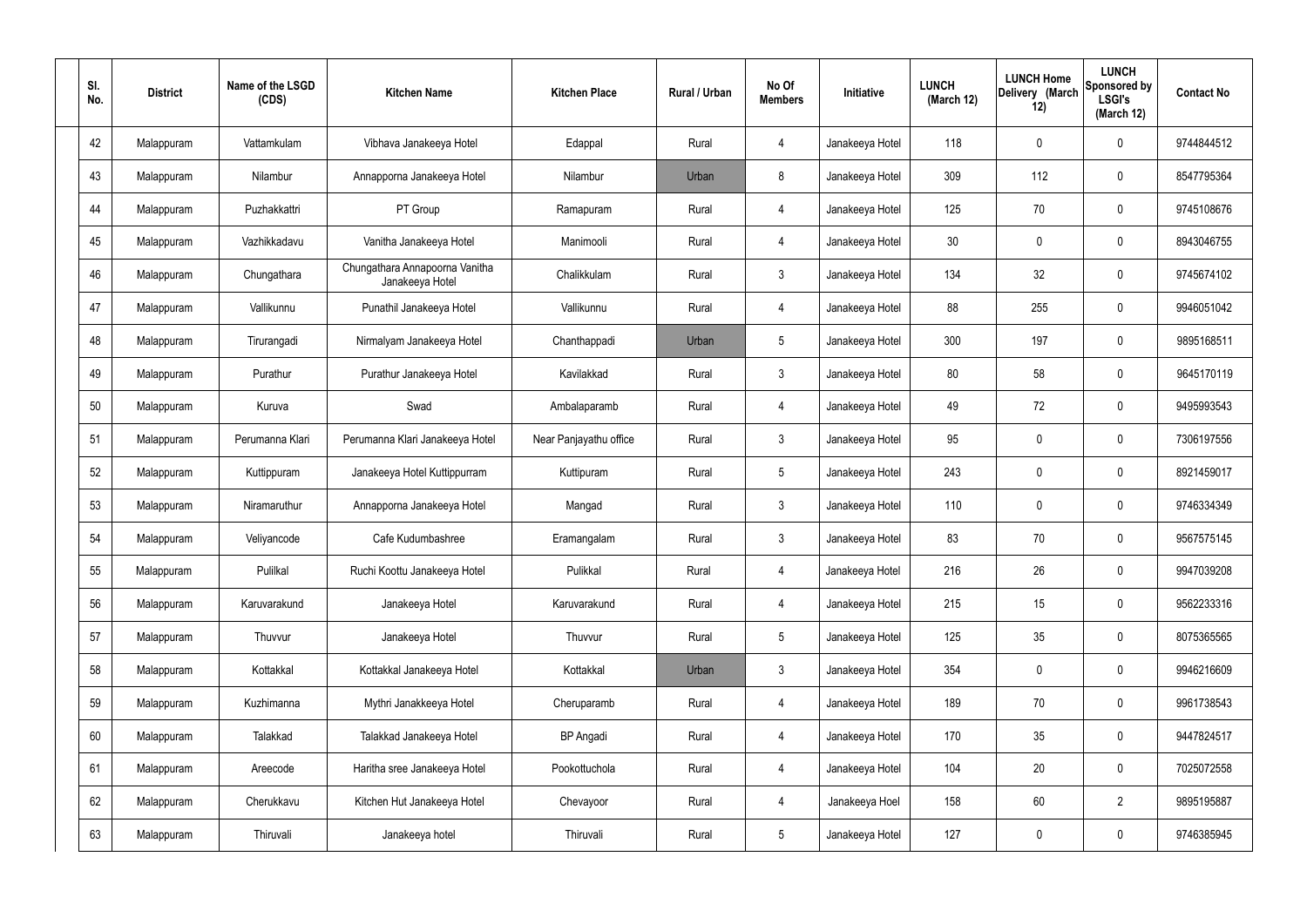|     | SI.<br>No. | <b>District</b> | Name of the LSGD<br>(CDS) | <b>Kitchen Name</b>        | <b>Kitchen Place</b> | Rural / Urban | No Of<br><b>Members</b> | Initiative      | <b>LUNCH</b><br>(March 12) | <b>LUNCH Home</b><br>Delivery (March<br>12) | <b>LUNCH</b><br>Sponsored by<br><b>LSGI's</b><br>(March 12) | <b>Contact No</b> |
|-----|------------|-----------------|---------------------------|----------------------------|----------------------|---------------|-------------------------|-----------------|----------------------------|---------------------------------------------|-------------------------------------------------------------|-------------------|
| 128 | 64         | Malappuram      | Alamcode                  | Janakeeya hotel            | Alamcode             | Rural         | $5\,$                   | Janakeeya Hotel | 99                         | 71                                          | $\mathbf 0$                                                 | 8129368109        |
|     | 65         | Malappuram      | Manjeri 1                 | Cafe Janakeeya hotel       | Manjeri              | Urban         | 6                       | Janakeeya Hotel | 200                        | 39                                          | 4                                                           | 7336671011        |
|     | 66         | Malappuram      | kalpakanchery             | Janakeeya HOTEL            | Kalpakanchery        | Rural         | $\overline{4}$          | Janakeeya Hotel | 105                        | 0                                           | $\mathbf 0$                                                 | 9048929947        |
|     | 67         | Malappuram      | Kodur                     | Janakeeya hotel            | vadakkemanna         | Rural         | $\mathbf{3}$            | Janakeeya hotel | 156                        | $\mathbf 0$                                 | $\mathbf 0$                                                 | 9605430938        |
|     | 68         | Malappuram      | Anakayam                  | janakeeya hotel            | Anakayam             | Rural         | $5\phantom{.0}$         | Janakeeya hotel | 256                        | $\mathbf 0$                                 | $\mathbf 0$                                                 | 7025840671        |
|     | 69         | Malappuram      | Malappuram                | Janakeeya Hotel            | Malappuram           | Urban         | $\mathbf{3}$            | Janakeeya Hotel | $\mathbf 0$                | 0                                           | $\mathbf 0$                                                 | 8281125864        |
|     | 70         | Malappuram      | Tanur                     | Azhimukham Janakeeya hotel | tanur                | Urban         | $\mathbf{3}$            | Janakeeya Hotel | $\mathbf 0$                | 0                                           | $\mathbf 0$                                                 | 7594914843        |
|     | 71         | Malappuram      | Elamkulam                 | Janapriya                  | Kunnakav             | Rural         | 4                       | Janakeeya Hotel | 163                        | 0                                           | $\mathbf 0$                                                 | 9496725446        |
|     | 72         | Malappuram      | Wandoor                   | Janakeeya Hotel            | wandoor              | Rural         | 4                       | Janakeeya Hotel | 201                        | 0                                           | $\mathbf 0$                                                 | 8086064498        |
|     | 73         | Malappuram      | Perinthalmanna            | samrthi janakeeya hotei    | Perinthalmanna       | Urban         | $5\phantom{.0}$         | Janakeeya hotel | 170                        | $\mathbf 0$                                 | $\mathbf 0$                                                 | 7994259773        |
|     | 74         | Malappuram      | Munniyur                  | Oottupura                  | Munniyur             | Rural         | $5\phantom{.0}$         | Janakeeya Hotel | 160                        | 209                                         | $\pmb{0}$                                                   |                   |
|     | 75         | Malappuram      | AR Nagar                  | Aiswarya                   | AR Nagar             | Rural         | $\mathbf{3}$            | Janakeeya Hotel | 161                        | $\mathbf 0$                                 | $\mathbf 0$                                                 |                   |
|     | 76         | Malappuram      | Thenjippalam              | Nanma                      | Thenjippalam         | Rural         | 4                       | Janakeeya Hotel | 284                        | 87                                          | $\mathbf 0$                                                 |                   |
|     | 77         | Malappuram      | Peruvallur                | Anugraha                   | Super bazar          | Rural         | $5\phantom{.0}$         | Jankeeya Hotel  | 130                        | 108                                         | $\overline{2}$                                              | 9747037665        |
|     | 78         | Malappuram      | Muthuvallur               | Nanma janakeeya hotel      | Muthuparambu         | Rural         | $3\phantom{a}$          | Janakeeya hotel | 489                        | $\mathbf 0$                                 | $\mathbf 0$                                                 | 9744406501        |
|     | 79         | Malappuram      | mankada                   | janakeeya hatel            | Aryiranazhipadi      | Rural         | $3\phantom{a}$          | janakeeya hotel | 163                        | 97                                          | $\mathbf 0$                                                 | 9539855520        |
|     | 80         | Malappuram      | Vengara                   | Ponnoos hotel              | Vengara              | Rural         | 4                       | Janakeeya hotel | 220                        | 0                                           | $\mathbf 0$                                                 | 9947424618        |
|     | 81         | Malappuram      | Pulpatta                  | Santhwanam Janakeeya hotel | Padikkal parambil    | Rural         | $5\phantom{.0}$         | Janakeeya hotel | 259                        | 175                                         | $\mathbf 0$                                                 | 9526367569        |
|     | 82         | Malappuram      | Keezhattur                | Keezhattur Janakeeya hotel | Keezhattur           | Rural         | 4                       | Janakeeya hotel | 103                        | 0                                           | $\mathbf 0$                                                 | 9539209640        |
|     | 83         | Malappuram      | Cheriyamundam             | Nanma janakeeya hotel      | Manchingapara        | Rural         | 4                       | Janakeeya hotel | 110                        | 0                                           | $\mathbf 0$                                                 | 9496048689        |
|     | 84         | Malappuram      | Chelambre                 | Soorya Janakeeya hotel     | Pulluparamb          | Rural         | $\mathbf{3}$            | Janakeeya hotel | 112                        | 87                                          | $\mathbf 0$                                                 | 7994179285        |
|     | 85         | Malappuram      | Ponmala                   | Janakeeya hotel            | Chappangadi          | Rural         | 4                       | Janakeeya hotel | 219                        | 0                                           | $\boldsymbol{0}$                                            | 9605811748        |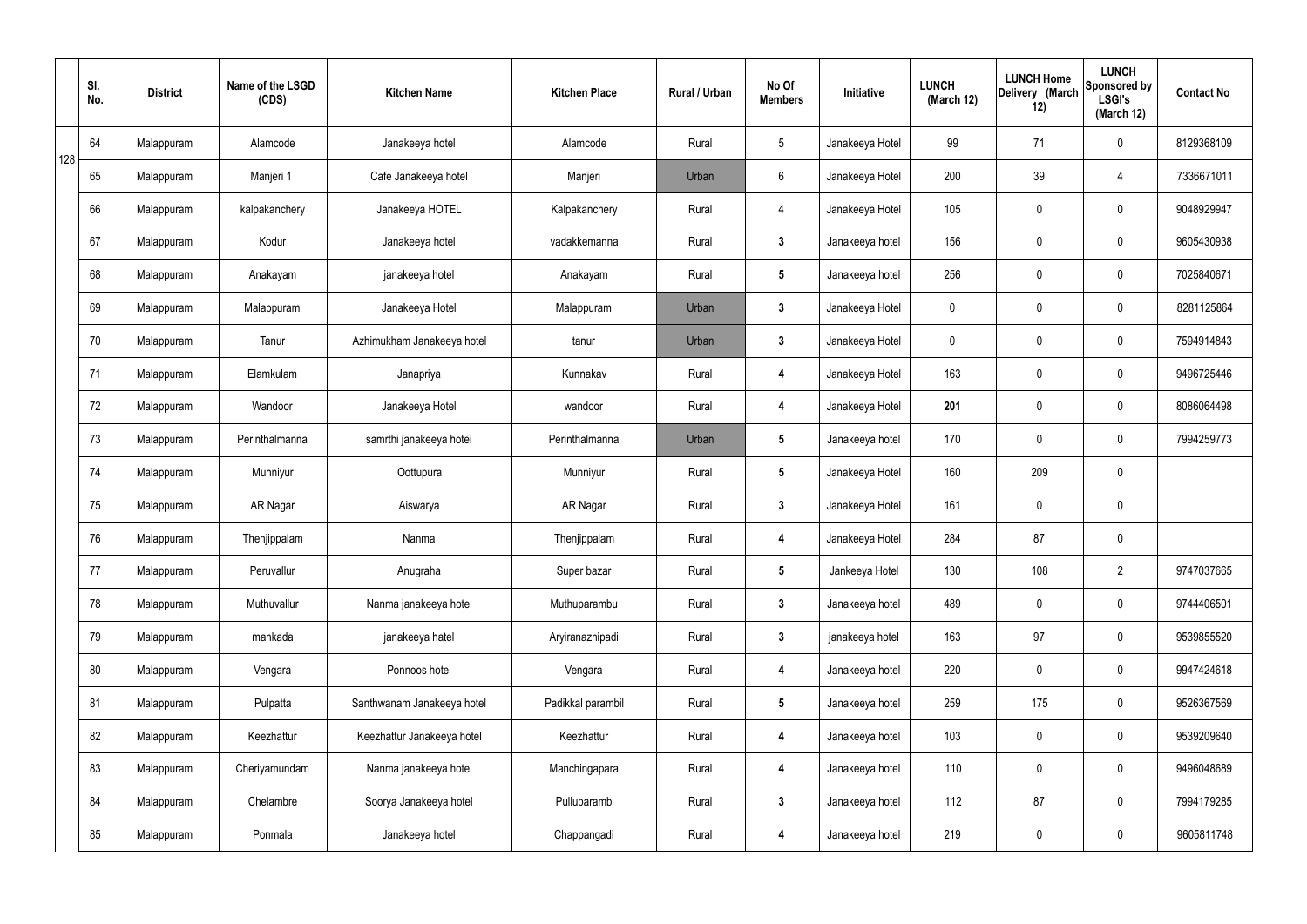| SI.<br>No. | <b>District</b> | Name of the LSGD<br>(CDS) | <b>Kitchen Name</b>      | <b>Kitchen Place</b> | Rural / Urban | No Of<br><b>Members</b> | Initiative      | <b>LUNCH</b><br>(March 12) | <b>LUNCH Home</b><br>Delivery (March<br>12) | <b>LUNCH</b><br>Sponsored by<br><b>LSGI's</b><br>(March 12) | <b>Contact No</b> |
|------------|-----------------|---------------------------|--------------------------|----------------------|---------------|-------------------------|-----------------|----------------------------|---------------------------------------------|-------------------------------------------------------------|-------------------|
| 86         | Malappuram      | Thennala                  | <b>Bismi Hotel</b>       | Pookkiparamb         | Rural         | 4                       | Jankeeya Hotel  | 280                        | 0                                           | $\mathbf 0$                                                 | 9995757092        |
| 87         | Malappuram      | Tanalur                   | Janakeeya Hotel          | Tanalur              | Rural         | $\mathbf{3}$            | Jankeeya Hotel  | 226                        | 0                                           | $\pmb{0}$                                                   |                   |
| 88         | Malappuram      | Parappur                  | Janakeeya Hotel          | chullipparambu       | Rural         | $5\phantom{.0}$         | Janakeeya Hotel | 211                        | 0                                           | $\mathbf 0$                                                 | 9961091317        |
| 89         | Malappuram      | Edarikkode                | Janakeeya Hotel          | Edarikkod            | Rural         | $\mathbf{3}$            | Janakeeya Hotel | $\mathbf 0$                | 0                                           | $\mathbf 0$                                                 | 8089003770        |
| 90         | Malappuram      | Oorakam                   | Ammoos                   | Panchayath padi      | Rural         | $3\phantom{a}$          | Janakeeya Hotel | 241                        | 0                                           | $\mathbf 0$                                                 | 9526449294        |
| 91         | Malappuram      | Nannambra                 | Veeturuchi               | Kundoor Athani       | Rural         | 4                       | Janakeeya Hotel | 37                         | 212                                         | $\overline{2}$                                              | 9400618659        |
| 92         | Malappuram      | Pandikkad                 | Janakeeya Hotel          | Pandikkad            | Rural         | 4                       | Janakeeya Hotel | 190                        | $\mathbf 0$                                 | $\mathbf 0$                                                 | 9995504081        |
| 93         | Malappuram      | Chokkad                   | Natturuchi               | Chokkad              | Rural         | $5\phantom{.0}$         | Janakeeya Hotel | 98                         | 51                                          | $\mathbf 0$                                                 |                   |
| 94         | Malappuram      | Cheekode                  | Cheekode Janakeeya Hotel | Cheekode             | Rural         | 4                       | Janakeeya Hotel | 78                         | 41                                          | $\mathbf 0$                                                 |                   |
| 95         | Malappuram      | Makkarapparamb            | Subiksha                 | Makkarapparamb       | Rural         | $\mathbf{3}$            | Janakeeya Hotel | 78                         | 25                                          | $\mathbf 0$                                                 | 8089003770        |
| 96         | Malappuram      | Ponnani-1                 | Devi Janakeeya Hotel     | Ponnani              | Urban         | $5\phantom{.0}$         | Janakeeya Hotel | $\mathbf 0$                | 0                                           | $\mathbf 0$                                                 | 9961919097        |
| 97         | malappuram      | mangalam                  | Soubagya                 | mangalam             | Rural         | $5\phantom{.0}$         | janakeeya hotel | 64                         | 66                                          | $\pmb{0}$                                                   |                   |
| 98         | Malappuram      | Trikkalangode             | janakeeya hotel          | karakkunnu           | Rural         | $6\phantom{1}$          | Janakeeya Hotel | 318                        | $\mathbf 0$                                 | $\mathbf 0$                                                 |                   |
| 99         | Malppuram       | Morayoor                  | Janakeeya hotel          | Valanchery           | Rural         | $\mathbf{3}$            | Janakeeya hotel | 110                        | $\mathsf{0}$                                | $\mathbf 0$                                                 |                   |
| 100        | Malappuram      | Perumbadapp               | Janakeeya hotel          | Perumbadapp          | Rural         | $\overline{\mathbf{4}}$ | Janakeeya hotel | 90                         | 30                                          | $\mathbf 0$                                                 |                   |
| 101        | Malappuram      | Tirur                     | Samruthi Janakeeya Hotel | Vettom               | <b>RURAL</b>  | $5\phantom{.0}$         | Janakeeya hotel | 136                        | 225                                         | $\mathbf 0$                                                 |                   |
| 102        | Malappuram      | Kondotty                  | Janakeeya hotel          | vazhakad             | <b>RURAL</b>  | 4                       | janakeeya hotel | 346                        | 247                                         | $\mathbf 0$                                                 |                   |
| 103        | Malappuram      | Pulamanthol               | Janakeeya hotel          | pulamanthole         | <b>RURAL</b>  | 4                       | Janakeeya hotel | 231                        | 0                                           | $\mathbf 0$                                                 |                   |
| 104        | Malappuram      | Valavannur                | Jankeeya hotel           | Valavannur           | <b>RURAL</b>  | $5\phantom{.0}$         | Janakeeya hotel | 185                        | 0                                           | $\mathbf 0$                                                 |                   |
| 105        | Malappuram      | kottakkal                 | Janakeeya hotel          | kotakkal             | <b>URBAN</b>  | 4                       | Janakeeya hotel | 283                        | $\pmb{0}$                                   | $\mathbf 0$                                                 |                   |
| 106        | Malappuram      | Vettom                    | Thripthi Janakeeya Hotel | vettom               | <b>RURAL</b>  | $\overline{\mathbf{4}}$ | Janakeeya hotel | 162                        | 12                                          | $\mathbf 0$                                                 |                   |
| 107        | Malappuram      | Nilambur                  | Janakeeya hotel          | nilambur             | <b>URBAN</b>  | $5\phantom{.0}$         | Janakeeya hotel | 298                        | 40                                          | $\pmb{0}$                                                   |                   |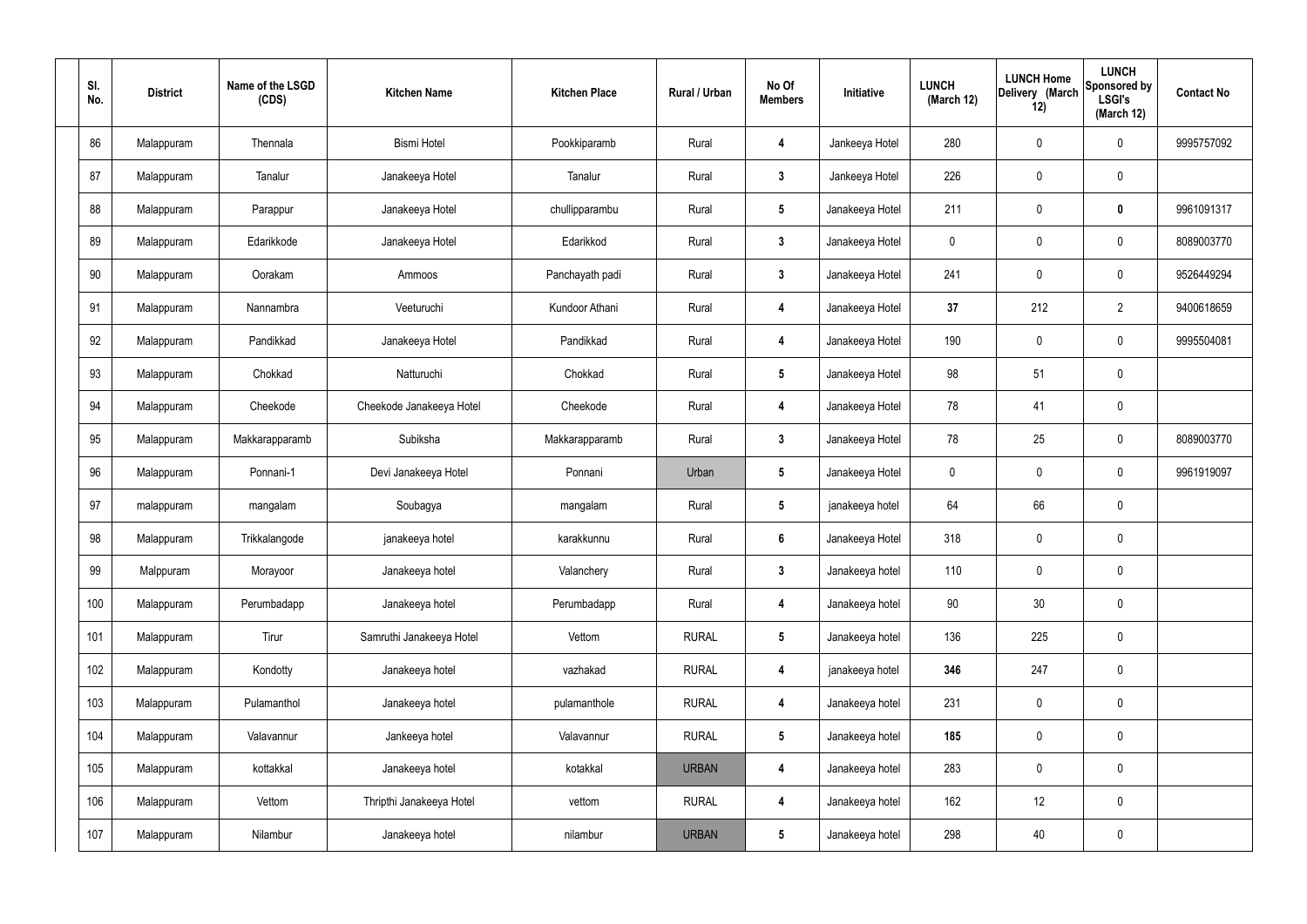|            | SI.<br>No. | <b>District</b> | Name of the LSGD<br>(CDS) | <b>Kitchen Name</b>        | <b>Kitchen Place</b> | Rural / Urban | No Of<br><b>Members</b> | Initiative      | <b>LUNCH</b><br>(March 12) | <b>LUNCH Home</b><br>Delivery (March<br>12) | <b>LUNCH</b><br>Sponsored by<br><b>LSGI's</b><br>(March 12) | <b>Contact No</b> |
|------------|------------|-----------------|---------------------------|----------------------------|----------------------|---------------|-------------------------|-----------------|----------------------------|---------------------------------------------|-------------------------------------------------------------|-------------------|
|            | 108        | Malappuram      | Nilambur                  | Janakeeya hotel            | nilambur             | <b>URBAN</b>  | $\boldsymbol{4}$        | Janakeeya hotel | 351                        | 75                                          | $\mathbf 0$                                                 |                   |
|            | 109        | Malappuram      | Vallikkunn                | Rasakkut                   | Vallikunnu           | Rural         | 4                       | janakeeyahotel  | 163                        | 136                                         | $\mathbf 0$                                                 |                   |
|            | 110        | Malappuram      | kuruva                    | Ruchi                      | Kurava               | Rural         | $5\overline{)}$         | Janakeeyahotel  | 95                         | 27                                          | $\mathbf 0$                                                 | 9745414800        |
|            | 111        | Malappuram      | Kannamangalam             | Ruchikoott                 | Kannamangalam        | Rural         | $\mathbf{3}$            | Janakeeya Hotel | 265                        | $\mathbf 0$                                 | $\mathbf 0$                                                 |                   |
|            | 112        | Malappuram      | Othungal                  | janakeeya hotel            | Othukkungal          | Rural         | $5\overline{)}$         | Janakeeya Hotel | 304                        | $\mathbf 0$                                 | $\mathbf 0$                                                 | 9656716066        |
|            | 113        | Malappuram      | Pookkottur                | janakeeya hotel            | valluvambram         | Rural         | 4                       | Janakeeya Hotel | 190                        | $\mathbf 0$                                 | $\mathbf 0$                                                 | 9447334084        |
|            | 114        | Malappuram      | Edakkara                  | Edakkara janakeeya hotel   | Edakkara             | Rural         | $\overline{\mathbf{4}}$ | janakeeya hotel | 645                        | $\mathbf 0$                                 | $\mathbf 0$                                                 |                   |
|            | 115        | Malappuram      | porur                     | Thanima Janakeeya Hotel    | Porur                | Rural         | $\mathbf{3}$            | janakeeya hotel | 138                        | $\mathbf 0$                                 | $\mathbf 0$                                                 | 9539928567        |
|            | 116        | Malappuram      | Pulikkal                  | Janakeeya Hotel            | pulikkal             | Rural         | $\overline{\mathbf{4}}$ | Janakeeya Hotel | 93                         | 19                                          | $\mathbf 0$                                                 |                   |
|            | 117        | malappuram      | Tanur                     | amma janakeeyahottel       | Tanur                | <b>URBAN</b>  | $5\phantom{.0}$         | janakeeyahottel | 322                        | $\pmb{0}$                                   | $\mathbf 0$                                                 |                   |
|            | 118        | malappuram      | Pallikkal                 | padheyam janakeeyahottel   | Pallikkal            | Rural         | $5\phantom{.0}$         | janakeeyahotel  | 55                         | 283                                         | $\mathbf 0$                                                 |                   |
|            | 119        | Malappuram      | Chelembra                 | janakeeyahotel2            | Chelembra            | Rural         | 4                       | janakeeyahotel  | 167                        | 90                                          | $\mathbf 0$                                                 |                   |
|            | 120        | Malappuram      | Purathur                  | Safa Janakeeya Hotel       | Paravanna            | Rural         | 4                       | Janakeeya Hotel | 62                         | 20                                          | $\mathbf 0$                                                 |                   |
|            | 121        | malappuram      | vazhayur                  | puthuma janakeeyahotel     | Vazhayur             | Rural         | $\overline{\mathbf{4}}$ | janakeeyahotel  | 225                        | 30                                          | $\mathbf 0$                                                 |                   |
|            | 122        | malappuram      | mangalam                  | Swathistam                 | Vadikkal             | Rural         | $\overline{\mathbf{4}}$ | janakeeyahotel  | 428                        | $90\,$                                      | $\mathbf 0$                                                 |                   |
|            | 123        | malappuram      | kuttippuram               | nilayoram janakeeya hotel  | Kuttipuram           | Rural         | $\overline{\mathbf{4}}$ | janakeeyahotel  | 167                        | $\mathbf 0$                                 | $\pmb{0}$                                                   |                   |
|            | 124        | malapluram      | thazhekode                | Thazhekode Janakeeya Hotel | Thazhekode           | Rural         | $\overline{\mathbf{4}}$ | Janakeeya Hotel | 420                        | $\mathbf 0$                                 | $\pmb{0}$                                                   |                   |
|            | 125        | malappuram      | munniyur                  | my kitchen                 | Alinchuvad           | Rural         | $5\phantom{.0}$         | janakeeya hotel | 147                        | 221                                         | $\overline{2}$                                              | 8589809765        |
|            | 126        | Malappuram      | Mangalam                  | Ruchikkoottu               | Mangalam             | Rural         | $\overline{\mathbf{4}}$ | Janakeeya hotel | 165                        | 27                                          | $\mathbf 0$                                                 |                   |
|            | 127        | Malappuram      | Ponnani                   | Thripthi                   | Ponnani              | Urban         | $5\overline{)}$         | Janakeeya Hotel | $\mathbf 0$                | $\mathbf 0$                                 | $\mathbf 0$                                                 |                   |
|            | 128        | Malappuram      | Tanur                     | Krishna                    | Tanur                | Urban         | $5\overline{)}$         | janakeeya hotel | 188                        | $\pmb{0}$                                   | $\mathbf 0$                                                 |                   |
| <b>128</b> |            |                 |                           |                            |                      |               | 537                     |                 | 22437                      | 5550                                        | 21                                                          |                   |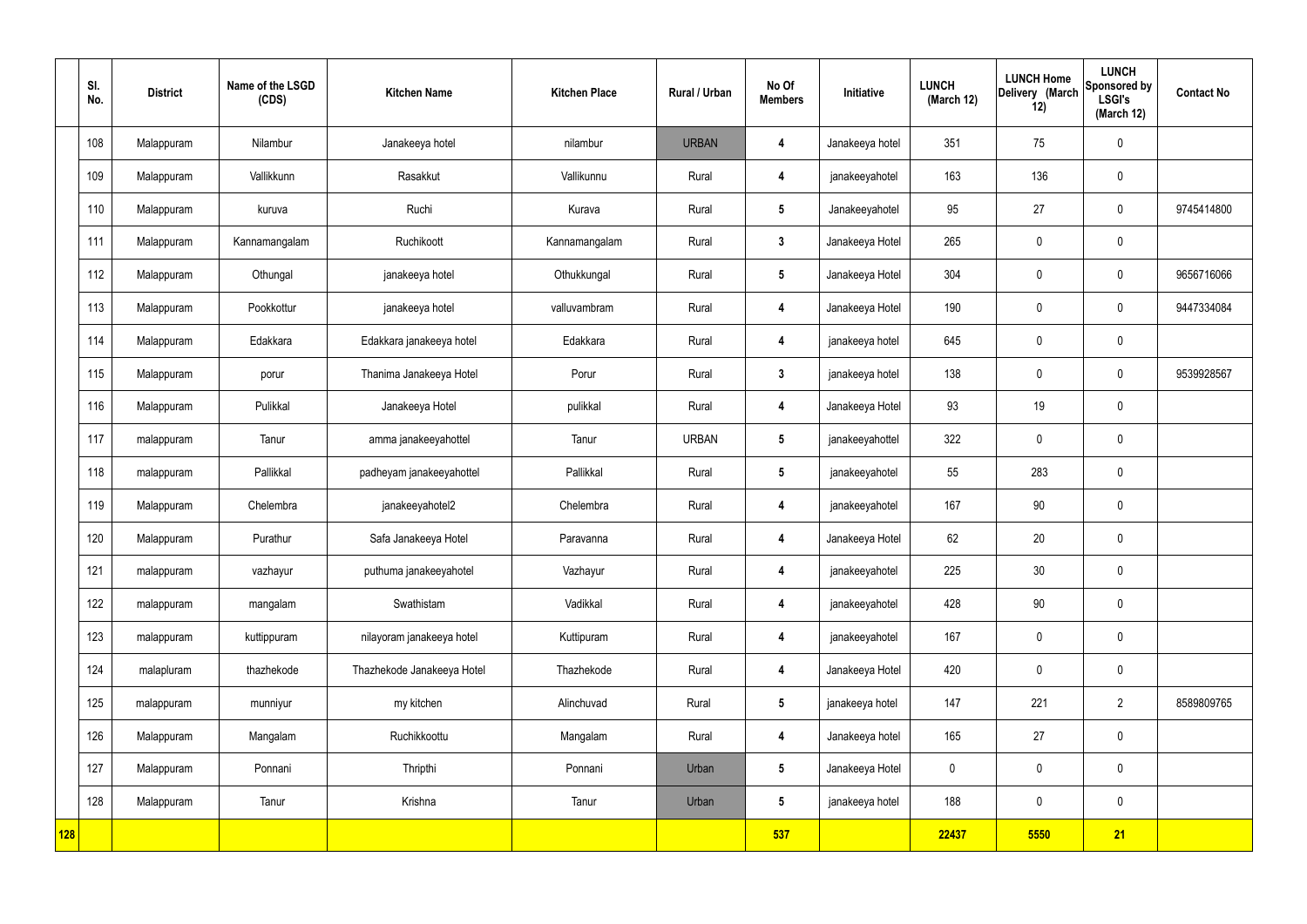| SI.<br>No.     | <b>District</b> | Name of the LSGD<br>(CDS) | <b>Kitchen Name</b>             | <b>Kitchen Place</b>                      | Rural / Urban | No Of<br><b>Members</b> | Initiative      | <b>LUNCH</b><br>(March 12) | <b>LUNCH Home</b><br>Delivery (March<br>12) | <b>LUNCH</b><br>Sponsored by<br><b>LSGI's</b><br>(March 12) | <b>Contact No</b> |
|----------------|-----------------|---------------------------|---------------------------------|-------------------------------------------|---------------|-------------------------|-----------------|----------------------------|---------------------------------------------|-------------------------------------------------------------|-------------------|
| -1             | Palakkad        | Elapully                  | Nakshathra Vanitha canteen      | Canteen                                   | Rural         | 4                       | Janakeeya Hotel | 170                        | 0                                           | $\mathbf 0$                                                 | 22437             |
| $\overline{2}$ | Palakkad        | Nalleppilly               | Vanitha Canteen                 | Canteen                                   | Rural         | 4                       | Janakeeya Hotel | $\mathbf 0$                | 0                                           | $\mathbf 0$                                                 | 9656232569        |
| 3              | Palakkad        | Chittur                   | Thanal vanitha Canteen          | Thathamangalam, Mettuvalavu               | Urban         | 3                       | Janakeeya Hotel | 342                        | 0                                           | $\mathbf 0$                                                 | 9447105400        |
|                | Palakkad        | chittur                   | urapp janakeeya hotel           | Anicode junction                          | urban         | $5\phantom{.0}$         | Janakeeya hotel | 200                        | 0                                           | $\mathbf 0$                                                 | 9349930549        |
| 5              | Palakkad        | polpully                  | subiksha janakeeya hotel        | kallootiyal                               | Rural         | $5\phantom{.0}$         | Janakeeya hotel | 163                        | 0                                           | $\mathbf 0$                                                 | 9495197498        |
| 6              | Palakkad        | Eruthenpathy              | Nila janakeeya hotel            | Mooniilmada muniyappan<br>kshethram near  | Rural         | $5\phantom{.0}$         | Janakeeya hotel | 128                        | $\mathbf{0}$                                | $\mathbf 0$                                                 | 9037290925        |
| 7              | Palakkad        | Perumatty                 | Nanam Janakeeya hotel           | kannimari                                 | Rural         | $\mathbf{3}$            | Janakeeya hotel | 110                        | 0                                           | $\mathbf 0$                                                 | 9605529657        |
| 8              | Palakkad        | Vadakarapathy             | soubhagya janakeeya hotel       | vadakarapathy panchayath                  | Rural         | $5\phantom{.0}$         | Janakeeya hotel | 145                        | $\mathbf{0}$                                | $\mathbf 0$                                                 | 9633578756        |
| 9              | Palakkad        | Kozhinjampara             | Sreesakthi Janakeeya hotel      | Kozhinjampara<br>gramapanchayth, near bus | Rural         | $5\phantom{.0}$         | Janakeeya hotel | 140                        | 0                                           | $\mathbf 0$                                                 | 9847121105        |
| 10             | Palakkad        | Vadakkenchery             | Oottupura Vanitha Canteen       | Panchayath building,<br>Vadakkenchery     | Rural         | 4                       | Janakeeya Hotel | $\mathbf 0$                | 0                                           | $\mathbf 0$                                                 | 9656360141        |
| 11             | Palakkad        | PKD North                 | Cafesree                        | opp. ksrtc bus stand,<br>Manjakulam road  | Urban         | $5\phantom{.0}$         | Janakeeya Hotel | $\mathbf 0$                | 0                                           | $\mathbf 0$                                                 | 9037332005        |
| 12             | Palakkad        | Ongallur                  | Amma canteen                    | Ongallur vipanana kendram                 | Rural         | 4                       | Janakeeya Hotel | 108                        | 0                                           | $\boldsymbol{0}$                                            | 7560924507        |
| 13             | Palakkad        | Muthuthala                | Sreelakshmi vanitha canteen     | Muthuthala panchayath                     | Rural         | 4                       | Janakeeya Hotel | 68                         | 0                                           | 0                                                           | 7558865485        |
| 14             | Palakkad        | Koppam                    | Natturuchi kudumbashree cafe    | Near koppam village                       | Rural         | $5\phantom{.0}$         | Janakeeya Hotel | 131                        | $\mathbf 0$                                 | $\mathbf 0$                                                 | 8075779172        |
| 15             | Palakkad        | Paruthur                  | Mamatty vanitha canteen         | Near panchayath                           | Rural         | $5\phantom{.0}$         | Janakeeya Hotel | 74                         | $\mathbf 0$                                 | $\mathbf 0$                                                 | 9544847874        |
| 16             | Palakkad        | Vilayur                   | Souhritha caffesree (Ruchipura) | Near Vilayur Panchayath                   | Rural         | $6\phantom{.}6$         | Janakeeya Hotel | 150                        | $\mathbf 0$                                 | $\mathbf 0$                                                 | 9747342046        |
| 17             | palakkad        | Kulukkallur               | Snehitha Janakeeya hotel        | Kulukkallur panchayath                    | Rural         | $5\phantom{.0}$         | Janakeeya hotel | 60                         | $\mathbf 0$                                 | $\mathbf 0$                                                 | 9746701454        |
| 18             | Palakkad        | Pattambi                  | Janakeeya hotel                 | near Govt samskritha college,<br>Pattambi | Urban         | 4                       | Janakeeya hotel | $\mathbf 0$                | 0                                           | $\mathbf 0$                                                 | 9562043428        |
| 19             | Palakkad        | Erimayur                  | Thanima Vanitha Canteen         | Panchayath building, Erimayur             | Rural         | $5\,$                   | Janakeeya Hotel | $\mathbf 0$                | $\mathbf 0$                                 | $\mathbf 0$                                                 | 9746440633        |
| 20             | Palakkad        | Kizhekkencheri            | Vanitha Canteen                 | Panchayath Building,<br>Kizhakkenchery    | Rural         | $\overline{4}$          | Janakeeya Hotel | $\mathbf 0$                | $\boldsymbol{0}$                            | $\mathbf 0$                                                 | 9747923418        |
| 21             | Palakkad        | Peringottukkurrissi       | Aiswarya Vanitha canteen        | Panchayth building                        | Rural         | $3\phantom{a}$          | Janakeeya Hotel | $\mathbf 0$                | $\mathbf 0$                                 | $\mathbf 0$                                                 | 9048665884        |
| 22             | Palakkad        | Mundoor                   | Bharath vanitha canteen         | Panchayath building                       | Rural         | $\mathfrak{Z}$          | Janakeeya Hotel | 0                          | 0                                           | $\boldsymbol{0}$                                            | 8592830607        |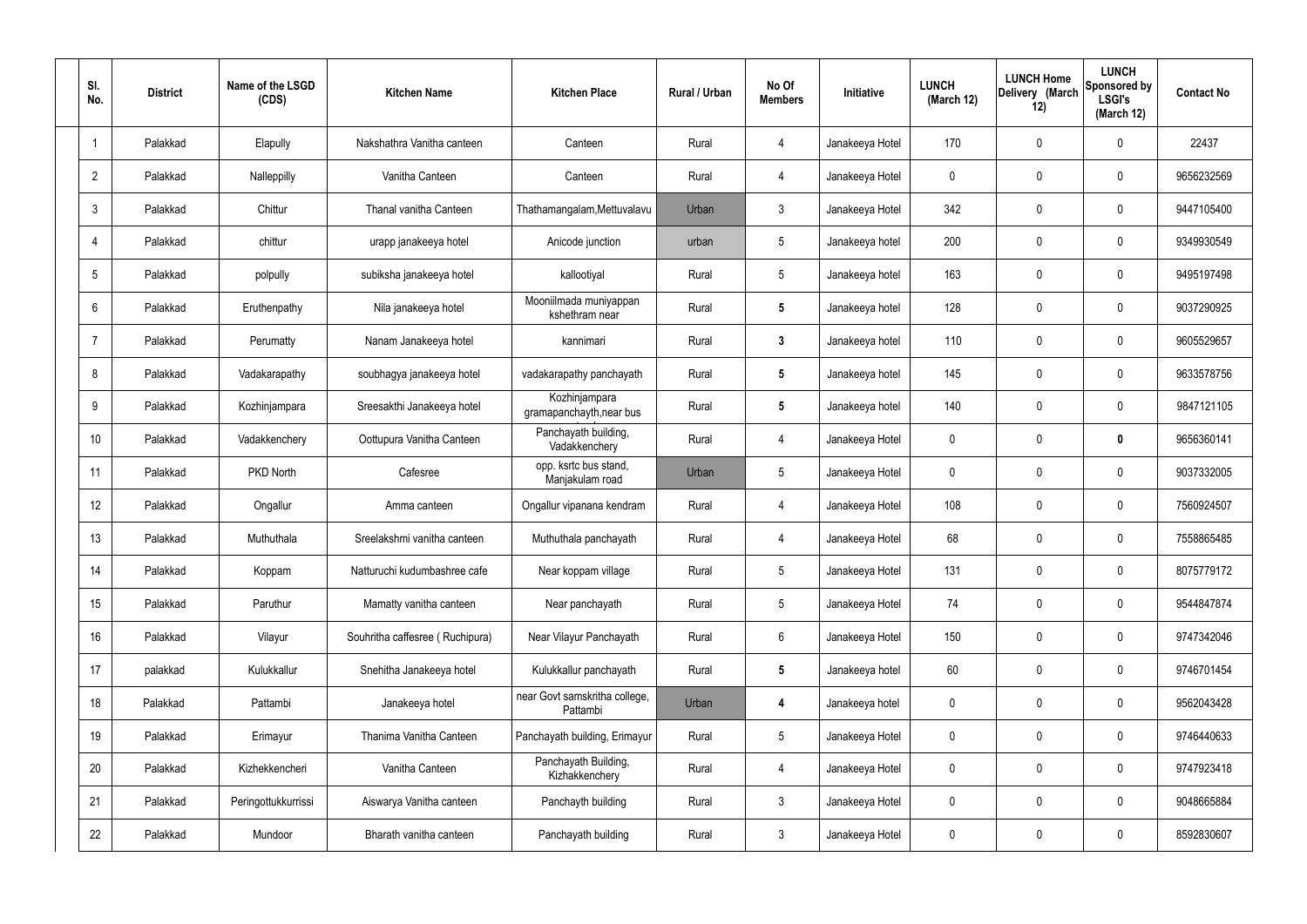| SI.<br>No. | <b>District</b> | Name of the LSGD<br>(CDS) | <b>Kitchen Name</b>                      | <b>Kitchen Place</b>                            | Rural / Urban | No Of<br><b>Members</b> | Initiative       | <b>LUNCH</b><br>(March 12) | <b>LUNCH Home</b><br>Delivery (March<br>12) | <b>LUNCH</b><br>Sponsored by<br><b>LSGI's</b><br>(March 12) | <b>Contact No</b> |
|------------|-----------------|---------------------------|------------------------------------------|-------------------------------------------------|---------------|-------------------------|------------------|----------------------------|---------------------------------------------|-------------------------------------------------------------|-------------------|
| 23         | Palakkad        | Kodumbu                   | kripa                                    | kodumb panchayath                               | Rural         | 4                       | Janakeeya HoteL  | $\mathbf{0}$               | $\mathbf 0$                                 | 0                                                           | 9048682860        |
| 24         | Palakkad        | Thirumittakode            | Thirumuttam Janakeeya Hotel              | Karukaputhur                                    | Rural         | 6                       | Janakeeya Hotel  | 117                        | $\mathbf 0$                                 | 0                                                           | 9072841599        |
| 25         | Palakkad        | Akathethara               | Nanma canteen                            | kalyanamandapam                                 | Rural         | $\mathbf{3}$            | Janakeeya Hotel  | 75                         | 0                                           | 0                                                           | 7025563510        |
| 26         | Palakkad        | Marutharoad               | flavours cantteen                        | panchayath                                      | Rural         | $5\phantom{.0}$         | Janakeeya Hotela | $\mathbf 0$                | $\mathbf 0$                                 | 0                                                           | 9746227966        |
| 27         | Palakkad        | Trithala                  | Kairali Vanitha Hotel                    | Thirthala                                       | Rural         | $5\phantom{.0}$         | Janakeeya Hotel  | 141                        | 0                                           | 0                                                           | 9048710155        |
| 28         | Palakkad        | Kongad                    | Annapoorna vanitha canteen               | Near Kongad village office                      | Rural         | $5\phantom{.0}$         | Janakeeya Hotel  | 154                        | $\mathbf 0$                                 | 0                                                           | 9645425774        |
| 29         | Palakkad        | Sreekrishnapuram          | Subiksha canteen                         | Near panchayath office                          | Rural         | $\mathbf{3}$            | Janakeeya Hotel  | 120                        | $\mathbf 0$                                 | 0                                                           | 8086697226        |
| 30         | Palakkad        | Pallassana                | dhanalakshmi vanitha canteen             | pallassana panchayath<br>building               | Rural         | $5\phantom{.0}$         | Janakeeya Hotel  | 149                        | $\mathbf 0$                                 | 0                                                           | 8943225892        |
| 31         | Palakkad        | Nenmmara                  | Nemmara Janakeeya hotel                  | Nemmara junction                                | Rural         | 4                       | Janakeeya hotel  | 223                        | $\mathbf 0$                                 | 0                                                           | 8157850935        |
| 32         | Palakkad        | Ayilur                    | Janakeeya hotel                          | Thalavettanpara, Ayilur                         | Rural         | $\mathbf{3}$            | Janakeeya hotel  | 102                        | 0                                           | 0                                                           | 9539517856        |
| 33         | Palakkad        | Melarkode                 | Janakeeya Hotel                          | near Melarkode panchayath                       | Rural         | $\overline{4}$          | Janakeeya hotel  | $\mathbf 0$                | 0                                           | 0                                                           | 8606193918        |
| 34         | Palakkad        | Vandazhi                  | janakeeya hotel                          | Kaniyamangalam                                  | Rural         | $\mathbf{3}$            | Janakeeya hotel  | 46                         | 0                                           | 0                                                           | 9645919937        |
| 35         | Palakkad        | Nelliayampathy            | Janakeeya hotel                          | near Panchayat, kaikaty                         | Rural         | 4                       | Janakeeya hotel  | 0                          | 0                                           | 0                                                           | 9497123529        |
| 36         | Palakkad        | Elavanchery               | Snehatheeram                             | Near GUPS, Vattekkad                            | Rural         | $\sqrt{5}$              | Janakeeya Hotel  | 248                        | $\mathbf 0$                                 | 0                                                           | 9744195274        |
| 37         | Palakkad        | Kollemkode                | Priya Vanitha Canteen                    | Block Panchayath Office,<br>Kollengode          | Rural         | $\overline{4}$          | Janakeeya Hotel  | 200                        | $\mathbf 0$                                 | 0                                                           | 9745456764        |
| 38         | Palakkad        | Koduvayur                 | Samridhi Kudumbashree Vanitha<br>Canteen | Panchayath Building                             | Rural         | $5\phantom{.0}$         | Janakeeya Hotel  | 112                        | $\mathbf 0$                                 | 0                                                           | 8086263595        |
| 39         | Palakkad        | Pattanchery               | Sreelakshmi vanitha canteen              | Panchayath Building                             | Rural         | $\overline{4}$          | Janakeeya Hotel  | $\mathbf 0$                | $\mathbf 0$                                 | 0                                                           | 8086916932        |
| 40         | Palakkad        | Pudunagaram               | Janakeeya Hotel                          | Near KSEB, Pudunagaram                          | Rural         | $\overline{4}$          | Janakeeya hotel  | 180                        | $\mathbf 0$                                 | 0                                                           | 9497241598        |
| 41         | Palakkad        | Vadavanoor                | Sree Muruka Janakeeya Hotel              | Vydhyasala, Vadavanoor                          | Rural         | $5\phantom{.0}$         | Janakeeya hotel  | 180                        | $\mathbf 0$                                 | 0                                                           | 9567011729        |
| 42         | Palakkad        | Peruvemba                 | Samridi Janakeeya Hotel                  | Peruvemba Junction                              | Rural         | 4                       | Jankeeya hotel   | 180                        | $\mathbf 0$                                 | 0                                                           | 918089611261      |
| 43         | Palakkad        | Muthalamada               | Janakeeya Hotel                          | Chulliyarmedu                                   | Rural         | 4                       | Jankeeya hotel   | 291                        | $\mathbf 0$                                 | 0                                                           | 9633730067        |
| 44         | Palakkad        | Cherppalasseri            | Swad Janakiyahotel, CPY                  | Scheduled caste coperative<br>society hall, cpy | Urban         | $5\phantom{.0}$         | Janakeeya Hotel  | 217                        | 0                                           | 0                                                           | 9447746082        |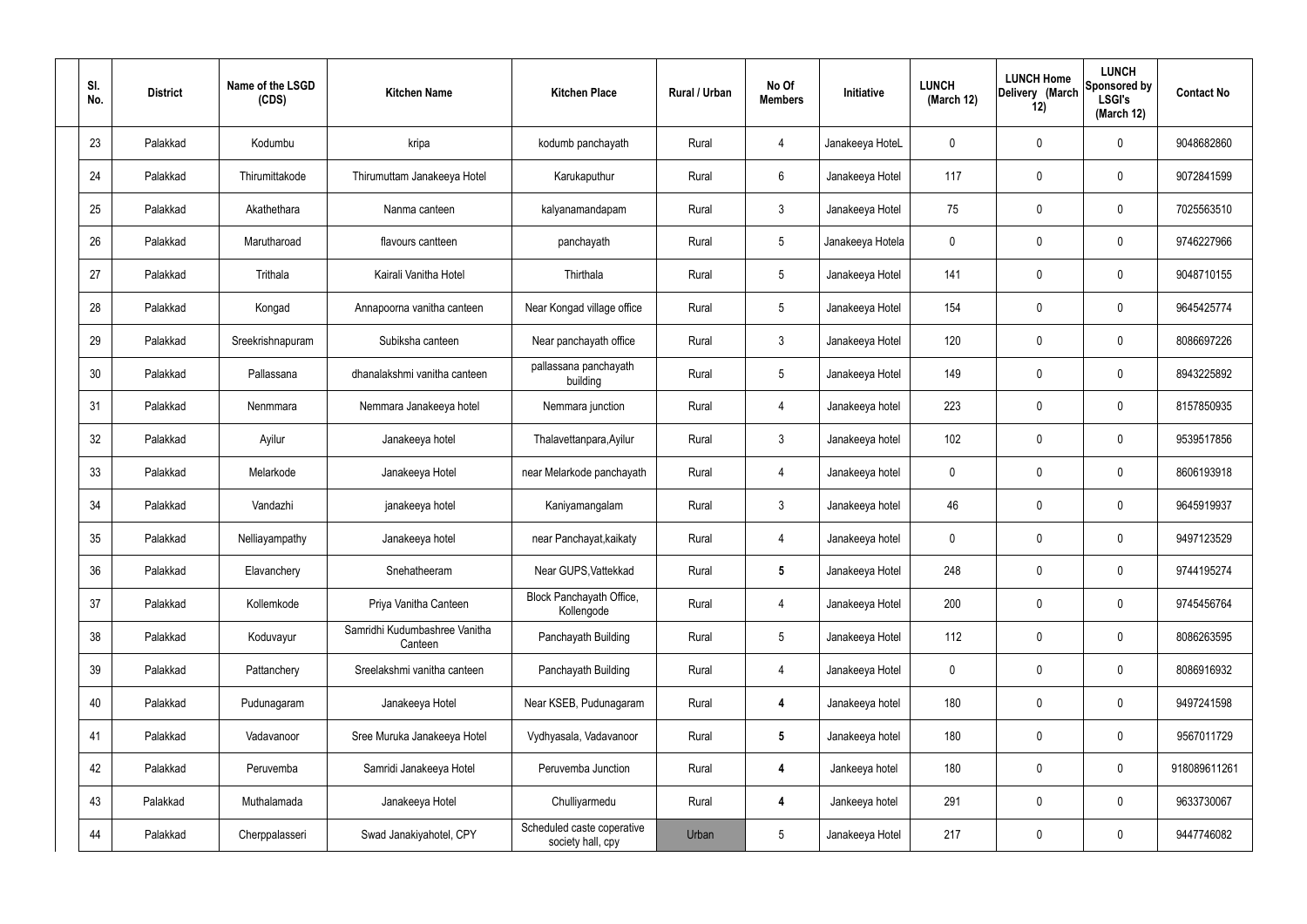|     | SI.<br>No. | <b>District</b> | Name of the LSGD<br>(CDS) | <b>Kitchen Name</b>                         | <b>Kitchen Place</b>                       | Rural / Urban | No Of<br><b>Members</b> | Initiative       | <b>LUNCH</b><br>(March 12) | <b>LUNCH Home</b><br>Delivery (March<br>12) | <b>LUNCH</b><br>Sponsored by<br><b>LSGI's</b><br>(March 12) | <b>Contact No</b> |
|-----|------------|-----------------|---------------------------|---------------------------------------------|--------------------------------------------|---------------|-------------------------|------------------|----------------------------|---------------------------------------------|-------------------------------------------------------------|-------------------|
|     | 45         | Palakkad        | Vellinezhi                | Aiswarya kudumbashree                       | Adakkaputhur                               | Rural         | $\mathbf{3}$            | Janakeeya Hotel  | 95                         | 0                                           | $\mathbf 0$                                                 | 9747730588        |
|     | 46         | Palakkad        | Keralasseri               | Bhagyasree janakeeya hotel                  | Near village office                        | Rural         | $\mathbf{3}$            | Janakeeya Hotel  | 60                         | 0                                           | $\mathbf 0$                                                 | 8606125128        |
|     | 47         | Palakkad        | Kottayi                   | Kudumbashree Vanitha canteen                | Near Kottayi Panchayath                    | Rural         | $\overline{4}$          | Jankeeya hotel   | $\mathbf 0$                | 0                                           | $\mathbf 0$                                                 | 9605699847        |
|     | 48         | Palakkad        | anakkara                  | udayasurya vanitha canteen                  | kumbidi                                    | rural         | $5\phantom{.0}$         | Janakeeya Hotel  | 166                        | 0                                           | $\mathbf 0$                                                 | 9895947614        |
|     | 49         | Palakkad        | kappur                    | jeevanam hotel                              | kumaranellur                               | rural         | $6\phantom{.}6$         | Janakeeya Hotel  | $\mathbf 0$                | 0                                           | $\mathbf 0$                                                 | 9605308385        |
| 102 | 50         | Palakkad        | Malampauzha               | Nandhanam canteen                           | near fantasy park                          | Rural         | $5\phantom{.0}$         | Janakeeya HotelT | 236                        | 0                                           | $\mathbf 0$                                                 | 807587062         |
|     | 51         | Palakkad        | Puduppariyaram            | Anaswara Canteen                            | Panchayath                                 | Rural         | $\overline{4}$          | Janakeeya Hotel  | 172                        | $\mathbf 0$                                 | $\mathbf 0$                                                 | 9526677781        |
|     | 52         | Palakkad        | kadambazhipuram           | Reshmi janakeeya hotel                      | 16 mail                                    | Rural         | $5\phantom{.0}$         | Janakeeya Hotel  | 140                        | 0                                           | $\mathbf 0$                                                 | 9048375891        |
|     | 53         | Palakkad        | Kadambazhipuram           | Ardhram Janakeeya hotel                     | Pulapatta                                  | Rural         | $\mathbf{3}$            | Janakeeya Hotel  | 68                         | 0                                           | $\mathbf 0$                                                 | 9495775246        |
|     | 54         | Palakkad        | Kannambra                 | Sree kurumba canteen                        | kannambra                                  | Rural         | 4                       | Janakeeya Hotel  | $\mathbf 0$                | 0                                           | $\mathbf 0$                                                 | 8157815819        |
|     | 55         | Palakkad        | karakkurissi              | Janakiya hotel                              | Near ammus auditorium,<br>Ayappankavu      | Rural         | $\mathbf{3}$            | Janakeeya Hotel  | 132                        | 0                                           | $\mathbf 0$                                                 | 6238788932        |
|     | 56         | Palakkad        | Thenkara                  | Subiksham janakeeya hotel                   | Ayurveda hospital compound<br>Then kara    | Rural         | $5\phantom{.0}$         | Janakeeya Hotel  | $\mathbf 0$                | 0                                           | $\mathbf 0$                                                 | 9747557333        |
|     | 57         | Palakkad        | Alanallur                 | Keerthi vanitha canteen and catering        | Near panchayath Alanallur                  | Rural         | $5\phantom{.0}$         | Janakeeya hotel  | $\mathbf 0$                | 0                                           | 0                                                           | 9495447569        |
|     | 58         | Palakkad        | Pudur                     | Asil canteen                                | Pudur panchayath                           | Rural         | 4                       | Janakeeya hotel  | $\mathbf 0$                | $\mathbf 0$                                 | $\mathbf 0$                                                 | 8086968050        |
|     | 59         | Palakkad        | Parali                    | Annasree Janakeeya hotel                    | Near parali panchayath                     | Rural         | $\overline{4}$          | Janakeeya hotel  | 83                         | $\mathbf 0$                                 | $\mathbf 0$                                                 | 8281829238        |
|     | 60         | Palakkad        | Mannur                    | Kudumbasree janakeeya hotel                 | Mannur panchayath                          | Rural         | $5\phantom{.0}$         | Janakeeya hotel  | 70                         | $\mathbf 0$                                 | $\mathbf 0$                                                 | 9495771095        |
|     | 61         | Palakkad        | Kuzhalmannam              | Janasree jankeeya hotel                     | Kuzhalmannam block<br>panchayth            | Rural         | $\mathbf{3}$            | Jankeeya hotel   | $\mathbf 0$                | $\mathbf 0$                                 | $\mathbf 0$                                                 | 9847364980        |
|     | 62         | Palakkad        | Kavassery                 | samridhi Janakeeya Hotel                    | Alathur road, kavasheery                   | Rural         | $6\phantom{.}6$         | Janakeeya hotel  | 65                         | 0                                           | $\mathbf 0$                                                 | 9747570761        |
|     | 63         | palakkad        | chalissery                | Thanal janakeeya hotel                      | chalissery panchayath building             | Rural         | $\mathbf{3}$            | Janakeeya hotel  | 40                         | $\boldsymbol{0}$                            | $\pmb{0}$                                                   | 9562702284        |
|     | 64         | palakkad        | Kottopadam                | Iva canteen and catering janakeeya<br>hotel | Block building, Near<br>aryambavu junction | Rural         | $\overline{4}$          | Janakeeya hotel  | $\mathbf 0$                | 0                                           | $\mathbf 0$                                                 | 9074818126        |
|     | 65         | palakkad        | kumaramputhur             | Ruchi cafe janakeeya hotel                  | Panchayath kumaramputhur                   | Rural         | $\mathbf{3}$            | Janakeeya hotel  | $\mathbf 0$                | 0                                           | $\mathbf 0$                                                 | 8589968705        |
|     | 66         | palakkad        | Malampuzha                | Amma janakeeya hotel                        | kadukkamkunnu, Malampuzha                  | Rural         | $\mathbf{3}$            | Janakeeya hotel  | 320                        | 0                                           | $\mathbf 0$                                                 | 9446521664        |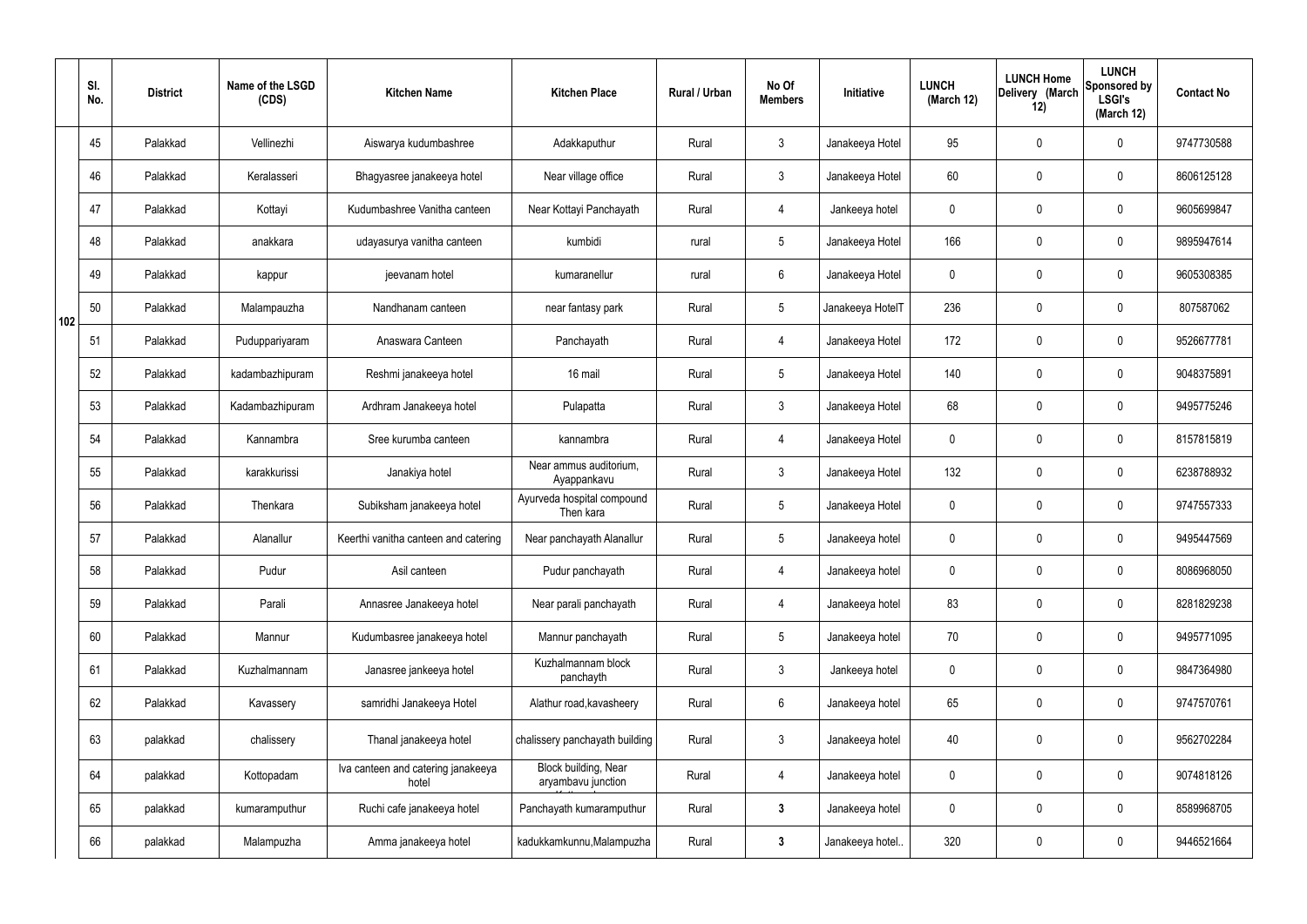| SI.<br>No. | <b>District</b> | Name of the LSGD<br>(CDS) | <b>Kitchen Name</b>         | <b>Kitchen Place</b>                | Rural / Urban | No Of<br><b>Members</b> | Initiative       | <b>LUNCH</b><br>(March 12) | <b>LUNCH Home</b><br>Delivery (March<br>12) | <b>LUNCH</b><br>Sponsored by<br><b>LSGI's</b><br>(March 12) | <b>Contact No</b> |
|------------|-----------------|---------------------------|-----------------------------|-------------------------------------|---------------|-------------------------|------------------|----------------------------|---------------------------------------------|-------------------------------------------------------------|-------------------|
| 67         | palakkad        | Alathur                   | Rich Janakeeya hotel        | Near bus stand, Alathur             | Rural         | 4                       | Janakeeya hotel  | 0                          | 0                                           | $\mathbf 0$                                                 | 9947030779        |
| 68         | palakkad        | Karimpuzha                | Janakeeya hotel             | Karimpuzha panchayath               | Rural         | $\mathbf{3}$            | Janakeeya hotel  | 0                          | $\mathbf 0$                                 | $\mathbf 0$                                                 | 9961502739        |
| 69         | Palakkad        | Thenkurissi               | Eyeshee janakeeya hotel     | Panchayth building,<br>Thenkurissi  | Rural         | 4                       | Jankeeya hotel   | 0                          | 0                                           | $\mathbf 0$                                                 | 9995662723        |
| 70         | Palakkad        | Agali                     | Janakeeya Hotel             | Block Panchayath building,<br>Agali | Rural         | $5\phantom{.0}$         | Jankeeya hotel   | 151                        | $\mathbf 0$                                 | $\mathbf 0$                                                 | 9037878897        |
| 71         | Palakkad        | Sholayur                  | Powrnami janakeeya hotel    | anakkatty bus stand                 | Rural         | 4                       | Jankeeya hotel   | 74                         | $\mathbf 0$                                 | $\mathbf 0$                                                 | 9159556404        |
| 72         | Palakkad        | Puthushery                | Janakeeya hotel             | Puthushery panchayath               | Rural         | $5\phantom{.0}$         | Janakeeya hotel. | 0                          | $\mathbf 0$                                 | $\mathbf 0$                                                 | 9562772723        |
| 73         | Palakkad        | Karimba                   | Janakeeya hotel             | Panchayath premise                  | Rural         | $\mathbf{3}$            | Janakeeya Hotel  | 0                          | $\mathbf 0$                                 | $\mathbf 0$                                                 | 9562163979        |
| 74         | Palakkad        | Nagalasseri               | Janakeeya hotel             | near koottanad bus stand            | Rural         | $5\phantom{.0}$         | Janakeeya hotel  | 260                        | $\mathbf 0$                                 | $\mathbf 0$                                                 | 8921928291        |
| 75         | Palakkad        | Mathur                    | Nila janakeeya Hotel        | Near Panchayth, Mathur              | Rural         | 4                       | Jankeeya hotel   | 0                          | $\mathbf 0$                                 | $\mathbf 0$                                                 | 9562356483        |
| 76         | Palakkad        | Chalavara                 | Janakeeya hotel             | Chalavara panchayath                | Rural         | $5\phantom{.0}$         | Janakeeya hotel  | 60                         | 0                                           | $\mathbf 0$                                                 | 9544659942        |
| 77         | Palakkad        | Ananganadi                | vanitha cateen              | near Ananganadi panchayath          | Rural         | $\mathbf{3}$            | Janakeeya Hotel  | 57                         | 0                                           | $\mathbf 0$                                                 | 8921410495        |
| 78         | Palakkad        | Lakkidiperur              | Janakeeya hotel             | Lekkidi perur panchayath            | Rural         | $5\phantom{.0}$         | Jankeeya hotel   | 0                          | 0                                           | $\mathbf 0$                                                 | 6238921903        |
| 79         | Palakkad        | Nellaya                   | Janakeeya hotel             | Nellaya panchayath                  | Rural         | 4                       | Janakeeya hotel  | 0                          | 0                                           | $\mathbf 0$                                                 | 9562432883        |
| 80         | Palakkad        | Shornur                   | Oottupura Janakeeya hotel   | near bus stand, Shoranur            | Urban         | $5\phantom{.0}$         | Janakeeya hotel  | 253                        | $\mathbf 0$                                 | $\mathbf 0$                                                 | 9747102377        |
| 81         | Palakkad        | Shornur                   | Snehadeepam Janakeeya hotel | Shoranur municipality               | Urban         | $\overline{4}$          | Janakeeya hotel  | 0                          | $\mathbf 0$                                 | $\mathbf 0$                                                 | 6238755729        |
| 82         | Palakkad        | Thrikkadiri               | Janakeeya hotel             | Samskarika nilayam                  | Rural         | 4                       | Janakeeya hotel  | 59                         | 0                                           | $\mathbf 0$                                                 | 9544806032        |
| 83         | palakkad        | Vaniyamkulam              | Janakeeya hotel             | near PK DAS hospital                | Rural         | $\mathbf{3}$            | Janakeeya hotel  | 288                        | 0                                           | $\mathbf{3}$                                                | 9947408415        |
| 84         | Palakkad        | Ambalappara               | Janakiya hotel              | ambalappara<br>kalyanamandapam      | Rural         | $5\phantom{.0}$         | Janakeeya Hotel  | 63                         | 0                                           | $\mathbf 0$                                                 | 8129562289        |
| 85         | Palakkad        | Vallappuzha               | Janakeeya hotel             | Hayath Complex, Vallappuzha         | Rural         | $5\overline{)}$         | Janakeeya Hotel  | 247                        | 0                                           | $\mathbf 0$                                                 | 8086406897        |
| 86         | Palakkad        | Shoranur                  | Ela janakeeya hotel         | Vpc market, kulappully              | Urban         | $\mathbf{3}$            | Janakeeya hotel  | 85                         | 0                                           | $\mathbf 0$                                                 | 8129769113        |
| 87         | Palakkad        | Mankara                   | Subiksha Janakeeya hotel    | Near Mankara Panchayath             | Rural         | $5\phantom{.0}$         | Janakeeya hotel  | 93                         | 0                                           | $\mathbf 0$                                                 | 8549045637        |
| 88         | Palakkad        | Kanjirapuzha              | Surya Janakeeya hotel       | Kanjirapuzha, panchayath            | Rural         | $5\phantom{.0}$         | Janakeeya hotel  | 0                          | 0                                           | $\overline{0}$                                              | 9048698194        |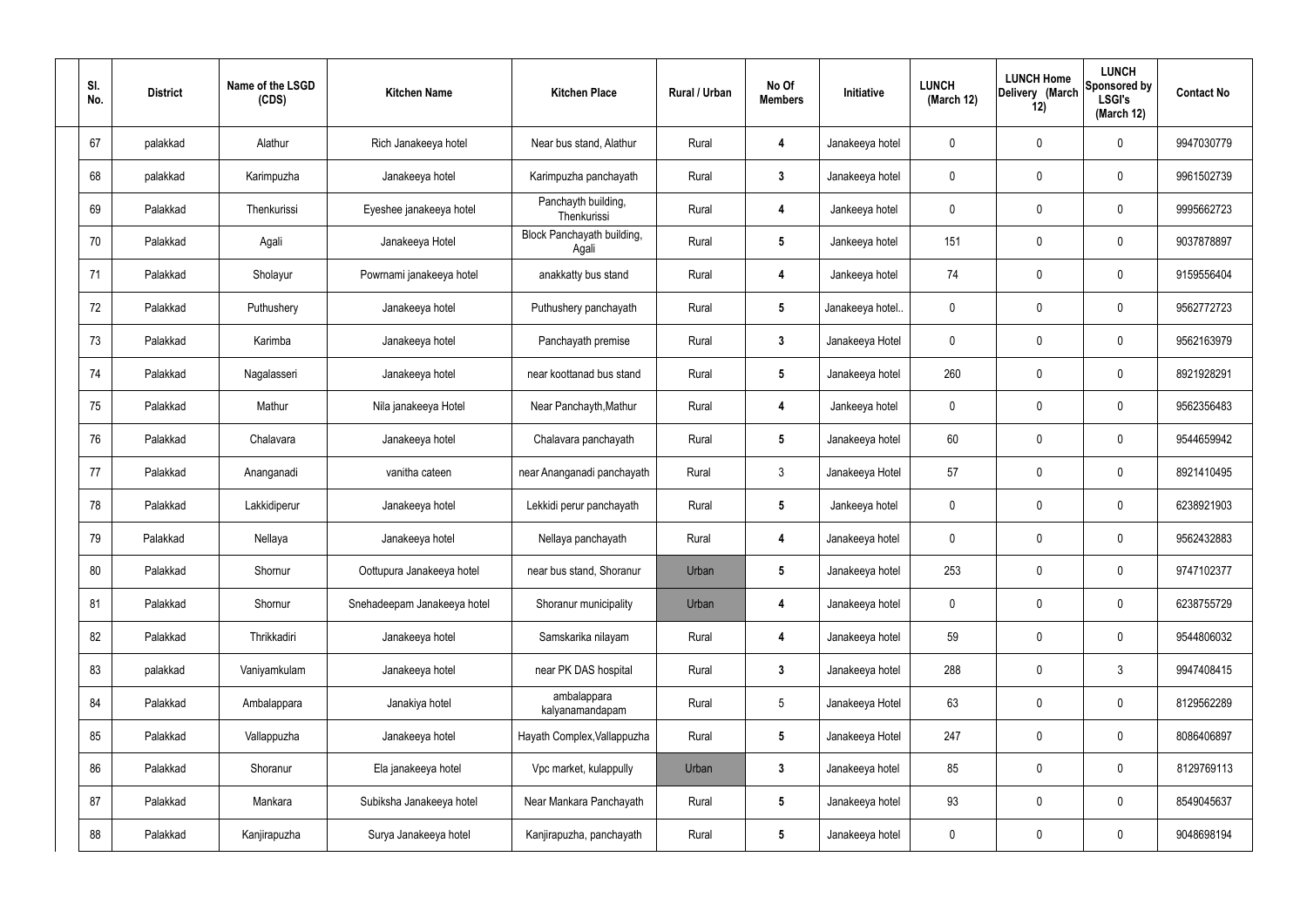|    | SI.<br>No.      | <b>District</b> | Name of the LSGD<br>(CDS) | <b>Kitchen Name</b>             | <b>Kitchen Place</b>                       | <b>Rural / Urban</b> | No Of<br><b>Members</b> | Initiative      | <b>LUNCH</b><br>(March 12) | <b>LUNCH Home</b><br>Delivery (March<br>12) | <b>LUNCH</b><br>Sponsored by<br><b>LSGI's</b><br>(March 12) | <b>Contact No</b> |
|----|-----------------|-----------------|---------------------------|---------------------------------|--------------------------------------------|----------------------|-------------------------|-----------------|----------------------------|---------------------------------------------|-------------------------------------------------------------|-------------------|
|    | 89              | Palakkad        | Thachanattukara           | Haritham janakeeya hotel        | 53 mile, Thachanattukara                   | Rural                | $\mathbf{3}$            | Janakeeya hotel | $\mathbf 0$                | $\mathbf 0$                                 | $\mathbf 0$                                                 | 9605097810        |
|    | 90              | Palakkad        | Puthukode                 | Puthuma jankeeya hotel          | Thachanadi junction                        | Rural                | $\boldsymbol{6}$        | Janakeeya hotel | $\mathbf 0$                | $\mathbf 0$                                 | $\mathbf 0$                                                 | 9744459080        |
|    | 91              | Palakkad        | Tarur                     | Jankeeya Hotel                  | Infront of vilage office, Tarurk           | Rural                | $\overline{\mathbf{4}}$ | Janakeeya hotel | $\mathbf 0$                | $\mathbf 0$                                 | $\mathbf 0$                                                 | 8606780959        |
|    | 92              | Palakkad        | Pirayiri                  | Janakeeya hotel                 | Near Panchayath office                     | Rural                | $5\phantom{.0}$         | Janakeeya hotel | $\mathbf 0$                | $\pmb{0}$                                   | $\mathbf 0$                                                 | 9037495586        |
|    | 93              | Palakkad        | Palakkad ulb              | Ruchi                           | Near Balaji hospital, Fort<br>Maidan       | Urban                | 4                       | Janakeeya hotel | 220                        | $\mathbf 0$                                 | $\mathbf 0$                                                 | 7994185687        |
|    | 94              | Palakkad        | Pookkottukavu             | Punya                           | Pookkottukavu Centre                       | Rural                | 4                       | Janakeeya Hotel | 85                         | $\pmb{0}$                                   | $\mathbf 0$                                                 | 9745511432        |
|    | 95              | Palakkad        | Kuthanoor                 | Suryodayam jankeeya hotel       | Kalapara, kuthanoor                        | Rural                | $5\phantom{.0}$         | Jankeeya hotel  | $\mathbf 0$                | $\mathbf 0$                                 | $\mathbf 0$                                                 | 9995159738        |
|    | 96              | Palakkad        | Thiruvegappura            | Janakeeya Hotel                 | Kaippuram                                  | Rural                | $5\phantom{.0}$         | Jankeeya hotel  | 132                        | $\pmb{0}$                                   | $\mathbf 0$                                                 | 8921882903        |
|    | 97              | Palakkad        | Thachampara               | Vanitha canteen Janakeeya Hotel | Thachampara town                           | Rural                | 4                       | Jankeeya hotel  | $\mathbf 0$                | $\mathbf 0$                                 | $\mathbf 0$                                                 | 9497826216        |
|    | 98              | Palakkad        | Kannadi                   | Sweet jankeeya hotel            | Yakkara junction                           | Rural                | $\mathbf{3}$            | Jankeeya hotel  | 286                        | $\pmb{0}$                                   | $\mathbf 0$                                                 | 9846918028        |
|    | 99              | Palakkad        | Pattithara                | Bavana janakeeya hotel          | kottappadam                                | Rural                | $5\phantom{.0}$         | Janakeeya hotel | $\mathbf 0$                | $\mathbf 0$                                 | $\mathbf 0$                                                 | 9074163402        |
|    | 100             | Palakkad        | Mannarkkad                | Janakeeya Hotel                 | muncipal building, busstand,<br>mannarkkad | Urban                | 4                       | Janakeeya hotel | $\pmb{0}$                  | $\pmb{0}$                                   | $\mathbf 0$                                                 |                   |
|    | 101             | Palakkad        | Pirayiri                  | Kudumbashree janakeeya hotel    | Kallekkad Block Panchayath                 | Rural                | $5\phantom{.0}$         | janakeeya hotel | 79                         | $\pmb{0}$                                   | $\mathbf 0$                                                 | 8137940343        |
|    | 102             | Palakkad        | Marutharoad               | Sreelakshmi janakeeya hotel     | Pirivusala                                 | Rural                | $\overline{\mathbf{4}}$ | janakeeya hotel | 240                        | $\pmb{0}$                                   | $\mathbf 0$                                                 | 9048636162        |
| 99 |                 |                 |                           |                                 |                                            |                      | 434                     |                 | 9103                       | $\overline{0}$                              | 3 <sup>2</sup>                                              |                   |
|    | $\overline{1}$  | Pathanamthitta  | Anicadu                   | Janatha janakeeya hotel         | Nooromave                                  | Rural                | $\mathbf{3}$            | Janakeeya Hotel | 138                        | $\pmb{0}$                                   | $\boldsymbol{0}$                                            | 6282875679        |
|    | $\overline{2}$  | Pathanamthitta  | Kaviyoor                  | Janakeeya Hotel                 | Manakkachira                               | Rural                | $\overline{4}$          | Janakeeya Hotel | 137                        | $\pmb{0}$                                   | $\mathbf 0$                                                 | 9747886172        |
|    | $\mathbf{3}$    | Pathanamthitta  | Kottanadu                 | Janakeeya Hotel                 | Kottanadu                                  | Rural                | $\overline{4}$          | Janakeeya Hotel | 100                        | $\pmb{0}$                                   | $\pmb{0}$                                                   | 6282382608        |
|    | $\overline{4}$  | Pathanamthitta  | Kalloopara                | Janakeeya Hotel                 | Kalloopara                                 | Rural                | $5\phantom{.0}$         | Janakeeya Hotel | 78                         | $\pmb{0}$                                   | $\pmb{0}$                                                   | 9947471024        |
|    | $5\phantom{.0}$ | Pathanamthitta  | Kunnamthanam              | Thripthi Hotel                  | Kunnamthanam                               | Rural                | $\mathbf{3}$            | Janakeeya Hotel | 160                        | $\pmb{0}$                                   | $\mathbf 0$                                                 | 6235908328        |
|    | $6\phantom{.0}$ | pathanamthitta  | mallappally               | janakeeya hotel                 | mallappally                                | Rural                | $\mathbf{3}$            | janakeeya hotel | 110                        | $\pmb{0}$                                   | $\boldsymbol{0}$                                            | 9744194830        |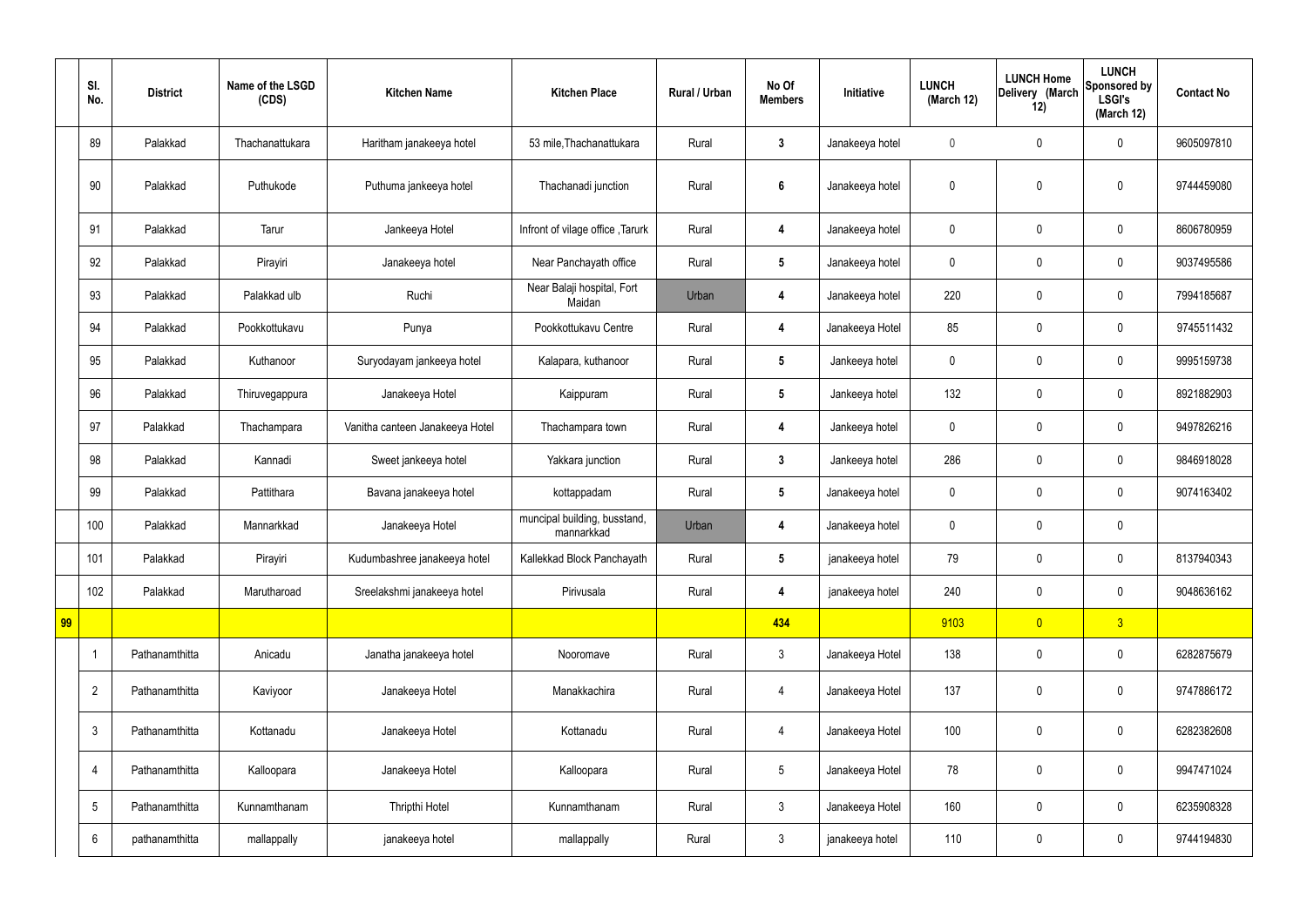| SI.<br>No.     | <b>District</b> | Name of the LSGD<br>(CDS) | <b>Kitchen Name</b>             | <b>Kitchen Place</b>        | Rural / Urban | No Of<br><b>Members</b> | Initiative      | <b>LUNCH</b><br>(March 12) | <b>LUNCH Home</b><br>Delivery (March<br>12) | <b>LUNCH</b><br>Sponsored by<br><b>LSGI's</b><br>(March 12) | <b>Contact No</b> |
|----------------|-----------------|---------------------------|---------------------------------|-----------------------------|---------------|-------------------------|-----------------|----------------------------|---------------------------------------------|-------------------------------------------------------------|-------------------|
| $\overline{7}$ | Pathanamthitta  | kottangal                 | janakeeya hotel                 | kottangal                   | Rural         | $\mathfrak{Z}$          | Janakeeya Hotel | 110                        | 0                                           | $\mathbf 0$                                                 | 9526690541        |
| 8              | Pathanamthitta  | Nedumpuram                | Nedumpram Janakeeya Hotel       | Podiyadi                    | Rural         | $\sqrt{5}$              | Janakeeya Hotel | $\mathbf 0$                | 0                                           | $\mathbf 0$                                                 | 919188291409      |
| 9              | Pathanamthitta  | Niranam                   | Sakhi cafe                      | Niranam                     | Rural         | $\mathbf{3}$            | Janakeeya Hotel | 41                         | 0                                           | $\mathbf 0$                                                 | 919526423710      |
| 10             | Pathanamthitta  | Peringara                 | Haritha samrudhi Catering       | <b>PMVHS Pringara</b>       | Rural         | $\overline{4}$          | Janakeeya Hotel | $\mathbf 0$                | 0                                           | $\mathbf 0$                                                 | 919961219550      |
| 11             | Pathanamthitta  | Peringara                 | Pulari janakeeya Hotel          | swamipalam                  | Rural         | $\overline{4}$          | Janakeeya hotel | 63                         | $\boldsymbol{0}$                            | $\mathbf 0$                                                 | 919656132036      |
| 12             | Pathanamthitta  | Kuttor                    | Nanma Catering                  | <b>GHS Kuttoor</b>          | Rural         | $\mathbf{3}$            | Janakeeya Hotel | 108                        | 0                                           | $\mathbf 0$                                                 | 919526323212      |
| 13             | Pathanamthitta  | Kadapra                   | Niradeepam janakeeya hotel      | Kadapra                     | Rural         | $\overline{4}$          | Janakeeya Hotel | 46                         | $\boldsymbol{0}$                            | $\mathbf 0$                                                 | 9656512066        |
| 14             | Pathanamthitta  | Eraviperoor               | Avi cafe                        | Avi cafe                    | Rural         | $\mathbf{3}$            | Janakeeya Hotel | 98                         | 0                                           | $\mathbf 0$                                                 | 6238013293        |
| 15             | Pathanamthitta  | Koipuram                  | Ammas kudumbashree cafe         | Muttamon                    | Rural         | $5\phantom{.0}$         | Janakeeya Hotel | 67                         | $\boldsymbol{0}$                            | $\mathbf 0$                                                 | 9961485931        |
| 16             | Pathanamthitta  | Thottappuzhassery         | Thottapuzhassery Jankeeya Hotel | Thottapuzhassery            | Rural         | 4                       | Janakeeya Hotel | $\mathbf 0$                | 0                                           | $\mathbf 0$                                                 | 9656403054        |
| 17             | Pathanamthitta  | Puramattom                | Top N Taste                     | Puramattom                  | Rural         | $\mathbf{3}$            | Janakeeya Hotel | 40                         | 0                                           | $\boldsymbol{0}$                                            | 9526728230        |
| 18             | Pathanamthitta  | Ayroor                    | Janakeeya Hotel                 | Ayroor                      | Rural         | $6\phantom{.}6$         | Janakeeya Hotel | 40                         | 0                                           | $\boldsymbol{0}$                                            | 8086653951        |
| 19             | Pathanamthitta  | Ezhumattor                | Swad Hotel                      | Thadiyoor                   | Rural         | $\mathfrak{Z}$          | Janakeeya Hotel | 68                         | 0                                           | $\boldsymbol{0}$                                            | 9526857335        |
| 20             | Pathanamthitta  | Kozhencherry              | Ruchi Janakeeya hotel           | Community hall, kozhenchery | Rural         | 4                       | Janakeeya Hotel | $\mathbf 0$                | $\mathbf 0$                                 | $\mathbf 0$                                                 | 9947387912        |
| 21             | Pathanamthitta  | Mallappuzhassery          | Snehadeepam                     | Paramootil                  | Rural         | $6\phantom{.}6$         | Janakeeya Hotel | $\mathbf 0$                | $\mathbf 0$                                 | $\mathbf 0$                                                 | 9847170052        |
| 22             | Pathanamthitta  | Chennerkara               | Thanal Kudumbasree Cafe         | Nallanikunnu                | Rural         | $\sqrt{5}$              | Janakeeya Hotel | $\mathbf 0$                | 0                                           | $\mathbf 0$                                                 | 9747469562        |
| 23             | Pathanamthitta  | Cherukole                 | Janakeeya Hotel                 | Cherukole                   | Rural         | $\mathbf{3}$            | Janakeeya Hotel | $\mathbf 0$                | $\mathbf 0$                                 | $\mathbf 0$                                                 | 7907811728        |
| 24             | Pathanamthitta  | Elanthoor                 | Janakeeya Hotel                 | Vary                        | Rural         | 4                       | Janakeeya Hotel | $\mathbf 0$                | 0                                           | $\mathbf 0$                                                 | 9946047385        |
| 25             | Pathanamthitta  | naranganam                | janakeeya hotel                 | kadammanitta                | Rural         | $\mathbf{3}$            | janakeeya hotel | $\mathbf 0$                | $\mathbf 0$                                 | $\mathbf 0$                                                 | 9744478962        |
| 26             | Pathanamthitta  | Omalloor                  | Janakeeya Hotel                 | Omalloor                    | Rural         |                         | Janakeeya Hotel | $\mathbf 0$                | 0                                           | $\pmb{0}$                                                   |                   |
| 27             | Pathanamthitta  | Chittar                   | Chittar janakiya hotel          | Koothattukulam              | Rural         | $\mathfrak{Z}$          | Janakeeya Hotel | 198                        | 0                                           | $\mathbf 0$                                                 | 9072374618        |
| 28             | Pathanamthitta  | Naranammoozhi             | Thanima                         | Arakkamon                   | Rural         | $\mathfrak{Z}$          | Janakeeya Hotel | 0                          | 0                                           | $\boldsymbol{0}$                                            | 9605021278        |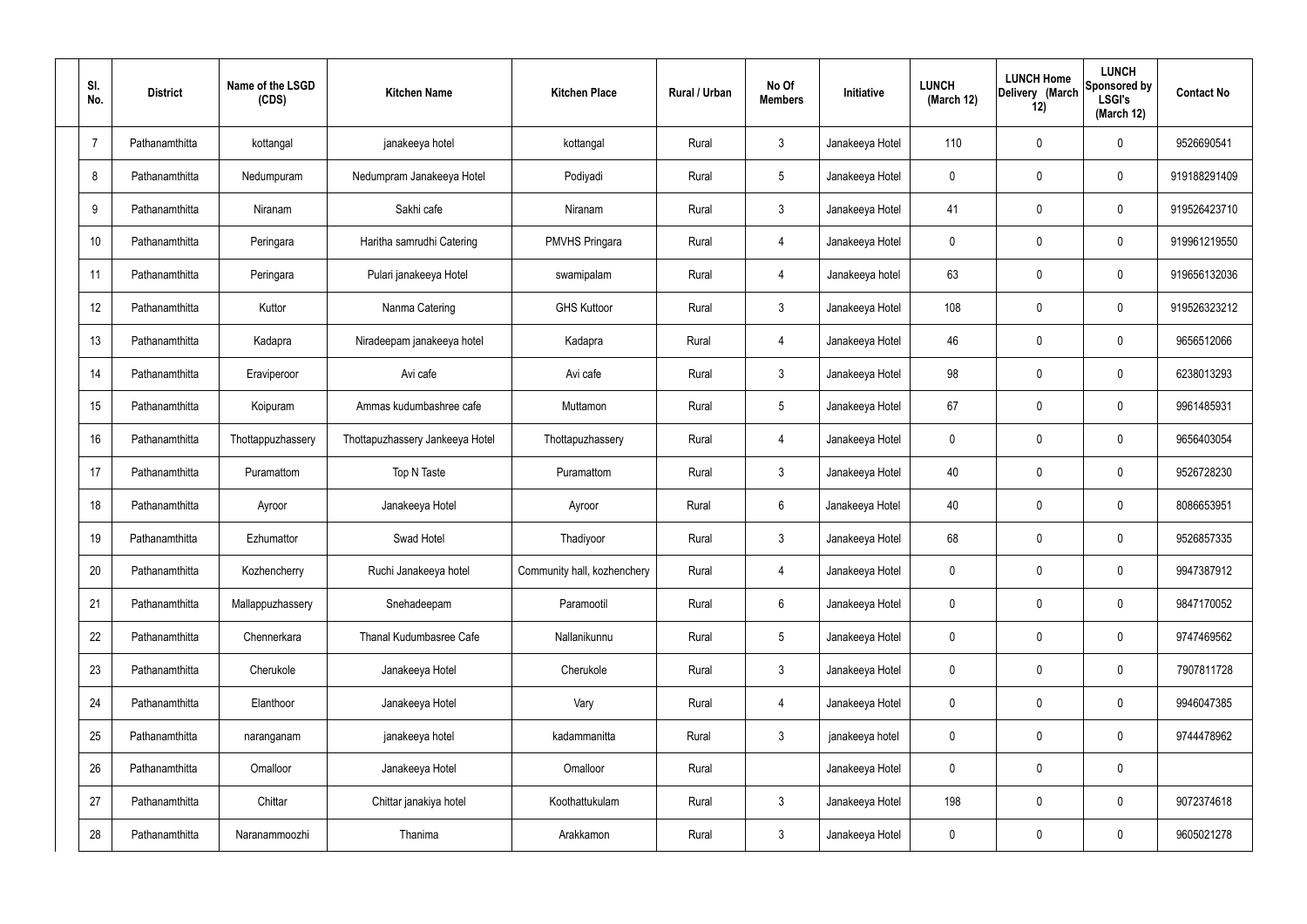|    | SI.<br>No. | <b>District</b> | Name of the LSGD<br>(CDS) | <b>Kitchen Name</b>        | <b>Kitchen Place</b>   | Rural / Urban | No Of<br><b>Members</b> | Initiative      | <b>LUNCH</b><br>(March 12) | <b>LUNCH Home</b><br>Delivery (March<br>12) | <b>LUNCH</b><br>Sponsored by<br><b>LSGI's</b><br>(March 12) | <b>Contact No</b> |
|----|------------|-----------------|---------------------------|----------------------------|------------------------|---------------|-------------------------|-----------------|----------------------------|---------------------------------------------|-------------------------------------------------------------|-------------------|
|    | 29         | Pathanamthitta  | Perunadu                  | Perunadu Janakeeya Hotel   | Perunadu               | Rural         | $\sqrt{5}$              | Janakeeya Hotel | 0                          | 0                                           | $\mathbf 0$                                                 |                   |
| 58 | 30         | Pathanamthitta  | Ranni-Angadi              | Angadi Janakeeya Hotel     | Thoodathil church hall | Rural         | $5\phantom{.0}$         | Janakeeya Hotel | 71                         | 0                                           | $\mathbf 0$                                                 | 9961190622        |
|    | 31         | Pathanamthitta  | Ranni-Pazhavangadi        | Navami Hotel               | Makkappuzha            | Rural         | 4                       | Janakeeya Hotel | $\mathbf 0$                | 0                                           | $\mathbf 0$                                                 | 9562135824        |
|    | 32         | Pathanamthitta  | Seethathodu               | Thanima catering unit      | Seethathodu            | Rural         | $5\phantom{.0}$         | Janakeeya Hotel | 55                         | 53                                          | $\mathbf 0$                                                 | 9747622310        |
|    | 33         | Pathanamthitta  | Ranni                     | Janakeeya Hotel            | Ranni                  | Rural         | 4                       | Janakeeya Hotel | 87                         | 0                                           | $\mathbf 0$                                                 | 99462338752       |
|    | 34         | Pathanamthitta  | Vechhoochira              | Annapoorneswary hotel      | Venkurinji             | Rural         | 4                       | Janakeeya Hotel | $\mathbf 0$                | 0                                           | $\mathbf 0$                                                 | 8547264134        |
|    | 35         | Pathanamthitta  | Vadasserikara             | Thannal Janakeeya Hotel    | Vadasserikara          | Rural         | $5\phantom{.0}$         | Janakeeya Hotel | $\mathbf 0$                | 0                                           | $\mathbf 0$                                                 | 8590107684        |
|    | 36         | Pathanamthitta  | Vallickodu                | Janakeeya Hotel            | Vallicodu              | Rural         | $5\,$                   | Janakeeya Hotel | $\mathbf 0$                | 0                                           | $\mathbf 0$                                                 | 8547121591        |
|    | 37         | Pathanamthitta  | Pramadom                  | Aishwarya Janakeeya Hotel  | Pramadom               | Rural         | $\mathbf{3}$            | Janakeeya Hotel | $\mathbf 0$                | 0                                           | $\mathbf 0$                                                 | 9495312020        |
|    | 38         | Pathanamthitta  | Aruvappulam               | Janakeeya Hotel            | Kallely                | Rural         | $\mathfrak{Z}$          | Janakeeya Hotel | $\mathbf 0$                | 0                                           | $\mathbf 0$                                                 | 9656700499        |
|    | 39         | Pathanamthitta  | mylapra                   | Manna janakeeya hotel      | mylapra                | Rural         | $\mathbf{3}$            | janakeeya hotel | $\mathbf 0$                | 0                                           | $\boldsymbol{0}$                                            | 9961750470        |
|    | 40         | Pathanamthitta  | Thannithodu               | Flowers janakeeya hotel    | Thannithodu            | Rural         | $\mathfrak{Z}$          | Janakeeya hotel | $\mathbf 0$                | 0                                           | $\mathbf 0$                                                 | 9061295035        |
|    | 40         | Pathanamthitta  | Malayappuzha              | Janakeeya Hotel            | Malayappuzha           | Rural         | $\mathbf{3}$            | Janakeeya Hotel | 0                          | 0                                           | $\boldsymbol{0}$                                            |                   |
|    | 41         | Pathanamthitta  | Konni                     | Janakeeya Hotel            | Konni                  | Rural         | $\mathbf{3}$            | Janakeeya Hotel | $\mathbf 0$                | $\mathsf{0}$                                | $\mathbf 0$                                                 |                   |
|    | 43         | Pathanamthitta  | Kalanjoor                 | Kalanjoor janakeeya Hotel  | Kalanjoor              | Rural         | $\overline{4}$          | Janakeeya Hotel | $\mathbf 0$                | 0                                           | $\mathbf 0$                                                 | 6238045066        |
|    | 44         | Pathanamthitta  | Ezhamkulam                | Swad Catering Unit         | Enathu                 | Rural         | $5\phantom{.0}$         | Janakeeya Hotel | 0                          | 0                                           | $\mathbf 0$                                                 | 9747243317        |
|    | 45         | Pathanamthitta  | Kodumon                   | Ruchiyidam Janakeeya Hotel | Kodumon                | Rural         | $\overline{7}$          | Janakeeya Hotel | $\pmb{0}$                  | 0                                           | $\mathbf 0$                                                 | 75611017112       |
|    | 46         | Pathanamthitta  | Erathu                    | Janakeeya Hotel            | Erathu                 | Rural         | $\overline{4}$          | Janakeeya Hotel | 0                          | 0                                           | $\mathbf 0$                                                 | 9645102262        |
|    | 47         | Pathanamthitta  | Enadimangalam             | Janakeeya Hotel            | Elamannoor             | Rural         | $\overline{4}$          | Janakeeya Hotel | $\pmb{0}$                  | 0                                           | $\mathbf 0$                                                 |                   |
|    | 48         | Pathanamthitta  | Kadampanadu               | Janakeeya Hotel            | Mannady                | Rural         | $\mathbf{3}$            | Janakeeya Hotel | $\pmb{0}$                  | 0                                           | $\mathbf 0$                                                 |                   |
|    | 49         | Pathanamthitta  | Pallickal                 |                            |                        | Rural         |                         | Janakeeya Hotel | 0                          | $\pmb{0}$                                   | $\pmb{0}$                                                   |                   |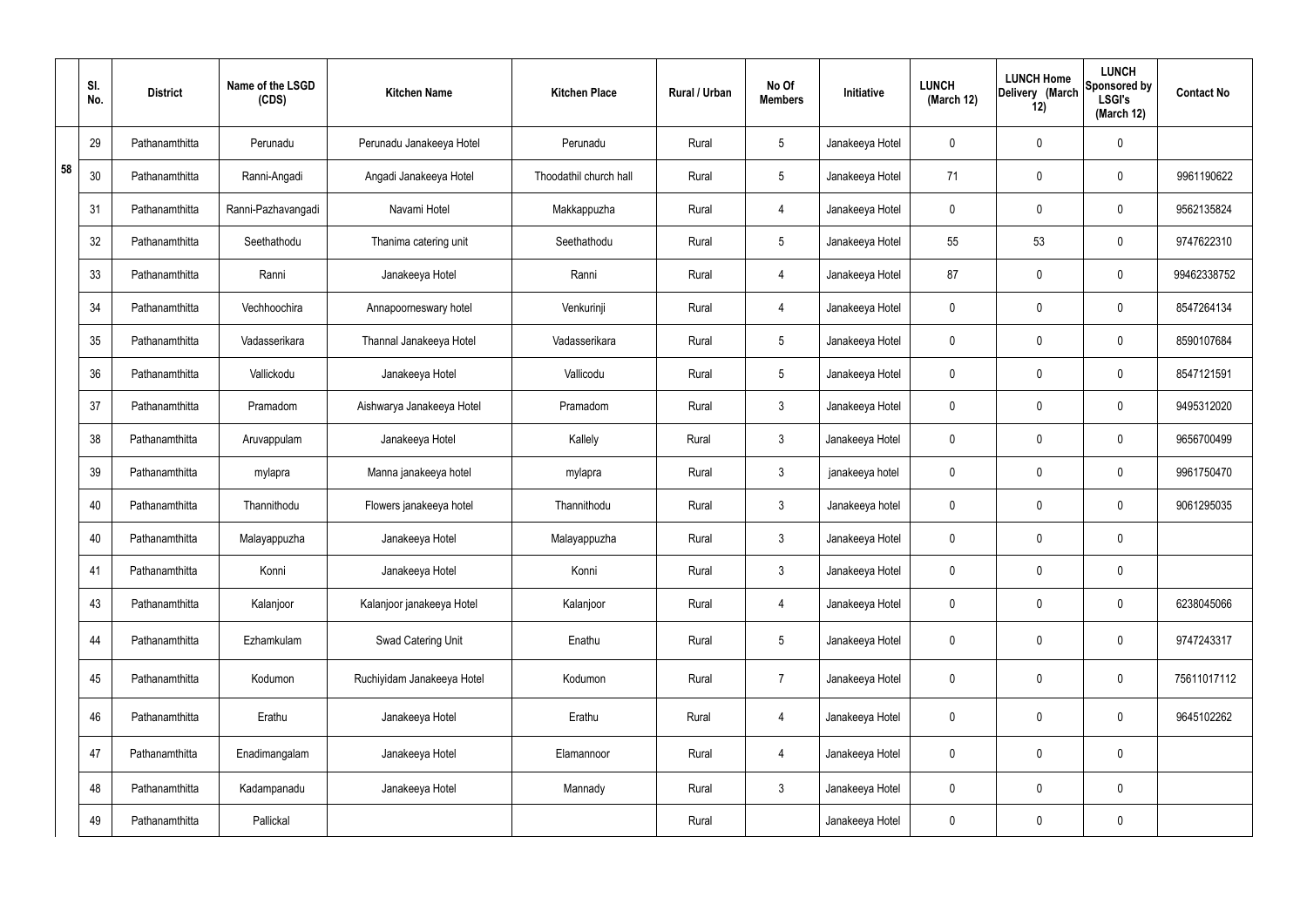|    | SI.<br>No.      | <b>District</b>    | Name of the LSGD<br>(CDS) | <b>Kitchen Name</b>                       | <b>Kitchen Place</b>                 | Rural / Urban | No Of<br><b>Members</b> | Initiative      | <b>LUNCH</b><br>(March 12) | <b>LUNCH Home</b><br>Delivery (March<br>12) | <b>LUNCH</b><br>Sponsored by<br><b>LSGI's</b><br>(March 12) | <b>Contact No</b> |
|----|-----------------|--------------------|---------------------------|-------------------------------------------|--------------------------------------|---------------|-------------------------|-----------------|----------------------------|---------------------------------------------|-------------------------------------------------------------|-------------------|
|    | 50              | Pathanamthitta     | Thumpamon                 | Ruchi Cafe                                | Mampilali                            | Rural         | $5\phantom{.0}$         | Janakeeya Hotel | 0                          | 0                                           | $\mathbf 0$                                                 | 9188300026        |
|    | 51              | Pathanamthitta     | Kulanada                  | Bhagyalekshmi cafe unit                   | Kaipuzha                             | Rural         | $\mathbf{3}$            | Janakeeya Hotel | 0                          | 0                                           | $\mathbf 0$                                                 |                   |
|    | 52              | Pathanamthitta     | Pandalam Thekkekara       | Pandalam Thekkekara                       | Thatta                               | Rural         | $\mathbf{3}$            | Janakeeya Hotel | 0                          | 0                                           | $\mathbf 0$                                                 | 9526224922        |
|    | 53              | Pathanamthitta     | Aranmula                  | Janakeeya Hotel                           | Aranmula                             | Rural         | $5\overline{)}$         | Janakeeya Hotel | 0                          | $\mathbf 0$                                 | $\mathbf 0$                                                 | 9656296503        |
|    | 54              | Pathanamthitta     | Mezhuveli                 | Thripthi Janakeeya Hotel                  | Mezhuveli                            | Rural         | $\mathbf{3}$            | Janakeeya Hotel | 0                          | $\boldsymbol{0}$                            | $\mathbf 0$                                                 | 9495265971        |
|    | 55              | Pathanamthitta     | Adoor                     | Amma Catering Unit                        | Adoor                                | Urban         | 5                       | Janakeeya Hotel | 0                          | 0                                           | $\mathbf 0$                                                 | 8606887490        |
|    | 56              | Pathanamthitta     | Pandalam                  | Ruchi catering                            | Sivarenjini Auditorium               | Urban         | $5\phantom{.0}$         | Janakeeya Hotel | 0                          | 0                                           | $\mathbf 0$                                                 | 9846212739        |
|    | 57              | Pathanamthitta     | <b>Thiruvalla East</b>    | janakeeya hotel                           | near private bus stand<br>thiruvalla | Urban         | 5                       | Janakeeya Hotel | 0                          | 0                                           | $\mathbf 0$                                                 | 919847729416      |
|    | 58              | Pathanamthitta     | <b>Thiruvalla West</b>    | janakeeya hotel                           | kizhakkan muthoor                    | Urban         | $5\phantom{.0}$         | Janakeeya Hotel | 0                          | 0                                           | $\mathbf 0$                                                 | 919656132036      |
|    | 59              | Pathanamthitta     | Pathanamthitta            | Janakeeya Hotel                           | Near Municipality Office             | Urban         | $5\overline{)}$         | Janakeeya Hotel | 0                          | 0                                           | $\mathbf 0$                                                 |                   |
| 58 |                 |                    |                           |                                           |                                      |               | 229                     |                 | <b>1815</b>                | 53                                          | $\bullet$                                                   |                   |
|    |                 | Thiruvananthapuram | Parassala                 | Bhagyalekshmi janakeeya hotel             | Mundaplavila                         | Rural         | $5\overline{)}$         | Janakeeya Hotel | 399                        | 0                                           | $\mathbf 0$                                                 | 9895463718        |
|    | $\overline{2}$  | Thiruvananthapuram | Karode                    | Karode janakeeya hotel                    | Paavaara,<br>pazhaya uchakkada       | Rural         | $5\phantom{.0}$         | Janakeeya Hotel | 395                        | 0                                           | $\mathbf 0$                                                 | 9605122139        |
|    | $\mathbf{3}$    | Thiruvananthapuram | Thirupuram                | Thirupuram janakeeya hotel                | Pazhayakada                          | Rural         | $5\phantom{.0}$         | Janakeeya Hotel | 175                        | 0                                           | $\mathbf 0$                                                 | 7034723987        |
|    | $\overline{4}$  | Thiruvananthapuram | Chenkal                   | Karuna janakeeya hotel                    | Udiyankulangara                      | Rural         | $5\phantom{.0}$         | Janakeeya Hotel | 250                        | 0                                           | $\mathbf 0$                                                 | 9746726109        |
|    | $5\phantom{.0}$ | Thiruvananthapuram | Kulathoor                 | Nakshatra janakeeya hotel                 | Attapuram                            | Rural         | $5\overline{)}$         | Janakeeya Hotel | 329                        | 0                                           | $\mathbf 0$                                                 | 8301924221        |
|    | 6               | Thiruvananthapuram | Neyyattinkara 1           | Oottupura                                 | Neyyattinkara                        | Urban         | $5\phantom{.0}$         | Janakeeya Hotel | 360                        | $\boldsymbol{0}$                            | $\mathbf 0$                                                 | 8129192485        |
|    | 7               | Thiruvananthapuram | Neyyattinkara 1           | Cafesree Janakeeya Hotel                  | Vazhimukku                           | Urban         | $5\phantom{.0}$         | Janakeeya Hotel | 750                        | 0                                           | $\mathbf 0$                                                 | 9995604997        |
|    | 8               | Thiruvananthapuram | Neyyattinkara 1           | Thripthi janakeeya Hotel                  | perumpazhuthoor                      | urban         | 4                       | janakeeya Hotel | 200                        | 0                                           | $\overline{0}$                                              | 6282944199        |
|    | 9               | Thiruvananthapuram | Neyyattinkara 2           | Harsha catering unit                      | Neyyattinkara                        | Urban         | $5\phantom{.0}$         | Janakeeya Hotel | 230                        | 0                                           | $\mathbf 0$                                                 | 9048822770        |
|    | 10              | Thiruvananthapuram | Neyyattinkara 2           | Devarose Janakeeya Hotel                  | Amaravila                            | Urban         | $5\overline{)}$         | Janakeeya Hotel | 134                        | 0                                           | $\mathbf 0$                                                 | 9995028659        |
|    | 11              | Thiruvananthapuram | Kollayil                  | ems janakeeya hotel                       | Dhanuvachapuram                      | Rural         | $5\overline{)}$         | Janakeeya Hotel | 470                        | 0                                           | $\overline{0}$                                              | 8157880624        |
|    | 12              | Thiruvananthapuram | Kunnathukal               | Aiswarya Janakeeya Hotel -<br>Kunnathukal | Kuruwad, paliyodu                    | Rural         | $\mathbf{3}$            | Janakeeya Hotel | 85                         | 0                                           | $\overline{0}$                                              | 9539549507        |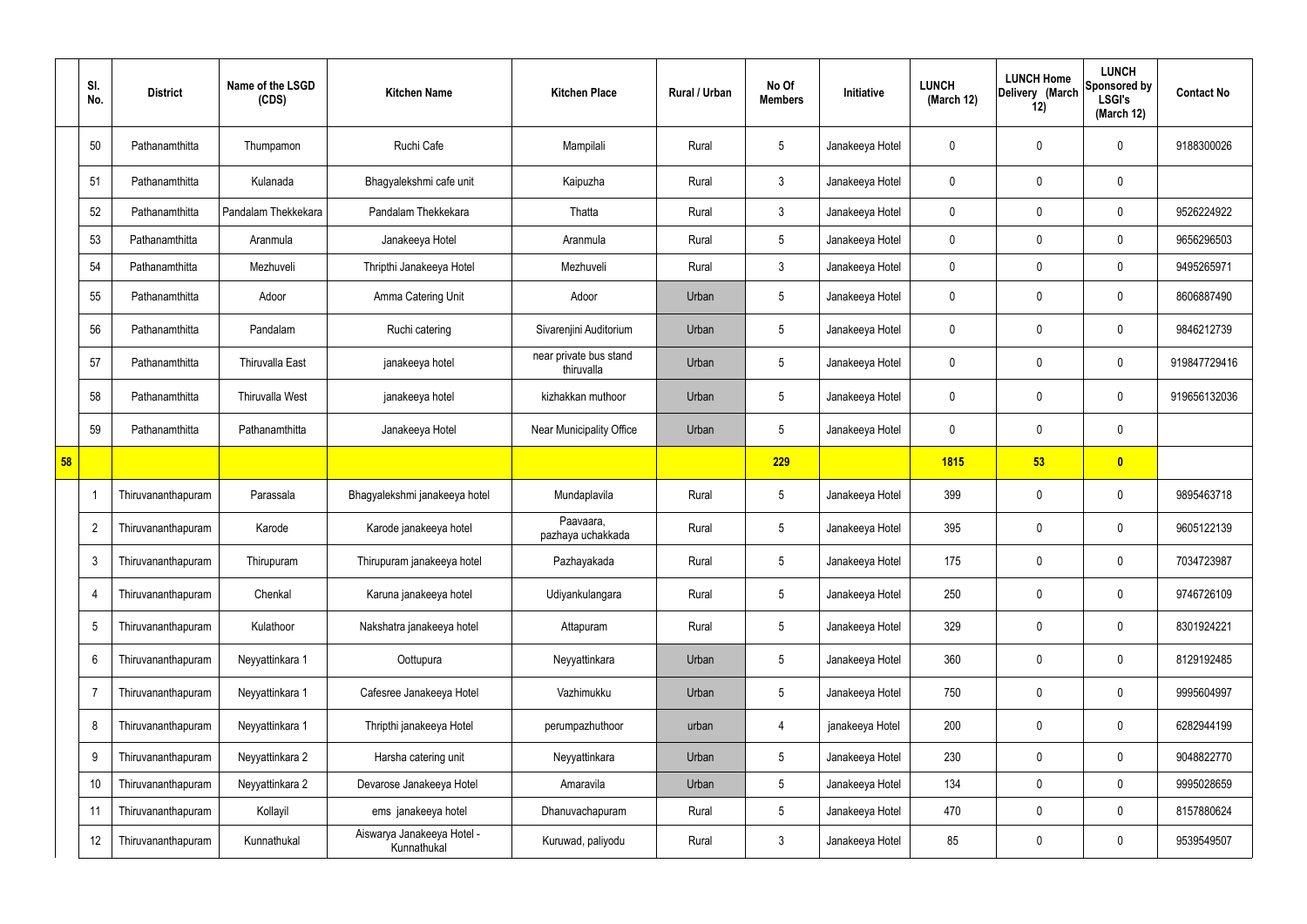| SI.<br>No. | <b>District</b>    | Name of the LSGD<br>(CDS) | <b>Kitchen Name</b>                   | <b>Kitchen Place</b>                       | Rural / Urban | No Of<br><b>Members</b> | Initiative      | <b>LUNCH</b><br>(March 12) | <b>LUNCH Home</b><br>Delivery (March<br>12) | <b>LUNCH</b><br>Sponsored by<br><b>LSGI's</b><br>(March 12) | <b>Contact No</b> |
|------------|--------------------|---------------------------|---------------------------------------|--------------------------------------------|---------------|-------------------------|-----------------|----------------------------|---------------------------------------------|-------------------------------------------------------------|-------------------|
| 13         | Thiruvananthapuram | Vellarada                 | Eden Janakeeya Hotel                  | Panachamoodu, Vellarada                    | Rural         | $5\phantom{.0}$         | Janakeeya Hotel | 670                        | 0                                           | 0                                                           | 8547973305        |
| 14         | Thiruvananthapuram | Vellarada                 | Chandrika Janakeeya Hotel - Vellarada | Vellarada                                  | Rural         | 6                       | Janakeeya Hotel | 118                        | 0                                           | 0                                                           | 9539366295        |
| 15         | Thiruvananthapuram | Aryankode                 | Aryan Janakeeya Hotel - Aryankode     | Aryankode                                  | Rural         | $5\phantom{.0}$         | Janakeeya Hotel | 182                        | 0                                           | $\mathbf 0$                                                 | 9746905408        |
| 16         | Thiruvananthapuram | Aryankode                 | stree souhritha jh                    | chemboor                                   | Rural         | $5\phantom{.0}$         | Janakeeya Hotel | 118                        | 0                                           | $\boldsymbol{0}$                                            |                   |
| 17         | Thiruvananthapuram | Ottashekharamangala<br>m  | Minnaram Janakeeya Hotel              | Kuravara, Near<br>Ottashekharamangalam UPS | Rural         | $\overline{4}$          | Janakeeya Hotel | 239                        | 0                                           | $\pmb{0}$                                                   | 9567553161        |
| 18         | Thiruvananthapuram | Kollayil                  | Janakeeya Hotel                       | Mylakkara                                  | Rural         | $5\phantom{.0}$         | Janakeeya Hotel | 187                        | 0                                           | $\mathbf 0$                                                 | 9605076268        |
| 19         | Thiruvananthapuram | perunkadavila             | shankholi janakeeya hotel             | perunkadavila                              | rural         | $\mathbf{3}$            | Janakeeya Hotel | 192                        | 0                                           | $\pmb{0}$                                                   |                   |
| 20         | Thiruvananthapuram | Amboori                   | Janakeeya Hotel                       | Amboori                                    | Rural         | $5\phantom{.0}$         | Janakeeya Hotel | 98                         | 0                                           | $\mathbf 0$                                                 | 9747169098        |
| 21         | Thiruvananthapuram | Athiyanoor                | Kudumbashree janakeeya hotel          | Venpakal                                   | Rural         | 4                       | Janakeeya Hotel | 355                        | 0                                           | $\pmb{0}$                                                   | 919562752580      |
| 22         | Thiruvananthapuram | Kottukal                  | Vismaya janakeeya hotel               | Uchakkada                                  | Rural         | $5\phantom{.0}$         | Janakeeya Hotel | 545                        | 0                                           | $\mathbf 0$                                                 | 6282447041        |
| 23         | Thiruvananthapuram | Kottukal                  | Udaya janakeeya Hotel                 | Punnakkulam                                | Rural         | $\overline{4}$          | Janakeeya Hotel | 280                        | 0                                           | $\mathbf 0$                                                 |                   |
| 24         | Thiruvananthapuram | Karumkulam                | Alil Janakeeya Hotel                  | Pallam                                     | Rural         | $5\phantom{.0}$         | Janakeeya Hotel | 145                        | 0                                           | $\boldsymbol{0}$                                            | 917736513673      |
| 25         | Thiruvananthapuram | Venganoor                 | Venganoor Ruchi janakeeya hotel       | Peringamala                                | Rural         | 10 <sup>°</sup>         | Janakeeya Hotel | 155                        | 0                                           | $\pmb{0}$                                                   | 9656309710        |
| 26         | Thiruvananthapuram | Vilavoorkkal              | Priyam Janakeeya Hotel                | Chanthamukku, Peyadu Jn                    | Rural         | $5\phantom{.0}$         | Janakeeya Hotel | 321                        | 0                                           | 0                                                           | 7902504494        |
| 27         | Thiruvananthapuram | Vilavoorkal               | Vilavoorkal janakeeya hotel           | Pottayil                                   | Rural         | $5\phantom{.0}$         | Janakeeya Hotel | 298                        | 0                                           | $\mathbf 0$                                                 | 9497883130        |
| 28         | Thiruvananthapuram | Kalliyoor                 | Stree Shakthi Janakeeya Hotel         | Kalliyoor                                  | Rural         | $5\overline{)}$         | Janakeeya Hotel | 0                          | 0                                           | $\mathbf 0$                                                 | 9074998782        |
| 29         | Thiruvananthapuram | Maranalloor               | Mayooram Janakeeya Hotel              | Mannadikkonam                              | Rural         | 4                       | Janakeeya Hotel | 173                        | $\mathbf 0$                                 | $\pmb{0}$                                                   | 9847371025        |
| 30         | Thiruvananthapuram | Pallichal                 | Vandhanam Janakeeya hotel             | Naruvamoodu                                | Rural         | $\overline{4}$          | Janakeeya Hotel | 234                        | 0                                           | $\pmb{0}$                                                   | 9562636222        |
| 31         | Thiruvananthapuram | Vilappil                  | Sreebhadra janakeey a hotel           | peyad                                      | Rural         | $5\phantom{.0}$         | Janakeeya Hotel | 243                        | 0                                           | $\pmb{0}$                                                   | 919496194745      |
| 32         | Thiruvananthapuram | Malayinkeezhu             | Thapasya janakeeya hotel              | Aruvacode                                  | Rural         | $\sqrt{5}$              | Janakeeya Hotel | 121                        | 0                                           | $\pmb{0}$                                                   | 9074329707        |
| 3,3        | Thiruvananthapuram | balaramapuram             | Karunya                               | balaramapuram                              | rural         | $5\phantom{.0}$         | Janakeeya Hotel | 145                        | 0                                           | $\pmb{0}$                                                   |                   |
| 34         | Thiruvananthapuram | Andoorkonam               | Thiruvathira janakeeya hotel          | Kaniyapuram                                | Rural         | $\mathbf{3}$            | Janakeeya Hotel | 180                        | 0                                           | $\pmb{0}$                                                   | 8921698989        |
| 35         | Thiruvananthapuram | Kadinamkulam              | Sabarmathi janakeeya hotel            | Chitattumukku                              | Rural         | 4                       | Janakeeya Hotel | 0                          | $\mathbf 0$                                 | $\pmb{0}$                                                   |                   |
| 36         | Thiruvananthapuram | Azhoor                    | Kudumbadsree janakeeya hotel          | Azhoor                                     | Rural         | 4                       | Janakeeya Hotel | 0                          | 0                                           | $\pmb{0}$                                                   | 8129060294        |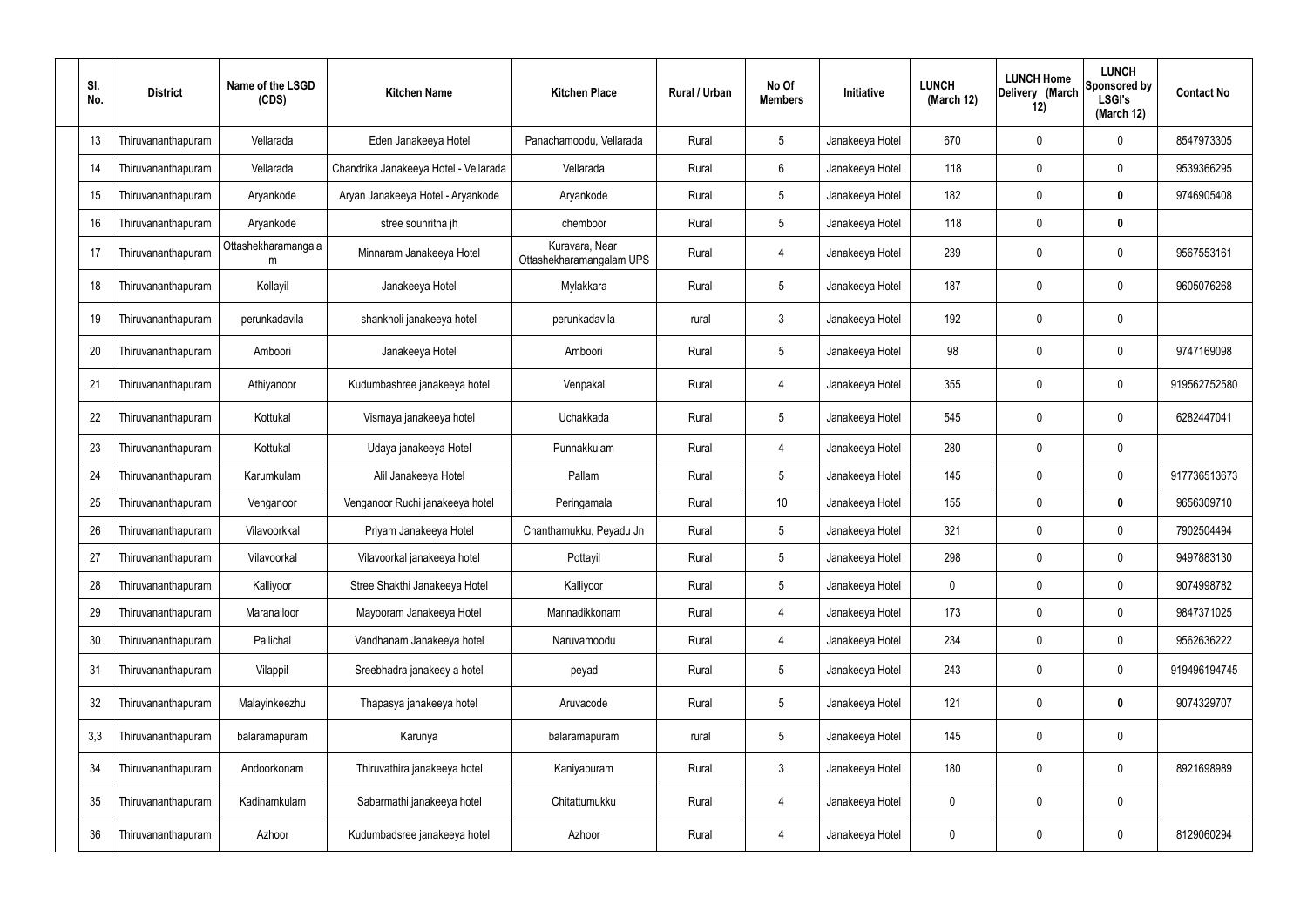|               | SI.<br>No. | <b>District</b>    | Name of the LSGD<br>(CDS)  | <b>Kitchen Name</b>                           | <b>Kitchen Place</b>                              | Rural / Urban | No Of<br><b>Members</b> | Initiative      | <b>LUNCH</b><br>(March 12) | <b>LUNCH Home</b><br>Delivery (March<br>12) | <b>LUNCH</b><br>Sponsored by<br><b>LSGI's</b><br>(March 12) | <b>Contact No</b> |
|---------------|------------|--------------------|----------------------------|-----------------------------------------------|---------------------------------------------------|---------------|-------------------------|-----------------|----------------------------|---------------------------------------------|-------------------------------------------------------------|-------------------|
|               | 37         | Thiruvanathapuram  | Pothencode                 | Pothencode Kudumbashree Janakeeya<br>hotel    | Pothencode ayiroorppara<br>Farmers centre         | Rural         | 5                       | Janakeeya Hotel | 150                        | 0                                           | $\mathbf 0$                                                 | 9037832338        |
|               | 38         | Thiruvananthapuram | Mangalapuram               | Mangalapuram Kudumbashree<br>Janakeeya Hotel  | Managalapuram Junction,<br>Near Panchayath Office | Rural         | 5                       | Janakeeya Hotel | 110                        | 0                                           | $\mathbf 0$                                                 | 9995459534        |
|               | 39         | Thiruvananthapuram | Mangalapuram               | Swad Kudumbashree Janakeeya hotel             | Murukkumpuzha                                     | Rural         | $\mathbf{3}$            | Janakeeya Hotel | 120                        | 0                                           | $\mathbf 0$                                                 | 8281624670        |
|               | 40         | Thiruvananthapuram | Mangalapuram               | Ruchisagaram Kudumbashree<br>Janakeeya Hotel  | Chembakamangalam                                  | Rural         | 5                       | Janakeeya Hotel | 210                        | 0                                           | $\mathbf 0$                                                 | 8139079929        |
|               | 41         | Thiruvanathapuram  | <b>TVM Corporation CDS</b> | Krishnakripa Janakeeya hotel                  | Anayara                                           | Urban         | 5                       | Janakeeya Hotel | 455                        | 0                                           | $\mathbf 0$                                                 | 9745823832        |
|               | 42         | Thiruvanathapuram  | <b>TVM Corporation CDS</b> | Vanitha Janakeeya Hotel                       | Manvila                                           | Urban         | 4                       | Janakeeya Hotel | 325                        | 0                                           | $\mathbf 0$                                                 | 8129412369        |
|               | 43         | Thiruvanathapuram  | <b>TVM Corporation CDS</b> | Bhagyalekshmi Kudumbashree<br>Janakeeya Hotel | EK Nayanar Trust, Medical<br>College              | Urban         | 6                       | Janakeeya Hotel | 250                        | 0                                           | $\mathbf 0$                                                 |                   |
|               | 44         | Thiruvanathapuram  | <b>TVM Corporation CDS</b> | Tripthi Janakeeya Hotel                       | Pallithura                                        | Urban         | $\mathfrak{Z}$          | Janakeeya Hotel | 488                        | 0                                           | $\mathbf 0$                                                 | 9387738568        |
|               | 45         | Thiruvanathapuram  | <b>TVM Corporation CDS</b> | soubhagya janakeeya Hotel                     | kazhakoottam                                      | Urban         | $\mathbf{3}$            | janakeeya Hotel | 450                        | 0                                           | $\mathbf 0$                                                 | 8921555192        |
|               | 46         | Thiruvanathapuram  | <b>TVM Corporation CDS</b> | Uthradam Janakeeya Hotel                      | Pattom                                            | Urban         | $\mathbf{3}$            | janakeeya Hotel | 1191                       | 0                                           | $\mathbf 0$                                                 | 8281062575        |
|               | 47         | Thiruvananthapuram | <b>TVM Corporation CDS</b> | Kismath Janakeeya Hotel                       | Pottakuzhi                                        | Urban         | $\mathfrak{Z}$          | Janakeeya Hotel | 480                        | 0                                           | $\mathbf 0$                                                 | 8281088923        |
|               | 48         | Thiruvananthapuram | <b>TVM Corporation CDS</b> | Anugraha janakeeya Hotel                      | sreekaryam                                        | Urban         | $\overline{4}$          | Janakeeya Hotel | 255                        | 0                                           | $\mathbf 0$                                                 |                   |
|               | 49         | Thiruvananthapuram | <b>TVM Corporation CDS</b> | janakeeya hotel                               | mannarakkonam                                     | Urban         | $\mathfrak{Z}$          | Janakeeya Hotel | 417                        | 0                                           | $\mathbf{0}$                                                | 8129179622        |
|               | 50         | Thiruvananthapuram | <b>TVM Corporation CDS</b> | Salt and Pepper                               | Poomalliyoorkkonam                                | Urban         | $\mathfrak{Z}$          | Janakeeya Hotel | 323                        | 0                                           | $\mathbf 0$                                                 | 8593986935        |
|               | 51         | Thiruvananthapuram | <b>TVM Corporation CDS</b> | Sreebhadra Janakeeya Hotel                    | Pettah                                            | Urban         | $\overline{4}$          | Janakeeya Hotel | 326                        | 0                                           | $\mathbf 0$                                                 | 9847227647        |
|               | 52         | Thiruvananthapuram | <b>TVM Corporation CDS</b> | kalavara Janakeeya Hotel                      | vattiyoorkavu                                     | Urban         | $\mathbf{3}$            | Janakeeya Hotel | 315                        | 0                                           | $\mathbf 0$                                                 | 9847655426        |
|               | 53         | Thiruvananthapuram | <b>TVM Corporation CDS</b> | punartham kudumbashree                        | kudappanakunnu                                    | Urban         | $\mathbf{3}$            | Janakeeya Hotel | 179                        | $\mathbf 0$                                 | $\mathbf 0$                                                 | 9747115789        |
|               | 54         | Thiruvananthapuram | <b>TVM Corporation CDS</b> | peroor JH                                     | Palayam                                           | Urban         | $\mathbf{3}$            | Janakeeya Hotel | 354                        | 0                                           | $\bf{0}$                                                    | 8086119633        |
|               | 55         | Thiruvananthapuram | Aryanadu                   | Aryanad Janakeeya Hotel                       | Aryanad                                           | Rural         | $6\phantom{.}6$         | Janakeeya Hotel | 399                        | 0                                           | $\mathbf 0$                                                 | 9207447839        |
| $ 110\rangle$ | 56         | Thiruvananthapuram | Kuttichal                  | Kutichal Janakeeya Hotel                      | Kuttichal                                         | Rural         | $5\phantom{.0}$         | Janakeeya Hotel | 170                        | 0                                           | $\mathbf 0$                                                 | 9446331479        |
|               | 57         | Thiruvananthapuram | Poovachal                  | Poovachal Janakeeya Hotel                     | Poovachal Panchayath                              | Rural         | $5\phantom{.0}$         | Janakeeya Hotel | 0                          | 0                                           | $\mathbf 0$                                                 | 9495225046        |
|               | 58         | Thiruvananthapuram | Vithura                    | Navodaya Janakeeya hotel                      | Koppam, Vithura                                   | Rural         | 4                       | Janakeeya Hotel | 148                        | 0                                           | $\overline{0}$                                              | 9946837014        |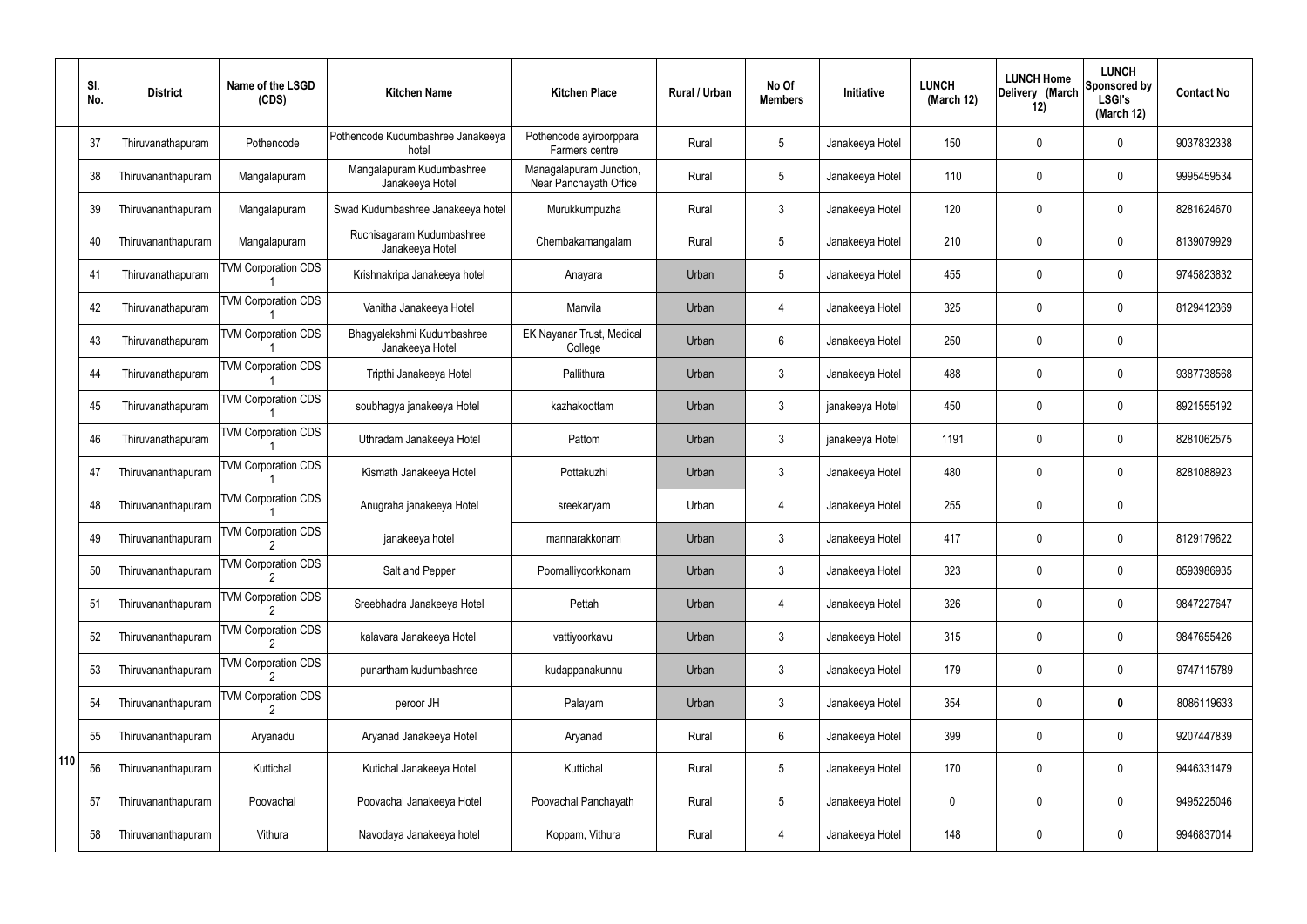| SI.<br>No. | <b>District</b>    | Name of the LSGD<br>(CDS) | <b>Kitchen Name</b>                  | <b>Kitchen Place</b>                              | Rural / Urban | No Of<br><b>Members</b> | Initiative      | <b>LUNCH</b><br>(March 12) | <b>LUNCH Home</b><br>Delivery (March<br>12) | <b>LUNCH</b><br>Sponsored by<br><b>LSGI's</b><br>(March 12) | <b>Contact No</b> |
|------------|--------------------|---------------------------|--------------------------------------|---------------------------------------------------|---------------|-------------------------|-----------------|----------------------------|---------------------------------------------|-------------------------------------------------------------|-------------------|
| 59         | Thiruvananthapuram | Tholicode                 | Tholicode Janakeeya Hotel            | Pulimoodu, Near Bharath<br>Petrol Pump, Tholicode | Rural         | 4                       | Janakeeya Hotel | 227                        | 0                                           | 0                                                           | 9539995862        |
| 60         | Thiruvananthapuram | uzhamalackal              | mazhavil jh                          | Puthukulangara                                    | Rural         | $5\phantom{.0}$         | Janakeeya Hotel | 295                        | 0                                           | $\pmb{0}$                                                   | 96457 54988       |
| 61         | Thiruvananthapuram | <b>TVPM Corpn CDS 4</b>   | Maithri Janakeeya Hotel              | Poozhyakkunnu, Nemom, TVM                         | Urban         | $5\phantom{.0}$         | Janakeeya Hotel | 637                        | 0                                           | $\mathbf 0$                                                 | 9846905594        |
| 62         | Thiruvananthapuram | TVPM. Corpn. CDS III      | Janatha hotel                        | Over bridge                                       | Urban         | 9                       | Janakeeya Hotel | 0                          | 0                                           | $\boldsymbol{0}$                                            | 919746149160      |
| 63         | Thiruvananthapuram | TVPM. Corpn. CDS III      | Asraya Janakeeya Hotel               | <b>DPI</b>                                        | Urban         | $\overline{4}$          | Janakeeya Hotel | 658                        | 0                                           | $\mathbf 0$                                                 | 918113008306      |
| 64         | Thiruvananthapuram | TVPM. Corpn. CDS III      | Ruchikkoott                          | Mudavanmukal                                      | Urban         | $\overline{4}$          | Janakeeya Hotel | 145                        | 0                                           | $\boldsymbol{0}$                                            | 917907579424      |
| 65         | Thiruvananthapuram | TVPM. Corpn. CDS IV       | Janakeeya hotel tvm corporation cds4 | Vallakkadavu                                      | Urban         | $5\phantom{.0}$         | Janakeeya Hotel | 315                        | 0                                           | $\boldsymbol{0}$                                            | 8129795072        |
| 66         | Thiruvananthapuram | TVPM. Corpn. CDS IV       | Karuna Janakeeya Hotel               | Avaduthura                                        | Urban         | $5\phantom{.0}$         | Janakeeya Hotel | 243                        | 0                                           | 3                                                           | 9567523799        |
| 67         | Thiruvananthapuram | Anadu                     | Nanma anad                           | Govt LPS Anad                                     | Rural         | $\overline{4}$          | Janakeeya Hotel | 0                          | 0                                           | $\mathbf 0$                                                 | 9645709754        |
| 68         | Thiruvananthapuram | Vembayam                  | Liya canteen                         | Perumboor near panchayath<br>office               | Rural         | $5\phantom{.0}$         | Janakeeya Hotel | 265                        | 0                                           | $\pmb{0}$                                                   | 9544337362        |
| 69         | Thiruvananthapuram | Vembayam                  | Four's Janakeeya Hotel               | Naduveli Konchira                                 | Rural         | $\overline{4}$          | Janakeeya Hotel | 252                        | 0                                           | $\mathbf 0$                                                 | 9526253578        |
| 70         | Thiruvananthapuram | Nedumangad 1              | Subhiksham                           | Irinjayam                                         | Urban         | $\overline{4}$          | Janakeeya Hotel | 220                        | $\mathbf 0$                                 | $\pmb{0}$                                                   | 9745606588        |
| 71         | Thiruvananthapuram | Nedumangad 1              | Ootupura                             | Pazhakutty                                        | Urban         | 6                       | Janakeeya Hotel | 310                        | 0                                           | $\mathbf 0$                                                 | 7510910614        |
| 72         | Thiruvananthapuram | Nedumangad 2              | Niravu                               | Near ksrtc bus stand                              | Urban         | 4                       | Janakeeya Hotel | 390                        | 0                                           | 0                                                           | 9645958207        |
| 73         | Thiruvananthapuram | Nedumangad 2              | Ruchiyidam                           | <b>Near Municipality</b>                          | Urban         | $\mathbf 0$             | Janakeeya Hotel | 456                        | 0                                           | $\pmb{0}$                                                   | 9846371353        |
| 74         | Thiruvananthapuram | Karakulam                 | Karakulam Vanitha hotel              | Karakulam Junction                                | Rural         | $\overline{4}$          | Janakeeya Hotel | 337                        | 0                                           | $\pmb{0}$                                                   | 9747176668        |
| 75         | Thiruvananthapuram | Panavoor                  | Kudumbashree vanitha hotel           | HI auditorium near panavoor<br>panchayath         | Rural         | $6\phantom{.}$          | Janakeeya Hotel | 182                        | 0                                           | $\sqrt{5}$                                                  | 9526740817        |
| 76         | Thiruvananthapuram | Aruvikara                 | Nanma                                | Aruvikara junction                                | Rural         | $\mathbf{3}$            | Janakeeya hotel | 0                          | 0                                           | $\mathbf 0$                                                 | 8606524464        |
| 77         | Thiruvananthapuram | Pullampara                | Janakeeya Hotel                      | Kalumkinmukham                                    | Rural         | $\sqrt{5}$              | Janakeeya Hotel | 85                         | 0                                           | $\pmb{0}$                                                   |                   |
| 78         | Thiruvananthapuram | Pangode                   | Bhagyalekshmi janakeeya hotel        | Pangodu Panchayath Hall                           | Rural         | $\sqrt{5}$              | Janakeeya Hotel | 114                        | 0                                           | $\mathbf 0$                                                 |                   |
| 79         | Thiruvananthapuram | Manickal                  | Janakeeya hotel                      | Pirappancode                                      | Rural         | 6                       | Janakeeya Hotel | 150                        | 0                                           | $\pmb{0}$                                                   | 9745874522        |
| 80         | Thiruvananthapuram | Vamanapuram               | Pournami Kalamachal                  | Kalamachal                                        | Rural         | $5\phantom{.0}$         | Janakeeya Hotel | 212                        | 0                                           | $\boldsymbol{0}$                                            | 9846825964        |
| 81         | Thiruvananthapuram | kallara                   | Amma janakeeya hotel                 | kallara                                           | rural         | 4                       | Janakeeya Hotel | 341                        | 0                                           | $\pmb{0}$                                                   | 8111891405        |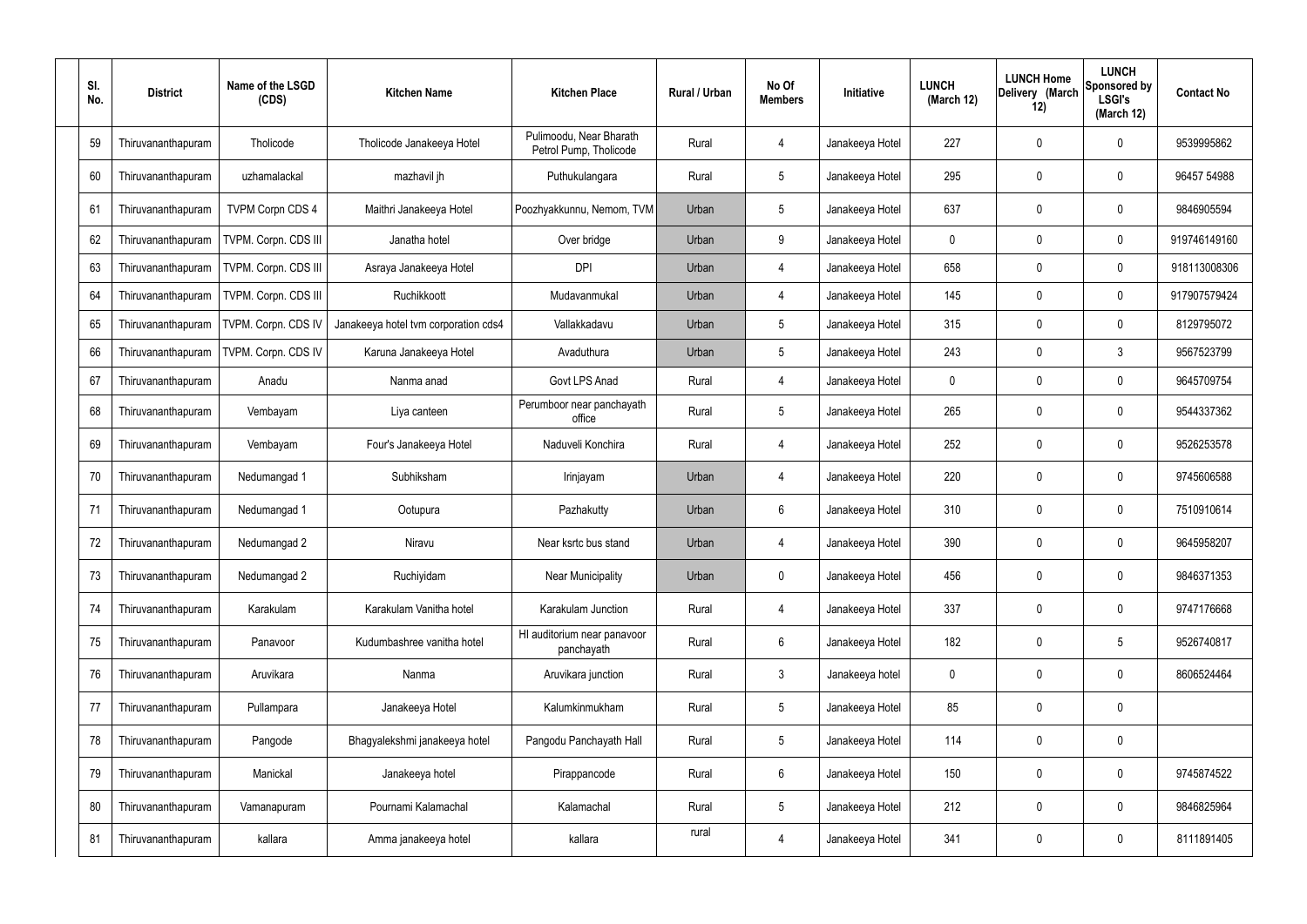| SI. | No. | <b>District</b>    | Name of the LSGD<br>(CDS) | <b>Kitchen Name</b>                 | <b>Kitchen Place</b>     | Rural / Urban | No Of<br><b>Members</b> | Initiative      | <b>LUNCH</b><br>(March 12) | <b>LUNCH Home</b><br>Delivery (March<br>12) | <b>LUNCH</b><br><b>Sponsored by</b><br><b>LSGI's</b><br>(March 12) | <b>Contact No</b> |
|-----|-----|--------------------|---------------------------|-------------------------------------|--------------------------|---------------|-------------------------|-----------------|----------------------------|---------------------------------------------|--------------------------------------------------------------------|-------------------|
|     | 82  | Thiruvananthapuram | nellanad                  | Nellanad janakeeya hotel            | keezhayikkonam           | rural         | 6                       | Janakeeya Hotel | 140                        | 0                                           | 0                                                                  | 9946994811        |
|     | 83  | Thiruvananthapuram | Pazhayakunnummel          | Chaitanya janakeeya hotel           | Pazhayakunnumel          | Rural         | $5\phantom{.0}$         | Janakeeya Hotel | 0                          | $\mathbf 0$                                 | 0                                                                  | 9496997201        |
|     | 84  | Thiruvananthapuram | Karavaram                 | Takkolam, Karavaram janakeeya hotel | Pullurmukk, kallambalam  | Rural         | 5                       | Janakeeya Hotel | 150                        | 0                                           | 0                                                                  | 9539723288        |
|     | 85  | Thiruvananthapuram | Kilimanoor                | Tanima vanitha canteen              | Kilimanoor               | Rural         | $\overline{4}$          | Janakeeya Hotel | 165                        | $\mathbf 0$                                 | 0                                                                  | 9846657166        |
|     | 86  | Thiruvananthapuram | Pulimath                  | Iswarya catering unit               | Pulimath, Karet          | Rural         | $\overline{4}$          | Janakeeya Hotel | $\mathbf{0}$               | $\mathbf 0$                                 | 0                                                                  | 9645514593        |
|     | 87  | Thiruvananthapuram | Navaikkulam               | Kudumbashree janakeeya hotel        | Kadambaattukonam         | Rural         | $5\phantom{.0}$         | Janakeeya Hotel | 92                         | $\mathbf 0$                                 | 0                                                                  | 9400619476        |
|     | 88  | Thiruvananthapuram | Nagaroor                  | Janakeeya Hotel                     | Altharamoodu             | Rural         | $5\phantom{.0}$         | Janakeeya Hotel | 167                        | 0                                           | 0                                                                  | 7034964806        |
|     | 89  | Thiruvananthapuram | Pallikal                  | pallikkal janakeeya hotel           | pakalkkuri               | rural         | 4                       | Janakeeya Hotel | 93                         | $\mathbf 0$                                 | 0                                                                  | 9447886364        |
|     | 90  | Thiruvananthapuram | Madavoor                  | Madavoor janakeeya hotel            | madavoor                 | rural         | 5                       | Janakeeya Hotel | 139                        | 0                                           | 0                                                                  | 9526206002        |
|     | 91  | Thiruvananthapuram | Chirayinkeezh             | Sevenstar Janakeeya Hotel           | Sarkkara                 | Rural         | $5\phantom{.0}$         | Janakeeya Hotel | 145                        | $\mathbf 0$                                 | 0                                                                  | 8921556636        |
|     | 92  | Thiruvananthapuram | Kadaykkavoor              | Karmalamatha Janakeeya Hotel        | Kadakkavoor              | Rural         | 5                       | Janakeeya Hotel | 108                        | 0                                           | 0                                                                  | 9645405591        |
|     | 93  | Thiruvananthapuram | Mudakkal                  | Sarovaram Janakeeya Hotel           | Valakkadu                | Rural         | $\mathbf{3}$            | Janakeeya Hotel | 110                        | 0                                           | 0                                                                  | 8086240900        |
|     | 94  | Thiruvananthapuram | Vakkom                    | Jananai Janakeeya Hotel             | SN Junction, Jeeva Dhara | Rural         | $5\phantom{.0}$         | Janakeeya Hotel | 144                        | 0                                           | 0                                                                  | 8137014724        |
|     | 95  | Thiruvananthapuram | Vakkom                    | Diya Janakeeya Hotel                | Panayile Kadavu          | Rural         | $5\phantom{.0}$         | Janakeeya Hotel | 125                        | $\mathbf 0$                                 | 0                                                                  | 8590439391        |
|     | 96  | Thiruvananthapuram | Kizhuvilam                | Kudumbashree vanitha canteen        | Kizhuvillam              | Rural         | $\overline{4}$          | Janakeeya Hotel | 136                        | $\mathbf 0$                                 | 0                                                                  | 9747361312        |
|     | 97  | Thiruvananthapuram | Anchuthengu               | Swad Janakeeya Hotel                | Anchuthengu              | Rural         | $5\phantom{.0}$         | Janakeeya Hotel | 144                        | $\mathbf 0$                                 | 0                                                                  |                   |
|     | 98  | Thiruvananthapuram | Attingal                  | Bhagyashree janakeeya hotel         | Attingal                 | Urban         | $5\phantom{.0}$         | Janakeeya Hotel | 158                        | $\pmb{0}$                                   | 0                                                                  | 9539968503        |
|     | 99  | Thiruvananthapuram | Cherunniyoor              | Lekshmi janakeeya hotel             | Dhalavapuram             | Rural         | $\mathbf{3}$            | Janakeeya Hotel | 144                        | $\mathbf 0$                                 | $\overline{2}$                                                     | 9995391999        |
|     | 100 | Thiruvananthapuram | Chemmaruthi               | Dreams janakeeya hotel              | Mavinmoodu, muthana      | Rural         | $5\overline{)}$         | Janakeeya Hotel | 155                        | 0                                           | 0                                                                  | 8129240185        |
|     | 101 | Thiruvananthapuram | Chemmaruthi               | Natturuchi janakeeya hotel          | Panayara&sivapuram       | Rural         | $5\phantom{.0}$         | Janakeeya Hotel | 147                        | $\mathbf 0$                                 | 0                                                                  | 8129240185        |
|     | 102 | Thiruvananthapuram | Chemmaruthi               | Bhanusree                           | Chavadimukku             | Rural         | $\overline{4}$          | Janakeeya Hotel | 185                        | $\mathbf 0$                                 | 0                                                                  | 8129240185        |
|     | 103 | Thiruvananthapuram | Chemmaruthi               | saphalyam janakeeya Hotel           | chemmaruthi              | Rural         | $5\phantom{.0}$         | Janakeeya hotel | 148                        | $\mathbf 0$                                 | 0                                                                  | 9539925641        |
|     | 104 | Thiruvananthapuram | Manamboor                 | Manamboor janakeeya hotel           | Kavalayoor               | Rural         | 4                       | Janakeeya Hotel | 196                        | 0                                           | 2\$                                                                | 9074388684        |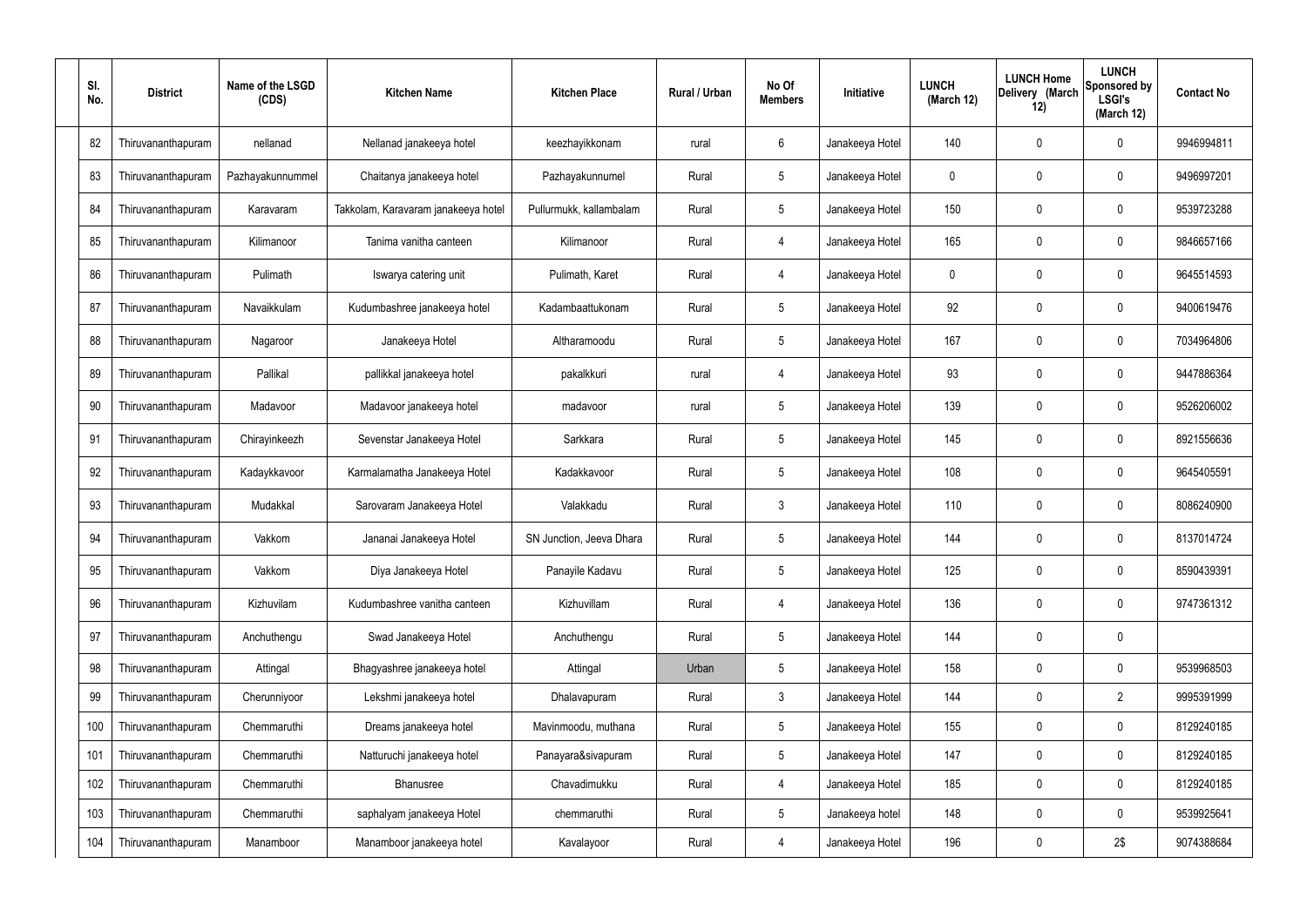|     | SI.<br>No.     | <b>District</b>    | Name of the LSGD<br>(CDS) | <b>Kitchen Name</b>                        | <b>Kitchen Place</b>                             | Rural / Urban | No Of<br><b>Members</b> | Initiative      | <b>LUNCH</b><br>(March 12) | <b>LUNCH Home</b><br>Delivery (March<br>12) | <b>LUNCH</b><br>Sponsored by<br><b>LSGI's</b><br>(March 12) | <b>Contact No</b> |
|-----|----------------|--------------------|---------------------------|--------------------------------------------|--------------------------------------------------|---------------|-------------------------|-----------------|----------------------------|---------------------------------------------|-------------------------------------------------------------|-------------------|
|     | 105            | Thiruvananthapuram | Edava                     | Sreenandha janakeeyahotel                  | Kaappil                                          | Rural         | $5\overline{)}$         | Janakeeya Hotel | 155                        | $\mathbf 0$                                 | $\mathbf 0$                                                 | 9895337334        |
|     | 106            | Thiruvananthapuram | Elakamon                  | Sreenarayana janakeeya hotel               | Elakamon                                         | Rural         | $\overline{7}$          | Janakeeya Hotel | 135                        | $\mathbf 0$                                 | $\mathbf 0$                                                 | 8086637798        |
|     | 107            | Thiruvananthapuram | Elakamon                  | kudumbashree janakeeya hotel               | Elakamon                                         | Rural         | $5\phantom{.0}$         | janakeeya hotel | 185                        | 0                                           | $\mathbf 0$                                                 | 8590725126        |
|     | 108            | Thiruvananthapuram | Vettoor                   | Kashi janakeeya hotel                      | Vettoor                                          | Rural         | $\overline{4}$          | Janakeeya Hotel | 125                        | 0                                           | $\mathbf 0$                                                 | 9061547396        |
|     | 109            | Thiruvananthapuram | Ottoor                    | Kudumbashree Janakeeya hotel               | ottoor                                           | rural         | $\mathbf{3}$            | Janakeeya Hotel | 148                        | $\mathbf 0$                                 | $\mathbf 0$                                                 | 8590570561        |
|     | 110            | Thiruvanathapuram  | Varkala                   | Janakeeya hotel                            | Varkala municipality                             | Urban         | $5\overline{)}$         | Janakeeya Hotel | 135                        | $\mathbf 0$                                 | $\overline{2}$                                              | 8943261611        |
| 110 |                |                    |                           |                                            |                                                  |               | 501                     |                 | 25599                      | $\pmb{0}$                                   | 14                                                          |                   |
|     |                | <b>Thrissur</b>    | Kadangodu                 | Janakeeya Hotel Kadangod                   | Kadangod                                         | Rural         | $\overline{4}$          | Janakeeya Hotel | 59                         | 40                                          | $\overline{7}$                                              |                   |
|     | $\overline{2}$ | <b>Thrissur</b>    | Chalakudy                 | Thripthy Janakeeya Hotel Chalakudy         | North Busstand Chalakudy                         | Urban         | $\overline{4}$          | Janakeeya Hotel | 240                        | 130                                         | $\mathbf 0$                                                 | 9544048190        |
|     | 3              | <b>Thrissur</b>    | Pananchery                | Pananchery Janakeeya Hotel                 | Pattikkad                                        | Rural         | $5\overline{)}$         | Janakeeya Hotel | 115                        | 42                                          | $\mathbf 0$                                                 | 9746354118        |
|     | 4              | <b>Thrissur</b>    | Kadavallur                | Janakeeya Hotel Kadavalloor                | Panjayath Compound                               | Rural         | $\overline{4}$          | Janakeeya Hotel | 59                         | 67                                          | $\mathbf 0$                                                 | 8943983995        |
|     | 5              | <b>Thrissur</b>    | Kattoor                   | Janakeeya Hotel Kattoor                    | Kudumbashree Vipanana<br>Kendram, Katoor Bazzar, | Rural         | $5\overline{)}$         | Janakeeya Hotel | $\mathbf 0$                | $\mathbf 0$                                 | $\mathbf 0$                                                 |                   |
|     | 6              | <b>Thrissur</b>    | Elavally                  | Janakeeya Hotel Elavally                   | Elavally Panchayath<br>Compound                  | Rural         | 4                       | Janakeeya Hotel | 157                        | $\mathbf 0$                                 | $\mathbf 0$                                                 | 9744738247        |
|     | $\overline{7}$ | Thrissur           | Paralam                   | Paralam Janakeeya Hotel                    | Nanma Kudumbashree<br>canteen                    | Rural         | $\mathbf{3}$            | Janakeeya Hotel | $\pmb{0}$                  | $\pmb{0}$                                   | $\pmb{0}$                                                   | 9744441594        |
|     | 8              | Thrissur           | Kadukutty                 | Uppum Mulakum Janakeeya Hotel<br>Kadukutty | Kottamuri Junction                               | Rural         | $5\phantom{.0}$         | Janakeeya Hotel | 46                         | 35                                          | $\mathbf 0$                                                 | 9846634710        |
|     | 9              | Thrissur           | Thrissur 2                | Kuttanellur Janakeeya Hotel                | Kuttanellur                                      | Urban         | $5\phantom{.0}$         | Janakeeya Hotel | 60                         | $\pmb{0}$                                   | $\mathbf 0$                                                 | 8330800498        |
|     | 10             | Thrissur           | Pazhayannur               | Janakeeya Hotel, Pazhayanoor               | Pazhayannur Panchayath                           | Rural         | $\overline{4}$          | Janakeeya Hotel | 235                        | $\pmb{0}$                                   | $\mathbf 0$                                                 | 9400257329        |
|     | 11             | Thrissur           | Aloor                     | Aloor Janakeeya Hotel                      | Aloor                                            | Rural         | $5\overline{)}$         | Janakeeya Hotel | 24                         | 53                                          | $\mathbf 0$                                                 | 9946922936        |
|     | 12             | Thrissur           | Muriyad                   | Jankeeya Hotel, Muriyad                    | Karuna Canteen, Muriyad                          | Rural         | $5\overline{)}$         | Janakeeya Hotel | 151                        | 0                                           | $\mathbf 0$                                                 | 9961920358        |
|     | 13             | Thrissur           | Valapad                   | Janakeeya Hotel Valapad                    | Valapad Chanthapadi                              | Rural         | $6\overline{6}$         | Janakeeya Hotel | 125                        | 0                                           | 8                                                           |                   |
|     | 14             | Thrissur           | Kaipamangalam             | Kaipamngalam Janakeeya Hotel               | Kaipamangalam Panchayath                         | Rural         | 3                       | Janakeeya Hotel | 197                        | 0                                           | $\overline{2}$                                              |                   |
|     | 15             | Thrissur           | Annamanada                | Snehitha Catering                          | Annamanada                                       | Rural         | $5\phantom{.0}$         | Janakeeya Hotel | $\pmb{0}$                  | 43                                          | $\pmb{0}$                                                   | 9747712615        |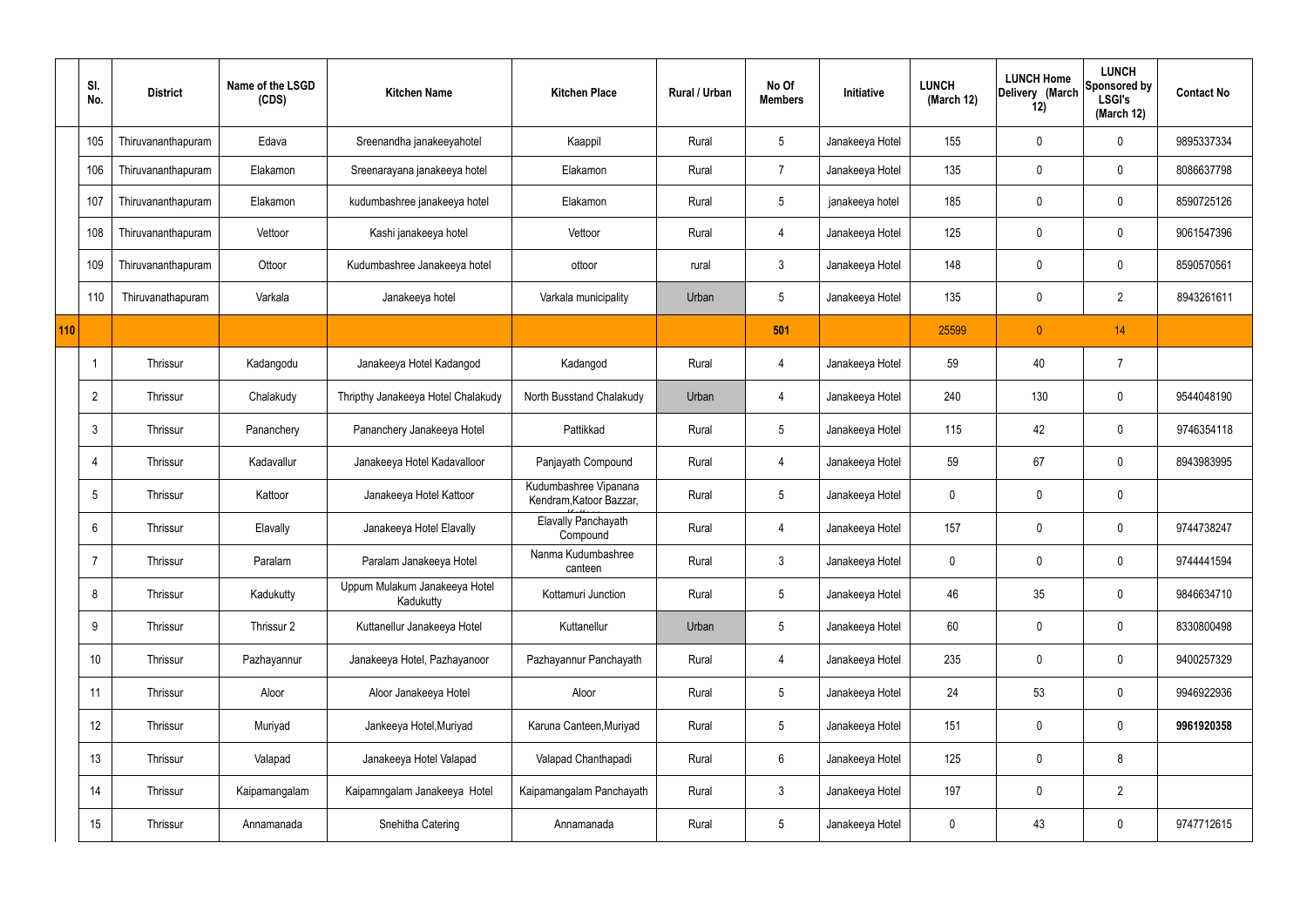| SI.<br>No. | <b>District</b> | Name of the LSGD<br>(CDS) | <b>Kitchen Name</b>                             | <b>Kitchen Place</b>                         | Rural / Urban | No Of<br><b>Members</b> | Initiative      | <b>LUNCH</b><br>(March 12) | <b>LUNCH Home</b><br>Delivery (March<br>12) | <b>LUNCH</b><br>Sponsored by<br><b>LSGI's</b><br>(March 12) | <b>Contact No</b> |
|------------|-----------------|---------------------------|-------------------------------------------------|----------------------------------------------|---------------|-------------------------|-----------------|----------------------------|---------------------------------------------|-------------------------------------------------------------|-------------------|
| 16         | Thrissur        | Vellangallur              | Janakeeya Hotel Vellangallur                    | Panchayath Community Hall                    | Rural         | $6\phantom{.}6$         | Janakeeya Hotel | 51                         | 31                                          | $\mathbf 0$                                                 | 9947462258        |
| 17         | Thrissur        | Pavaratty                 | Janakeeya Hotel Pavaratty                       | Akashaya Vanitha Canteen                     | Rural         | $\mathbf{3}$            | Janakeeya Hotel | 118                        | 0                                           | $\mathbf 0$                                                 |                   |
| 18         | Thrissur        | Edathiruthy               | Janakeeya Hotel Edathuruthi (Nalinam<br>Stores) | Opposite of GLPS,<br>Chenthrappinni Centre   | Rural         | 4                       | Janakeeya Hotel | 124                        | 0                                           | $\overline{2}$                                              |                   |
| 19         | Thrissur        | Adatt                     | Janakeeya Hotel Adat                            | Muthuvara                                    | Rural         | $\overline{7}$          | Janakeeya Hotel | 81                         | 63                                          | $\mathbf 0$                                                 | 6235203703        |
| 20         | Thrissur        | Irinjalakuda 1            | Janakeeya Hotel Irinjalakuda Cds1               | Irinjalakuda Muncipality                     | Urban         | 4                       | Janakeeya Hotel | 86                         | 0                                           | $\mathbf 0$                                                 | 9526912506        |
| 21         | Thrissur        | Parapookkara              | Janakeeya Hotel, Parapookkara                   | Panchayath Canteen                           | Rural         | $5\phantom{.0}$         | Janakeeya Hotel | 91                         | 0                                           | $\mathbf 0$                                                 | 9605428611        |
| 22         | Thrissur        | Puthanchira               | Annapoorna Janakeeya Hotel<br>Puthenchira       | Panchayath Community Hall                    | Rural         | $5\phantom{.0}$         | Janakeeya Hotel | 40                         | 21                                          | $\mathbf 0$                                                 | 9383421350        |
| 23         | Thrissur        | SreeNarayanapuram         | Sree Narayana Puram Janakeeya<br>Hotel          | Sreenarayanapuram<br>Panchayath              | Rural         | $5\phantom{.0}$         | Janakeeya Hotel | $\mathbf 0$                | 0                                           | 0\$                                                         |                   |
| 24         | Thrissur        | Nadathara                 | Nadathara Janakeeya Hotel                       | Moorkanikkara                                | Rural         | $5\phantom{.0}$         | Janakeeya Hotel | $\mathbf 0$                | 0                                           | 0\$                                                         | 9744611176        |
| 25         | Thrissur        | Vallachira                | Vallachira Janakeeya Hotel                      | Vallachira Gramapanchayath                   | Rural         | 4                       | Janakeeya Hotel | $\mathbf 0$                | 36                                          | $\mathbf 0$                                                 | 9744804256        |
| 26         | Thrissur        | Poyya                     | Janakeeya Hotel , Poyya                         | Poyya Junction                               | Rural         | $5\,$                   | Janakeeya Hotel | 16                         | 20                                          | $\mathbf 0$                                                 | 7902318250        |
| 27         | Thrissur        | Wadakanchery 1            | Vrindavan Janakeeya Hotel                       | Ottupara                                     | Urban         | $5\phantom{.0}$         | Janakeeya Hotel | 180                        | 50                                          | $\mathbf 0$                                                 |                   |
| 28         | Thrissur        | Varandarappilly           | Janakeeya Hotel                                 | Varandarappilly Panchayath                   | Rural         | $5\phantom{.0}$         | Janakeeya Hotel | 74                         | 37                                          | 0                                                           | 9048283463        |
| 29         | Thrissur        | Nenmanikkara              | Vanitha Janakeeya Hotel                         | Paliyekkara, Nenmanikkara<br>Gramapanchayath | Rural         | $5\phantom{.0}$         | Janakeeya Hotel | 59                         | 15                                          | $\mathbf 0$                                                 | 9747494386        |
| 30         | Thrissur        | Kodakara                  | Nanma Janakeeya Hotel                           | Kodakara Bus Stand                           | Rural         | $5\phantom{.0}$         | Janakeeya Hotel | 219                        | 239                                         | $\mathbf 0$                                                 | 9946283762        |
| 31         | Thrissur        | Thekkumkkara              | Janakeeya Hotel Thekkumkara                     | Vanitha Canteen, Thekkumkara                 | Rural         | $\overline{4}$          | Janakeeya Hotel | $\pmb{0}$                  | 0                                           | $\mathbf 0$                                                 |                   |
| 32         | Thrissur        | Alagappa Ngar             | Janakeeya Hotel                                 | Amballur                                     | Rural         | $5\phantom{.0}$         | Janakeeya Hotel | 150                        | 56                                          | $\mathbf{3}$                                                | 8606553521        |
| 33         | Thrissur        | Kolazhy                   | Janakeeya Hotel Kolazhy                         | <b>ZMLP School</b>                           | Rural         | $\overline{4}$          | Janakeeya Hotel | $\mathbf 0$                | 78                                          | $\mathbf 0$                                                 | 9645535725        |
| 34         | Thrissur        | Manalur                   | Janakeeya Hotel Manalur                         | Govt High School, Manaloor                   | Rural         | $6\overline{6}$         | Janakeeya Hotel | 65                         | 13                                          | 4                                                           | 9446619441        |
| 35         | Thrissur        | Arimpur                   | Janakeeya Hotel Arimbur                         | Kudumbashree Vanitha<br>Canteen , Arimbur    | Rural         | $5\phantom{.0}$         | Janakeeya Hotel | 170                        | 65                                          | $\mathbf 0$                                                 | 9946789338        |
| 36         | Thrissur        | Thanniyam                 | Thannyam Janakeeya Hotel                        | Peringottukara                               | Rural         | $\overline{4}$          | Janakeeya Hotel | 47                         | 21                                          | $\mathbf 0$                                                 | 9048570194        |
| 37         | Thrissur        | Madakkathara              | Madakkathara Annapoorna Janakeeya<br>Hotel      | Madakkathara                                 | Rural         | $6\,$                   | Janakeeya Hotel | 65                         | 38                                          | $\overline{2}$                                              | 9388431507        |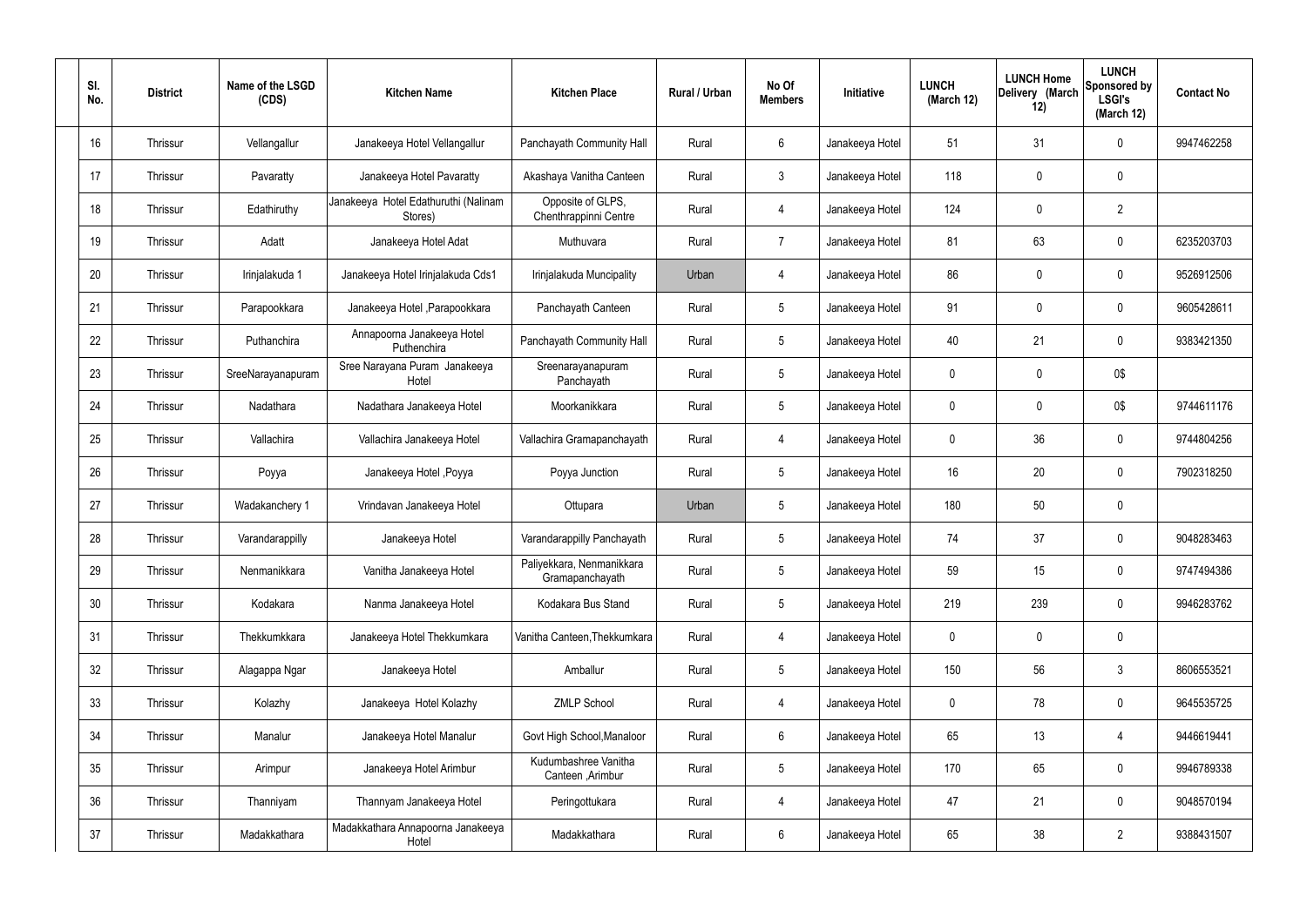|    | SI.<br>No. | <b>District</b> | Name of the LSGD<br>(CDS) | <b>Kitchen Name</b>                    | <b>Kitchen Place</b>               | Rural / Urban | No Of<br><b>Members</b> | Initiative      | <b>LUNCH</b><br>(March 12) | <b>LUNCH Home</b><br>Delivery (March<br>12) | <b>LUNCH</b><br>Sponsored by<br><b>LSGI's</b><br>(March 12) | <b>Contact No</b> |
|----|------------|-----------------|---------------------------|----------------------------------------|------------------------------------|---------------|-------------------------|-----------------|----------------------------|---------------------------------------------|-------------------------------------------------------------|-------------------|
|    | 38         | Thrissur        | Athirappilly              | Panchayath Kudumbashree Canteen        | Athirappilly                       | Rural         | $\mathbf{3}$            | Janakeeya Hotel | $\mathbf 0$                | $\mathbf 0$                                 | $\mathbf 0$                                                 | 9496151187        |
|    | 39         | <b>Thrissur</b> | Kodassery                 | Five Star Janakeeya Hotel              | Kodassery                          | Rural         | $\overline{4}$          | Janakeeya Hotel | 159                        | 64                                          | $\mathbf 0$                                                 | 9846464927        |
|    | 40         | <b>Thrissur</b> | Mattathur                 | Karunya<br>kudumbShree                 | Vellikkulangara                    | Rural         | 4                       | Janakeeya Hotel | 188                        | 107                                         | $\mathbf 0$                                                 | 9539102486        |
|    | 41         | <b>Thrissur</b> | Koratty                   | Ruchi Janakeeya Hotel                  | Koratty                            | Rural         | $\overline{4}$          | Janakeeya Hotel | $\mathbf 0$                | $\mathbf 0$                                 | $\mathbf 0$                                                 | 9496527583        |
|    | 42         | Thrissur        | Thrikkoor                 | Susthira Janakeeya Hotel               | Alengaad                           | Rural         | $\mathbf{3}$            | Janakeeya Hotel | 156                        | 36                                          | 4                                                           | 8111847055        |
|    | 43         | Thrissur        | Venkitangu                | Ottupura<br>Janakeeya Hotel Vengidangu | Vengidangu Panchayath              | Rural         | $\mathbf{3}$            | Janakeeya Hotel | 196                        | 54                                          | $\mathbf 0$                                                 | 8156981840        |
|    | 44         | <b>Thrissur</b> | Padiyoor                  | Padiyoor<br>Janakeya Hotel             | HDC School, Kakkathuruthy          | Rural         | $5\overline{)}$         | Janakeeya Hotel | 66                         | 42                                          | $\mathbf 0$                                                 | 9048817359        |
|    | 45         | Thrissur        | Pariyaram                 | Samridhi Janakeeya Hotel               | Pariyaram                          | Rural         | $5\overline{)}$         | Janakeeya Hotel | 120                        | 170                                         | $\mathbf 0$                                                 | 7025950795        |
|    | 46         | <b>Thrissur</b> | Wadakanchery cds2         | Janakeeya Hotel, Wadakanchery cds2     | Minaloor                           | Urban         | $\mathbf{3}$            | Janakeeya Hotel | 89                         | $\mathbf 0$                                 | $\mathbf 0$                                                 |                   |
|    | 47         | Thrissur        | Kodungaloor cds2          | Jathikka Janakeeya Hotel               | Arakkulam                          | Urban         | 4                       | Janakeeya Hotel | 106                        | $\mathbf 0$                                 | $\mathbf 0$                                                 | 9745397171        |
|    | 48         | <b>Thrissur</b> | Punnayur                  | Kaipunnyam Janakeeya Hotel             | Edakazhiyur                        | Rural         | $5\phantom{.0}$         | Janakeeya Hotel | 73                         | 52                                          | $\mathbf 0$                                                 | 9744680885        |
| 97 | 49         | Thrissur        | Velookkara                | Velookkara Janakeeya Hotel             | Panchayath shopping complex        | Rural         | $\mathbf{3}$            | Janakeeya Hotel | 45                         | $\mathbf 0$                                 | $\mathbf 0$                                                 | 9048756685        |
|    | 50         | <b>Thrissur</b> | Meloor                    | Thanima Janakeeya Hotel Meloor         | Meloor centre                      | Rural         | 4                       | Janakeeya Hotel | $\mathbf 0$                | 0                                           | $\mathbf 0$                                                 | 7902354039        |
|    | 51         | Thrissur        | Vallathol Nagar           | Janakeeya Hotel, Vallathol Nagar       | near youth welfare center          | rural         | $5\phantom{.0}$         | Janakeeya Hotel | 437                        | $\pmb{0}$                                   | $\mathbf 0$                                                 | 9961296574        |
|    | 52         | Thrissur        | Eriyad                    | janakeeya Hotel, eriyad                | community hall                     | Rural         | $\overline{4}$          | Janakeeya Hotel | $\mathbf 0$                | $\pmb{0}$                                   | $\mathbf 0$                                                 |                   |
|    | 53         | Thrissur        | Edavilangu                | Janakeeya Hotel, Edavilangu            | Edavilangu Center                  | Rural         | $\overline{4}$          | Janakeeya Hotel | 190                        | $\mathbf 0$                                 | $\mathbf 0$                                                 |                   |
|    | 54         | Thrissur        | Avanoor                   | Janakeeya Hotel, Avanoor               | near panchayath office,<br>Avanoor | Rural         | $5\overline{)}$         | Janakeeya Hotel | $\mathbf 0$                | 0                                           | $\mathbf 0$                                                 | 9447343516        |
|    | 55         | Thrissur        | Mala                      | Janakeeya hotel Mala                   | Near panchayath office, Mala       | Rural         | 4                       | Janakeeya Hotel | 105                        | 24                                          | $\mathbf 0$                                                 | 9946442260        |
|    | 56         | Thrissur        | Guruvayur1                | Guruvayur Janakeeya Hotel              | Guruvayur                          | Urban         | $\mathbf{3}$            | Janakeeya Hotel | 394                        | 264                                         | $\mathbf 0$                                                 | 9961227858        |
|    | 57         | Thrissur        | Vadakkekad                | Kudumbasree janakeeya hotel            | Nalam kallu                        | Rural         | $\overline{4}$          | Janakeeya Hotel | 75                         | 53                                          | $\mathbf 0$                                                 | 9645190166        |
|    | 58         | Thrissur        | Kadappuram                | Kadappuram janakeeya hotel             | Kadappuram panchayath<br>building  | Rural         | $\overline{4}$          | Janakeeya Hotel | 52                         | 36                                          | $\mathbf 0$                                                 | 8156984319        |
|    | 59         | Thrissur        | Chavakkad                 | Chavakkad Janakeeya hotel              | Chavakkad, near bus stand          | Urban         | $5\phantom{.0}$         | Janakeeya Hotel | 177                        | 69                                          | $\boldsymbol{0}$                                            | 7560874804        |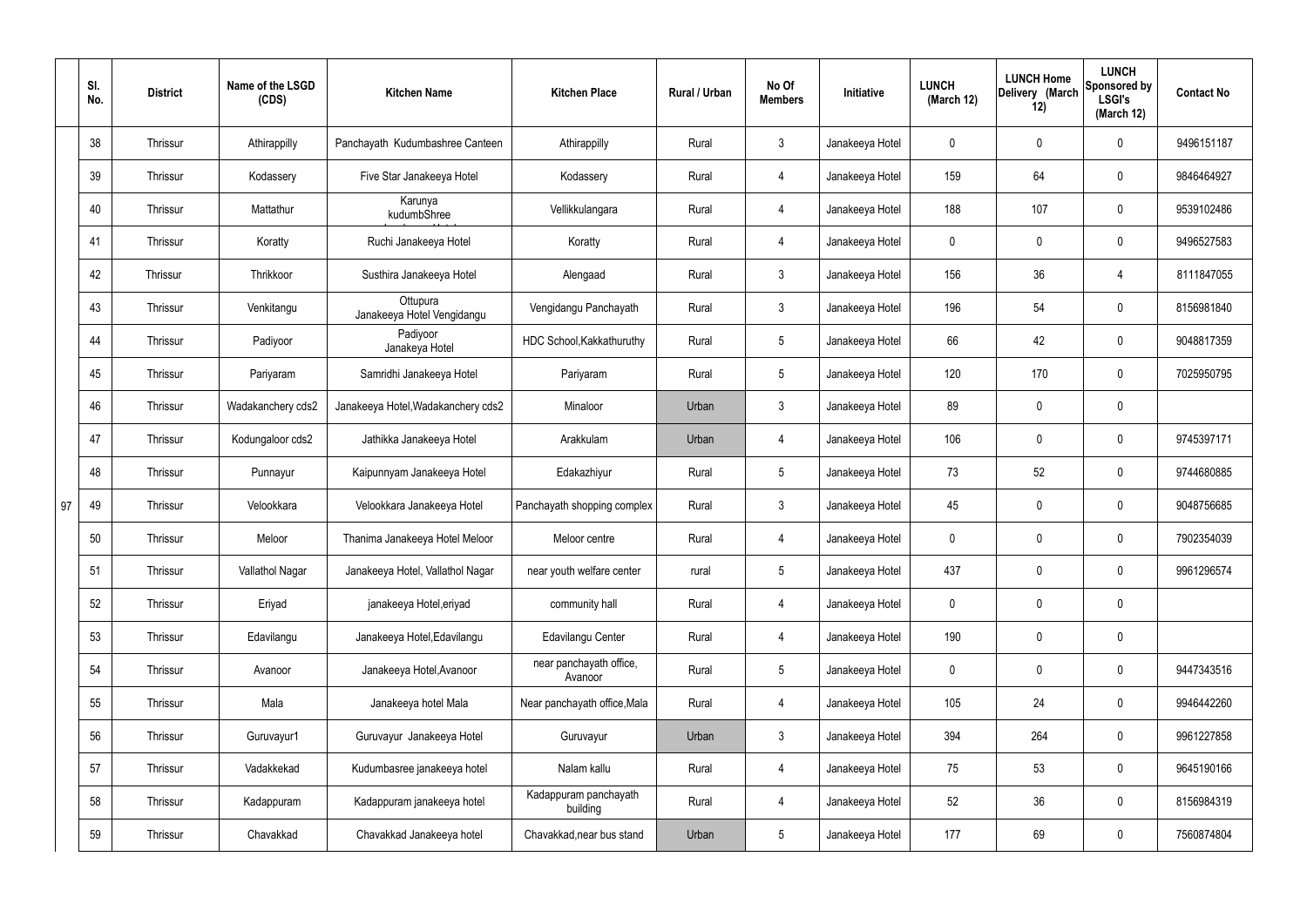| SI.<br>No. | <b>District</b> | Name of the LSGD<br>(CDS) | <b>Kitchen Name</b>               | <b>Kitchen Place</b>       | Rural / Urban | No Of<br><b>Members</b> | Initiative      | <b>LUNCH</b><br>(March 12) | <b>LUNCH Home</b><br>Delivery (March<br>12) | <b>LUNCH</b><br>Sponsored by<br><b>LSGI's</b><br>(March 12) | <b>Contact No</b> |
|------------|-----------------|---------------------------|-----------------------------------|----------------------------|---------------|-------------------------|-----------------|----------------------------|---------------------------------------------|-------------------------------------------------------------|-------------------|
| 60         | Thrissur        | Engadiyoor                | pavithra janikeeya hotel          | Pokulangara                | Rural         | $5\phantom{.0}$         | Janakeeya Hotel | $\mathbf 0$                | 0                                           | $\mathbf 0$                                                 | 9562239618        |
| 61         | Thrissur        | Varavoor                  | Friends janakeeya hotel, Varavoor | Thichur                    | Rural         | $\mathbf{3}$            | Janakeeya Hotel | 157                        | 0                                           | $\mathbf 0$                                                 |                   |
| 62         | Thrisssur       | Punnayurkulam             | Punnayurkkulam janakeeya hotel    | Althara centre             | Rural         | $5\phantom{.0}$         | Janakeeya Hotel | 86                         | 52                                          | $\mathbf 0$                                                 | 8086093454        |
| 63         | Thrissur        | Thiruwilamala             | Villuadry Janakeeya hotel         | Thiruwilamala              | Rural         | $5\phantom{.0}$         | Janakeeya Hotel | 164                        | $\mathbf 0$                                 | $\mathbf 0$                                                 | 9846174729        |
| 64         | Thrissur        | Kattakampal               | Janakeeya Hotel Kattakampal       | Chirakkal                  | Rural         | $\overline{4}$          | Janakeeya Hotel | 72                         | 65                                          | $\mathbf 0$                                                 |                   |
| 65         | Thrissur        | Kandanassery              | kandanassery janakeeya hotel      | kandanassery               | Rural         | $5\phantom{.0}$         | Janakeeya Hotel | 57                         | 31                                          | $\mathbf 0$                                                 |                   |
| 66         | Thrissur        | Kaiparambu                | Janakeeya Hotel Kaiparambu        | Near mundoor health center | Rural         | $5\overline{)}$         | janakeeya hotel | 25                         | 47                                          | $\mathbf 0$                                                 | 9645828069        |
| 67         | Thrissur        | Thrissur 2(new)           | kitchen girls janakeeya hotel     | Olari                      | urban         | $\overline{4}$          | janakeeya hotel | 120                        | 97                                          | $\mathbf 0$                                                 | 9388828112        |
| 68         | Thrissur        | Kuzhur                    |                                   | kuzhur                     | Rural         | $\overline{4}$          | janakeeya hotel | $\mathbf 0$                | $\mathbf 0$                                 | $\mathbf 0$                                                 | 9526566073        |
| 69         | Thrissur        | Chazhur                   | Chazur Janakeeya Hotel            | Pazhuvil Center            | Rural         | 4                       | janakeeya hotel | 50                         | 46                                          | $\mathbf 0$                                                 | 9061946216        |
| 70         | Thrissur        | Nattika                   | uttupura                          | Thriprayar                 | Rural         | $5\phantom{.0}$         | janakeeya hotel | 135                        | 0                                           | $\mathbf 0$                                                 | 9544055637        |
| 71         | Thrissur        | Thalikulam                | Nidhi janakeeya hotel             | Puthenthodu                | Rural         | $5\phantom{.0}$         |                 | 209                        | $\mathbf 0$                                 | $\mathbf 0$                                                 | 8606213960        |
| 72         | Thrissur        | Vadanapilly               | vadanappilly janakeeya hotel      | vadanapilly                | Rural         | $5\phantom{.0}$         | janakeeya hotel | $\mathbf 0$                | 0                                           | $\mathbf 0$                                                 | 9947728948        |
| 73         | Thrissur        | orumanayur                | orumanayur janakeeya hotel        | orumanayur                 | rural         | $5\phantom{.0}$         | janakeeya hotel | 89                         | 41                                          | $\mathbf 0$                                                 | 9995588758        |
| 74         | Thrissur        | Panjal                    | Five-star Janakeeya hotel         | Panjal                     | Rural         | $5\phantom{.0}$         | janakeeya hotel | 137                        | 0                                           | $\mathbf 0$                                                 | 9746847353        |
| 75         | Thrissur        | veloor                    | Veloor Janakeeya hotel            | veloor                     | Rural         | $5\overline{)}$         | janakeeya hotel | 52                         | 68                                          | $\mathbf 0$                                                 | 9447724685        |
| 76         | Thrissur        | Chowanoor                 | Chowanoor Janakeeya hotel         | Chowanoor                  | Rural         | $\mathbf{3}$            | janakeeya hotel | 60                         | 26                                          | $\mathbf 0$                                                 | 9,526,340,307     |
| 77         | Thrissur        | Puthur                    | Puthur janakeeyahotel             | puthur                     | Rural         | $5\phantom{.0}$         | janakeeya hotel | 61                         | 53                                          | $\mathbf 0$                                                 | 6238101595        |
| 78         | Thrissur        | Erumapetty                | subhiksha janakeeya hotel         | Erumapetty                 | Rural         | $5\phantom{.0}$         | janakeeya hotel | 109                        | 41                                          | $\mathbf 0$                                                 | 9207201880        |
| 79         | Thrissur        | Kondazhy                  | Santhwanam Janakeeya Hotel        | Kondazhy                   | Rural         | $\overline{4}$          | janakeeya hotel | $\pmb{0}$                  | 0                                           | $\mathbf 0$                                                 | 9526401759        |
| 80         | Thrissur        | Mullurkkara               | Kaniv Janakeeya Hotel             | Atoor                      | Rural         | $\overline{4}$          | janakeeya hotel | 0                          | 0                                           | $\mathbf 0$                                                 |                   |
| 81         | Thrissur        | Porkkulam                 | Porkulam janakeeya hotel          | Parempadam                 | Rural         | $5\,$                   | Janakeeya hotel | $\mathbf 0$                | 0                                           | $\mathbf 0$                                                 | 8129017841        |
| 82         | Thrissur        | Puthukkad                 | Puthukkad Janakeeya Hotel         | Puthukkad                  | Rural         | $5\phantom{.0}$         | Janakeeya hotel | 0                          | 0                                           | $\mathbf 0$                                                 | 7356668644        |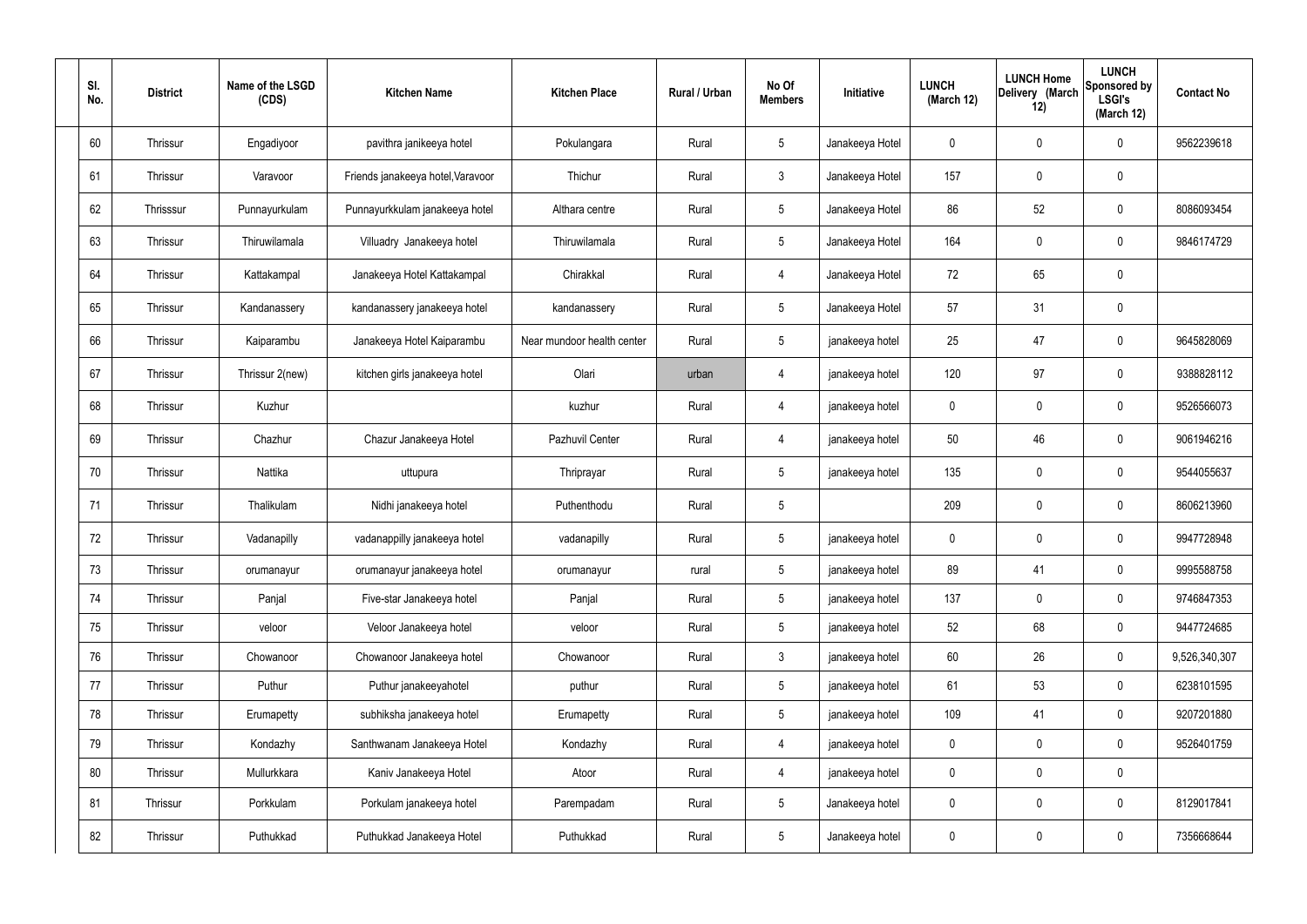| SI.<br>No.      | <b>District</b> | Name of the LSGD<br>(CDS) | <b>Kitchen Name</b>         | <b>Kitchen Place</b>                   | Rural / Urban | No Of<br><b>Members</b> | Initiative      | <b>LUNCH</b><br>(March 12) | <b>LUNCH Home</b><br>Delivery (March<br>12) | <b>LUNCH</b><br>Sponsored by<br><b>LSGI's</b><br>(March 12) | <b>Contact No</b> |
|-----------------|-----------------|---------------------------|-----------------------------|----------------------------------------|---------------|-------------------------|-----------------|----------------------------|---------------------------------------------|-------------------------------------------------------------|-------------------|
| 83              | Thrissur        | Choondal                  | Choondal Janakeeya Hotel    | <b>Kechery Centre</b>                  | Rural         | 8                       | Janakeeya Hotel | 60                         | 50                                          | $\mathbf 0$                                                 |                   |
| 84              | Thrissur        | Cherpu                    | Cherpu Janakeeya Hotel      | Cherpu                                 | Rural         | $\mathbf{3}$            | Janakeeya Hotel | $\mathbf 0$                | 70                                          | $\mathbf 0$                                                 | 9605375648        |
| 85              | Thrissur        | Mathilakam                | Mathilakam Janakeeya hotel  | Mathilakam gramapanchayath<br>compound | Rural         | $\mathbf{3}$            | Janakeeya hotel | $\mathbf 0$                | $\mathbf 0$                                 | $\mathbf 0$                                                 | 9995986808        |
| 86              | Thrissur        | Anthikad                  | Anthikad Janakeeya hotel    | Anthikad                               | Rural         | $\overline{4}$          | Janakeeya hotel | $\mathbf 0$                | $\mathbf 0$                                 | $\mathbf 0$                                                 | $\mathbf 0$       |
| 87              | Thrissur        | Mullassery                | Mullassery Janakeeya Hotel  | Mullassery centre                      | Rural         | $5\phantom{.0}$         | Janakeeya hotel | 89                         | 134                                         | $\mathbf 0$                                                 |                   |
| 88              | Thrissur        | Karalam                   | Karalam Janakeeya Hotel     |                                        | Rural         | $\overline{4}$          | Janakeeya hotel | 98                         | $\mathbf 0$                                 | $\mathbf 0$                                                 | 6282924636        |
| 89              | Thrissur        | Poomangalam               | Poomangalam Janakeeya Hotel | Edakkulam                              | Rural         | $\mathbf{3}$            | Janakeeya hotel | 65                         | 32                                          | $\mathbf 0$                                                 |                   |
| 90              | Thrissur        | MG Kavu                   | Annapoorna Janakeeya Hotel  | <b>MG Kavu</b>                         | Rural         | $\overline{4}$          | Janakeeya hotel | 180                        | 39                                          | $\mathbf 0$                                                 | 7558080131        |
| 91              | Thrissur        | chelakkara                | Nila janakeeya hotel        | chelakkara                             | rural         | $5\phantom{.0}$         | janakeeya hotel | 218                        | $\mathbf 0$                                 | $\mathbf 0$                                                 |                   |
| 92              | Thrissur        | Avinissery                | Avinissery Janakeeya Hotel  | Palakkal                               | Rural         | $\overline{4}$          | janakeeya hotel | $\mathbf 0$                | 88                                          | $\mathbf 0$                                                 | 9446800192        |
| 93              | Thrissur        | Nadathara 2               | Grandmaas Janakeeya hotel   | Nadathara                              | Rural         | $5\overline{)}$         | Janakeeya Hotel | 146                        | 188                                         | $\mathbf 0$                                                 |                   |
| 94              | Thrissur        | Chavakkad                 | Janakeeya hotel             | Chavakkad                              | Urban         | $5\overline{)}$         | Janakeeya hotel | 518                        | 45                                          | $\mathbf 0$                                                 | 7034752180        |
| 95              | Thrissur        | Mala 2                    | Janakeeya hotel             |                                        | Rural         | $5\overline{)}$         | janakeeya hotel | 87                         | 29                                          | $\mathbf 0$                                                 |                   |
| 96              | Thrissur        | Thrissur1                 | Janakeeya hotel             | Mannuthy                               | Urban         | $5\phantom{.0}$         | janakeeya hotel | 81                         | 16                                          | $\mathbf 0$                                                 | 919746287281      |
| 97              | Thrissur        | Vadanappilly2             | Janakeeya hotel             | Vadanappilly                           | Rural         | $3\phantom{a}$          | janakeeya hotel | 200                        | $\pmb{0}$                                   | $\mathbf 0$                                                 |                   |
|                 |                 |                           |                             |                                        |               | 433                     |                 | 9057                       | 3422                                        | 32                                                          |                   |
| $\mathbf 1$     | Wayanad         | Vellamunda                | Thanima mess                | 8/4 vellamuda                          | Rural         | $\overline{4}$          | janakeeya Hotel | 216                        | $\pmb{0}$                                   | $\mathbf 0$                                                 | 7025659685        |
| $\overline{2}$  | Wayanad         | Thavinjal                 | Sobhagya Vanitha mess       | Thalappuzha<br>chungam                 | Rural         | $\overline{4}$          | janakeeya Hotel | $\pmb{0}$                  | $\pmb{0}$                                   | $\mathbf 0$                                                 | 9497247541        |
| $3\phantom{.0}$ | Wayanad         | Vythiri                   | Dharshana catering          | Vythiri                                | Rural         | $\overline{4}$          | janakeeya Hotel | 150                        | $\pmb{0}$                                   | $\mathbf 0$                                                 | 9074598184        |
| 4               | Wayanad         | Mullankolly               | Kairali catering group      | Mullankolli                            | Rural         | $\mathbf{3}$            | janakeeya Hotel | 102                        | $\pmb{0}$                                   | $\mathbf 0$                                                 | 9526706627        |
| $5\overline{)}$ | Wayanad         | Poothadi                  | Mary matha mess             | Kenichira                              | Rural         | $5\phantom{.0}$         | janakeeya Hotel | 179                        | $\pmb{0}$                                   | $\mathbf 0$                                                 | 9526376970        |
| 6               | Wayanad         | Meppadi                   | Cafe Kudumbashree           | Meppadi                                | Rural         | $5\overline{)}$         | janakeeya Hotel | 317                        | $\pmb{0}$                                   | $\mathbf 0$                                                 | 9207935764        |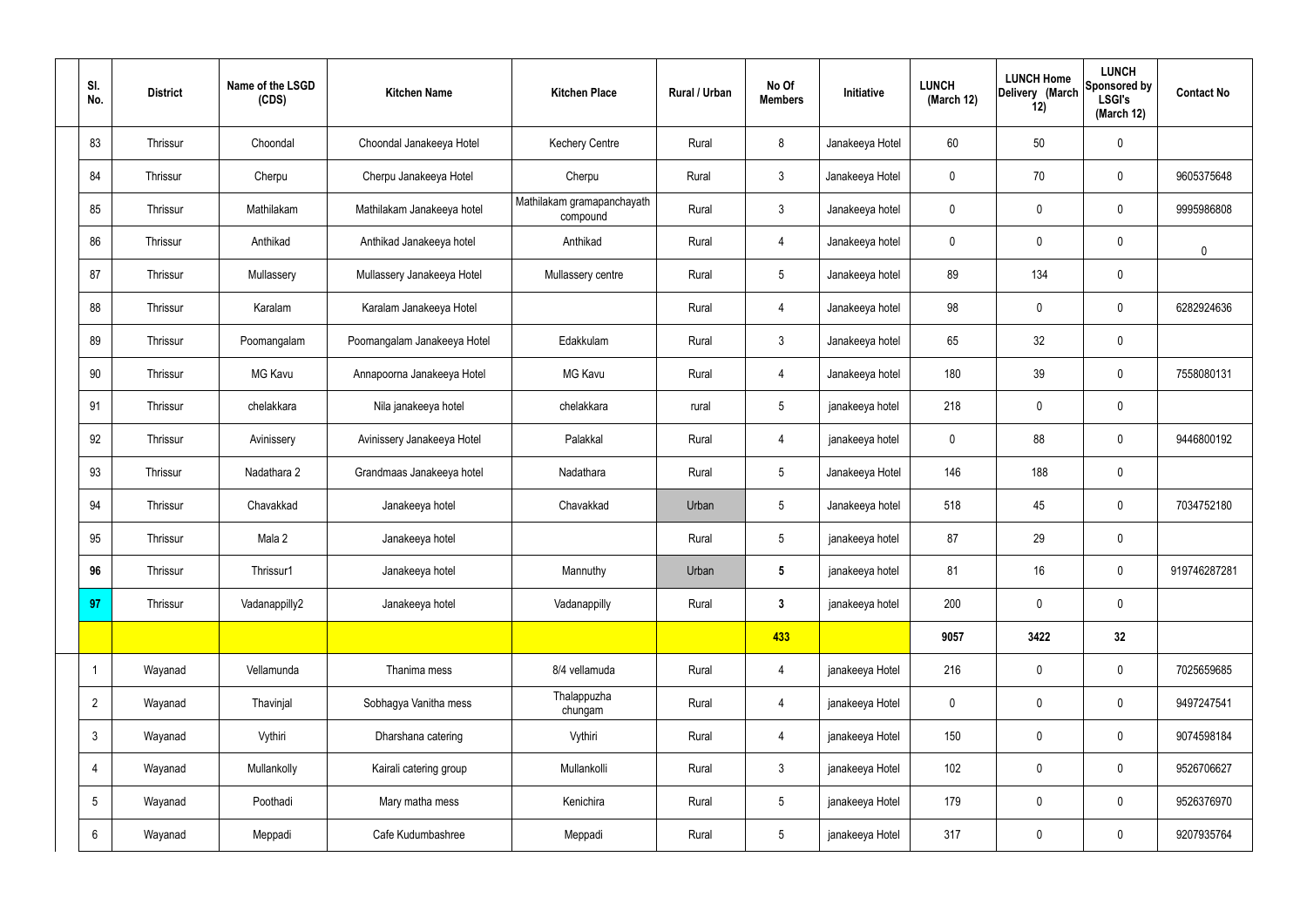| $\mathbf{3}$<br>214<br>$\overline{7}$<br>Wayanad<br>Pozhuthana<br>Rural<br>janakeeya Hotel<br>$\mathbf 0$<br>$\mathbf 0$<br>Pozhuthana<br>Dhanya mess<br>$\mathbf{3}$<br>90<br>janakeeya Hotel<br>8<br>Wayanad<br>Korom<br>Rural<br>$\mathbf 0$<br>$\mathbf 0$<br>Thondernad<br>Thanima canteen<br>Opposite police station,<br>$6\overline{6}$<br>252<br>9<br>Wayanad<br>Haritham Janakeeya Hotel<br>Rural<br>janakeeya Hotel<br>$\mathbf 0$<br>$\mathbf 0$<br>Meenangady<br>Meenangadi<br>$5\phantom{.0}$<br>132<br>10 <sup>°</sup><br>Wayanad<br>Minnaram Mess and Chappathi Unit<br>Cheeral<br>Rural<br>janakeeya Hotel<br>$\mathbf 0$<br>$\mathbf 0$<br>Nenmeni<br>11<br>$5\phantom{.0}$<br>208<br>Adigamanai Mess and Catering<br>Kartikulam<br>Rural<br>Wayanad<br>Thirunelli<br>janakeeya Hotel<br>$\mathbf 0$<br>$\mathbf 0$<br>12<br>$5\phantom{.0}$<br>292<br>Wayanad<br>Dhanasree canteen<br>Mananthavadi<br>Urban<br>janakeeya Hotel<br>$\mathbf 0$<br>$\mathbf 0$<br>Mananthavady<br>28<br>13<br>$5\phantom{.0}$<br>323<br>Wayanad<br><b>Ruchi Catering</b><br>kalathuvayal<br>Rural<br>janakeeya Hotel<br>$\mathbf 0$<br>$\mathbf 0$<br>Ambalavayal<br>14<br>$5\phantom{.0}$<br>janakeeya Hotel<br>180<br>Wayanad<br>sree Vinayaka<br>millumukk<br>$\mathbf 0$<br>$\mathbf 0$<br>Kaniyambetta<br>rural<br>15<br>$5\phantom{.0}$<br>$\mathbf 0$<br>Pulpally<br>Pulpally<br>Rural<br>janakeeya Hotel<br>240<br>$\mathbf 0$<br>Wayanad<br>Vinayaka catering<br>16<br>$5\phantom{.0}$<br>228<br>$\mathbf 0$<br>$\mathbf 0$<br>Naikketty<br>Rural<br>janakeeya Hotel<br>Wayanad<br>Noolpuzha<br>Friends catering<br>17<br>225<br>$\mathbf 0$<br>Rural<br>4<br>janakeeya Hotel<br>$\mathbf 0$<br>Wayanad<br>Panamaram<br>Testy mess<br>Panamaram<br>18<br>$5\phantom{.0}$<br>189<br>$\mathbf 0$<br>$\mathbf 0$<br>Rural<br>vanitha mess<br>janakeeya Hotel<br>Moopainad<br>vaduvanchal<br>wayanad<br>19<br>4<br>153<br>$\mathbf 0$<br>$\mathbf 0$<br>Edavaka<br><b>Teasty Mess</b><br>Rural<br>janakeeya Hotel<br>Irumbupalam<br>wayanad<br>$\mathbf{3}$<br>20<br>janakeeya Hotel<br>$\mathbf 0$<br>$\mathbf 0$<br>$\mathbf 0$<br>shiya catering<br>pallithazhe, kalpetta town<br>kalpetta<br>urban<br>wayanad<br>21<br>wayanad<br>sulthan bathery<br>preethis<br>near telephone exchange<br>urban<br>5<br>janakeeya Hotel<br>344<br>0<br>$\mathbf 0$<br>22<br>Muttil<br>swad cattering<br>Muttil bus stand<br>$5\overline{)}$<br>janakeeya Hotel<br>183<br>$\mathbf 0$<br>$\mathbf 0$<br>Rural<br>wayanad<br>oruma<br>23<br>$5\overline{)}$<br>293<br>janakeeya Hotel<br>$\mathbf 0$<br>$\mathbf 0$<br>padinjarathara<br>padinjarathara town<br>Rural<br>wayanad<br>24<br>$5\overline{)}$<br>342<br>$\mathbf 0$<br>kalpetta<br>janakeeya Hotel<br>$\pmb{0}$<br>Anjuse cattering<br>kalpetta town<br>Urban<br>wayanad<br>$\mathbf{3}$<br>25<br>Thariyode<br>Rural<br>janakeeya Hotel<br>161<br>$\pmb{0}$<br>$\mathbf 0$<br>Haritham<br>kavumadham town<br>wayanad<br>chothis mess<br>Kozhikode road,<br>26<br>$\mathbf{3}$<br>230<br>janakeeya Hotel<br>$\pmb{0}$<br>$\mathbf 0$<br>Mananthavady<br>Urban<br>wayanad<br>Mananthavady<br>27<br>$5\overline{)}$<br>282<br>$\pmb{0}$<br>$\mathbf 0$<br>vengapalli town<br>Rural<br>janakeeya Hotel<br>vengapalli<br>wayanad<br>Annapoorna<br>28<br>$\mathbf{3}$<br>Venniyod<br>janakeeya Hotel<br>$\mathbf 0$<br>$\mathbf 0$<br>Wayanad<br>Kottathara<br>Jyothi vanitha mess<br>Rural<br>257<br>$\mathbf{3}$<br>29<br>Sulthan Bathery<br>346<br>Wayanad<br>Elite<br>Mysore road, Bathery<br>Urban<br>janakeeya Hotel<br>$\mathbf{0}$<br>$\mathbf 0$<br>122<br><b>1191</b><br>$\mathbf{0}$<br>$\boldsymbol{0}$ | SI.<br>No. | <b>District</b> | Name of the LSGD<br>(CDS) | <b>Kitchen Name</b> | <b>Kitchen Place</b> | <b>Rural / Urban</b> | No Of<br><b>Members</b> | Initiative | <b>LUNCH</b><br>(March 12) | <b>LUNCH Home</b><br>Delivery (March<br>12) | <b>LUNCH</b><br>Sponsored by<br><b>LSGI's</b><br>(March 12) | <b>Contact No</b> |
|--------------------------------------------------------------------------------------------------------------------------------------------------------------------------------------------------------------------------------------------------------------------------------------------------------------------------------------------------------------------------------------------------------------------------------------------------------------------------------------------------------------------------------------------------------------------------------------------------------------------------------------------------------------------------------------------------------------------------------------------------------------------------------------------------------------------------------------------------------------------------------------------------------------------------------------------------------------------------------------------------------------------------------------------------------------------------------------------------------------------------------------------------------------------------------------------------------------------------------------------------------------------------------------------------------------------------------------------------------------------------------------------------------------------------------------------------------------------------------------------------------------------------------------------------------------------------------------------------------------------------------------------------------------------------------------------------------------------------------------------------------------------------------------------------------------------------------------------------------------------------------------------------------------------------------------------------------------------------------------------------------------------------------------------------------------------------------------------------------------------------------------------------------------------------------------------------------------------------------------------------------------------------------------------------------------------------------------------------------------------------------------------------------------------------------------------------------------------------------------------------------------------------------------------------------------------------------------------------------------------------------------------------------------------------------------------------------------------------------------------------------------------------------------------------------------------------------------------------------------------------------------------------------------------------------------------------------------------------------------------------------------------------------------------------------------------------------------------------------------------------------------------------------------------------------------------------------------------------------------------------------------------------------------------------------------------------------------------------------------------------------------------------------------------------------------------------------------------------------------------------------------------------------------------------------------------------------------------------------------------------------------------------------------------|------------|-----------------|---------------------------|---------------------|----------------------|----------------------|-------------------------|------------|----------------------------|---------------------------------------------|-------------------------------------------------------------|-------------------|
|                                                                                                                                                                                                                                                                                                                                                                                                                                                                                                                                                                                                                                                                                                                                                                                                                                                                                                                                                                                                                                                                                                                                                                                                                                                                                                                                                                                                                                                                                                                                                                                                                                                                                                                                                                                                                                                                                                                                                                                                                                                                                                                                                                                                                                                                                                                                                                                                                                                                                                                                                                                                                                                                                                                                                                                                                                                                                                                                                                                                                                                                                                                                                                                                                                                                                                                                                                                                                                                                                                                                                                                                                                                                    |            |                 |                           |                     |                      |                      |                         |            |                            |                                             |                                                             | 8111838165        |
|                                                                                                                                                                                                                                                                                                                                                                                                                                                                                                                                                                                                                                                                                                                                                                                                                                                                                                                                                                                                                                                                                                                                                                                                                                                                                                                                                                                                                                                                                                                                                                                                                                                                                                                                                                                                                                                                                                                                                                                                                                                                                                                                                                                                                                                                                                                                                                                                                                                                                                                                                                                                                                                                                                                                                                                                                                                                                                                                                                                                                                                                                                                                                                                                                                                                                                                                                                                                                                                                                                                                                                                                                                                                    |            |                 |                           |                     |                      |                      |                         |            |                            |                                             |                                                             | 8943476943        |
|                                                                                                                                                                                                                                                                                                                                                                                                                                                                                                                                                                                                                                                                                                                                                                                                                                                                                                                                                                                                                                                                                                                                                                                                                                                                                                                                                                                                                                                                                                                                                                                                                                                                                                                                                                                                                                                                                                                                                                                                                                                                                                                                                                                                                                                                                                                                                                                                                                                                                                                                                                                                                                                                                                                                                                                                                                                                                                                                                                                                                                                                                                                                                                                                                                                                                                                                                                                                                                                                                                                                                                                                                                                                    |            |                 |                           |                     |                      |                      |                         |            |                            |                                             |                                                             | 9526895975        |
|                                                                                                                                                                                                                                                                                                                                                                                                                                                                                                                                                                                                                                                                                                                                                                                                                                                                                                                                                                                                                                                                                                                                                                                                                                                                                                                                                                                                                                                                                                                                                                                                                                                                                                                                                                                                                                                                                                                                                                                                                                                                                                                                                                                                                                                                                                                                                                                                                                                                                                                                                                                                                                                                                                                                                                                                                                                                                                                                                                                                                                                                                                                                                                                                                                                                                                                                                                                                                                                                                                                                                                                                                                                                    |            |                 |                           |                     |                      |                      |                         |            |                            |                                             |                                                             | 8086835886        |
|                                                                                                                                                                                                                                                                                                                                                                                                                                                                                                                                                                                                                                                                                                                                                                                                                                                                                                                                                                                                                                                                                                                                                                                                                                                                                                                                                                                                                                                                                                                                                                                                                                                                                                                                                                                                                                                                                                                                                                                                                                                                                                                                                                                                                                                                                                                                                                                                                                                                                                                                                                                                                                                                                                                                                                                                                                                                                                                                                                                                                                                                                                                                                                                                                                                                                                                                                                                                                                                                                                                                                                                                                                                                    |            |                 |                           |                     |                      |                      |                         |            |                            |                                             |                                                             | 9207406211        |
|                                                                                                                                                                                                                                                                                                                                                                                                                                                                                                                                                                                                                                                                                                                                                                                                                                                                                                                                                                                                                                                                                                                                                                                                                                                                                                                                                                                                                                                                                                                                                                                                                                                                                                                                                                                                                                                                                                                                                                                                                                                                                                                                                                                                                                                                                                                                                                                                                                                                                                                                                                                                                                                                                                                                                                                                                                                                                                                                                                                                                                                                                                                                                                                                                                                                                                                                                                                                                                                                                                                                                                                                                                                                    |            |                 |                           |                     |                      |                      |                         |            |                            |                                             |                                                             | 9496997382        |
|                                                                                                                                                                                                                                                                                                                                                                                                                                                                                                                                                                                                                                                                                                                                                                                                                                                                                                                                                                                                                                                                                                                                                                                                                                                                                                                                                                                                                                                                                                                                                                                                                                                                                                                                                                                                                                                                                                                                                                                                                                                                                                                                                                                                                                                                                                                                                                                                                                                                                                                                                                                                                                                                                                                                                                                                                                                                                                                                                                                                                                                                                                                                                                                                                                                                                                                                                                                                                                                                                                                                                                                                                                                                    |            |                 |                           |                     |                      |                      |                         |            |                            |                                             |                                                             | 9495084437        |
|                                                                                                                                                                                                                                                                                                                                                                                                                                                                                                                                                                                                                                                                                                                                                                                                                                                                                                                                                                                                                                                                                                                                                                                                                                                                                                                                                                                                                                                                                                                                                                                                                                                                                                                                                                                                                                                                                                                                                                                                                                                                                                                                                                                                                                                                                                                                                                                                                                                                                                                                                                                                                                                                                                                                                                                                                                                                                                                                                                                                                                                                                                                                                                                                                                                                                                                                                                                                                                                                                                                                                                                                                                                                    |            |                 |                           |                     |                      |                      |                         |            |                            |                                             |                                                             | 9061486938        |
|                                                                                                                                                                                                                                                                                                                                                                                                                                                                                                                                                                                                                                                                                                                                                                                                                                                                                                                                                                                                                                                                                                                                                                                                                                                                                                                                                                                                                                                                                                                                                                                                                                                                                                                                                                                                                                                                                                                                                                                                                                                                                                                                                                                                                                                                                                                                                                                                                                                                                                                                                                                                                                                                                                                                                                                                                                                                                                                                                                                                                                                                                                                                                                                                                                                                                                                                                                                                                                                                                                                                                                                                                                                                    |            |                 |                           |                     |                      |                      |                         |            |                            |                                             |                                                             | 9947319307        |
|                                                                                                                                                                                                                                                                                                                                                                                                                                                                                                                                                                                                                                                                                                                                                                                                                                                                                                                                                                                                                                                                                                                                                                                                                                                                                                                                                                                                                                                                                                                                                                                                                                                                                                                                                                                                                                                                                                                                                                                                                                                                                                                                                                                                                                                                                                                                                                                                                                                                                                                                                                                                                                                                                                                                                                                                                                                                                                                                                                                                                                                                                                                                                                                                                                                                                                                                                                                                                                                                                                                                                                                                                                                                    |            |                 |                           |                     |                      |                      |                         |            |                            |                                             |                                                             | 7558019388        |
|                                                                                                                                                                                                                                                                                                                                                                                                                                                                                                                                                                                                                                                                                                                                                                                                                                                                                                                                                                                                                                                                                                                                                                                                                                                                                                                                                                                                                                                                                                                                                                                                                                                                                                                                                                                                                                                                                                                                                                                                                                                                                                                                                                                                                                                                                                                                                                                                                                                                                                                                                                                                                                                                                                                                                                                                                                                                                                                                                                                                                                                                                                                                                                                                                                                                                                                                                                                                                                                                                                                                                                                                                                                                    |            |                 |                           |                     |                      |                      |                         |            |                            |                                             |                                                             | 9605814620        |
|                                                                                                                                                                                                                                                                                                                                                                                                                                                                                                                                                                                                                                                                                                                                                                                                                                                                                                                                                                                                                                                                                                                                                                                                                                                                                                                                                                                                                                                                                                                                                                                                                                                                                                                                                                                                                                                                                                                                                                                                                                                                                                                                                                                                                                                                                                                                                                                                                                                                                                                                                                                                                                                                                                                                                                                                                                                                                                                                                                                                                                                                                                                                                                                                                                                                                                                                                                                                                                                                                                                                                                                                                                                                    |            |                 |                           |                     |                      |                      |                         |            |                            |                                             |                                                             | 974596708         |
|                                                                                                                                                                                                                                                                                                                                                                                                                                                                                                                                                                                                                                                                                                                                                                                                                                                                                                                                                                                                                                                                                                                                                                                                                                                                                                                                                                                                                                                                                                                                                                                                                                                                                                                                                                                                                                                                                                                                                                                                                                                                                                                                                                                                                                                                                                                                                                                                                                                                                                                                                                                                                                                                                                                                                                                                                                                                                                                                                                                                                                                                                                                                                                                                                                                                                                                                                                                                                                                                                                                                                                                                                                                                    |            |                 |                           |                     |                      |                      |                         |            |                            |                                             |                                                             | 9847842390        |
|                                                                                                                                                                                                                                                                                                                                                                                                                                                                                                                                                                                                                                                                                                                                                                                                                                                                                                                                                                                                                                                                                                                                                                                                                                                                                                                                                                                                                                                                                                                                                                                                                                                                                                                                                                                                                                                                                                                                                                                                                                                                                                                                                                                                                                                                                                                                                                                                                                                                                                                                                                                                                                                                                                                                                                                                                                                                                                                                                                                                                                                                                                                                                                                                                                                                                                                                                                                                                                                                                                                                                                                                                                                                    |            |                 |                           |                     |                      |                      |                         |            |                            |                                             |                                                             | 6282822890        |
|                                                                                                                                                                                                                                                                                                                                                                                                                                                                                                                                                                                                                                                                                                                                                                                                                                                                                                                                                                                                                                                                                                                                                                                                                                                                                                                                                                                                                                                                                                                                                                                                                                                                                                                                                                                                                                                                                                                                                                                                                                                                                                                                                                                                                                                                                                                                                                                                                                                                                                                                                                                                                                                                                                                                                                                                                                                                                                                                                                                                                                                                                                                                                                                                                                                                                                                                                                                                                                                                                                                                                                                                                                                                    |            |                 |                           |                     |                      |                      |                         |            |                            |                                             |                                                             | 9961088393        |
|                                                                                                                                                                                                                                                                                                                                                                                                                                                                                                                                                                                                                                                                                                                                                                                                                                                                                                                                                                                                                                                                                                                                                                                                                                                                                                                                                                                                                                                                                                                                                                                                                                                                                                                                                                                                                                                                                                                                                                                                                                                                                                                                                                                                                                                                                                                                                                                                                                                                                                                                                                                                                                                                                                                                                                                                                                                                                                                                                                                                                                                                                                                                                                                                                                                                                                                                                                                                                                                                                                                                                                                                                                                                    |            |                 |                           |                     |                      |                      |                         |            |                            |                                             |                                                             | 9074461322        |
|                                                                                                                                                                                                                                                                                                                                                                                                                                                                                                                                                                                                                                                                                                                                                                                                                                                                                                                                                                                                                                                                                                                                                                                                                                                                                                                                                                                                                                                                                                                                                                                                                                                                                                                                                                                                                                                                                                                                                                                                                                                                                                                                                                                                                                                                                                                                                                                                                                                                                                                                                                                                                                                                                                                                                                                                                                                                                                                                                                                                                                                                                                                                                                                                                                                                                                                                                                                                                                                                                                                                                                                                                                                                    |            |                 |                           |                     |                      |                      |                         |            |                            |                                             |                                                             | 9495814542        |
|                                                                                                                                                                                                                                                                                                                                                                                                                                                                                                                                                                                                                                                                                                                                                                                                                                                                                                                                                                                                                                                                                                                                                                                                                                                                                                                                                                                                                                                                                                                                                                                                                                                                                                                                                                                                                                                                                                                                                                                                                                                                                                                                                                                                                                                                                                                                                                                                                                                                                                                                                                                                                                                                                                                                                                                                                                                                                                                                                                                                                                                                                                                                                                                                                                                                                                                                                                                                                                                                                                                                                                                                                                                                    |            |                 |                           |                     |                      |                      |                         |            |                            |                                             |                                                             | 9745883809        |
|                                                                                                                                                                                                                                                                                                                                                                                                                                                                                                                                                                                                                                                                                                                                                                                                                                                                                                                                                                                                                                                                                                                                                                                                                                                                                                                                                                                                                                                                                                                                                                                                                                                                                                                                                                                                                                                                                                                                                                                                                                                                                                                                                                                                                                                                                                                                                                                                                                                                                                                                                                                                                                                                                                                                                                                                                                                                                                                                                                                                                                                                                                                                                                                                                                                                                                                                                                                                                                                                                                                                                                                                                                                                    |            |                 |                           |                     |                      |                      |                         |            |                            |                                             |                                                             | 9074095457        |
|                                                                                                                                                                                                                                                                                                                                                                                                                                                                                                                                                                                                                                                                                                                                                                                                                                                                                                                                                                                                                                                                                                                                                                                                                                                                                                                                                                                                                                                                                                                                                                                                                                                                                                                                                                                                                                                                                                                                                                                                                                                                                                                                                                                                                                                                                                                                                                                                                                                                                                                                                                                                                                                                                                                                                                                                                                                                                                                                                                                                                                                                                                                                                                                                                                                                                                                                                                                                                                                                                                                                                                                                                                                                    |            |                 |                           |                     |                      |                      |                         |            |                            |                                             |                                                             | 9947376596        |
|                                                                                                                                                                                                                                                                                                                                                                                                                                                                                                                                                                                                                                                                                                                                                                                                                                                                                                                                                                                                                                                                                                                                                                                                                                                                                                                                                                                                                                                                                                                                                                                                                                                                                                                                                                                                                                                                                                                                                                                                                                                                                                                                                                                                                                                                                                                                                                                                                                                                                                                                                                                                                                                                                                                                                                                                                                                                                                                                                                                                                                                                                                                                                                                                                                                                                                                                                                                                                                                                                                                                                                                                                                                                    |            |                 |                           |                     |                      |                      |                         |            |                            |                                             |                                                             | 7592831851        |
|                                                                                                                                                                                                                                                                                                                                                                                                                                                                                                                                                                                                                                                                                                                                                                                                                                                                                                                                                                                                                                                                                                                                                                                                                                                                                                                                                                                                                                                                                                                                                                                                                                                                                                                                                                                                                                                                                                                                                                                                                                                                                                                                                                                                                                                                                                                                                                                                                                                                                                                                                                                                                                                                                                                                                                                                                                                                                                                                                                                                                                                                                                                                                                                                                                                                                                                                                                                                                                                                                                                                                                                                                                                                    |            |                 |                           |                     |                      |                      |                         |            |                            |                                             |                                                             | 9961844026        |
|                                                                                                                                                                                                                                                                                                                                                                                                                                                                                                                                                                                                                                                                                                                                                                                                                                                                                                                                                                                                                                                                                                                                                                                                                                                                                                                                                                                                                                                                                                                                                                                                                                                                                                                                                                                                                                                                                                                                                                                                                                                                                                                                                                                                                                                                                                                                                                                                                                                                                                                                                                                                                                                                                                                                                                                                                                                                                                                                                                                                                                                                                                                                                                                                                                                                                                                                                                                                                                                                                                                                                                                                                                                                    |            |                 |                           |                     |                      |                      |                         |            |                            |                                             |                                                             | 9778180571        |
|                                                                                                                                                                                                                                                                                                                                                                                                                                                                                                                                                                                                                                                                                                                                                                                                                                                                                                                                                                                                                                                                                                                                                                                                                                                                                                                                                                                                                                                                                                                                                                                                                                                                                                                                                                                                                                                                                                                                                                                                                                                                                                                                                                                                                                                                                                                                                                                                                                                                                                                                                                                                                                                                                                                                                                                                                                                                                                                                                                                                                                                                                                                                                                                                                                                                                                                                                                                                                                                                                                                                                                                                                                                                    | <b>29</b>  |                 |                           |                     |                      | <b>TOTAL</b>         | 4638                    |            | 5912                       | 10376                                       | 116                                                         |                   |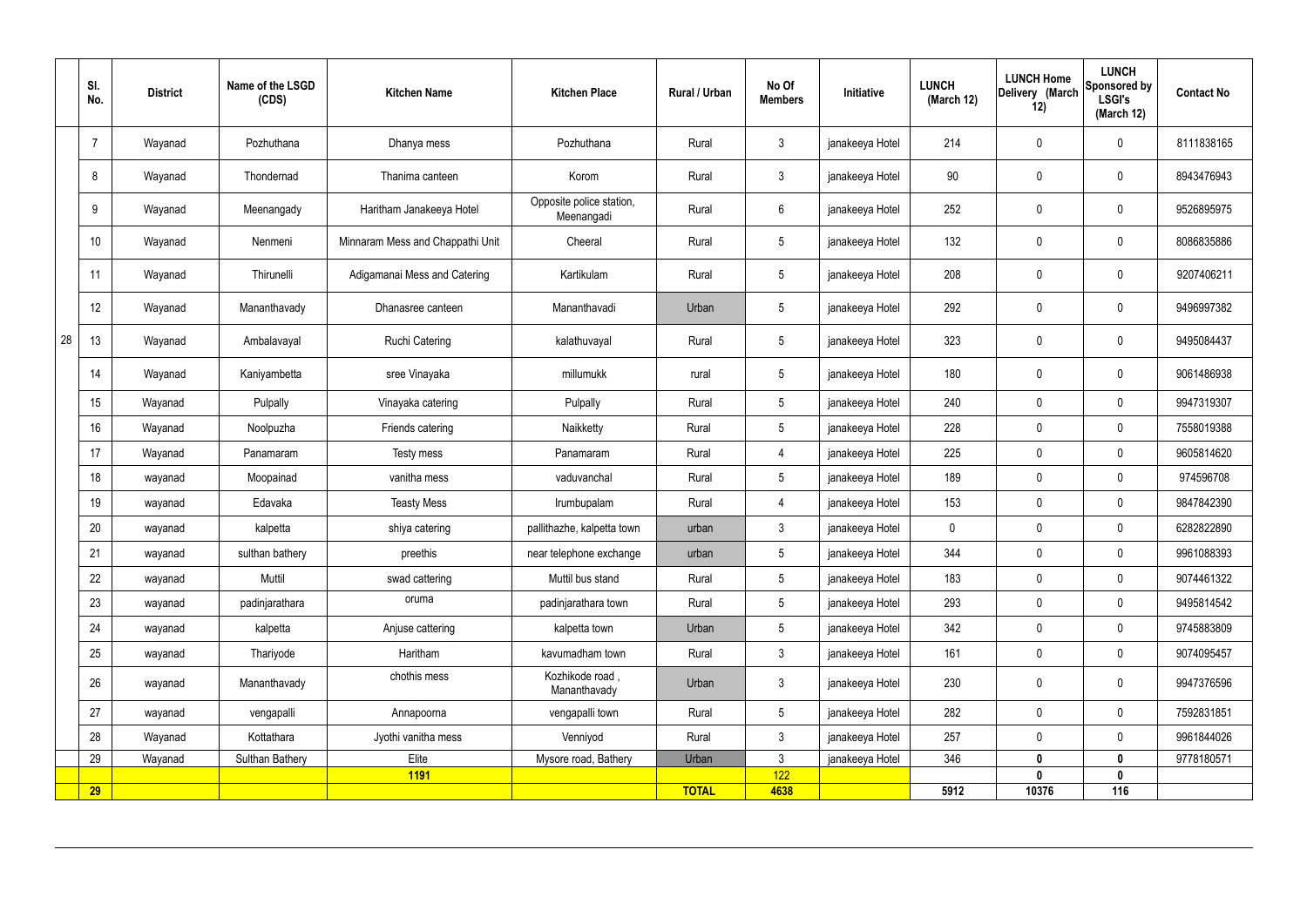| SI.<br>No. | <b>District</b> | Name of the LSGD<br>(CDS)                                                                        | <b>Kitchen Name</b>                                | <b>Kitchen Place</b>  | Rural / Urban                   | No Of<br><b>Members</b> | Initiative                                                           | <b>LUNCH Home</b><br><b>LUNCH</b><br>Delivery (March<br>(March 12)<br>12) |                                          | <b>LUNCH</b><br>Sponsored by<br><b>LSGI's</b><br>(March 12) | <b>Contact No</b> |
|------------|-----------------|--------------------------------------------------------------------------------------------------|----------------------------------------------------|-----------------------|---------------------------------|-------------------------|----------------------------------------------------------------------|---------------------------------------------------------------------------|------------------------------------------|-------------------------------------------------------------|-------------------|
|            |                 |                                                                                                  | STATUS OF JANAKEEYA HOTELS FUNCTIONING IN DISTRICT |                       |                                 |                         | STATUS OF FOOD DISTRIBUTED THROUGH JANAKEEYA HOTELS AS ON 12.03.2022 |                                                                           |                                          |                                                             |                   |
|            | <b>District</b> | <b>Total</b><br><b>Janakeeya Hotels</b>                                                          | <b>Rural Units</b>                                 | <b>Urban</b><br>units | <b>STATUS OF</b><br><b>FOOD</b> | Home<br><b>Delivery</b> | Food Sponsored<br>by LSGIs                                           |                                                                           | <b>TOTAL Meals</b><br><b>Distributed</b> |                                                             |                   |
|            | <b>TVM</b>      | 110                                                                                              | 79                                                 | 31                    | 25,599                          | $\overline{0}$          | 14                                                                   |                                                                           | 25,613                                   |                                                             |                   |
|            | <b>KLM</b>      | 82                                                                                               | 72                                                 | 10 <sup>°</sup>       | 10128                           | $\overline{0}$          | 6 <sup>°</sup>                                                       |                                                                           | 10,134                                   |                                                             |                   |
|            | PTA             | 59                                                                                               | 54                                                 | $\sqrt{5}$            | 1815                            | 53                      | $\overline{0}$                                                       | 1,868                                                                     |                                          |                                                             |                   |
|            | <b>ALP</b>      | 89                                                                                               | 80                                                 | $\overline{9}$        | 6344                            | 3033                    | 40                                                                   | 9,417                                                                     |                                          |                                                             |                   |
|            | <b>KTM</b>      | 82                                                                                               | 74                                                 | 8 <sup>°</sup>        | 8406                            | $\overline{0}$          | $\overline{7}$                                                       | 8,413                                                                     |                                          |                                                             |                   |
|            | <b>IDK</b>      | 50                                                                                               | 49                                                 | $\blacktriangleleft$  | 5972                            | $\overline{0}$          | $\mathbf{3}$                                                         | 5,975                                                                     |                                          |                                                             |                   |
|            | <b>EKM</b>      | 114                                                                                              | 81                                                 | 33                    | 18347                           | 1055                    | $\overline{7}$                                                       | 19,409                                                                    |                                          |                                                             |                   |
|            | <b>TSR</b>      | 97                                                                                               | 86                                                 | 11                    | 9,057                           | 3,422                   | 32                                                                   |                                                                           | 12,511                                   |                                                             |                   |
|            | PGT             | $102$                                                                                            | 92                                                 | 10 <sup>°</sup>       | 9,103                           | $\overline{0}$          | $\mathbf{3}$                                                         |                                                                           | 9,106                                    |                                                             |                   |
|            | <b>MLP</b>      | 128                                                                                              | 107                                                | 21                    | 22,437                          | 5550                    | 21                                                                   |                                                                           | 28,008                                   |                                                             |                   |
|            | <b>WYD</b>      | 29                                                                                               | 24                                                 | 5 <sub>1</sub>        | 6128                            | $\mathbf{0}$            | $\overline{0}$                                                       |                                                                           | 6,128                                    |                                                             |                   |
|            | <b>KKD</b>      | 106                                                                                              | 76                                                 | 30                    | 28,576                          | 685                     | $\sqrt{6}$                                                           |                                                                           | 29,267                                   |                                                             |                   |
|            | <b>KNR</b>      | 90 <sub>1</sub>                                                                                  | 75                                                 | 15 <sub>1</sub>       | 16,558                          | $\overline{0}$          | 9                                                                    |                                                                           | 16,567                                   |                                                             |                   |
|            | <b>KSG</b>      | 43                                                                                               | 37 <sub>2</sub>                                    | 6 <sup>1</sup>        | 6486                            | $\overline{0}$          | $\pmb{0}$                                                            | 6,486                                                                     |                                          |                                                             |                   |
|            | <b>Total</b>    | 1181                                                                                             | 986                                                | 195                   | 174,956                         | 13,798                  | 148                                                                  | 188,902                                                                   |                                          |                                                             |                   |
|            |                 |                                                                                                  | 2252                                               |                       |                                 | 188,902                 |                                                                      |                                                                           |                                          |                                                             |                   |
|            | <b>Date</b>     | <b>Grand Total of meals</b><br><b>Distributed through</b><br>Janakeeya hotel as<br>on 12.03.2022 | Urban<br>units                                     | <b>Total</b><br>units | Rs. 20 /Lunch<br><b>Parcel</b>  | Home<br><b>Delivery</b> | <b>LUNCH</b><br>sponsored by<br><b>LSGIs</b>                         | <b>Total Meals</b>                                                        |                                          |                                                             |                   |
|            |                 | 986                                                                                              | 195                                                | 1181                  | 174,956                         | 13,798                  | 148                                                                  | 188,902                                                                   |                                          |                                                             |                   |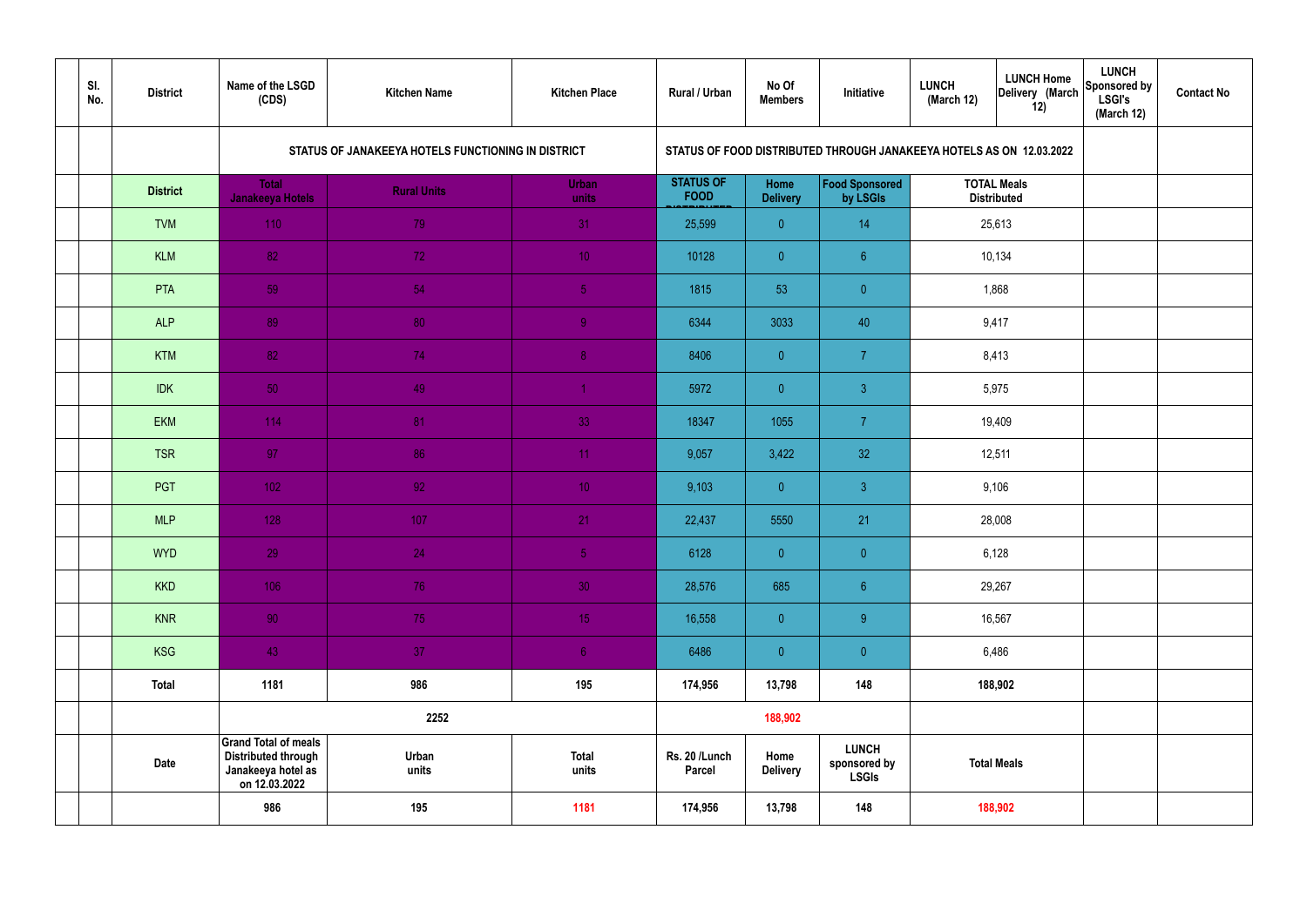|  | e.<br>31.<br>No. | <b>District</b> | Name of the LSGD<br>(CDS) | <b>Kitchen Name</b> | <b>Kitchen Place</b> | <b>Rural / Urban</b> | No Of<br><b>Members</b> | Initiative | <b>LUNCH</b><br>(March 12) |
|--|------------------|-----------------|---------------------------|---------------------|----------------------|----------------------|-------------------------|------------|----------------------------|
|--|------------------|-----------------|---------------------------|---------------------|----------------------|----------------------|-------------------------|------------|----------------------------|

| SI.<br>No.                                                                                                      | <b>District</b>                                                                          | Name of the LSGD<br>(CDS) | <b>Kitchen Name</b>                                                                                                                                                                                                                                                                                                                   | <b>Kitchen Place</b> | <b>Rural / Urban</b>        | No Of<br><b>Members</b> | Initiative                     | <b>LUNCH</b><br>(March 12) | <b>LUNCH Home</b><br>Delivery (March<br>12) | <b>LUNCH</b><br>Sponsored by<br><b>LSGI's</b><br>(March 12) | <b>Contact No</b> |  |  |  |
|-----------------------------------------------------------------------------------------------------------------|------------------------------------------------------------------------------------------|---------------------------|---------------------------------------------------------------------------------------------------------------------------------------------------------------------------------------------------------------------------------------------------------------------------------------------------------------------------------------|----------------------|-----------------------------|-------------------------|--------------------------------|----------------------------|---------------------------------------------|-------------------------------------------------------------|-------------------|--|--|--|
|                                                                                                                 |                                                                                          |                           |                                                                                                                                                                                                                                                                                                                                       |                      |                             |                         |                                |                            |                                             |                                                             |                   |  |  |  |
|                                                                                                                 | Districts with same number of hotels<br>(Each district use seperate cell for filling the |                           | tvm                                                                                                                                                                                                                                                                                                                                   | Wayanad              | Alappuzha                   | Malappuram              | Kozhikode                      | Thrissur                   | Kollam                                      |                                                             |                   |  |  |  |
|                                                                                                                 | details)                                                                                 |                           | Kannur                                                                                                                                                                                                                                                                                                                                | Kasaragod            | Kottayam                    | Palakkad                | Pathanamthitta                 | Ernakulam                  | Kasaragod                                   |                                                             |                   |  |  |  |
|                                                                                                                 | Districts with number of hotels increased                                                |                           |                                                                                                                                                                                                                                                                                                                                       |                      |                             |                         |                                |                            |                                             |                                                             |                   |  |  |  |
|                                                                                                                 | (Each district use seperate cell for filling the<br>details)                             |                           |                                                                                                                                                                                                                                                                                                                                       |                      |                             |                         |                                |                            |                                             |                                                             |                   |  |  |  |
| Districts with number of hotels with zero entry of<br>meals<br>(Each district use seperate cell for filling the |                                                                                          |                           | Thrissur(19)                                                                                                                                                                                                                                                                                                                          | Kasargod (8)         | Kottayam(7)                 |                         | Alappuzha (26)   MALAPPURAM(7) | Kozhikode (04)             | Kannur- (11)                                |                                                             |                   |  |  |  |
| details)                                                                                                        |                                                                                          |                           | pathanamthitta(39)                                                                                                                                                                                                                                                                                                                    | Trivandrum (9)       | ERNAKULAM (26) Palakkad(39) |                         | Wayanad -(2)                   | Idukki(11)                 | Kollam (22)                                 |                                                             |                   |  |  |  |
| New hotels started (numbers)                                                                                    |                                                                                          |                           |                                                                                                                                                                                                                                                                                                                                       |                      |                             |                         |                                |                            |                                             |                                                             |                   |  |  |  |
|                                                                                                                 | New hotels started at (location)                                                         |                           |                                                                                                                                                                                                                                                                                                                                       |                      |                             |                         |                                |                            |                                             |                                                             |                   |  |  |  |
|                                                                                                                 |                                                                                          |                           | TVM-Kadakkavoor janathakadinamkulam pulimathpoovachal pazhakunnumelAnad, Aruvikkara kalliyoor                                                                                                                                                                                                                                         |                      |                             |                         |                                |                            |                                             |                                                             |                   |  |  |  |
|                                                                                                                 |                                                                                          |                           | kottayam -akalakunnam, Aymanam, Bharananganam,chemp,kadanadu, kaduthuruthi, kuroppada,kidangoor,kadapamattom, madappally, melukavu, pampady, T v puram, Thalanadu, vechoor                                                                                                                                                            |                      |                             |                         |                                |                            |                                             |                                                             |                   |  |  |  |
|                                                                                                                 |                                                                                          |                           | Alappuzha - Alappuzha North Arattupuzha Arattupuzha Arookutty Aroor Chennam Pallippuram Cheppad Cheppad Cherthala Municipality Chingoli Devikulangara Ezhupunna Harippad Kadakkarappally<br>Kandalloor Kanjikuzhy Kayamkulam West Kodamthurath Krishnapuram Kuthiyathode Panavally Pathiyoor Pattanakkad Pulincunnu Thuravoor Vayalar |                      |                             |                         |                                |                            |                                             |                                                             |                   |  |  |  |
|                                                                                                                 |                                                                                          |                           | SErnakulam -aluva, asamanoor, avoly, ayavana, chendamangalam,cheranallor, edaykattuvayall,edavanakkad, kalady, keezhmad,kochi south,kochi east,kochi west,kothamangalam, kottappady, kumbalam,<br>kuzhuppilly,maradu,paingottoor,pambakuda,perumbavoor,pindimana,pootrika,pothanikkad, rayamangalam, thrikkakara east                 |                      |                             |                         |                                |                            |                                             |                                                             |                   |  |  |  |
|                                                                                                                 |                                                                                          |                           | Wayanad - Thavinjal, Kalpetta - 1                                                                                                                                                                                                                                                                                                     |                      |                             |                         |                                |                            |                                             |                                                             |                   |  |  |  |
|                                                                                                                 |                                                                                          |                           | Kozhikode-Atholi, Kkd Central-1, Madavoor, Kodiyathur                                                                                                                                                                                                                                                                                 |                      |                             |                         |                                |                            |                                             |                                                             |                   |  |  |  |
|                                                                                                                 |                                                                                          |                           | Idukki- Edavetty,Manakkadu,Senapathy,Peermade,mankulam jeevana, kanthalloor, kanjikkuzhy, kamakshy,karimannoor, vandanmedu,Adimali (Today off)                                                                                                                                                                                        |                      |                             |                         |                                |                            |                                             |                                                             |                   |  |  |  |
|                                                                                                                 |                                                                                          |                           | Thrissur - Anthikkad, Vadanappilly, Avanoor, Kuzhur(Temporarily Closed), Katoor, Paralam, Sn Puram, Nadathara, Thekkumkara, Athirappilly, Koratty, Meloor, Eriyad, Engandiyur, KOndazhy, Mullurkkara,<br>Puthukkad, Mathilakam, Porkkulam(Holiday)                                                                                    |                      |                             |                         |                                |                            |                                             |                                                             |                   |  |  |  |
|                                                                                                                 |                                                                                          |                           | Athavanad, Edarikod, ponnani, Tanur, marakkara, malappuram                                                                                                                                                                                                                                                                            |                      |                             |                         |                                |                            |                                             |                                                             |                   |  |  |  |